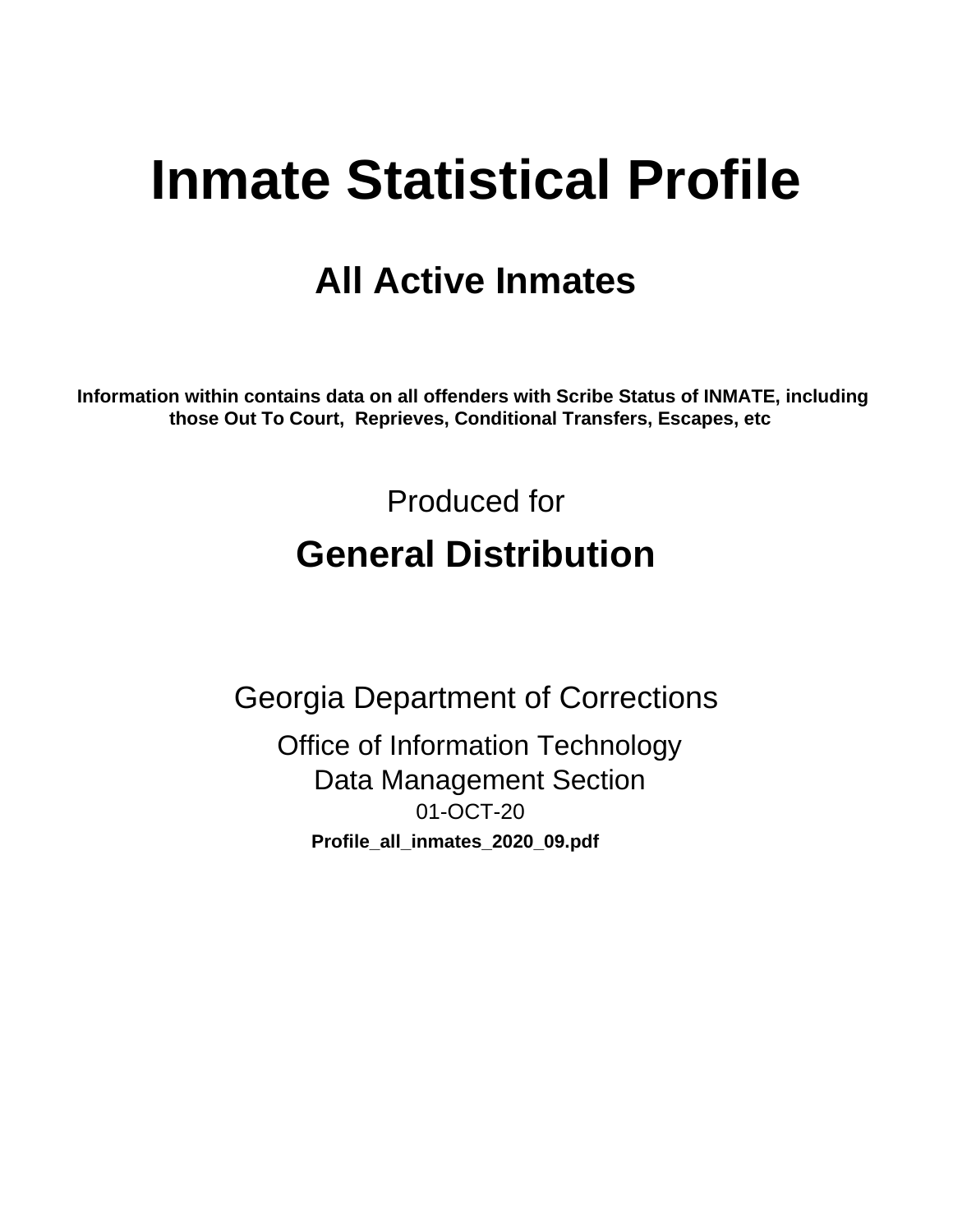#### **Inmate Statistical Profile 01-OCT-20** Contents

**All Active Inmates** 

Produced for General Distribution

## **Table of Contents**

| <b>Demographic information</b>                                        |
|-----------------------------------------------------------------------|
| 4 Current age, broken out in ten year age groups                      |
| 5 Race group                                                          |
| 6 Marital status, self-reported at entry to prison                    |
| 7 Number of Inmates with Dependents, self-reported at entry to prison |
| 8 Religious affiliation, self-reported at entry to prison             |
| 9 Home county - self-reported at entry to prison                      |
| 14 Employment status before prison, self-reported at entry to prison  |
| 15 Age at admission                                                   |
| 17 Age at admission                                                   |
| 20 Height, measured at entry to prison                                |
| 22 Weight, measured at entry to prison                                |
| 23 Military service                                                   |
| <b>Correctional information</b>                                       |
| 24 Type of admission to prison                                        |
| 25 Current / last supervision level                                   |
| 26 Current / last institution type                                    |
| 27 Institution type - transitional centers                            |
| 28 Institution type - county prisons                                  |
| 30 Institution type - state prisons                                   |
| 32 Institution type - private prisons                                 |
| 33 Institution type - inmate boot camp                                |
| 34 Number of disciplinary reports                                     |
| 35 Number of transfers                                                |
| 36 Number of escapes                                                  |
| 37 Split sentence - Probation to follow                               |
| 38 Probable future release type of still active inmates               |
| 39 Time served in current (or last) institution                       |
| Educational, psychological and physical information                   |
| 40 Highest grade level attained                                       |
| 41 Culture fair IQ scores                                             |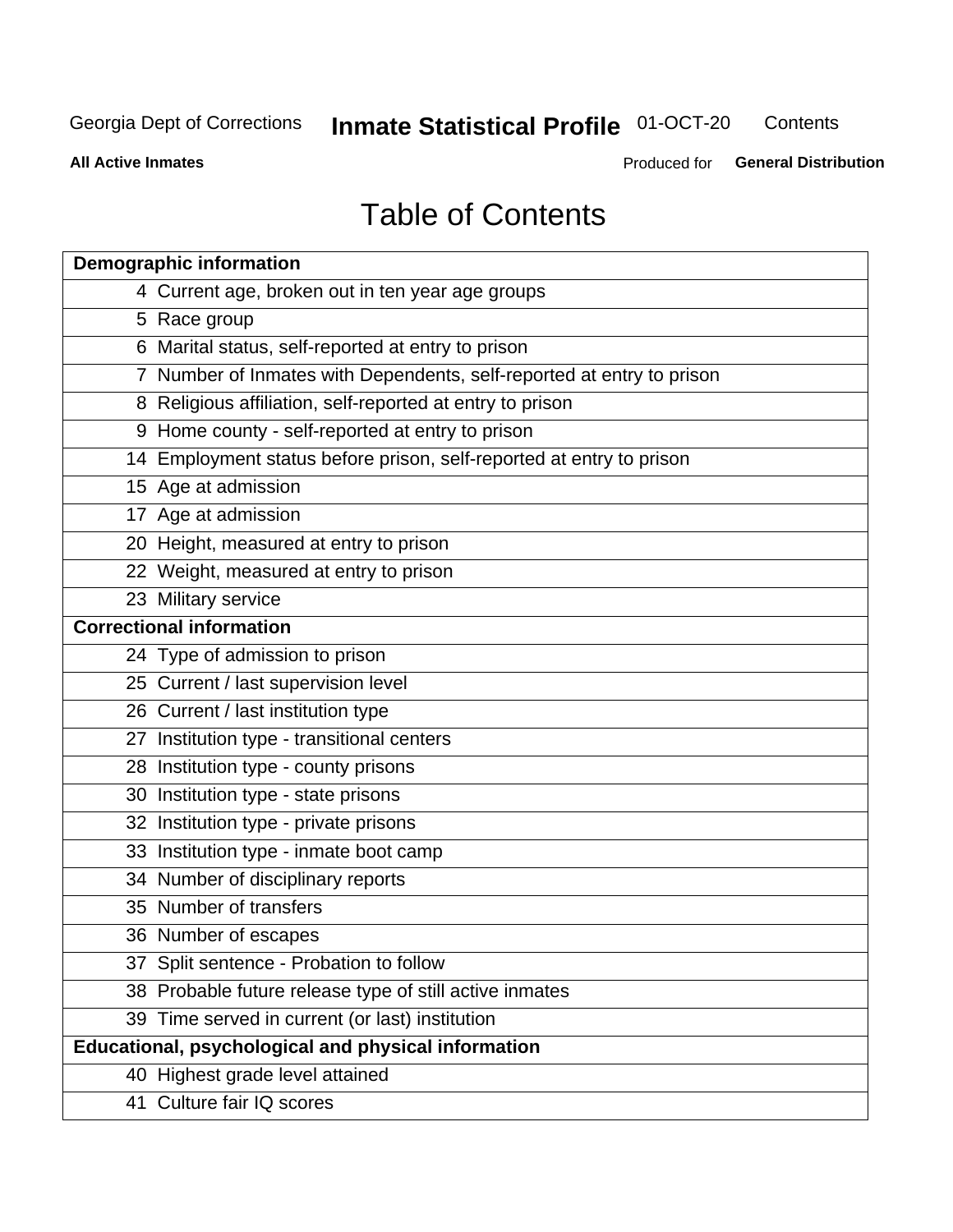## **Inmate Statistical Profile 01-OCT-20**

Contents

**All Active Inmates** 

Produced for General Distribution

## **Table of Contents**

| Educational, psychological and physical information              |
|------------------------------------------------------------------|
| 42 Wide Range Achievement Test (WRAT) reading score              |
| 43 Wide Range Achievement Test (WRAT) math score                 |
| 44 Wide Range Achievement Test (WRAT) spelling score             |
| 45 Current / last mental health treatment level                  |
| 46 PULHESDWIT medical scale - 'P' overall condition ('P'hysical) |
| 47 PULHESDWIT medical scale - 'U' upper body                     |
| 48 PULHESDWIT medical scale - 'L' lower body                     |
| 49 PULHESDWIT medical scale - 'H' hearing                        |
| 50 PULHESDWIT medical scale - 'E' vision                         |
| 51 PULHESDWIT medical scale -'S' psychiatric                     |
| 52 PULHESDWIT medical scale - 'D' dental                         |
| 53 PULHESDWIT medical scale - 'W' work ability                   |
| 54 PULHESDWIT medical scale - 'I' impairment                     |
| 55 PULHESDWIT medical scale - 'T' transportability               |
| <b>Crimes and criminal history information</b>                   |
| 56 Number of prior Georgia incarcerations                        |
| 57 Prison sentence in years                                      |
| 58 Primary offense, broken out into felonies vs misdemeanors     |
| 59 Primary offense, broken out into six broad crime categories   |
| 60 Primary offense, detailed offense code                        |
| 68 County of conviction of primary offense                       |
| 73 Circuit of conviction of primary offense                      |
| 75 Years served (jail + prison) in this incarceration            |
| <b>Medical information</b>                                       |
| 76 Results of most recent HIV test                               |
| 77 Results of most recent tuberculosis test                      |
| 78 Results of most recent syphilis test                          |
| 79 Results of most recent Hepatitis-C test                       |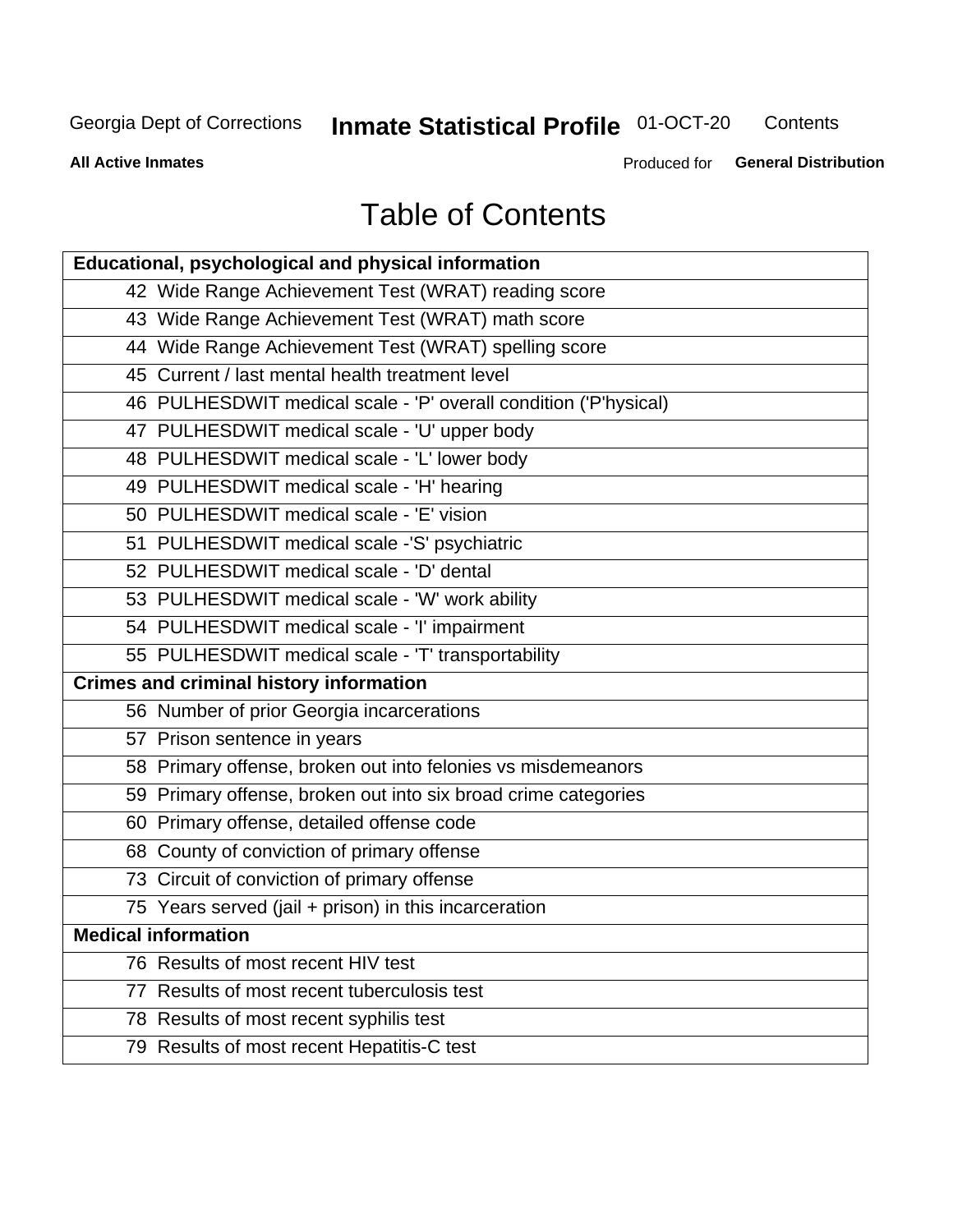#### Inmate Statistical Profile 01-OCT-20 Page 4

#### **All Active Inmates**

#### Produced for General Distribution

### Current age, broken out in ten-year age groups

COL % - percent each COUNT is of its particular column

|                          |              | <b>Male</b> |        |                 | <b>Female</b> |          |              | <b>Total</b> |
|--------------------------|--------------|-------------|--------|-----------------|---------------|----------|--------------|--------------|
| <b>Current Age</b>       | <b>Count</b> | Col %       | Row %  | <b>Count</b>    | Col %         | Row %    | <b>Total</b> | Col %        |
| <b>Teens (1-19)</b>      | 428          | 0.94%       | 95.54% | 20 <sub>1</sub> | 0.61%         | 4.46%    | 448          | 0.91%        |
| <b>Twenties (20-29)</b>  | 11,323       | 24.75%      | 93.54% | 782             | 23.77%        | 6.46%    | 12,105       | 24.69%       |
| Thirties (30-39)         | 13,961       | 30.52%      | 92.19% | 1,183           | 35.96%        | $7.81\%$ | 15,144       | 30.88%       |
| <b>Forties (40-49)</b>   | 10,229       | 22.36%      | 93.01% | 769             | 23.37%        | 6.99%    | 10,998       | 22.43%       |
| <b>Fifties (50-59)</b>   | 6,485        | 14.18%      | 94.18% | 401             | 12.19%        | 5.82%    | 6,886        | 14.04%       |
| <b>Sixties (60-69)</b>   | 2.649        | 5.79%       | 95.77% | 117             | $3.56\%$      | 4.23%    | 2,766        | 5.64%        |
| Seventy + (70 and above) | 671          | 1.47%       | 97.39% | 18              | 0.55%         | 2.61%    | 689          | 1.41%        |
| <b>Total Reported</b>    | 45,746       | 100%        | 93.29% | 3,290           | 100%          | 6.71%    | 49,036       | 100%         |

| <b>Not Reported</b> | 221<br>აა4 |       | 335             |
|---------------------|------------|-------|-----------------|
| Total               | 46,080     | 3,291 | 49,37 $\degree$ |

| <b>Mean</b><br>(average) | 39.20         | 38.08 | 39.12   |
|--------------------------|---------------|-------|---------|
| Median (middle)          | $\sim$<br>ا پ | 36    | ົ<br>o. |
| Mode<br>(most frequent)  | 29            | 29    | 29      |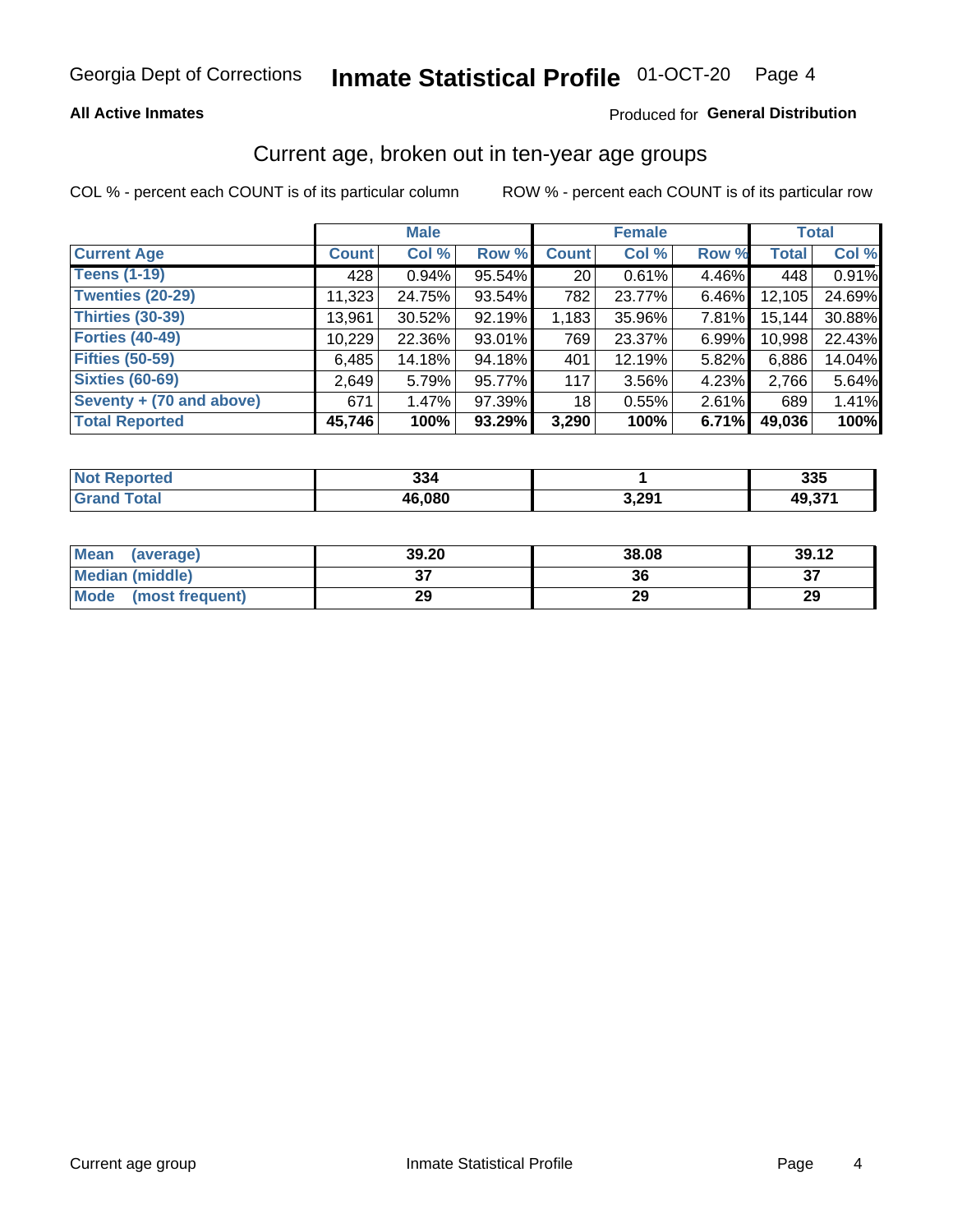#### Inmate Statistical Profile 01-OCT-20 Page 5

#### **All Active Inmates**

#### Produced for General Distribution

#### Race group

COL % - percent each COUNT is of its particular column

|                       |                        |              | <b>Male</b> |             |       | <b>Female</b> |        |                 | <b>Total</b> |
|-----------------------|------------------------|--------------|-------------|-------------|-------|---------------|--------|-----------------|--------------|
| <b>Race Group</b>     |                        | <b>Count</b> | Col %       | Row % Count |       | Col %         | Row %  | <b>Total</b>    | Col %        |
|                       | <b>White</b>           | 15,679       | 34.03%      | 89.12%      | 1,914 | 58.16%        | 10.88% | 17,593          | 35.63%       |
| 2                     | <b>Black</b>           | 28,299       | 61.41%      | 95.55%      | 1,317 | 40.02%        | 4.45%  | 29,616          | 59.99%       |
| 5.                    | <b>Other</b>           |              | $.01\%$     | 75.00%      |       | .03%          | 25.00% | 4               | .01%         |
| 6                     | <b>Asian</b>           | 158          | .34%        | 95.18%      | 8     | .24%          | 4.82%  | 166             | .34%         |
| 10                    | <b>Hispanic</b>        | 1,917        | 4.16%       | 97.46%      | 50    | 1.52%         | 2.54%  | 1,967           | 3.98%        |
| $12 \,$               | <b>Native American</b> | 24           | $.05\%$     | 96.00%      |       | .03%          | 4.00%  | 25 <sub>1</sub> | .05%         |
| <b>Total Reported</b> |                        | 46,080       | 100%        | 93.33%      | 3,291 | 100%          | 6.67%  | 49,371          | 100%         |

| eported<br>'NO.              |        |       |        |
|------------------------------|--------|-------|--------|
| <b>Total</b><br><b>Grano</b> | 46,080 | 3,291 | 49,371 |

| <b>M</b><br><b>AAIIII</b><br>___ |  |
|----------------------------------|--|
|----------------------------------|--|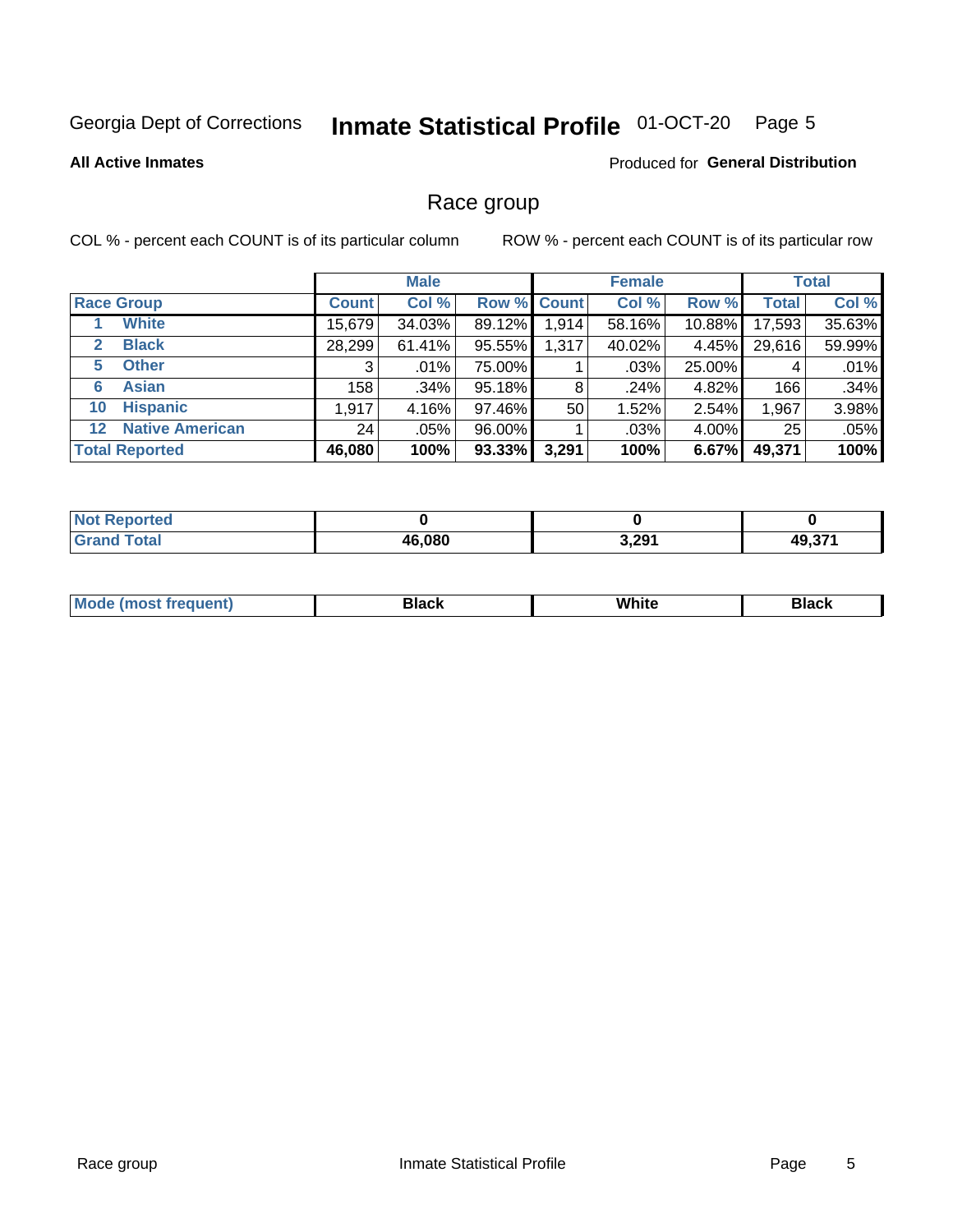#### Inmate Statistical Profile 01-OCT-20 Page 6

**All Active Inmates** 

#### Produced for General Distribution

### Marital status, self-reported at entry to prison

COL % - percent each COUNT is of its particular column

|                            |              | <b>Male</b> |        | <b>Female</b> |        |        | <b>Total</b> |        |
|----------------------------|--------------|-------------|--------|---------------|--------|--------|--------------|--------|
| <b>Marital Status</b>      | <b>Count</b> | Col %       | Row %  | <b>Count</b>  | Col %  | Row %  | <b>Total</b> | Col %  |
| <b>Unknown</b><br>$\bf{0}$ | 1,350        | 2.93%       | 88.93% | 168           | 5.10%  | 11.07% | 1,518        | 3.07%  |
| <b>Divorced</b><br>D       | 4,330        | 9.40%       | 91.02% | 427           | 12.97% | 8.98%  | 4,757        | 9.64%  |
| <b>Married</b><br>М        | 5,917        | 12.84%      | 90.96% | 588           | 17.87% | 9.04%  | 6,505        | 13.18% |
| <b>Separated</b><br>S      | 1,575        | 3.42%       | 89.13% | 192           | 5.83%  | 10.87% | 1,767        | 3.58%  |
| <b>Unmarried</b><br>U      | 32,360       | 70.23%      | 94.76% | 1,788         | 54.33% | 5.24%  | 34,148       | 69.17% |
| <b>Widow</b><br>W          | 548          | 1.19%       | 81.07% | 128           | 3.89%  | 18.93% | 676          | 1.37%  |
| <b>Total Reported</b>      | 46,080       | 100%        | 93.33% | 3,291         | 100%   | 6.67%  | 49,371       | 100%   |

| orted<br>NO |        |       |                             |
|-------------|--------|-------|-----------------------------|
| $\sim$      | 16,080 | 3,291 | 49.37 <sup>4</sup><br>49.91 |

|--|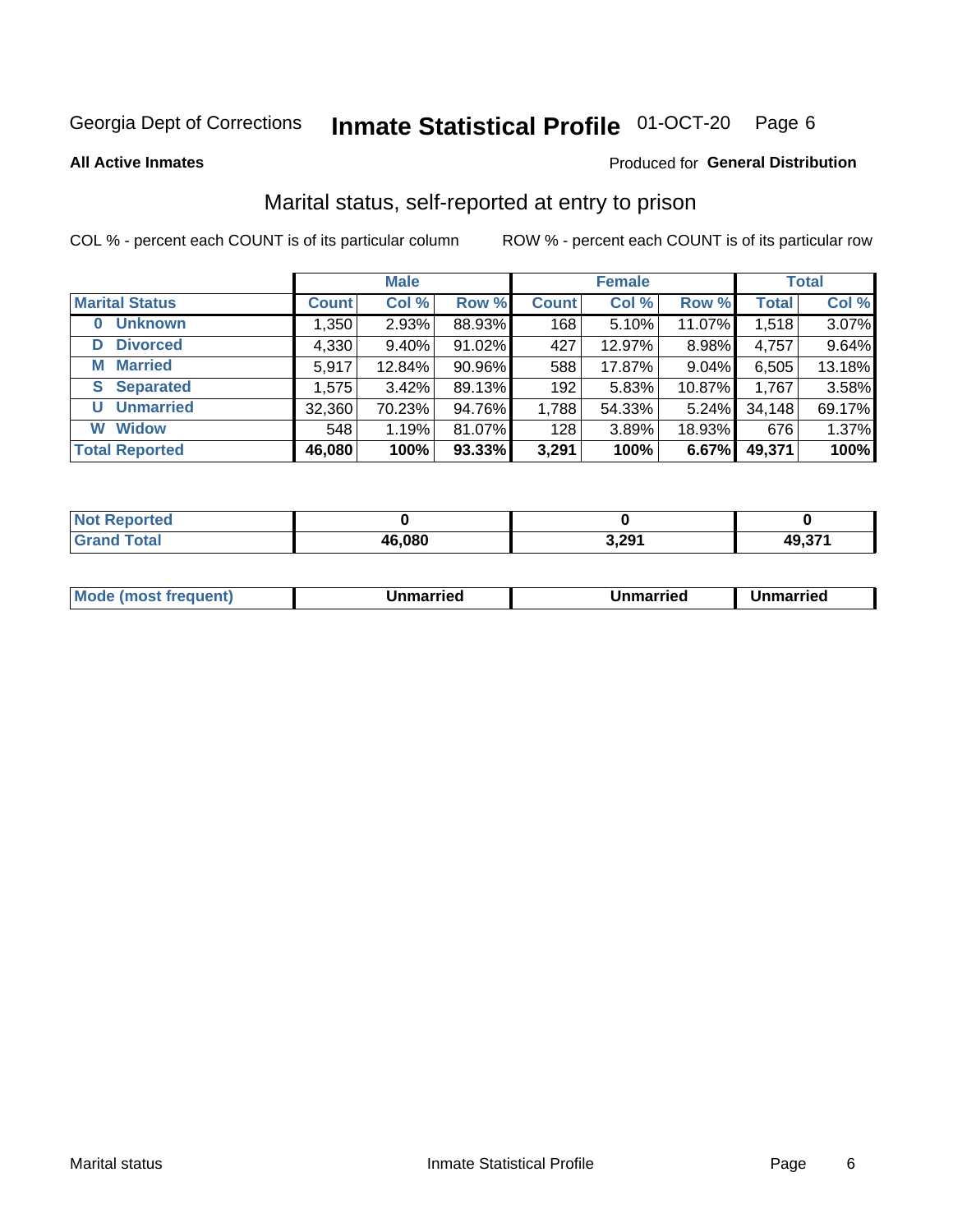#### Inmate Statistical Profile 01-OCT-20 Page 7

#### **All Active Inmates**

#### Produced for General Distribution

### Number of Inmates with Dependents, Self-Reported at Entry to Prison

COL % - percent each COUNT is of its particular column

|                             |              | <b>Male</b> |        |              | <b>Female</b> |       |              | <b>Total</b> |
|-----------------------------|--------------|-------------|--------|--------------|---------------|-------|--------------|--------------|
| <b>Number of dependents</b> | <b>Count</b> | Col %       | Row %  | <b>Count</b> | Col %         | Row % | <b>Total</b> | Col %        |
| l 0                         | 14,231       | 36.86%      | 92.56% | 1,144        | 40.41%        | 7.44% | 15,375       | 37.10%       |
|                             | 8,823        | 22.85%      | 94.12% | 551          | 19.46%        | 5.88% | 9,374        | 22.62%       |
| $\overline{2}$              | 6,810        | 17.64%      | 93.27% | 491          | 17.34%        | 6.73% | 7,301        | 17.62%       |
| $\overline{\mathbf{3}}$     | 4,127        | 10.69%      | 92.39% | 340          | 12.01%        | 7.61% | 4,467        | 10.78%       |
| 4                           | 2,176        | 5.64%       | 92.36% | 180          | 6.36%         | 7.64% | 2,356        | 5.69%        |
| $\overline{\mathbf{5}}$     | 1,130        | 2.93%       | 94.80% | 62           | 2.19%         | 5.20% | 1,192        | 2.88%        |
| 6                           | 601          | 1.56%       | 95.09% | 31           | 1.10%         | 4.91% | 632          | 1.53%        |
| 7                           | 277          | 0.72%       | 95.52% | 13           | 0.46%         | 4.48% | 290          | 0.70%        |
| $\overline{\mathbf{8}}$     | 171          | 0.44%       | 93.44% | 12           | 0.42%         | 6.56% | 183          | 0.44%        |
| 9                           | 82           | 0.21%       | 97.62% | 2            | 0.07%         | 2.38% | 84           | 0.20%        |
| 10                          | 75           | 0.19%       | 94.94% | 4            | 0.14%         | 5.06% | 79           | 0.19%        |
| Over 10                     | 108          | 0.28%       | 99.08% |              | 0.04%         | 0.92% | 109          | 0.26%        |
| <b>Total Reported</b>       | 38,611       | 100%        | 93.17% | 2,831        | 100%          | 6.83% | 41,442       | 100.0%       |

| 7,469  | 100<br>טע | 7,929     |
|--------|-----------|-----------|
| 46.080 | 3,291     | 274<br>ЛC |

| Mean (average)       | l.53 | l 42 | 1.52 |
|----------------------|------|------|------|
| Median (middle)      |      |      |      |
| Mode (most frequent) |      |      |      |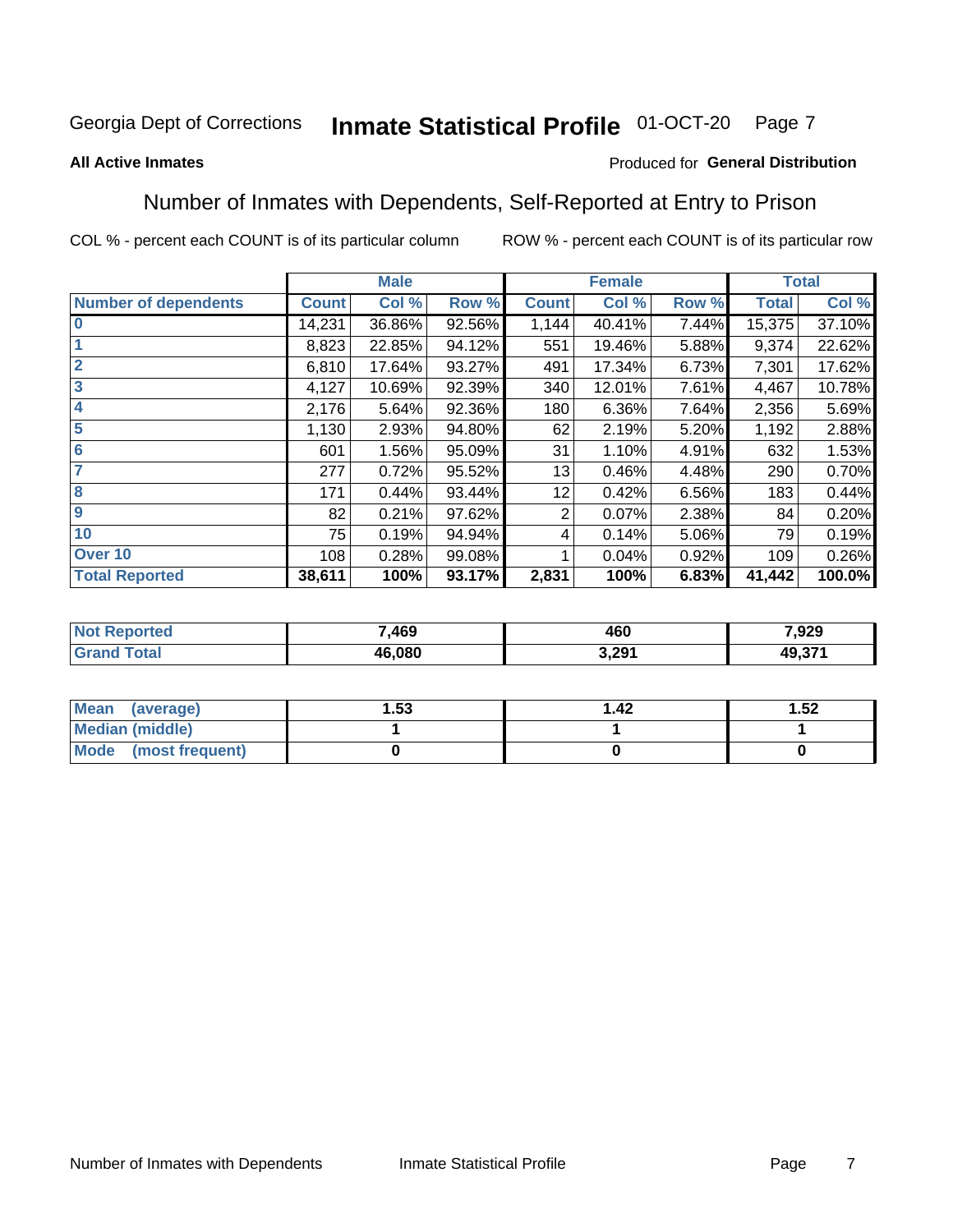#### Inmate Statistical Profile 01-OCT-20 Page 8

#### **All Active Inmates**

#### Produced for General Distribution

### Religious affiliation, self-reported at entry to prison

COL % - percent each COUNT is of its particular column

|                         |                              |                 | <b>Male</b> |         |                  | <b>Female</b> |                  |                | <b>Total</b> |
|-------------------------|------------------------------|-----------------|-------------|---------|------------------|---------------|------------------|----------------|--------------|
|                         | <b>Religious Affiliation</b> | <b>Count</b>    | Col %       | Row %   | <b>Count</b>     | Col %         | Row <sup>%</sup> | <b>Total</b>   | Col %        |
| $\overline{1}$          | <b>Islam</b>                 | 1,959           | 7.96%       | 96.22%  | 77               | 2.77%         | 3.78%            | 2,036          | 7.44%        |
| $\overline{2}$          | <b>Catholic</b>              | 1,117           | 4.54%       | 89.22%  | 135              | 4.85%         | 10.78%           | 1,252          | 4.57%        |
| 3                       | <b>Baptist</b>               | 11,286          | 45.88%      | 89.87%  | 1,272            | 45.71%        | 10.13%           | 12,558         | 45.86%       |
| 4                       | <b>Methodist</b>             | 338             | 1.37%       | 88.71%  | 43               | 1.55%         | 11.29%           | 381            | 1.39%        |
| 5                       | <b>Episcopal</b>             | 33              | .13%        | 86.84%  | 5                | .18%          | 13.16%           | 38             | .14%         |
| $\overline{\bf{6}}$     | <b>Presbyterian</b>          | 59              | .24%        | 93.65%  | $\overline{4}$   | .14%          | 6.35%            | 63             | .23%         |
| 7                       | <b>Church Of God</b>         | 305             | 1.24%       | 92.71%  | 24               | .86%          | 7.29%            | 329            | 1.20%        |
| $\overline{\mathbf{8}}$ | <b>Holiness</b>              | 428             | 1.74%       | 86.82%  | 65               | 2.34%         | 13.18%           | 493            | 1.80%        |
| $\overline{9}$          | <b>Jewish</b>                | 82              | .33%        | 87.23%  | 12               | .43%          | 12.77%           | 94             | .34%         |
| 10                      | <b>Anglican</b>              | 26              | .11%        | 92.86%  | $\boldsymbol{2}$ | .07%          | 7.14%            | 28             | .10%         |
| $\overline{11}$         | <b>Greek Orthodox</b>        | $\overline{7}$  | .03%        | 70.00%  | $\overline{3}$   | .11%          | 30.00%           | 10             | .04%         |
| 12                      | <b>Hindu</b>                 | 18              | .07%        | 94.74%  | $\mathbf{1}$     | .04%          | 5.26%            | 19             | .07%         |
| 13                      | <b>Buddhist</b>              | 58              | .24%        | 92.06%  | 5                | .18%          | 7.94%            | 63             | .23%         |
| 14                      | <b>Taoist</b>                | 3               | .01%        | 100.00% |                  |               |                  | 3              | .01%         |
| 15                      | <b>Shintoist</b>             | $\mathbf{1}$    | .01%        | 100.00% |                  |               |                  | 1              | .01%         |
| 16                      | <b>Seventh Day Adventist</b> | 67              | .27%        | 87.01%  | 10               | .36%          | 12.99%           | 77             | .28%         |
| 17                      | <b>Jehovah Witness</b>       | 268             | 1.09%       | 87.01%  | 40               | 1.44%         | 12.99%           | 308            | 1.12%        |
| 18                      | <b>Latter Day Saints</b>     | 29              | .12%        | 85.29%  | 5                | .18%          | 14.71%           | 34             | .12%         |
| 19                      | Quaker                       | $\overline{2}$  | .01%        | 100.00% |                  |               |                  | $\overline{2}$ | .01%         |
| 20                      | <b>Other Prot</b>            | 1,293           | 5.26%       | 98.03%  | 26               | .93%          | 1.97%            | 1,319          | 4.82%        |
| $\overline{21}$         | <b>Messianic Judaism</b>     | 49              | .20%        | 40.83%  | 71               | 2.55%         | 59.17%           | 120            | .44%         |
| 22                      | <b>Asatru-Odinism</b>        | $\overline{2}$  | .01%        | 100.00% |                  |               |                  | $\overline{2}$ | .01%         |
| 23                      | <b>Hebrew Israelite</b>      | 62              | .25%        | 95.38%  | $\sqrt{3}$       | .11%          | 4.62%            | 65             | .24%         |
| 24                      | <b>Nation Of Islam</b>       | 38              | .15%        | 88.37%  | 5                | .18%          | 11.63%           | 43             | .16%         |
| 25                      | <b>Native American</b>       | $\overline{21}$ | .09%        | 100.00% |                  |               |                  | 21             | .08%         |
| 26                      | <b>Pagan</b>                 | $\,6$           | .02%        | 75.00%  | $\overline{2}$   | .07%          | 25.00%           | 8              | .03%         |
| 27                      | <b>Pentecostal</b>           | 93              | .38%        | 78.15%  | 26               | .93%          | 21.85%           | 119            | .43%         |
| 28                      | <b>Rastafari</b>             | 10              | .04%        | 66.67%  | $\overline{5}$   | .18%          | 33.33%           | 15             | .05%         |
| 29                      | <b>Wiccan</b>                | 26              | .11%        | 83.87%  | 5                | .18%          | 16.13%           | 31             | .11%         |
| 30                      | <b>No Religion</b>           | 1,476           | 6.00%       | 87.80%  | 205              | 7.37%         | 12.20%           | 1,681          | 6.14%        |
| 31                      | Christian -                  | 4,181           | 17.00%      | 85.14%  | 730              | 26.23%        | 14.86%           | 4,911          | 17.94%       |
|                         | <b>Unspecified</b>           |                 |             |         |                  |               |                  |                |              |
| 96                      | <b>None</b>                  | 1,256           | 5.11%       | 99.84%  | $\overline{2}$   | .07%          | .16%             | 1,258          | 4.59%        |
|                         | <b>Total Reported</b>        | 24,599          | 100%        | 89.84%  | 2,783            | 100%          | 10.16%           | 27,382         | 100%         |

| ted:<br>N | $\mathbf{A}$<br>ີ | 508   | 21,989 |
|-----------|-------------------|-------|--------|
|           | 46.080            | 3,291 | 49.371 |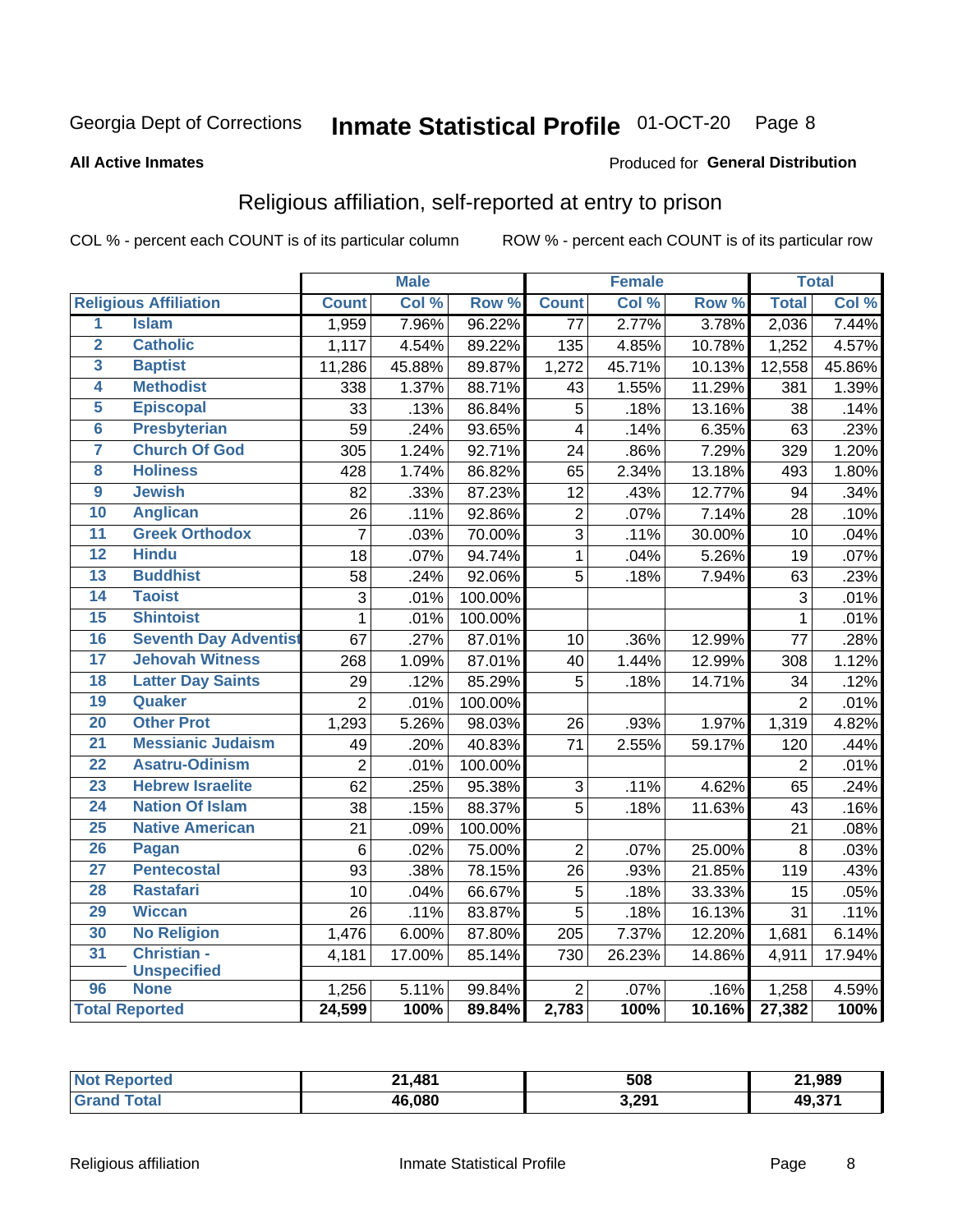#### Inmate Statistical Profile 01-OCT-20 Georgia Dept of Corrections Page 9

**All Active Inmates** 

#### Produced for General Distribution

### Religious affiliation, self-reported at entry to prison

COL % - percent each COUNT is of its particular column ROW % - percent each COUNT is of its particular row

| <b>Mode (most frequent)</b> | Baptist | 3aptist | Baptist |
|-----------------------------|---------|---------|---------|
|-----------------------------|---------|---------|---------|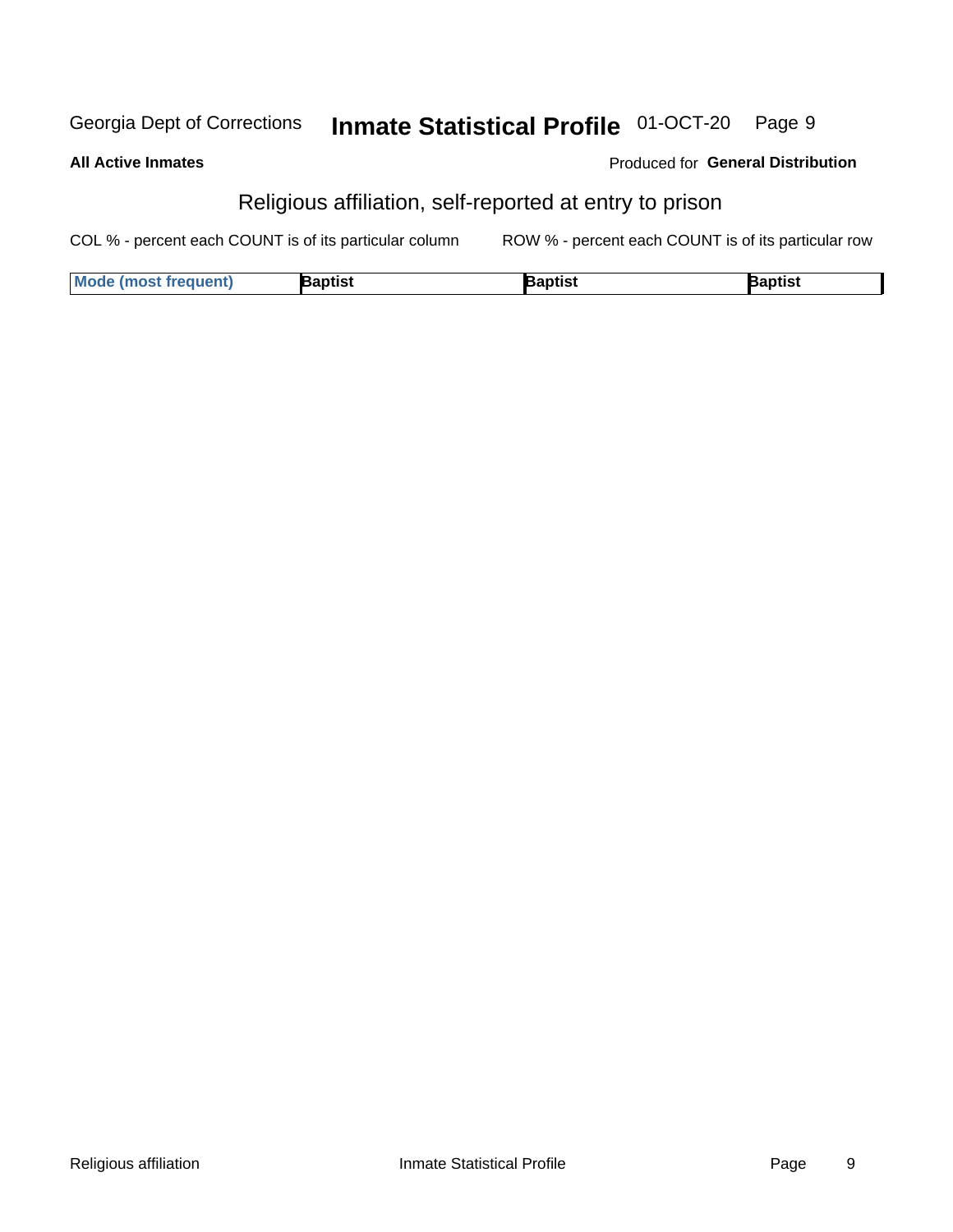#### Inmate Statistical Profile 01-OCT-20 Page 9

#### **All Active Inmates**

#### **Produced for General Distribution**

### Home county, self-reported at entry to prison

COL % - percent each COUNT is of its particular column

|     |                             |              | <b>Male</b> |                  |                         | <b>Female</b> |        | <b>Total</b> |        |
|-----|-----------------------------|--------------|-------------|------------------|-------------------------|---------------|--------|--------------|--------|
|     | <b>Home County</b>          | <b>Count</b> | Col %       | Row <sup>%</sup> | <b>Count</b>            | Col %         | Row %  | <b>Total</b> | Col %  |
| 000 | <b>Unknown</b>              | 7,133        | 15.48%      | 92.56%           | 573                     | 17.41%        | 7.44%  | 7,706        | 15.61% |
| 001 | <b>Appling County</b>       | 113          | .25%        | 94.96%           | 6                       | .18%          | 5.04%  | 119          | .24%   |
| 002 | <b>Atkinson County</b>      | 36           | .08%        | 92.31%           | 3                       | .09%          | 7.69%  | 39           | .08%   |
| 003 | <b>Bacon County</b>         | 82           | .18%        | 96.47%           | 3                       | .09%          | 3.53%  | 85           | .17%   |
| 004 | <b>Baker County</b>         | 19           | .04%        | 95.00%           | 1                       | .03%          | 5.00%  | 20           | .04%   |
| 005 | <b>Baldwin County</b>       | 245          | .53%        | 91.42%           | 23                      | .70%          | 8.58%  | 268          | .54%   |
| 006 | <b>Banks County</b>         | 74           | .16%        | 94.87%           | 4                       | .12%          | 5.13%  | 78           | .16%   |
| 007 | <b>Barrow County</b>        | 289          | .63%        | 90.88%           | 29                      | .88%          | 9.12%  | 318          | .64%   |
| 008 | <b>Bartow County</b>        | 452          | .98%        | 88.28%           | 60                      | 1.82%         | 11.72% | 512          | 1.04%  |
| 009 | <b>Ben Hill County</b>      | 167          | .36%        | 97.09%           | 5                       | .15%          | 2.91%  | 172          | .35%   |
| 010 | <b>Berrien County</b>       | 76           | .16%        | 97.44%           | $\overline{2}$          | .06%          | 2.56%  | 78           | .16%   |
| 011 | <b>Bibb County</b>          | 1,024        | 2.22%       | 95.70%           | 46                      | 1.40%         | 4.30%  | 1,070        | 2.17%  |
| 012 | <b>Bleckley County</b>      | 61           | .13%        | 87.14%           | 9                       | .27%          | 12.86% | 70           | .14%   |
| 013 | <b>Brantley County</b>      | 76           | .16%        | 86.36%           | 12                      | .36%          | 13.64% | 88           | .18%   |
| 014 | <b>Brooks County</b>        | 170          | .37%        | 98.84%           | $\overline{c}$          | .06%          | 1.16%  | 172          | .35%   |
| 015 | <b>Bryan County</b>         | 67           | .15%        | 93.06%           | 5                       | .15%          | 6.94%  | 72           | .15%   |
| 016 | <b>Bulloch County</b>       | 309          | .67%        | 93.35%           | 22                      | .67%          | 6.65%  | 331          | .67%   |
| 017 | <b>Burke County</b>         | 204          | .44%        | 97.14%           | $\,6$                   | .18%          | 2.86%  | 210          | .43%   |
| 018 | <b>Butts County</b>         | 141          | .31%        | 94.00%           | $\boldsymbol{9}$        | .27%          | 6.00%  | 150          | .30%   |
| 019 | <b>Calhoun County</b>       | 58           | .13%        | 92.06%           | 5                       | .15%          | 7.94%  | 63           | .13%   |
| 020 | <b>Camden County</b>        | 106          | .23%        | 94.64%           | 6                       | .18%          | 5.36%  | 112          | .23%   |
| 021 | <b>Candler County</b>       | 79           | .17%        | 95.18%           | $\overline{\mathbf{4}}$ | .12%          | 4.82%  | 83           | .17%   |
| 022 | <b>Carroll County</b>       | 477          | 1.04%       | 92.08%           | 41                      | 1.25%         | 7.92%  | 518          | 1.05%  |
| 023 | <b>Catoosa County</b>       | 179          | .39%        | 91.33%           | 17                      | .52%          | 8.67%  | 196          | .40%   |
| 024 | <b>Charlton County</b>      | 36           | .08%        | 83.72%           | 7                       | .21%          | 16.28% | 43           | .09%   |
| 025 | <b>Chatham County</b>       | 1,462        | 3.17%       | 96.37%           | 55                      | 1.67%         | 3.63%  | 1,517        | 3.07%  |
| 026 | <b>Chattahoochee County</b> | 18           | .04%        | 90.00%           | $\mathbf 2$             | .06%          | 10.00% | 20           | .04%   |
| 027 | <b>Chattooga County</b>     | 188          | .41%        | 89.52%           | 22                      | .67%          | 10.48% | 210          | .43%   |
| 028 | <b>Cherokee County</b>      | 373          | .81%        | 88.81%           | 47                      | 1.43%         | 11.19% | 420          | .85%   |
| 029 | <b>Clarke County</b>        | 430          | .93%        | 92.87%           | 33                      | 1.00%         | 7.13%  | 463          | .94%   |
| 030 | <b>Clay County</b>          | 29           | .06%        | 90.63%           | 3                       | .09%          | 9.38%  | 32           | .06%   |
| 031 | <b>Clayton County</b>       | 1,368        | 2.97%       | 94.09%           | 86                      | 2.61%         | 5.91%  | 1,454        | 2.95%  |
| 032 | <b>Clinch County</b>        | 38           | .08%        | 86.36%           | 6                       | .18%          | 13.64% | 44           | .09%   |
| 033 | <b>Cobb County</b>          | 1,455        | 3.16%       | 92.68%           | 115                     | 3.49%         | 7.32%  | 1,570        | 3.18%  |
| 034 | <b>Coffee County</b>        | 238          | .52%        | 95.20%           | 12                      | .36%          | 4.80%  | 250          | .51%   |
| 035 | <b>Colquitt County</b>      | 206          | .45%        | 96.71%           | $\overline{7}$          | .21%          | 3.29%  | 213          | .43%   |
| 036 | <b>Columbia County</b>      | 260          | .56%        | 90.91%           | 26                      | .79%          | 9.09%  | 286          | .58%   |
| 037 | <b>Cook County</b>          | 131          | .28%        | 96.32%           | $\mathbf 5$             | .15%          | 3.68%  | 136          | .28%   |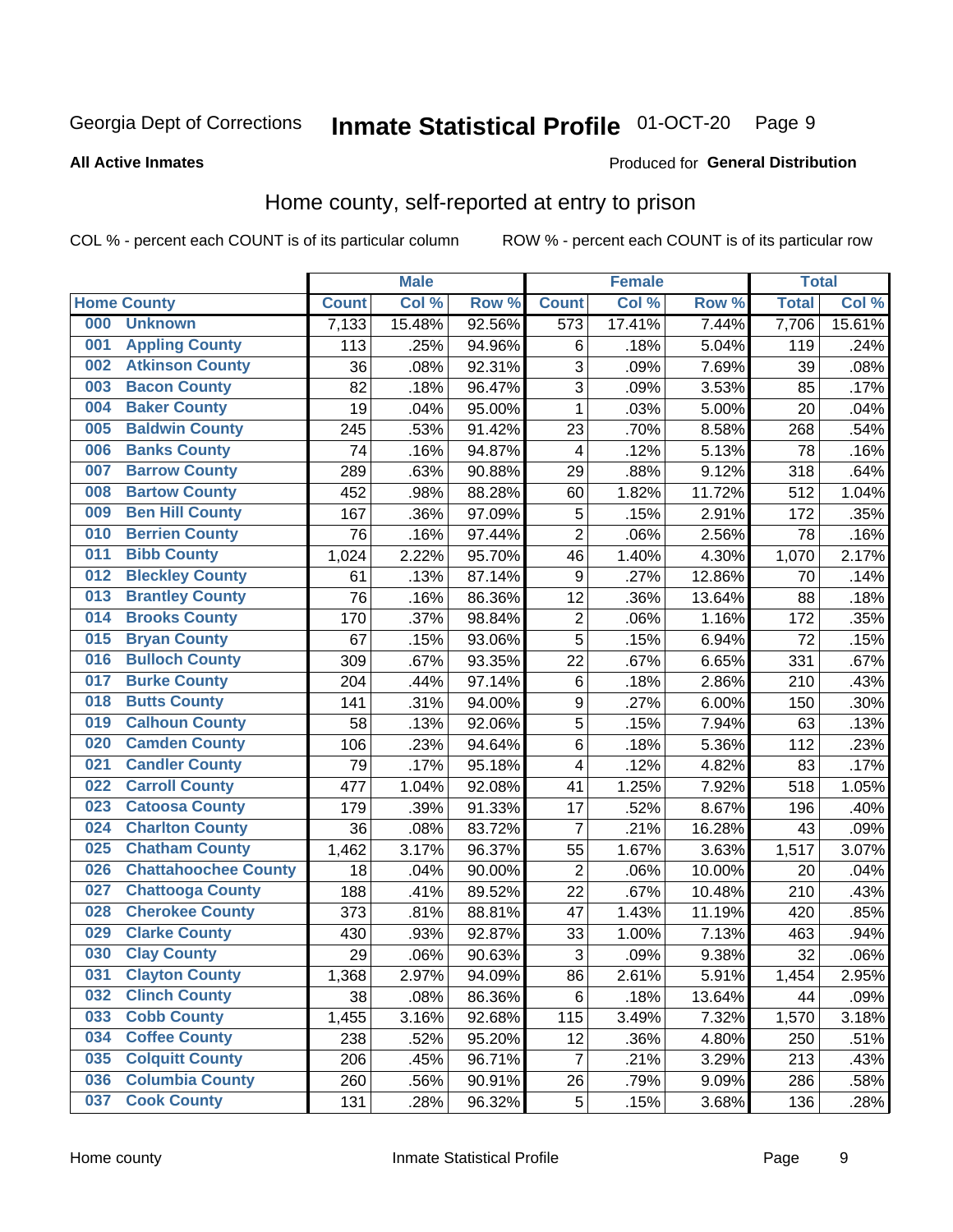#### Inmate Statistical Profile 01-OCT-20 Page 10

#### **All Active Inmates**

#### Produced for General Distribution

#### Home county, self-reported at entry to prison

COL % - percent each COUNT is of its particular column

|     |                         |              | <b>Male</b> |         |                  | <b>Female</b> |        | <b>Total</b> |       |
|-----|-------------------------|--------------|-------------|---------|------------------|---------------|--------|--------------|-------|
|     | <b>Home County</b>      | <b>Count</b> | Col %       | Row %   | <b>Count</b>     | Col %         | Row %  | <b>Total</b> | Col % |
| 038 | <b>Coweta County</b>    | 422          | .92%        | 94.41%  | $\overline{25}$  | .76%          | 5.59%  | 447          | .91%  |
| 039 | <b>Crawford County</b>  | 36           | .08%        | 94.74%  | $\overline{2}$   | .06%          | 5.26%  | 38           | .08%  |
| 040 | <b>Crisp County</b>     | 223          | .48%        | 95.30%  | 11               | .33%          | 4.70%  | 234          | .47%  |
| 041 | <b>Dade County</b>      | 55           | .12%        | 88.71%  | $\overline{7}$   | .21%          | 11.29% | 62           | .13%  |
| 042 | <b>Dawson County</b>    | 77           | .17%        | 89.53%  | $\boldsymbol{9}$ | .27%          | 10.47% | 86           | .17%  |
| 043 | <b>Decatur County</b>   | 221          | .48%        | 95.67%  | 10               | .30%          | 4.33%  | 231          | .47%  |
| 044 | <b>Dekalb County</b>    | 2,472        | 5.36%       | 95.04%  | 129              | 3.92%         | 4.96%  | 2,601        | 5.27% |
| 045 | <b>Dodge County</b>     | 107          | .23%        | 92.24%  | 9                | .27%          | 7.76%  | 116          | .23%  |
| 046 | <b>Dooly County</b>     | 127          | .28%        | 96.21%  | 5                | .15%          | 3.79%  | 132          | .27%  |
| 047 | <b>Dougherty County</b> | 608          | 1.32%       | 95.30%  | 30               | .91%          | 4.70%  | 638          | 1.29% |
| 048 | <b>Douglas County</b>   | 529          | 1.15%       | 92.97%  | 40               | 1.22%         | 7.03%  | 569          | 1.15% |
| 049 | <b>Early County</b>     | 48           | .10%        | 92.31%  | 4                | .12%          | 7.69%  | 52           | .11%  |
| 050 | <b>Echols County</b>    | 10           | .02%        | 100.00% |                  |               |        | 10           | .02%  |
| 051 | <b>Effingham County</b> | 169          | .37%        | 90.37%  | 18               | .55%          | 9.63%  | 187          | .38%  |
| 052 | <b>Elbert County</b>    | 102          | .22%        | 91.89%  | $\boldsymbol{9}$ | .27%          | 8.11%  | 111          | .22%  |
| 053 | <b>Emanuel County</b>   | 159          | .35%        | 92.98%  | 12               | .36%          | 7.02%  | 171          | .35%  |
| 054 | <b>Evans County</b>     | 58           | .13%        | 93.55%  | 4                | .12%          | 6.45%  | 62           | .13%  |
| 055 | <b>Fannin County</b>    | 78           | .17%        | 90.70%  | $\overline{8}$   | .24%          | 9.30%  | 86           | .17%  |
| 056 | <b>Fayette County</b>   | 151          | .33%        | 90.96%  | 15               | .46%          | 9.04%  | 166          | .34%  |
| 057 | <b>Floyd County</b>     | 649          | 1.41%       | 89.27%  | 78               | 2.37%         | 10.73% | 727          | 1.47% |
| 058 | <b>Forsyth County</b>   | 169          | .37%        | 89.89%  | 19               | .58%          | 10.11% | 188          | .38%  |
| 059 | <b>Franklin County</b>  | 107          | .23%        | 89.17%  | 13               | .40%          | 10.83% | 120          | .24%  |
| 060 | <b>Fulton County</b>    | 4,189        | 9.09%       | 95.90%  | 179              | 5.44%         | 4.10%  | 4,368        | 8.85% |
| 061 | <b>Gilmer County</b>    | 73           | .16%        | 87.95%  | 10               | .30%          | 12.05% | 83           | .17%  |
| 062 | <b>Glascock County</b>  | 4            | .01%        | 66.67%  | $\overline{2}$   | .06%          | 33.33% | 6            | .01%  |
| 063 | <b>Glynn County</b>     | 343          | .74%        | 90.98%  | 34               | 1.03%         | 9.02%  | 377          | .76%  |
| 064 | <b>Gordon County</b>    | 281          | .61%        | 87.81%  | 39               | 1.19%         | 12.19% | 320          | .65%  |
| 065 | <b>Grady County</b>     | 99           | .21%        | 93.40%  | $\overline{7}$   | .21%          | 6.60%  | 106          | .21%  |
| 066 | <b>Greene County</b>    | 76           | .16%        | 87.36%  | 11               | .33%          | 12.64% | 87           | .18%  |
| 067 | <b>Gwinnett County</b>  | 1,632        | 3.54%       | 94.61%  | 93               | 2.83%         | 5.39%  | 1,725        | 3.49% |
| 068 | <b>Habersham County</b> | 100          | .22%        | 88.50%  | 13               | .40%          | 11.50% | 113          | .23%  |
| 069 | <b>Hall County</b>      | 506          | 1.10%       | 92.17%  | 43               | 1.31%         | 7.83%  | 549          | 1.11% |
| 070 | <b>Hancock County</b>   | 50           | .11%        | 92.59%  | 4                | .12%          | 7.41%  | 54           | .11%  |
| 071 | <b>Haralson County</b>  | 104          | .23%        | 90.43%  | 11               | .33%          | 9.57%  | 115          | .23%  |
| 072 | <b>Harris County</b>    | 92           | .20%        | 96.84%  | $\mathbf{3}$     | .09%          | 3.16%  | 95           | .19%  |
| 073 | <b>Hart County</b>      | 124          | .27%        | 87.94%  | 17               | .52%          | 12.06% | 141          | .29%  |
| 074 | <b>Heard County</b>     | 52           | .11%        | 89.66%  | $\,6$            | .18%          | 10.34% | 58           | .12%  |
| 075 | <b>Henry County</b>     | 581          | 1.26%       | 92.96%  | 44               | 1.34%         | 7.04%  | 625          | 1.27% |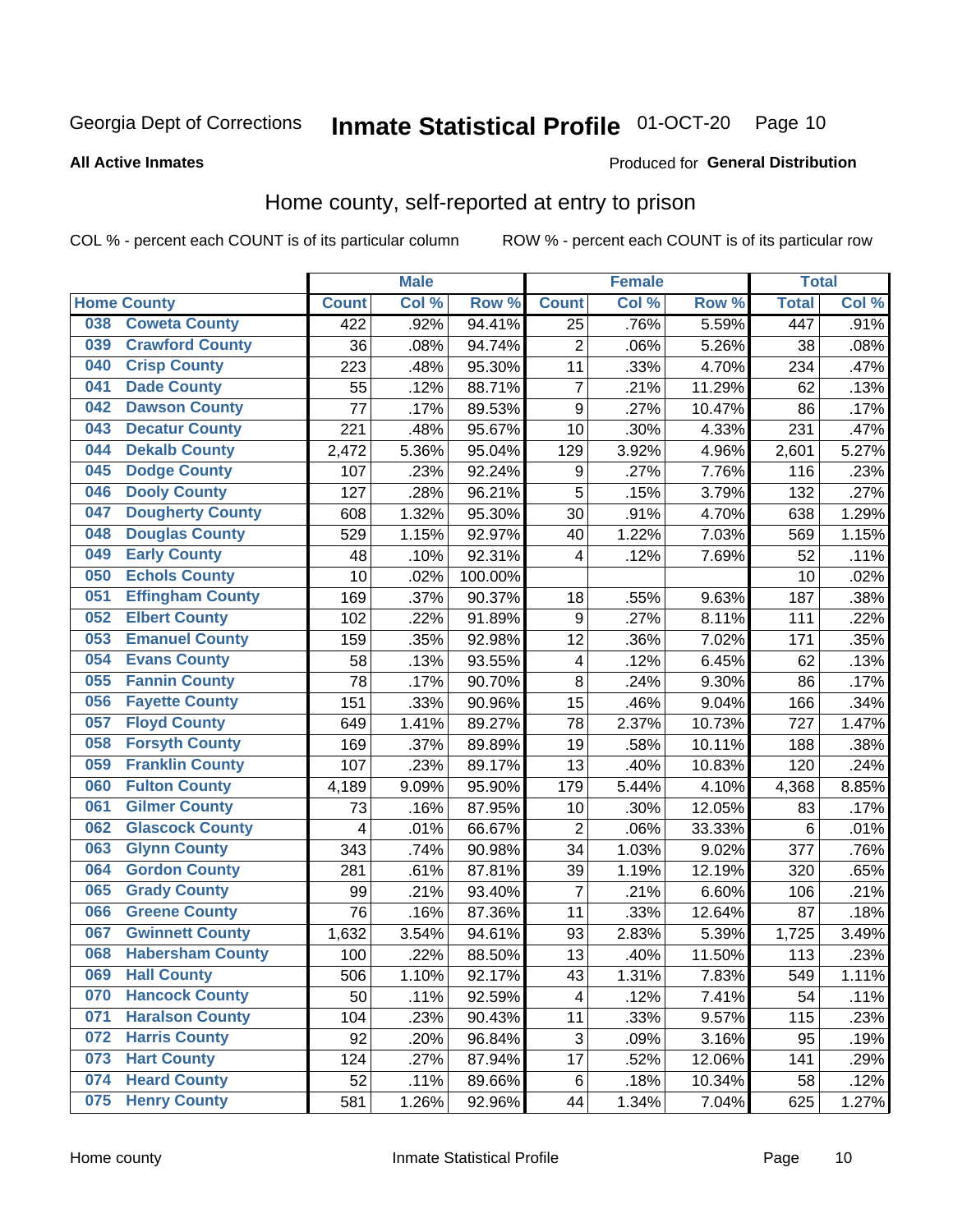## Inmate Statistical Profile 01-OCT-20 Page 11

**All Active Inmates** 

#### Produced for General Distribution

#### Home county, self-reported at entry to prison

COL % - percent each COUNT is of its particular column

|     |                          |              | <b>Male</b> |                  |                         | <b>Female</b> |        | <b>Total</b> |       |
|-----|--------------------------|--------------|-------------|------------------|-------------------------|---------------|--------|--------------|-------|
|     | <b>Home County</b>       | <b>Count</b> | Col %       | Row <sup>%</sup> | <b>Count</b>            | Col %         | Row %  | <b>Total</b> | Col % |
|     | 076 Houston County       | 516          | 1.12%       | 91.81%           | 46                      | 1.40%         | 8.19%  | 562          | 1.14% |
| 077 | <b>Irwin County</b>      | 50           | .11%        | 90.91%           | 5                       | .15%          | 9.09%  | 55           | .11%  |
| 078 | <b>Jackson County</b>    | 221          | .48%        | 92.47%           | 18                      | .55%          | 7.53%  | 239          | .48%  |
| 079 | <b>Jasper County</b>     | 71           | .15%        | 95.95%           | 3                       | .09%          | 4.05%  | 74           | .15%  |
| 080 | <b>Jeff Davis County</b> | 75           | .16%        | 91.46%           | $\overline{7}$          | .21%          | 8.54%  | 82           | .17%  |
| 081 | <b>Jefferson County</b>  | 169          | .37%        | 94.41%           | 10                      | .30%          | 5.59%  | 179          | .36%  |
| 082 | <b>Jenkins County</b>    | 67           | .15%        | 93.06%           | 5                       | .15%          | 6.94%  | 72           | .15%  |
| 083 | <b>Johnson County</b>    | 38           | .08%        | 95.00%           | $\overline{2}$          | .06%          | 5.00%  | 40           | .08%  |
| 084 | <b>Jones County</b>      | 82           | .18%        | 88.17%           | 11                      | .33%          | 11.83% | 93           | .19%  |
| 085 | <b>Lamar County</b>      | 56           | .12%        | 90.32%           | $\,6$                   | .18%          | 9.68%  | 62           | .13%  |
| 086 | <b>Lanier County</b>     | 70           | .15%        | 95.89%           | 3                       | .09%          | 4.11%  | 73           | .15%  |
| 087 | <b>Laurens County</b>    | 257          | .56%        | 93.45%           | 18                      | .55%          | 6.55%  | 275          | .56%  |
| 088 | <b>Lee County</b>        | 89           | .19%        | 96.74%           | 3                       | .09%          | 3.26%  | 92           | .19%  |
| 089 | <b>Liberty County</b>    | 185          | .40%        | 93.43%           | 13                      | .40%          | 6.57%  | 198          | .40%  |
| 090 | <b>Lincoln County</b>    | 31           | .07%        | 88.57%           | 4                       | .12%          | 11.43% | 35           | .07%  |
| 091 | <b>Long County</b>       | 37           | .08%        | 88.10%           | 5                       | .15%          | 11.90% | 42           | .09%  |
| 092 | <b>Lowndes County</b>    | 379          | .82%        | 96.19%           | 15                      | .46%          | 3.81%  | 394          | .80%  |
| 093 | <b>Lumpkin County</b>    | 72           | .16%        | 93.51%           | $\overline{5}$          | .15%          | 6.49%  | 77           | .16%  |
| 094 | <b>Macon County</b>      | 62           | .13%        | 91.18%           | $\,6$                   | .18%          | 8.82%  | 68           | .14%  |
| 095 | <b>Madison County</b>    | 146          | .32%        | 91.25%           | 14                      | .43%          | 8.75%  | 160          | .32%  |
| 096 | <b>Marion County</b>     | 46           | .10%        | 86.79%           | $\overline{7}$          | .21%          | 13.21% | 53           | .11%  |
| 097 | <b>Mcduffie County</b>   | 124          | .27%        | 93.94%           | 8                       | .24%          | 6.06%  | 132          | .27%  |
| 098 | <b>Mcintosh County</b>   | 47           | .10%        | 94.00%           | 3                       | .09%          | 6.00%  | 50           | .10%  |
| 099 | <b>Meriwether County</b> | 160          | .35%        | 93.57%           | 11                      | .33%          | 6.43%  | 171          | .35%  |
| 100 | <b>Miller County</b>     | 26           | .06%        | 89.66%           | 3                       | .09%          | 10.34% | 29           | .06%  |
| 101 | <b>Mitchell County</b>   | 142          | .31%        | 94.67%           | 8                       | .24%          | 5.33%  | 150          | .30%  |
| 102 | <b>Monroe County</b>     | 100          | .22%        | 95.24%           | 5                       | .15%          | 4.76%  | 105          | .21%  |
| 103 | <b>Montgomery County</b> | 85           | .18%        | 91.40%           | 8                       | .24%          | 8.60%  | 93           | .19%  |
| 104 | <b>Morgan County</b>     | 108          | .23%        | 94.74%           | $\,6$                   | .18%          | 5.26%  | 114          | .23%  |
| 105 | <b>Murray County</b>     | 175          | .38%        | 85.37%           | 30                      | .91%          | 14.63% | 205          | .42%  |
| 106 | <b>Muscogee County</b>   | 919          | 1.99%       | 95.33%           | 45                      | 1.37%         | 4.67%  | 964          | 1.95% |
| 107 | <b>Newton County</b>     | 493          | 1.07%       | 91.64%           | 45                      | 1.37%         | 8.36%  | 538          | 1.09% |
| 108 | <b>Oconee County</b>     | 48           | .10%        | 88.89%           | 6                       | .18%          | 11.11% | 54           | .11%  |
| 109 | <b>Oglethorpe County</b> | 59           | .13%        | 95.16%           | 3                       | .09%          | 4.84%  | 62           | .13%  |
| 110 | <b>Paulding County</b>   | 289          | .63%        | 88.38%           | 38                      | 1.15%         | 11.62% | 327          | .66%  |
| 111 | <b>Peach County</b>      | 98           | .21%        | 91.59%           | $\boldsymbol{9}$        | .27%          | 8.41%  | 107          | .22%  |
| 112 | <b>Pickens County</b>    | 113          | .25%        | 93.39%           | $\bf 8$                 | .24%          | 6.61%  | 121          | .25%  |
| 113 | <b>Pierce County</b>     | 80           | .17%        | 91.95%           | $\overline{\mathbf{7}}$ | .21%          | 8.05%  | 87           | .18%  |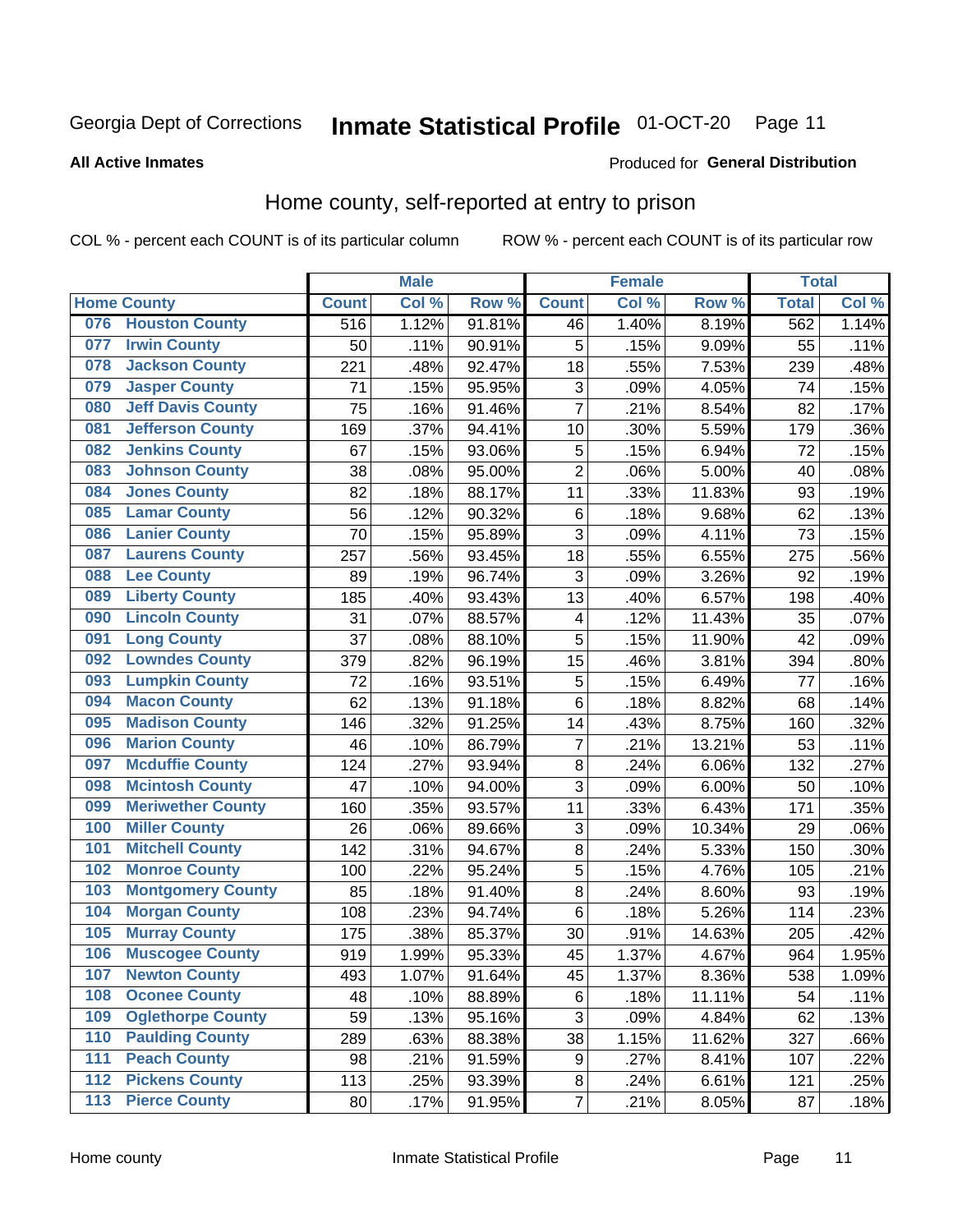### Inmate Statistical Profile 01-OCT-20 Page 12

#### **All Active Inmates**

#### Produced for General Distribution

#### Home county, self-reported at entry to prison

COL % - percent each COUNT is of its particular column

|                  |                          |              | <b>Male</b> |                  |                         | <b>Female</b> |        | <b>Total</b>    |       |
|------------------|--------------------------|--------------|-------------|------------------|-------------------------|---------------|--------|-----------------|-------|
|                  | <b>Home County</b>       | <b>Count</b> | Col %       | Row <sup>%</sup> | <b>Count</b>            | Col %         | Row %  | <b>Total</b>    | Col % |
| 114              | <b>Pike County</b>       | 34           | .07%        | 94.44%           | $\overline{2}$          | .06%          | 5.56%  | $\overline{36}$ | .07%  |
| $\overline{115}$ | <b>Polk County</b>       | 220          | .48%        | 90.16%           | 24                      | .73%          | 9.84%  | 244             | .49%  |
| 116              | <b>Pulaski County</b>    | 50           | .11%        | 87.72%           | $\overline{7}$          | .21%          | 12.28% | 57              | .12%  |
| 117              | <b>Putnam County</b>     | 115          | .25%        | 93.50%           | 8                       | .24%          | 6.50%  | 123             | .25%  |
| 118              | <b>Quitman County</b>    | 13           | .03%        | 100.00%          |                         |               |        | 13              | .03%  |
| 119              | <b>Rabun County</b>      | 38           | .08%        | 80.85%           | $\boldsymbol{9}$        | .27%          | 19.15% | 47              | .10%  |
| 120              | <b>Randolph County</b>   | 46           | .10%        | 86.79%           | $\overline{7}$          | .21%          | 13.21% | 53              | .11%  |
| $\overline{121}$ | <b>Richmond County</b>   | 1,551        | 3.37%       | 94.34%           | 93                      | 2.83%         | 5.66%  | 1,644           | 3.33% |
| 122              | <b>Rockdale County</b>   | 314          | .68%        | 91.55%           | 29                      | .88%          | 8.45%  | 343             | .69%  |
| 123              | <b>Schley County</b>     | 18           | .04%        | 100.00%          |                         |               |        | 18              | .04%  |
| 124              | <b>Screven County</b>    | 99           | .21%        | 96.12%           | $\overline{\mathbf{4}}$ | .12%          | 3.88%  | 103             | .21%  |
| 125              | <b>Seminole County</b>   | 65           | .14%        | 91.55%           | $\,6$                   | .18%          | 8.45%  | 71              | .14%  |
| 126              | <b>Spalding County</b>   | 376          | .82%        | 94.47%           | 22                      | .67%          | 5.53%  | 398             | .81%  |
| 127              | <b>Stephens County</b>   | 115          | .25%        | 87.79%           | 16                      | .49%          | 12.21% | 131             | .27%  |
| 128              | <b>Stewart County</b>    | 30           | .07%        | 100.00%          |                         |               |        | 30              | .06%  |
| 129              | <b>Sumter County</b>     | 165          | .36%        | 97.06%           | 5                       | .15%          | 2.94%  | 170             | .34%  |
| 130              | <b>Talbot County</b>     | 36           | .08%        | 97.30%           | 1                       | .03%          | 2.70%  | 37              | .07%  |
| 131              | <b>Taliaferro County</b> | 8            | .02%        | 88.89%           | $\mathbf{1}$            | .03%          | 11.11% | 9               | .02%  |
| 132              | <b>Tattnall County</b>   | 204          | .44%        | 94.88%           | 11                      | .33%          | 5.12%  | 215             | .44%  |
| 133              | <b>Taylor County</b>     | 49           | .11%        | 87.50%           | $\overline{7}$          | .21%          | 12.50% | 56              | .11%  |
| 134              | <b>Telfair County</b>    | 79           | .17%        | 98.75%           | $\mathbf 1$             | .03%          | 1.25%  | 80              | .16%  |
| 135              | <b>Terrell County</b>    | 67           | .15%        | 98.53%           | 1                       | .03%          | 1.47%  | 68              | .14%  |
| 136              | <b>Thomas County</b>     | 162          | .35%        | 95.86%           | $\overline{7}$          | .21%          | 4.14%  | 169             | .34%  |
| 137              | <b>Tift County</b>       | 261          | .57%        | 96.31%           | 10                      | .30%          | 3.69%  | 271             | .55%  |
| 138              | <b>Toombs County</b>     | 222          | .48%        | 92.89%           | 17                      | .52%          | 7.11%  | 239             | .48%  |
| 139              | <b>Towns County</b>      | 25           | .05%        | 78.13%           | $\overline{7}$          | .21%          | 21.88% | 32              | .06%  |
| 140              | <b>Treutlen County</b>   | 41           | .09%        | 93.18%           | 3                       | .09%          | 6.82%  | 44              | .09%  |
| 141              | <b>Troup County</b>      | 465          | 1.01%       | 93.37%           | 33                      | 1.00%         | 6.63%  | 498             | 1.01% |
| $\overline{142}$ | <b>Turner County</b>     | 61           | .13%        | 98.39%           | 1                       | .03%          | 1.61%  | 62              | .13%  |
| 143              | <b>Twiggs County</b>     | 43           | .09%        | 95.56%           | $\mathbf 2$             | .06%          | 4.44%  | 45              | .09%  |
| 144              | <b>Union County</b>      | 79           | .17%        | 86.81%           | 12                      | .36%          | 13.19% | 91              | .18%  |
| 145              | <b>Upson County</b>      | 131          | .28%        | 93.57%           | $\boldsymbol{9}$        | .27%          | 6.43%  | 140             | .28%  |
| 146              | <b>Walker County</b>     | 340          | .74%        | 90.91%           | 34                      | 1.03%         | 9.09%  | 374             | .76%  |
| 147              | <b>Walton County</b>     | 384          | .83%        | 91.43%           | 36                      | 1.09%         | 8.57%  | 420             | .85%  |
| 148              | <b>Ware County</b>       | 227          | .49%        | 95.38%           | 11                      | .33%          | 4.62%  | 238             | .48%  |
| 149              | <b>Warren County</b>     | 26           | .06%        | 92.86%           | $\overline{c}$          | .06%          | 7.14%  | 28              | .06%  |
| 150              | <b>Washington County</b> | 168          | .36%        | 92.82%           | 13                      | .40%          | 7.18%  | 181             | .37%  |
| 151              | <b>Wayne County</b>      | 189          | .41%        | 94.03%           | 12                      | .36%          | 5.97%  | 201             | .41%  |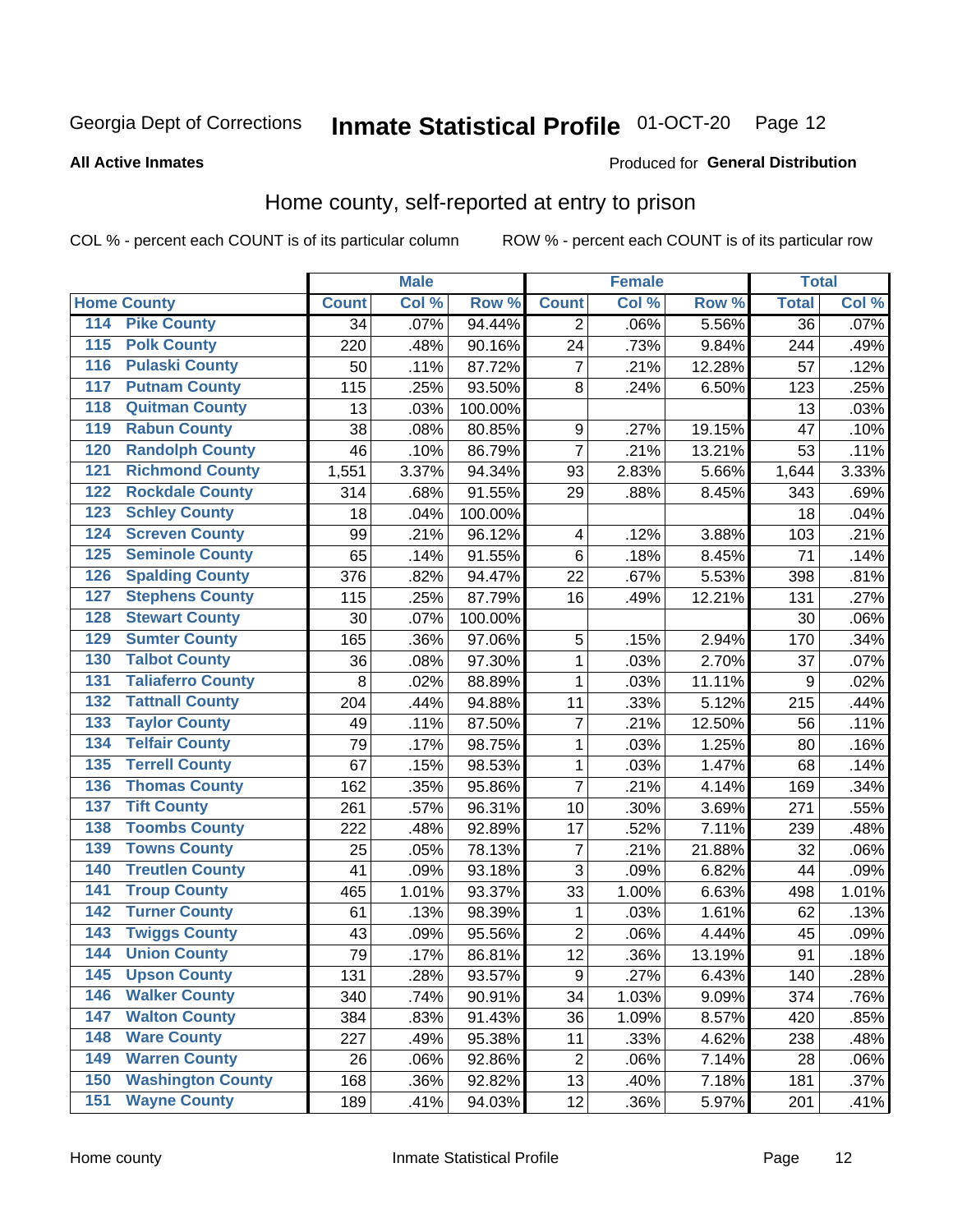## Inmate Statistical Profile 01-OCT-20 Page 13

**All Active Inmates** 

#### Produced for General Distribution

#### Home county, self-reported at entry to prison

COL % - percent each COUNT is of its particular column

|     |                             |              | <b>Male</b> |        |                | <b>Female</b> |        | <b>Total</b> |       |
|-----|-----------------------------|--------------|-------------|--------|----------------|---------------|--------|--------------|-------|
|     | <b>Home County</b>          | <b>Count</b> | Col %       | Row %  | <b>Count</b>   | Col %         | Row %  | <b>Total</b> | Col % |
| 152 | <b>Webster County</b>       | 5            | .01%        | 83.33% |                | .03%          | 16.67% | 6            | .01%  |
| 153 | <b>Wheeler County</b>       | 78           | $.17\%$     | 96.30% | 3              | .09%          | 3.70%  | 81           | .16%  |
| 154 | <b>White County</b>         | 75           | .16%        | 89.29% | 9              | .27%          | 10.71% | 84           | .17%  |
| 155 | <b>Whitfield County</b>     | 487          | 1.06%       | 90.19% | 53             | 1.61%         | 9.81%  | 540          | 1.09% |
| 156 | <b>Wilcox County</b>        | 49           | .11%        | 96.08% | $\overline{2}$ | .06%          | 3.92%  | 51           | .10%  |
| 157 | <b>Wilkes County</b>        | 53           | .12%        | 91.38% | 5              | .15%          | 8.62%  | 58           | .12%  |
| 158 | <b>Wilkinson County</b>     | 44           | .10%        | 93.62% | 3              | .09%          | 6.38%  | 47           | .10%  |
| 159 | <b>Worth County</b>         | 118          | .26%        | 94.40% | 7              | .21%          | 5.60%  | 125          | .25%  |
| 999 | <b>Other Custody/Out Of</b> | 118          | .26%        | 96.72% | 4              | .12%          | 3.28%  | 122          | .25%  |
|     | <b>State</b>                |              |             |        |                |               |        |              |       |
|     | <b>Total Rported</b>        | 46,080       | 100%        | 93.33% | 3,291          | 100%          | 6.67%  | 49,371       | 100%  |

| <b>Not</b><br>Reported |        |              |                 |
|------------------------|--------|--------------|-----------------|
| <b>Total</b>           | 46,080 | 3.291<br>∪⊾ט | 80 974<br>49.37 |

| Mode (most frequent) | <b>Fulton County</b> | <b>Fulton County</b> | <b>Fulton County</b> |
|----------------------|----------------------|----------------------|----------------------|
|                      |                      |                      |                      |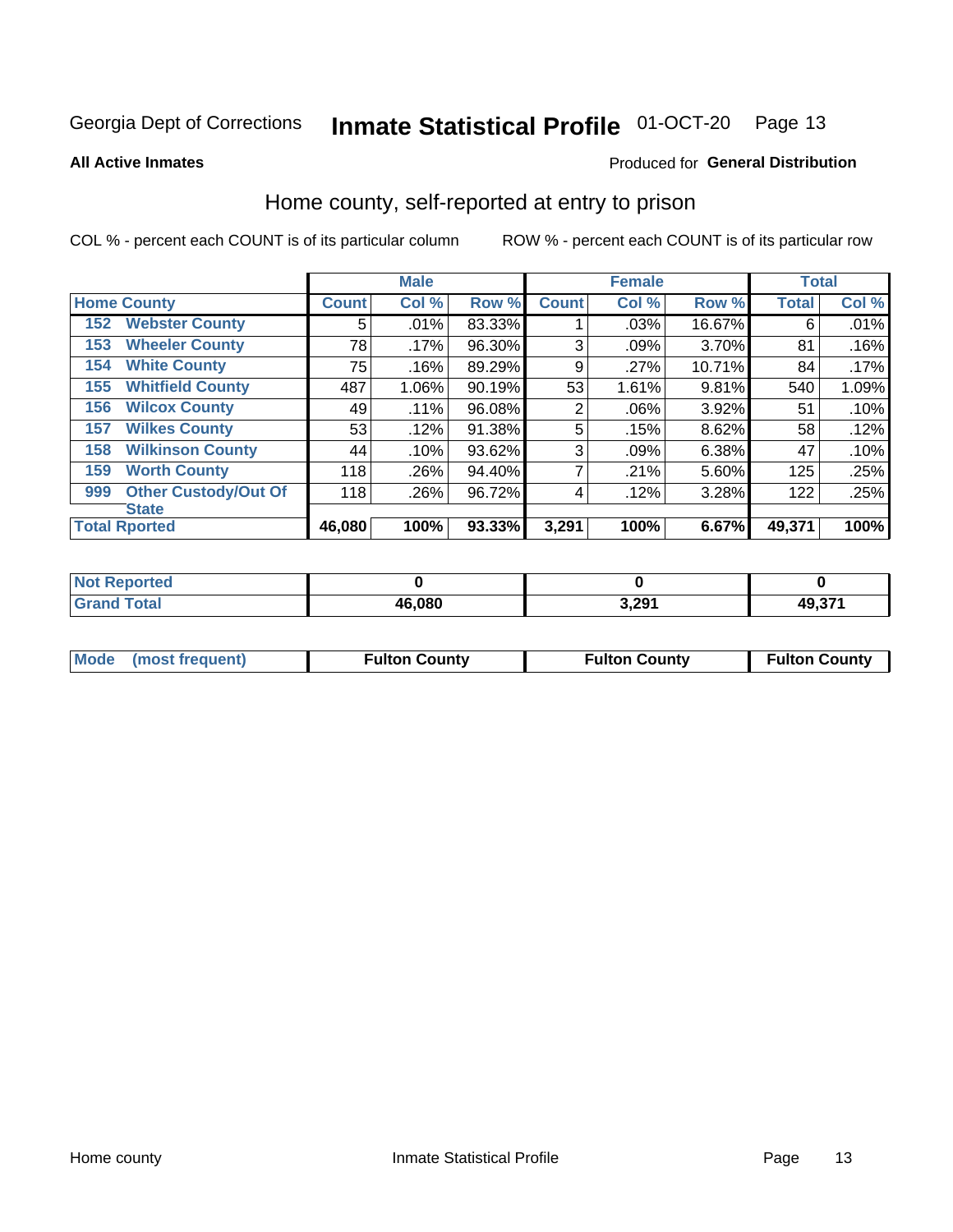#### Inmate Statistical Profile 01-OCT-20 Page 14

#### **All Active Inmates**

#### Produced for General Distribution

### Employment status before prison, self-reported at entry to prison

COL % - percent each COUNT is of its particular column

|                           | <b>Male</b>  |        |        | <b>Female</b> |        |        | <b>Total</b> |        |
|---------------------------|--------------|--------|--------|---------------|--------|--------|--------------|--------|
| <b>Employment Status</b>  | <b>Count</b> | Col %  | Row %  | <b>Count</b>  | Col %  | Row %  | <b>Total</b> | Col %  |
| <b>Full Time</b><br>01    | 12,638       | 45.23% | 95.55% | 589           | 34.09% | 4.45%  | 13,227       | 44.58% |
| <b>Part Time</b><br>02    | 1,942        | 6.95%  | 92.92% | 148           | 8.56%  | 7.08%  | 2,090        | 7.04%  |
| Unempl $<$ 6M<br>03       | 1,764        | 6.31%  | 98.05% | 35            | 2.03%  | 1.95%  | 1,799        | 6.06%  |
| Unempl > 6M<br>04         | 6,644        | 23.78% | 91.93% | 583           | 33.74% | 8.07%  | 7,227        | 24.36% |
| <b>Never Worked</b><br>05 | 3,027        | 10.83% | 95.70% | 136           | 7.87%  | 4.30%  | 3,163        | 10.66% |
| <b>Student</b><br>06      | 774          | 2.77%  | 95.56% | 36            | 2.08%  | 4.44%  | 810          | 2.73%  |
| <b>Incapable</b><br>07    | .154         | 4.13%  | 85.17% | 201           | 11.63% | 14.83% | 1,355        | 4.57%  |
| <b>Total Reported</b>     | 27,943       | 100%   | 94.18% | 1,728         | 100%   | 5.82%  | 29,671       | 100%   |

| orteo<br>NO | 18,137 | .563  | 19,700       |
|-------------|--------|-------|--------------|
| 5551        | 46.080 | 3,291 | 274<br>49.37 |

| Mc | ∴ull | ----<br>ıme<br>w |
|----|------|------------------|
|    |      |                  |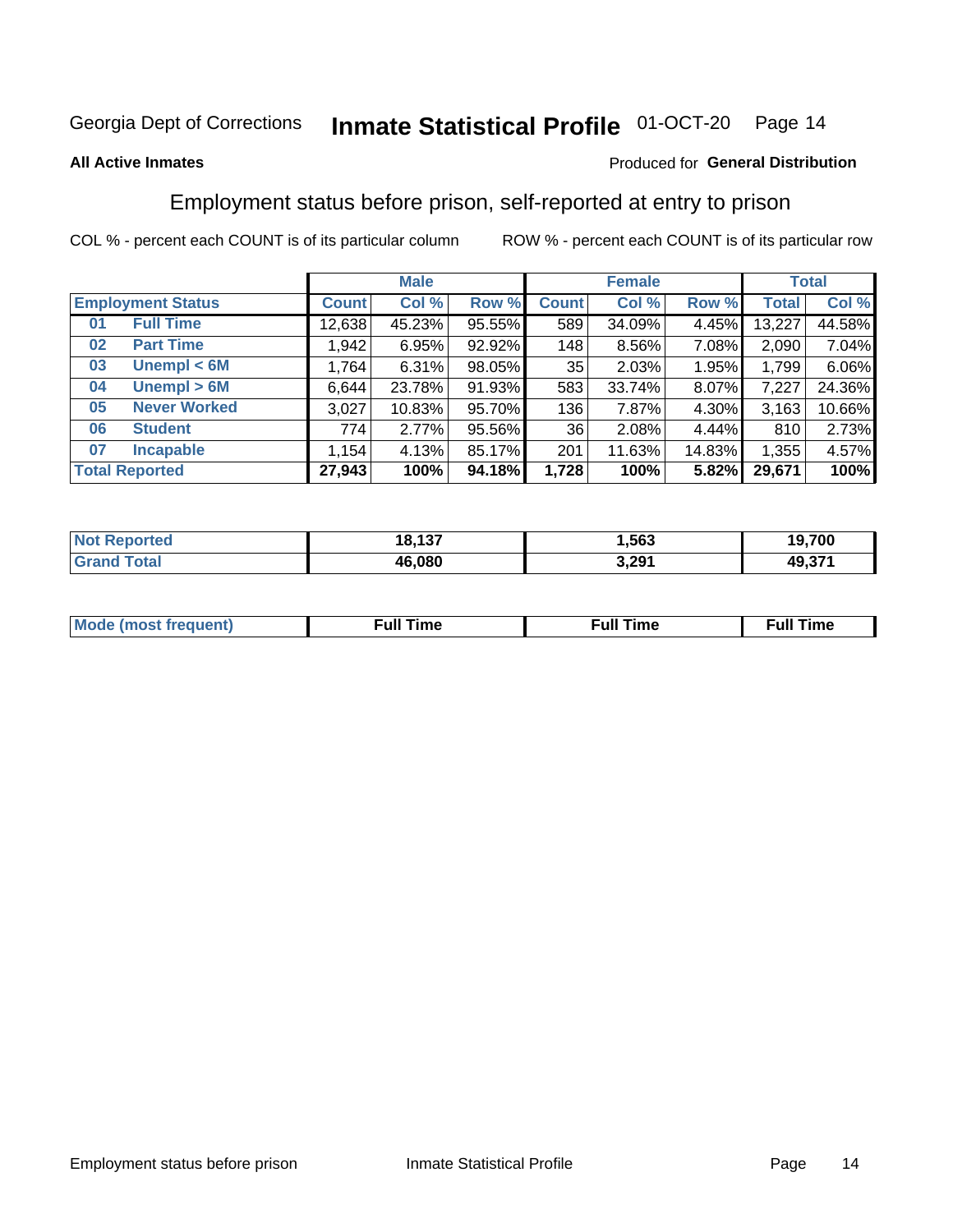## Inmate Statistical Profile 01-OCT-20 Page 15

#### **All Active Inmates**

Produced for General Distribution

#### Age at admission

COL % - percent each COUNT is of its particular column

|                         |              | <b>Male</b> |         |                | <b>Female</b> |          |              | <b>Total</b> |
|-------------------------|--------------|-------------|---------|----------------|---------------|----------|--------------|--------------|
| <b>Age At Admission</b> | <b>Count</b> | Col %       | Row %   | <b>Count</b>   | Col %         | Row %    | <b>Total</b> | Col %        |
| 13                      | 1            | 0.01%       | 100.00% |                |               |          | 1            | 0.01%        |
| $\overline{14}$         | 5            | 0.01%       | 83.33%  | 1              | 0.03%         | 16.67%   | $\,6$        | 0.01%        |
| 15                      | 33           | 0.07%       | 100.00% |                |               |          | 33           | 0.07%        |
| 16                      | 111          | 0.24%       | 98.23%  | $\overline{2}$ | 0.06%         | 1.77%    | 113          | 0.23%        |
| $\overline{17}$         | 592          | 1.28%       | 95.95%  | 25             | 0.76%         | 4.05%    | 617          | 1.25%        |
| 18                      | 1,187        | 2.58%       | 96.82%  | 39             | 1.19%         | 3.18%    | 1,226        | 2.48%        |
| 19                      | 1,662        | 3.61%       | 96.80%  | 55             | 1.67%         | 3.20%    | 1,717        | 3.48%        |
| $\overline{20}$         | 1,865        | 4.05%       | 95.45%  | 89             | 2.70%         | 4.55%    | 1,954        | 3.96%        |
| $\overline{21}$         | 1,821        | 3.95%       | 95.49%  | 86             | 2.61%         | 4.51%    | 1,907        | 3.86%        |
| $\overline{22}$         | 1,884        | 4.09%       | 95.01%  | 99             | 3.01%         | 4.99%    | 1,983        | 4.02%        |
| 23                      | 1,795        | 3.90%       | 94.87%  | 97             | 2.95%         | 5.13%    | 1,892        | 3.83%        |
| $\overline{24}$         | 1,714        | 3.72%       | 93.10%  | 127            | 3.86%         | 6.90%    | 1,841        | 3.73%        |
| $\overline{25}$         | 1,721        | 3.73%       | 93.84%  | 113            | 3.43%         | 6.16%    | 1,834        | 3.71%        |
| 26                      | 1,703        | 3.70%       | 92.76%  | 133            | 4.04%         | $7.24\%$ | 1,836        | 3.72%        |
| $\overline{27}$         | 1,739        | 3.77%       | 93.75%  | 116            | 3.52%         | 6.25%    | 1,855        | 3.76%        |
| 28                      | 1,631        | 3.54%       | 93.47%  | 114            | 3.46%         | 6.53%    | 1,745        | 3.53%        |
| 29                      | 1,615        | 3.50%       | 92.23%  | 136            | 4.13%         | 7.77%    | 1,751        | 3.55%        |
| 30                      | 1,584        | 3.44%       | 92.36%  | 131            | 3.98%         | 7.64%    | 1,715        | 3.47%        |
| 31                      | 1,444        | 3.13%       | 92.45%  | 118            | 3.59%         | 7.55%    | 1,562        | 3.16%        |
| 32                      | 1,341        | 2.91%       | 90.55%  | 140            | 4.25%         | 9.45%    | 1,481        | 3.00%        |
| 33                      | 1,360        | 2.95%       | 91.21%  | 131            | 3.98%         | 8.79%    | 1,491        | 3.02%        |
| 34                      | 1,288        | 2.80%       | 91.87%  | 114            | 3.46%         | 8.13%    | 1,402        | 2.84%        |
| 35                      | 1,259        | 2.73%       | 93.26%  | 91             | 2.77%         | 6.74%    | 1,350        | 2.73%        |
| 36                      | 1,216        | 2.64%       | 93.75%  | 81             | 2.46%         | 6.25%    | 1,297        | 2.63%        |
| $\overline{37}$         | 1,179        | 2.56%       | 92.18%  | 100            | 3.04%         | 7.82%    | 1,279        | 2.59%        |
| 38                      | 1,112        | 2.41%       | 92.21%  | 94             | 2.86%         | 7.79%    | 1,206        | 2.44%        |
| 39                      | 1,070        | 2.32%       | 92.16%  | 91             | 2.77%         | 7.84%    | 1,161        | 2.35%        |
| 40                      | 1,009        | 2.19%       | 91.73%  | 91             | 2.77%         | 8.27%    | 1,100        | 2.23%        |
| 41                      | 953          | 2.07%       | 92.08%  | 82             | 2.49%         | 7.92%    | 1,035        | 2.10%        |
| 42                      | 859          | 1.86%       | 93.47%  | 60             | 1.82%         | 6.53%    | 919          | 1.86%        |
| 43                      | 789          | 1.71%       | 92.17%  | 67             | 2.04%         | 7.83%    | 856          | 1.73%        |
| 44                      | 705          | 1.53%       | 91.80%  | 63             | 1.91%         | 8.20%    | 768          | 1.56%        |
| 45                      | 722          | 1.57%       | 92.68%  | 57             | 1.73%         | 7.32%    | 779          | 1.58%        |
| 46                      | 682          | 1.48%       | 92.29%  | 57             | 1.73%         | 7.71%    | 739          | 1.50%        |
| 47                      | 635          | 1.38%       | 90.07%  | 70             | 2.13%         | 9.93%    | 705          | 1.43%        |
| 48                      | 612          | 1.33%       | 91.75%  | 55             | 1.67%         | 8.25%    | 667          | 1.35%        |
| 49                      | 531          | 1.15%       | 91.55%  | 49             | 1.49%         | 8.45%    | 580          | 1.17%        |
| 50                      | 513          | 1.11%       | 91.12%  | 50             | 1.52%         | 8.88%    | 563          | 1.14%        |
| $\overline{51}$         | 436          | 0.95%       | 93.56%  | 30             | 0.91%         | 6.44%    | 466          | 0.94%        |
| 52                      | 467          | 1.01%       | 94.34%  | 28             | 0.85%         | 5.66%    | 495          | 1.00%        |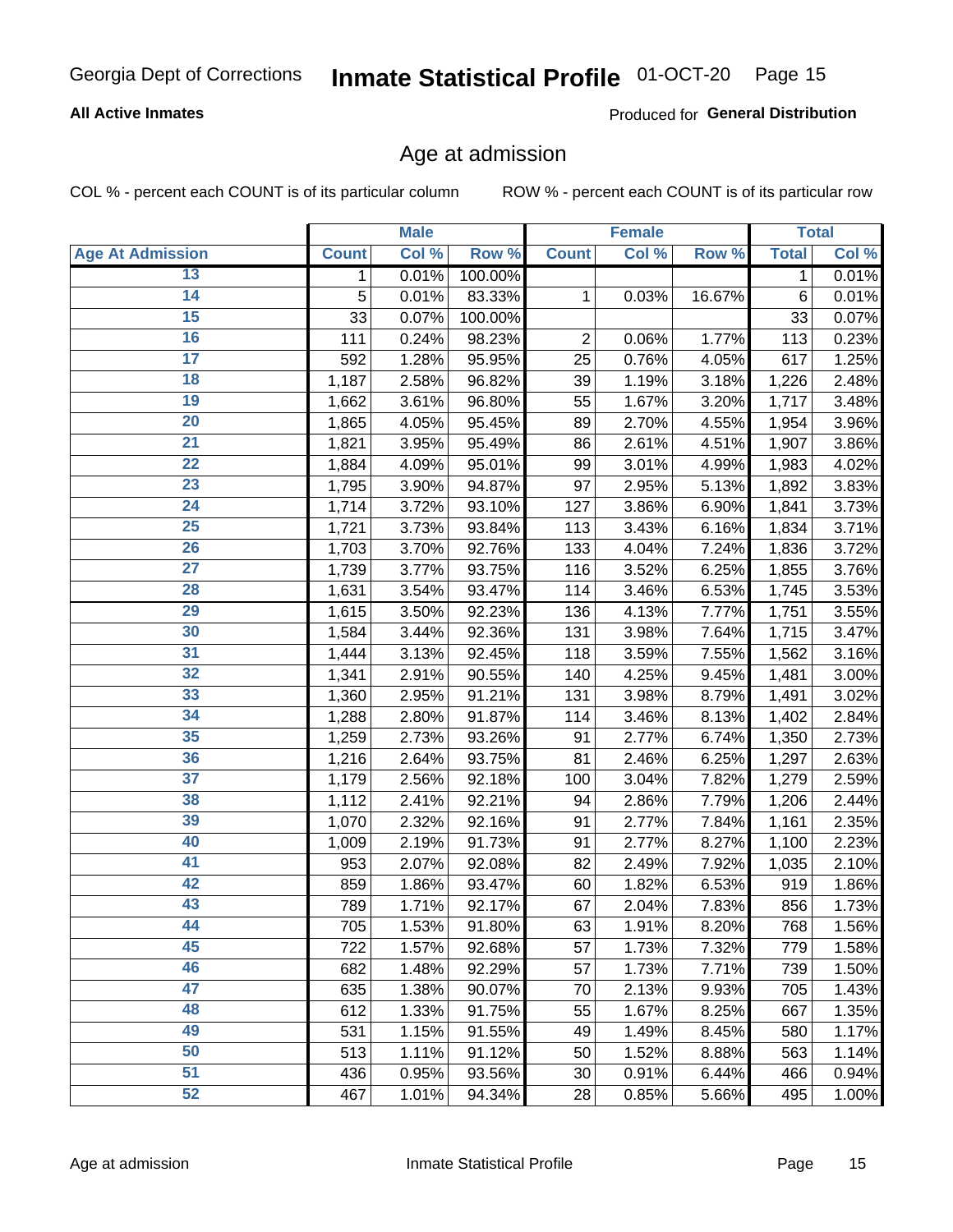## Inmate Statistical Profile 01-OCT-20 Page 16

#### **All Active Inmates**

Produced for General Distribution

#### Age at admission

COL % - percent each COUNT is of its particular column

|                         |                         | <b>Male</b> |         |                  | <b>Female</b> |           |                | <b>Total</b> |
|-------------------------|-------------------------|-------------|---------|------------------|---------------|-----------|----------------|--------------|
| <b>Age At Admission</b> | <b>Count</b>            | Col %       | Row %   | <b>Count</b>     | Col %         | Row %     | <b>Total</b>   | Col %        |
| 53                      | 432                     | 0.94%       | 92.51%  | 35               | 1.06%         | 7.49%     | 467            | 0.95%        |
| 54                      | 363                     | 0.79%       | 92.60%  | 29               | 0.88%         | 7.40%     | 392            | 0.79%        |
| 55                      | 334                     | 0.72%       | 93.82%  | 22               | 0.67%         | 6.18%     | 356            | 0.72%        |
| 56                      | 308                     | 0.67%       | 93.90%  | 20               | 0.61%         | 6.10%     | 328            | 0.66%        |
| $\overline{57}$         | 285                     | 0.62%       | 94.06%  | 18               | 0.55%         | 5.94%     | 303            | 0.61%        |
| 58                      | 250                     | 0.54%       | 92.59%  | 20               | 0.61%         | 7.41%     | 270            | 0.55%        |
| 59                      | 209                     | 0.45%       | 92.07%  | 18               | 0.55%         | 7.93%     | 227            | 0.46%        |
| 60                      | 188                     | 0.41%       | 96.41%  | $\overline{7}$   | 0.21%         | 3.59%     | 195            | 0.39%        |
| 61                      | 156                     | 0.34%       | 94.55%  | $\boldsymbol{9}$ | 0.27%         | 5.45%     | 165            | 0.33%        |
| 62                      | 132                     | 0.29%       | 94.29%  | 8                | 0.24%         | 5.71%     | 140            | 0.28%        |
| 63                      | 107                     | 0.23%       | 93.04%  | 8                | 0.24%         | 6.96%     | 115            | 0.23%        |
| 64                      | 75                      | 0.16%       | 97.40%  | $\overline{2}$   | 0.06%         | 2.60%     | 77             | 0.16%        |
| 65                      | 71                      | 0.15%       | 97.26%  | $\overline{2}$   | 0.06%         | 2.74%     | 73             | 0.15%        |
| 66                      | 52                      | 0.11%       | 96.30%  | $\overline{2}$   | 0.06%         | 3.70%     | 54             | 0.11%        |
| 67                      | 50                      | 0.11%       | 98.04%  | 1                | 0.03%         | 1.96%     | 51             | 0.10%        |
| 68                      | 45                      | 0.10%       | 91.84%  | 4                | 0.12%         | 8.16%     | 49             | 0.10%        |
| 69                      | 32                      | 0.07%       | 96.97%  | 1                | 0.03%         | 3.03%     | 33             | 0.07%        |
| 70                      | 29                      | 0.06%       | 100.00% |                  |               |           | 29             | 0.06%        |
| $\overline{71}$         | 20                      | 0.04%       | 95.24%  | 1                | 0.03%         | 4.76%     | 21             | 0.04%        |
| $\overline{72}$         | 18                      | 0.04%       | 94.74%  | $\mathbf 1$      | 0.03%         | 5.26%     | 19             | 0.04%        |
| $\overline{73}$         | 20                      | 0.04%       | 100.00% |                  |               |           | 20             | 0.04%        |
| $\overline{74}$         | 8                       | 0.02%       | 88.89%  | $\mathbf{1}$     | 0.03%         | $11.11\%$ | $\mathsf g$    | 0.02%        |
| 75                      | 11                      | 0.02%       | 100.00% |                  |               |           | 11             | 0.02%        |
| 76                      | 8                       | 0.02%       | 100.00% |                  |               |           | 8              | 0.02%        |
| $\overline{77}$         | $\overline{\mathbf{4}}$ | 0.01%       | 100.00% |                  |               |           | 4              | 0.01%        |
| 78                      | $\overline{7}$          | 0.02%       | 100.00% |                  |               |           | $\overline{7}$ | 0.01%        |
| 80                      | $\mathbf{3}$            | 0.01%       | 100.00% |                  |               |           | $\overline{3}$ | 0.01%        |
| $\overline{81}$         | $\overline{\mathbf{4}}$ | 0.01%       | 100.00% |                  |               |           | 4              | 0.01%        |
| 82                      | 6                       | 0.01%       | 100.00% |                  |               |           | 6              | 0.01%        |
| 83                      | 3                       | 0.01%       | 100.00% |                  |               |           | 3              | 0.01%        |
| 84                      | $\overline{2}$          | 0.01%       | 100.00% |                  |               |           | $\overline{2}$ | 0.01%        |
| 86                      | $\mathbf 1$             | 0.01%       | 100.00% |                  |               |           | 1              | 0.01%        |
| 87                      | $\mathbf{1}$            | 0.01%       | 100.00% |                  |               |           | $\mathbf{1}$   | 0.01%        |
| <b>Total Reported</b>   | 46,079                  | 100%        | 93.33%  | 3,291            | 100%          | 6.67%     | 49,370         | 100%         |

| 46.080 | 2.201<br>- - | <b>10 371</b><br>וכ פו |
|--------|--------------|------------------------|

|  | Mean | 0000<br>33.UZ<br>. | 34.39 |  |
|--|------|--------------------|-------|--|
|--|------|--------------------|-------|--|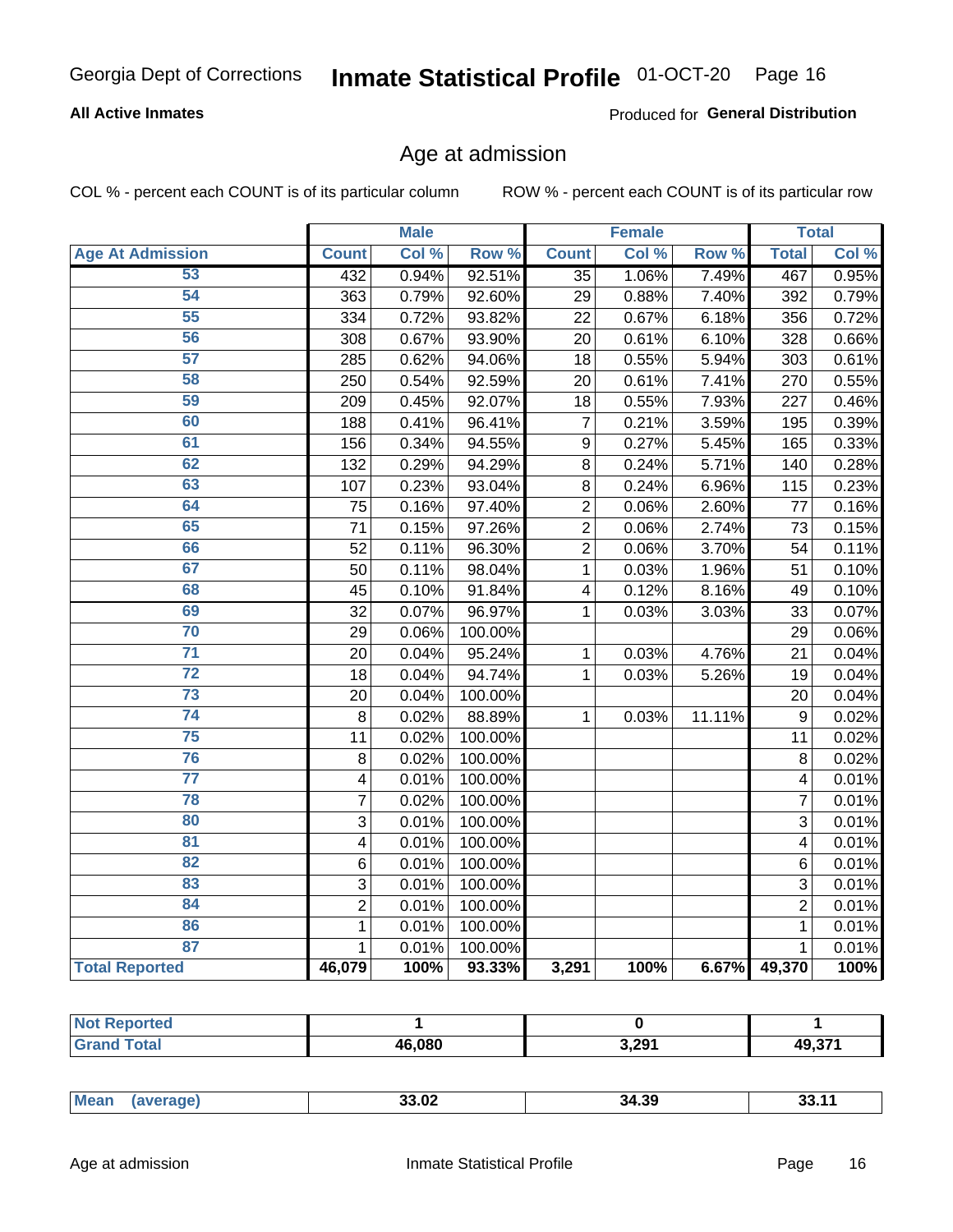| <b>Georgia Dept of Corrections</b> |
|------------------------------------|
|                                    |

#### **All Active Inmates**

Produced for General Distribution

### Age at admission

COL % - percent each COUNT is of its particular column

|                                  | <b>Male</b> | <b>Female</b> | Total |
|----------------------------------|-------------|---------------|-------|
| MetiRep(aniektig)                |             | 33            | 31    |
| <b>Gloaded Tomadst frequent)</b> | ^^          | 32            | 22    |
|                                  |             |               |       |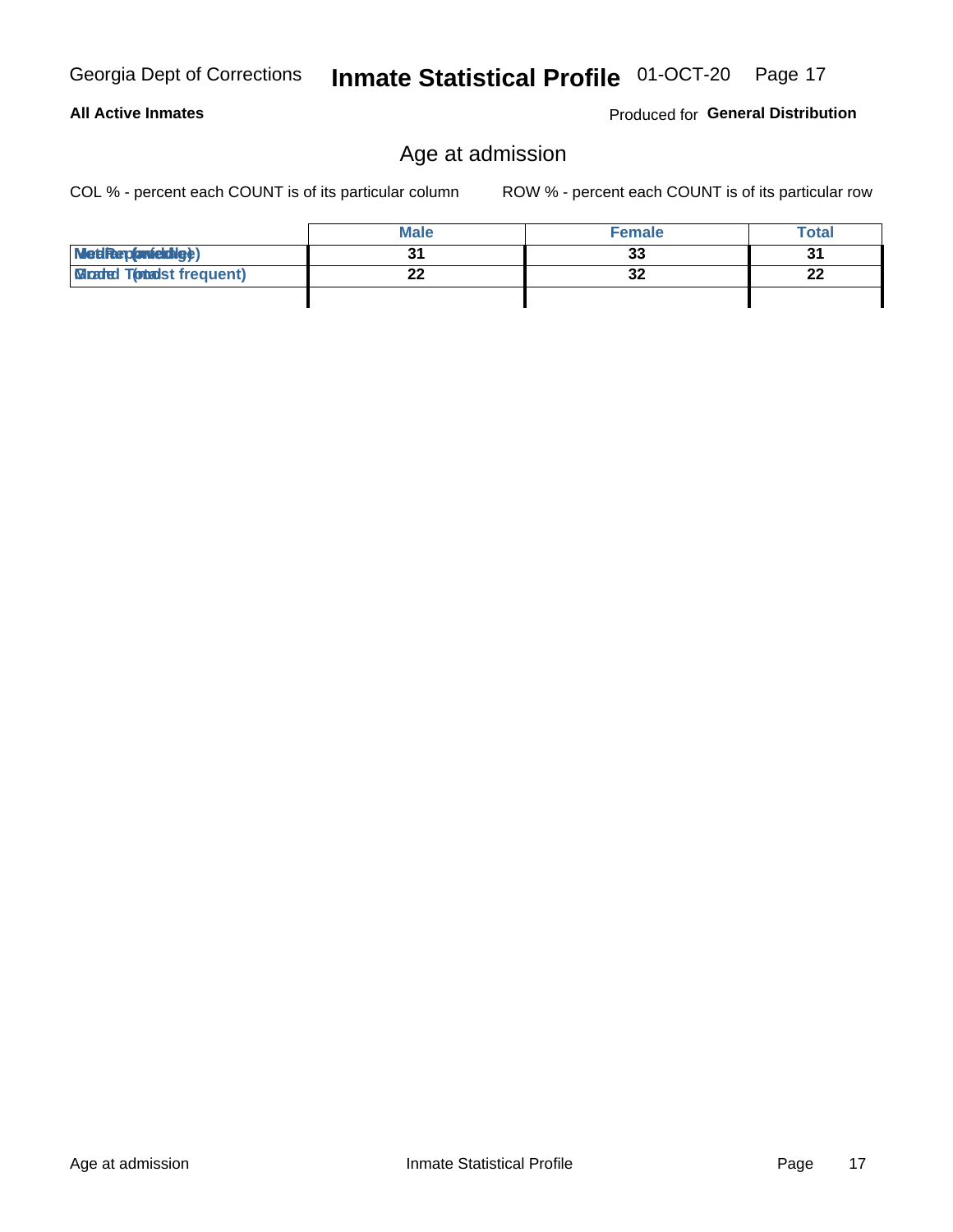## Inmate Statistical Profile 01-OCT-20 Page 20

#### **All Active Inmates**

#### Produced for General Distribution

#### Height, measured at entry to prison

COL % - percent each COUNT is of its particular column

|                         |                | <b>Male</b> |         |              | <b>Female</b> |         |                | <b>Total</b> |
|-------------------------|----------------|-------------|---------|--------------|---------------|---------|----------------|--------------|
| <b>Height</b>           | <b>Count</b>   | Col %       | Row %   | <b>Count</b> | Col %         | Row %   | <b>Total</b>   | Col %        |
| $\overline{\mathbf{0}}$ | 667            | 1.45%       | 98.38%  | 11           | 0.33%         | 1.62%   | 678            | 1.37%        |
| 4'02"                   | 1              | 0.01%       | 100.00% |              |               |         | 1              | 0.01%        |
| 4'03''                  | 3              | 0.01%       | 75.00%  | 1            | 0.03%         | 25.00%  | 4              | 0.01%        |
| 4'04"                   | 1              | 0.01%       | 100.00% |              |               |         | 1              | 0.01%        |
| 4'05"                   | 3              | 0.01%       | 50.00%  | 3            | 0.09%         | 50.00%  | $\,6$          | 0.01%        |
| 4'06"                   | $\mathbf{1}$   | 0.01%       | 100.00% |              |               |         | 1              | 0.01%        |
| 4'07"                   |                |             |         | 1            | 0.03%         | 100.00% | $\mathbf{1}$   | 0.01%        |
| 4'08"                   | 5              | 0.01%       | 50.00%  | 5            | 0.15%         | 50.00%  | 10             | 0.02%        |
| 4'09"                   | $\overline{2}$ | 0.01%       | 16.67%  | 10           | 0.30%         | 83.33%  | 12             | 0.02%        |
| 4'10''                  | 6              | 0.01%       | 35.29%  | 11           | 0.33%         | 64.71%  | 17             | 0.03%        |
| 4'11''                  | 18             | 0.04%       | 18.18%  | 81           | 2.46%         | 81.82%  | 99             | 0.20%        |
| 5'00''                  | 96             | 0.21%       | 46.60%  | 110          | 3.34%         | 53.40%  | 206            | 0.42%        |
| 5'01"                   | 100            | 0.22%       | 35.71%  | 180          | 5.47%         | 64.29%  | 280            | 0.57%        |
| 5'02"                   | 253            | 0.55%       | 44.94%  | 310          | 9.42%         | 55.06%  | 563            | 1.14%        |
| 5'03''                  | 385            | 0.84%       | 47.30%  | 429          | 13.04%        | 52.70%  | 814            | 1.65%        |
| 5'04"                   | 834            | 1.81%       | 63.37%  | 482          | 14.65%        | 36.63%  | 1,316          | 2.67%        |
| 5'05"                   | 1,617          | 3.51%       | 79.77%  | 410          | 12.46%        | 20.23%  | 2,027          | 4.11%        |
| 5'06''                  | 3,200          | 6.94%       | 88.18%  | 429          | 13.04%        | 11.82%  | 3,629          | 7.35%        |
| 5'07"                   | 3,659          | 7.94%       | 91.82%  | 326          | 9.91%         | 8.18%   | 3,985          | 8.07%        |
| 5'08''                  | 4,452          | 9.66%       | 95.41%  | 214          | 6.50%         | 4.59%   | 4,666          | 9.45%        |
| 5'09''                  | 5,798          | 12.58%      | 97.69%  | 137          | 4.16%         | 2.31%   | 5,935          | 12.02%       |
| 5'10''                  | 5,015          | 10.88%      | 98.51%  | 76           | 2.31%         | 1.49%   | 5,091          | 10.31%       |
| 5'11"                   | 5,440          | 11.81%      | 99.45%  | 30           | 0.91%         | 0.55%   | 5,470          | 11.08%       |
| 6'00''                  | 5,124          | 11.12%      | 99.61%  | 20           | 0.61%         | 0.39%   | 5,144          | 10.42%       |
| 6'01''                  | 3,703          | 8.04%       | 99.68%  | 12           | 0.36%         | 0.32%   | 3,715          | 7.52%        |
| 6'02"                   | 2,740          | 5.95%       | 100.00% |              |               |         | 2,740          | 5.55%        |
| 6'03''                  | 1,530          | 3.32%       | 99.87%  | 2            | 0.06%         | 0.13%   | 1,532          | 3.10%        |
| 6'04"                   | 808            | 1.75%       | 99.88%  | 1            | 0.03%         | 0.12%   | 809            | 1.64%        |
| 6'05"                   | 344            | 0.75%       | 100.00% |              |               |         | 344            | 0.70%        |
| 6'06''                  | 157            | 0.34%       | 100.00% |              |               |         | 157            | 0.32%        |
| 6'07''                  | 47             | 0.10%       | 100.00% |              |               |         | 47             | 0.10%        |
| 6'08"                   | 30             | 0.07%       | 100.00% |              |               |         | 30             | 0.06%        |
| 6'09''                  | 22             | 0.05%       | 100.00% |              |               |         | 22             | 0.04%        |
| 6'10''                  | 6              | 0.01%       | 100.00% |              |               |         | 6              | 0.01%        |
| 6'11''                  | 7              | 0.02%       | 100.00% |              |               |         | $\overline{7}$ | 0.01%        |
| 7'00"                   | 4              | 0.01%       | 100.00% |              |               |         | 4              | 0.01%        |
| 7'02"                   | 1              | 0.01%       | 100.00% |              |               |         | 1              | 0.01%        |
| 7'03''                  | 1              | 0.01%       | 100.00% |              |               |         | 1              | 0.01%        |
| <b>Total Reported</b>   | 46,080         | 100%        | 93.33%  | 3,291        | 100%          | 6.67%   | 49,371         | 100%         |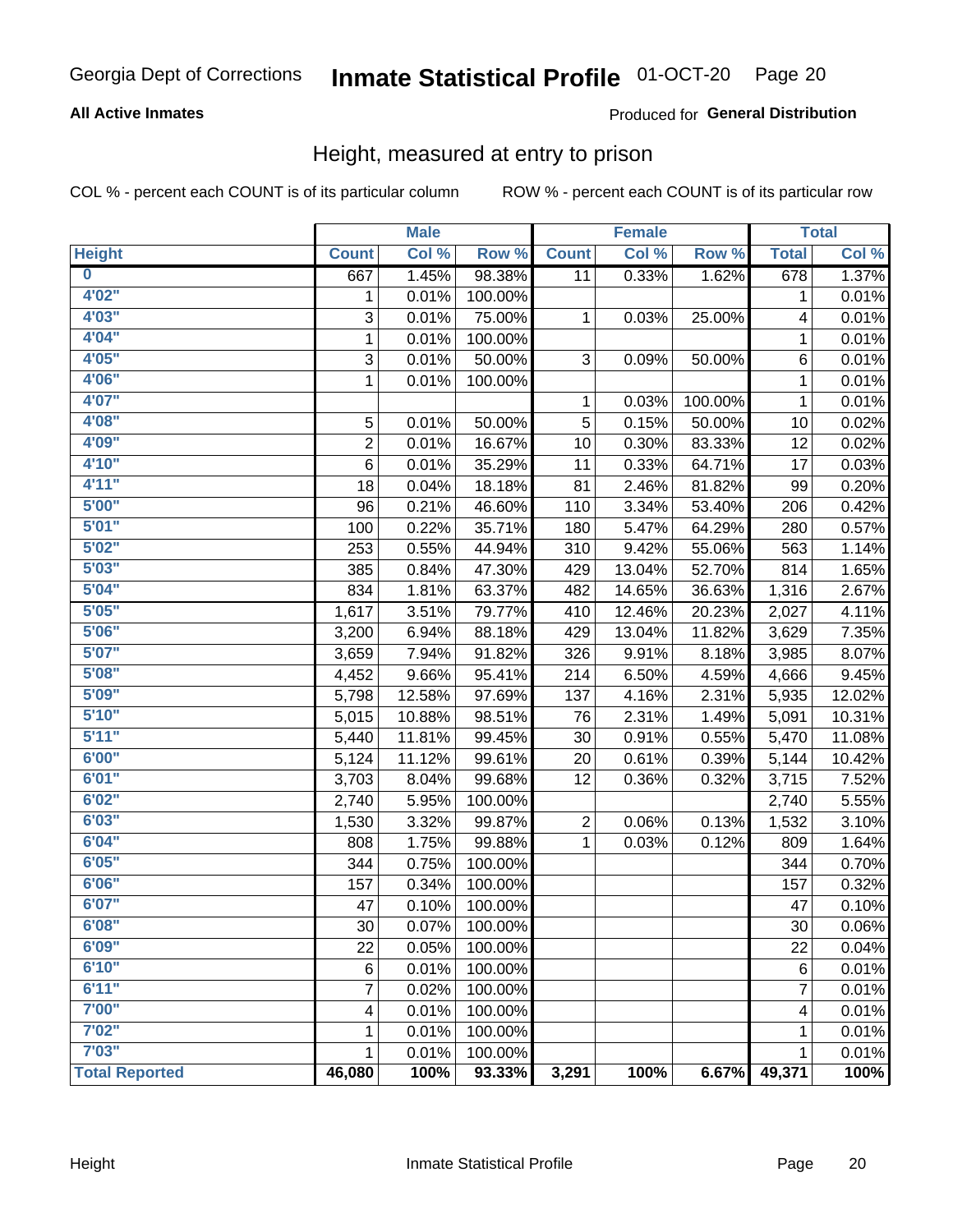## Inmate Statistical Profile 01-OCT-20 Page 21

#### **All Active Inmates**

Produced for General Distribution

#### Height, measured at entry to prison

COL % - percent each COUNT is of its particular column

|                     | <b>Male</b> | <b>Female</b> | <b>Total</b> |
|---------------------|-------------|---------------|--------------|
| <b>Not Reported</b> |             |               |              |
| <b>Grand Total</b>  | 46,080      | 3,291         | 49,371       |

| <b>Mean</b> | erage) | 5'10" | 5'05" | <b>CIA AIL</b><br>. . |
|-------------|--------|-------|-------|-----------------------|
|             |        |       |       |                       |
| <b>Mode</b> |        | 5'09" | 5'04" | 5'09"                 |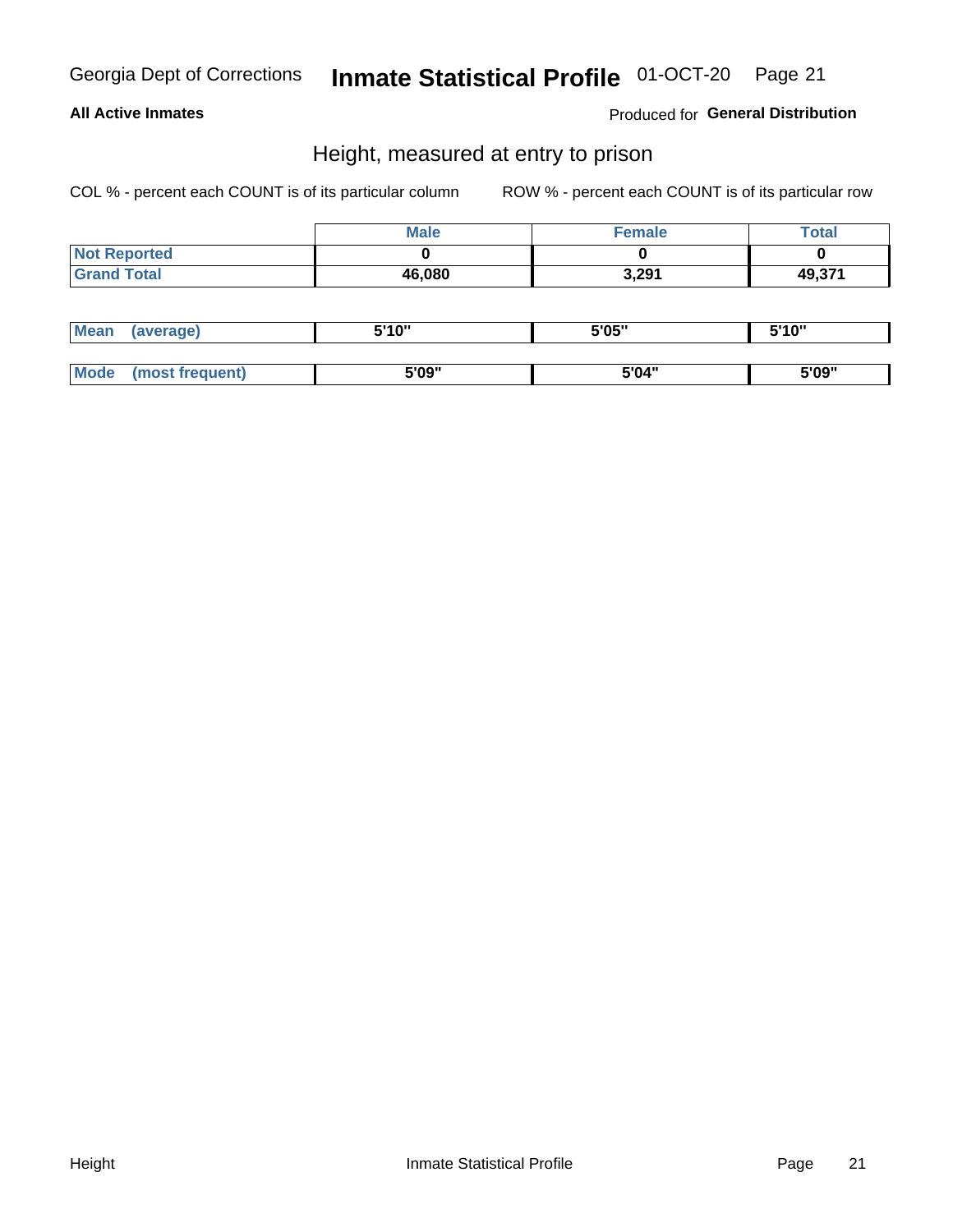#### Inmate Statistical Profile 01-OCT-20 Page 22

**All Active Inmates** 

Produced for General Distribution

### Weight, measured at entry to prison

COL % - percent each COUNT is of its particular column ROW % - percent each COUNT is of its particular row

|                                |                  | <b>Male</b> |         |                         | <b>Female</b>   |        |                | <b>Total</b> |
|--------------------------------|------------------|-------------|---------|-------------------------|-----------------|--------|----------------|--------------|
| Weight                         | <b>Count</b>     | Col %       | Row %   | <b>Count</b>            | Col %           | Row %  | <b>Total</b>   | Col %        |
| <b>Under 80 pounds</b>         | 8                | 0.02%       | 100.00% |                         |                 |        | 8              | 0.02%        |
| 90 - 99 pounds                 | $\overline{2}$   | 0.01%       | 40.00%  | 3                       | 0.09%           | 60.00% | $\overline{5}$ | 0.01%        |
| 100 - 109 pounds               | 33               | 0.07%       | 50.00%  | 33                      | 1.01%           | 50.00% | 66             | 0.14%        |
| 110 - 119 pounds               | 124              | 0.27%       | 63.92%  | 70                      | 2.14%           | 36.08% | 194            | 0.40%        |
| 120 - 129 pounds               | 527              | 1.16%       | 77.61%  | 152                     | 4.64%           | 22.39% | 679            | 1.39%        |
| 130 - 139 pounds               | 1,553            | 3.42%       | 86.91%  | 234                     | 7.14%           | 13.09% | 1,787          | 3.67%        |
| 140 - 149 pounds               | 3,084            | 6.79%       | 90.89%  | 309                     | 9.43%           | 9.11%  | 3,393          | 6.97%        |
| 150 - 159 pounds               | 4,676            | 10.30%      | 92.89%  | 358                     | 10.92%          | 7.11%  | 5,034          | 10.34%       |
| 160 - 169 pounds               | 5,917            | 13.03%      | 93.95%  | 381                     | 11.62%          | 6.05%  | 6,298          | 12.94%       |
| 170 - 179 pounds               | 5,583            | 12.29%      | 94.37%  | 333                     | 10.16%          | 5.63%  | 5,916          | 12.15%       |
| 180 - 189 pounds               | 5,852            | 12.89%      | 94.83%  | 319                     | 9.73%           | 5.17%  | 6,171          | 12.67%       |
| 190 - 199 pounds               | 3,987            | 8.78%       | 95.04%  | 208                     | 6.35%           | 4.96%  | 4,195          | 8.62%        |
| 200 - 209 pounds               | 3,722            | 8.20%       | 94.16%  | 231                     | 7.05%           | 5.84%  | 3,953          | 8.12%        |
| 210 - 219 pounds               | 2,680            | 5.90%       | 95.71%  | 120                     | 3.66%           | 4.29%  | 2,800          | 5.75%        |
| 220 - 229 pounds               | 2,261            | 4.98%       | 94.17%  | 140                     | 4.27%           | 5.83%  | 2,401          | 4.93%        |
| 230 - 239 pounds               | 1,511            | 3.33%       | 93.56%  | 104                     | 3.17%           | 6.44%  | 1,615          | 3.32%        |
| 240 - 249 pounds               | 1,162            | 2.56%       | 94.17%  | 72                      | 2.20%           | 5.83%  | 1,234          | 2.53%        |
| 250 - 259 pounds               | 855              | 1.88%       | 93.54%  | 59                      | 1.80%           | 6.46%  | 914            | 1.88%        |
| 260 - 269 pounds               | 544              | 1.20%       | 92.20%  | 46                      | 1.40%           | 7.80%  | 590            | 1.21%        |
| 270 - 279 pounds               | 364              | 0.80%       | 93.81%  | 24                      | 0.73%           | 6.19%  | 388            | 0.80%        |
| 280 - 289 pounds               | 315              | 0.69%       | 92.92%  | 24                      | 0.73%           | 7.08%  | 339            | 0.70%        |
| 290 - 299 pounds               | 153              | 0.34%       | 92.73%  | 12                      | 0.37%           | 7.27%  | 165            | 0.34%        |
| 300 - 309 pounds               | 167              | 0.37%       | 89.78%  | 19                      | 0.58%           | 10.22% | 186            | 0.38%        |
| 310 - 319 pounds               | 71               | 0.16%       | 89.87%  | 8                       | 0.24%           | 10.13% | 79             | 0.16%        |
| 320 - 329 pounds               | 79               | 0.17%       | 95.18%  | 4                       | 0.12%           | 4.82%  | 83             | 0.17%        |
| 330 - 339 pounds               | 42               | 0.09%       | 91.30%  | 4                       | 0.12%           | 8.70%  | 46             | 0.09%        |
| 340 - 349 pounds               | 32               | 0.07%       | 94.12%  | $\overline{2}$          | 0.06%           | 5.88%  | 34             | 0.07%        |
| 350 - 359 pounds               | 38               | 0.08%       | 90.48%  | $\overline{\mathbf{4}}$ | 0.12%           | 9.52%  | 42             | 0.09%        |
| 360 - 369 pounds               | 18               | 0.04%       | 100.00% |                         |                 |        | 18             | 0.04%        |
| 370 - 379 pounds               | 13               | 0.03%       | 100.00% |                         |                 |        | 13             | 0.03%        |
| 380 - 389 pounds               | $\boldsymbol{9}$ | 0.02%       | 75.00%  | 3                       | 0.09%           | 25.00% | 12             | 0.02%        |
| 390 - 399 pounds               | 6                | 0.01%       | 85.71%  | 1                       | 0.03%           | 14.29% | $\overline{7}$ | 0.01%        |
| 400 pounds and over            | 22               | 0.05%       | 95.65%  | 1                       | 0.03%           | 4.35%  | 23             | 0.05%        |
| <b>Total Reported</b>          | 45,410           | 100%        | 93.27%  | 3,278                   | 100%            | 6.73%  | 48,688         | 100.0%       |
|                                |                  |             |         |                         |                 |        |                |              |
| <b>Not Reported</b>            |                  | 670         |         |                         | $\overline{13}$ |        |                | 683          |
| <b>Grand Total</b>             |                  | 46,080      |         |                         | 3,291           |        |                | 49,371       |
| <b>Mean</b><br>(average)       |                  | 185         |         |                         | 177             |        |                | 185          |
| <b>Median (middle)</b>         |                  | 180         |         |                         | 170             |        |                | 180          |
| <b>Mode</b><br>(most frequent) |                  | 180         |         |                         | 160             |        |                | 160          |
|                                |                  |             |         |                         |                 |        |                |              |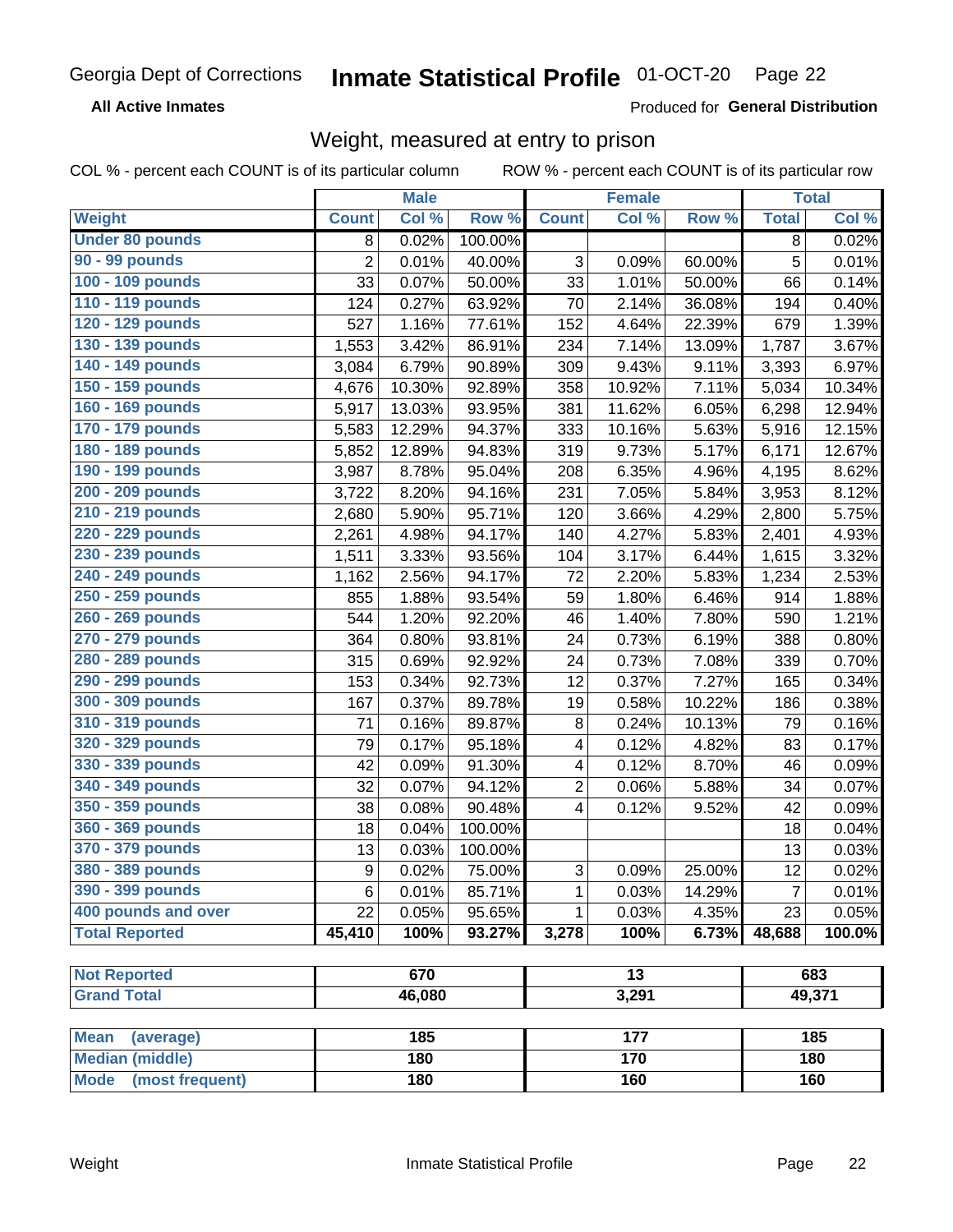#### Inmate Statistical Profile 01-OCT-20 Page 23

**All Active Inmates** 

#### Produced for General Distribution

### Veterans validated by Veteran's Administration

COL % - percent each COUNT is of its particular column

|                             |              | <b>Male</b> |         |                    | <b>Female</b> |       |              | <b>Total</b> |
|-----------------------------|--------------|-------------|---------|--------------------|---------------|-------|--------------|--------------|
| <b>Military service</b>     | <b>Count</b> | Col %       |         | <b>Row % Count</b> | Col %         | Row % | <b>Total</b> | Col %        |
| <b>Others</b><br>0          | 715          | 28.77%      | 97.01%  | 22                 | 44.90%        | 2.99% | 737          | 29.08%       |
| <b>Air Force</b>            | 1,041        | 41.89%      | 98.11%  | 20                 | 40.82%        | 1.89% | 1,061        | 41.87%       |
| $\mathbf{2}$<br><b>Army</b> | 145          | 5.84%       | 99.32%  |                    | 2.04%         | .68%  | 146          | 5.76%        |
| <b>Navy</b><br>3            | 325          | 13.08%      | 99.09%  | 3                  | 6.12%         | .91%  | 328          | 12.94%       |
| <b>Marines</b><br>4         | 15           | $.60\%$     | 100.00% |                    |               |       | 15           | .59%         |
| <b>Coast Guard</b><br>5.    | 244          | 9.82%       | 98.79%  | 3                  | 6.12%         | 1.21% | 247          | 9.75%        |
| <b>Total Reported</b>       | 2,485        | 100%        | 98.07%  | 49                 | 100%          | 1.93% | 2,534        | 100%         |

| orted<br><b>NOT</b> | 43,595 | 3,242 | 0.027<br>/1 L |
|---------------------|--------|-------|---------------|
| <b>c</b> otal       | 46,080 | 3,291 | 49,371        |

|  |  | <b>Mode (most frequent)</b> | <b>Force</b><br>Aır | วthers | orce |
|--|--|-----------------------------|---------------------|--------|------|
|--|--|-----------------------------|---------------------|--------|------|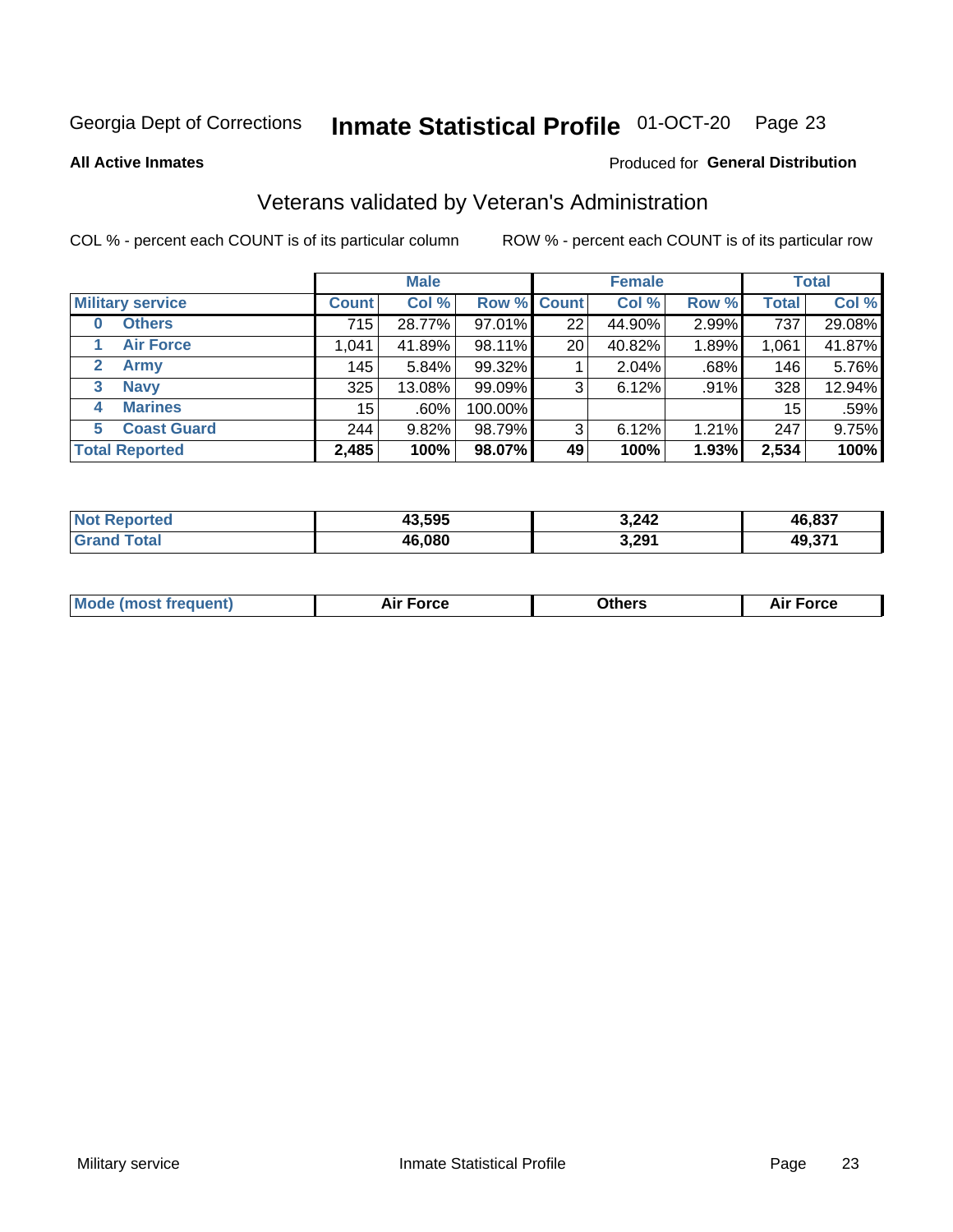#### Inmate Statistical Profile 01-OCT-20 Page 24

**All Active Inmates** 

#### Produced for General Distribution

### Type of admission to prison

COL % - percent each COUNT is of its particular column

|    |                                  |              | <b>Male</b> |                    |       | <b>Female</b> |       |              | <b>Total</b> |
|----|----------------------------------|--------------|-------------|--------------------|-------|---------------|-------|--------------|--------------|
|    | <b>Type of Admission</b>         | <b>Count</b> | Col %       | <b>Row % Count</b> |       | Col %         | Row % | <b>Total</b> | Col %        |
| 16 | <b>Population Redistribution</b> | 3            | .01%        | 100.00%            |       |               |       | 3            | .01%         |
| 27 | <b>Boot Camp Plus</b>            |              | .01%        | 100.00%            |       |               |       |              | $.01\%$      |
| 28 | <b>Initial Assignment</b>        |              | .02%        | 100.00%            |       |               |       |              | .01%         |
| 52 | <b>New Sentence</b>              | 37,008       | 80.33%      | 93.16% 2,719       |       | 82.62%        | 6.84% | 39,727       | 80.48%       |
| 53 | <b>Probation Rev Partial</b>     | 1,837        | 3.99%       | 93.44%             | 129   | 3.92%         | 6.56% | 1,966        | 3.98%        |
| 54 | <b>Probation Rev Remainder</b>   | 2,930        | 6.36%       | 92.11%             | 251   | 7.63%         | 7.89% | 3,181        | 6.44%        |
| 55 | <b>Parole Rev New Sentence</b>   | 2,687        | 5.83%       | 95.35%             | 131   | 3.98%         | 4.65% | 2,818        | 5.71%        |
| 56 | <b>Parole Rev No New</b>         | 1,538        | 3.34%       | 96.19%             | 61    | 1.85%         | 3.81% | 1,599        | 3.24%        |
|    | <b>Sentence</b>                  |              |             |                    |       |               |       |              |              |
| 57 | <b>Released In Error</b>         | 10           | .02%        | 100.00%            |       |               |       | 10           | .02%         |
| 65 | <b>Return Appeal/Bond</b>        | 2            | .01%        | 100.00%            |       |               |       | 2            | .01%         |
| 67 | <b>Admit Fm Other Cust</b>       | 3            | .01%        | 100.00%            |       |               |       | 3            | .01%         |
| 69 | <b>New Sent/Par Rev Pnd</b>      | 2            | .01%        | 100.00%            |       |               |       | 2            | .01%         |
| 70 | <b>Life W/O Parole</b>           | 14           | .03%        | 100.00%            |       |               |       | 14           | .03%         |
| 72 | <b>Par Rev/Rsn Unknown</b>       | 23           | .05%        | 100.00%            |       |               |       | 23           | .05%         |
| 76 | <b>Par Rev/Revoc Center</b>      |              | .01%        | 100.00%            |       |               |       |              | .01%         |
| 82 | <b>Unknown</b>                   | 5            | .01%        | 100.00%            |       |               |       | 5            | .01%         |
|    | <b>Total Reported</b>            | 46,071       | 100%        | 93.33%             | 3,291 | 100%          | 6.67% | 49,362       | 100%         |

| <b>Not Reported</b>  |        |       |        |
|----------------------|--------|-------|--------|
| <b>Total</b><br>Grar | 46.080 | 3,291 | 49,371 |

| <b>Mode (most frequent)</b> | <b>New Sentence</b> | <b>New Sentence</b> | <b>New Sentence</b> |
|-----------------------------|---------------------|---------------------|---------------------|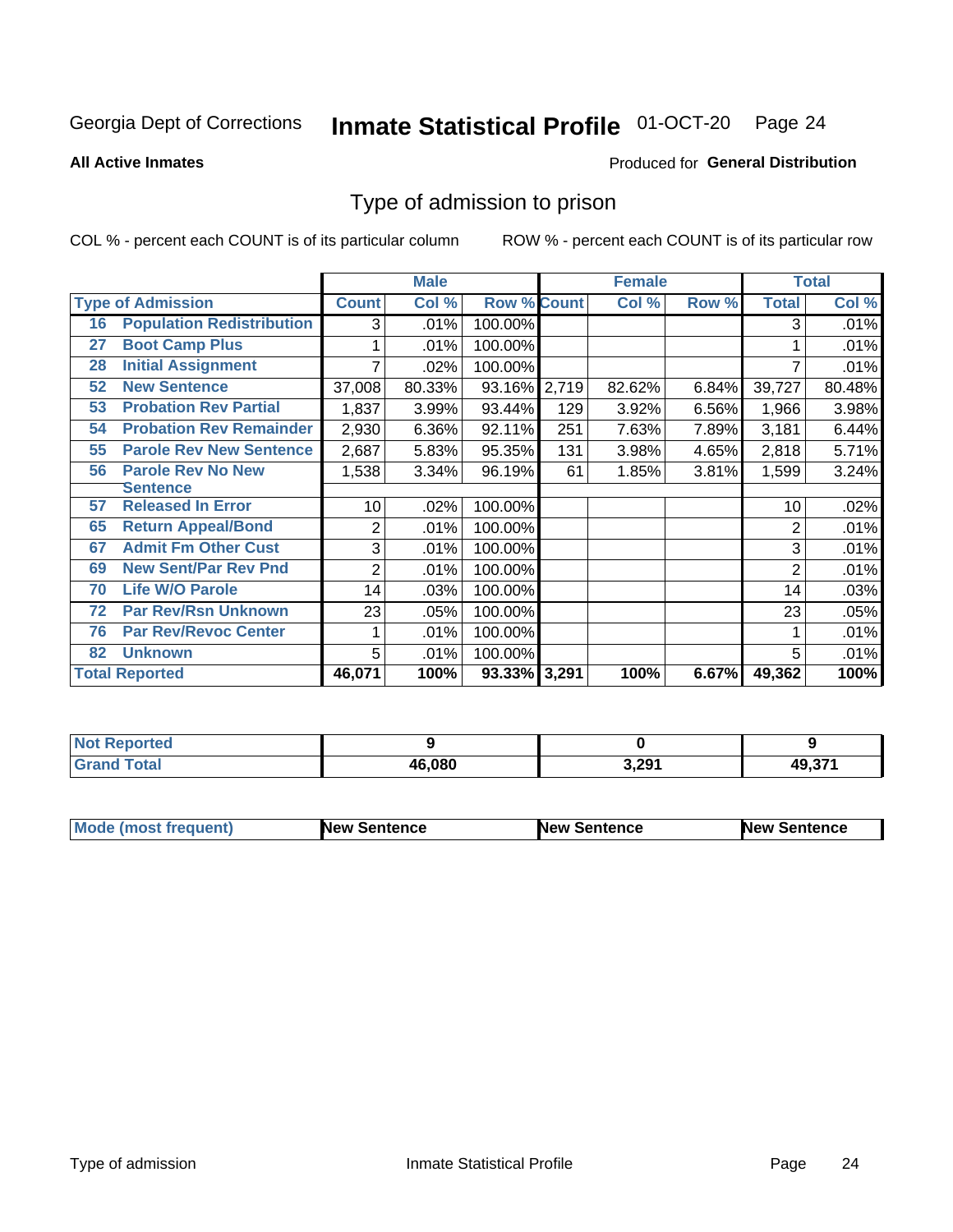## Inmate Statistical Profile 01-OCT-20 Page 25

**All Active Inmates** 

#### Produced for General Distribution

### Current / last supervision level

COL % - percent each COUNT is of its particular column

|                        |              | <b>Male</b> |             |       | <b>Female</b> |          |        | <b>Total</b> |
|------------------------|--------------|-------------|-------------|-------|---------------|----------|--------|--------------|
| <b>Security Status</b> | <b>Count</b> | Col %       | Row % Count |       | Col %         | Row %    | Total  | Col %        |
| 3 Minimum              | 2.971        | 6.45%       | 70.94%      | 1,217 | 36.99%        | 29.06%   | 4,188  | 8.48%        |
| 4 Medium               | 32,843       | 71.29%      | 94.55%      | 1,894 | 57.57%        | $5.45\%$ | 34,737 | 70.37%       |
| 5 Close                | 10.257       | 22.26%      | 98.28%      | 179   | 5.44%         | $1.72\%$ | 10,436 | 21.14%       |
| <b>Total Reported</b>  | 46,071       | 100%        | $93.33\%$   | 3,290 | 100%          | $6.67\%$ | 49,361 | 100%         |

| <b>Still being diagnosed</b> |        |       |        |
|------------------------------|--------|-------|--------|
| <b>Not Reported</b>          |        |       | 10     |
| <b>Grand Total</b>           | 46,080 | 3,291 | 49,371 |

| M | M | . . |
|---|---|-----|
|   |   |     |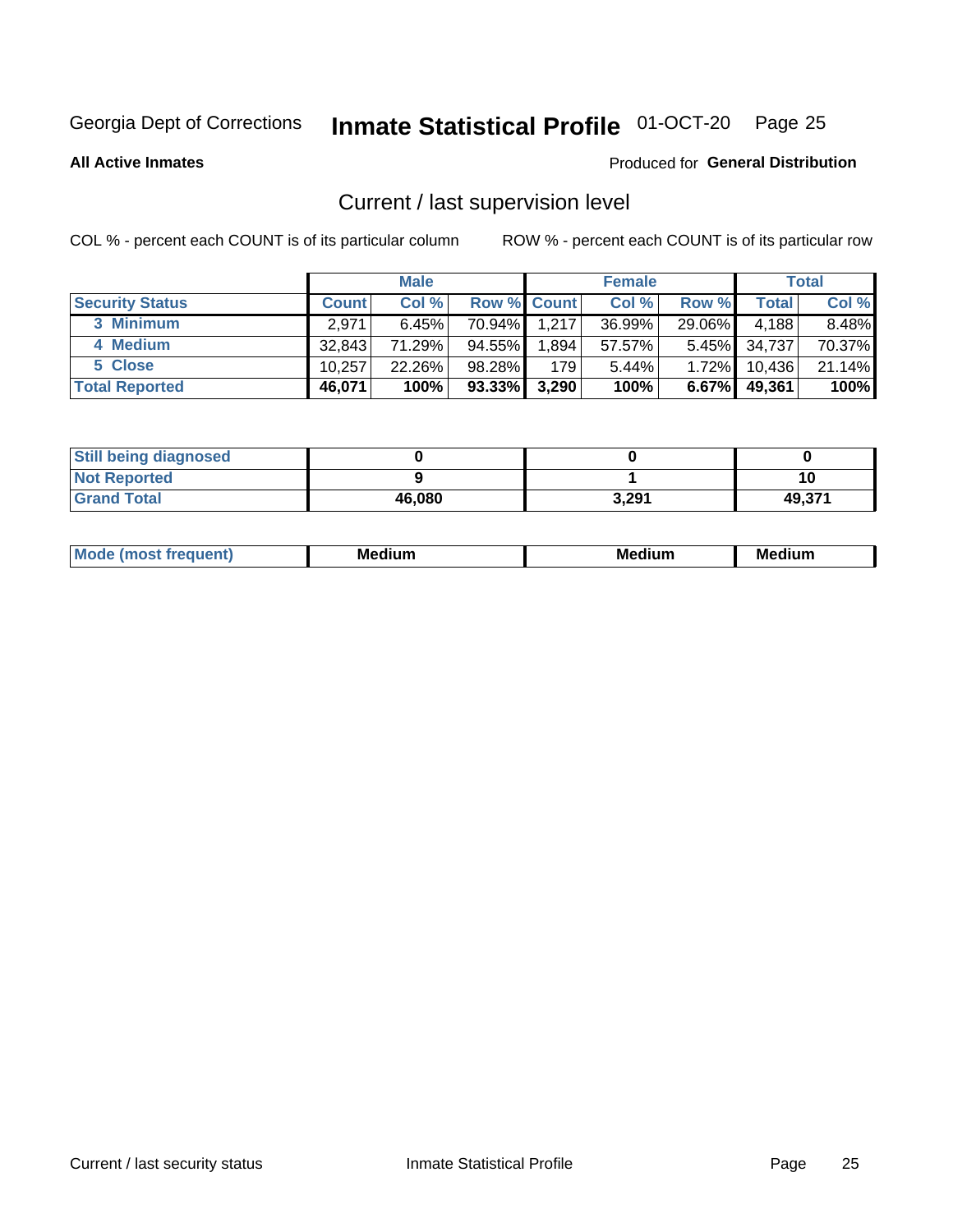## Inmate Statistical Profile 01-OCT-20 Page 26

**All Active Inmates** 

#### Produced for General Distribution

### Current / last type of institution

COL % - percent each COUNT is of its particular column

|                            |                | <b>Male</b> |             |       | <b>Female</b> |         |              | <b>Total</b> |
|----------------------------|----------------|-------------|-------------|-------|---------------|---------|--------------|--------------|
| <b>Type of Institution</b> | <b>Count</b>   | Col %       | Row % Count |       | Col %         | Row %   | <b>Total</b> | Col %        |
| <b>County Ci</b>           | 4,455          | 9.74%       | 99.98%      |       | $.03\%$       | $.02\%$ | 4,456        | 9.09%        |
| <b>State Prison</b>        | 32,450         | 70.94%      | 91.66%      | 2,952 | 89.73%        | 8.34%   | 35,402       | 72.20%       |
| <b>Transitional Center</b> | 1,725          | $3.77\%$    | 83.74%      | 335   | 10.18%        | 16.26%  | 2,060        | 4.20%        |
| <b>Private Prison</b>      | 7,106          | 15.53%      | 100.00%     |       |               |         | 7,106        | 14.49%       |
| <b>County Jail</b>         | 6              | .01%        | 100.00%     |       |               |         | 6            | .01%         |
| <b>Rsat - Center</b>       |                |             |             |       | .03%          | 100.00% |              | .01%         |
| <b>State Hospital</b>      | 3 <sup>1</sup> | .01%        | 75.00%      |       | .03%          | 25.00%  | 4            | .01%         |
| <b>Total Reported</b>      | 45,745         | 100%        | 93.29%      | 3,290 | 100%          | 6.71%   | 49,035       | 100%         |

| Reported    |               |       |        |
|-------------|---------------|-------|--------|
| <b>Tota</b> | 45,745<br>ль. | 3,290 | 19,035 |

| <b>Mode (most frequent)</b> | <b>State Prison</b> | <b>State Prison</b> | <b>State Prison</b> |
|-----------------------------|---------------------|---------------------|---------------------|
|                             |                     |                     |                     |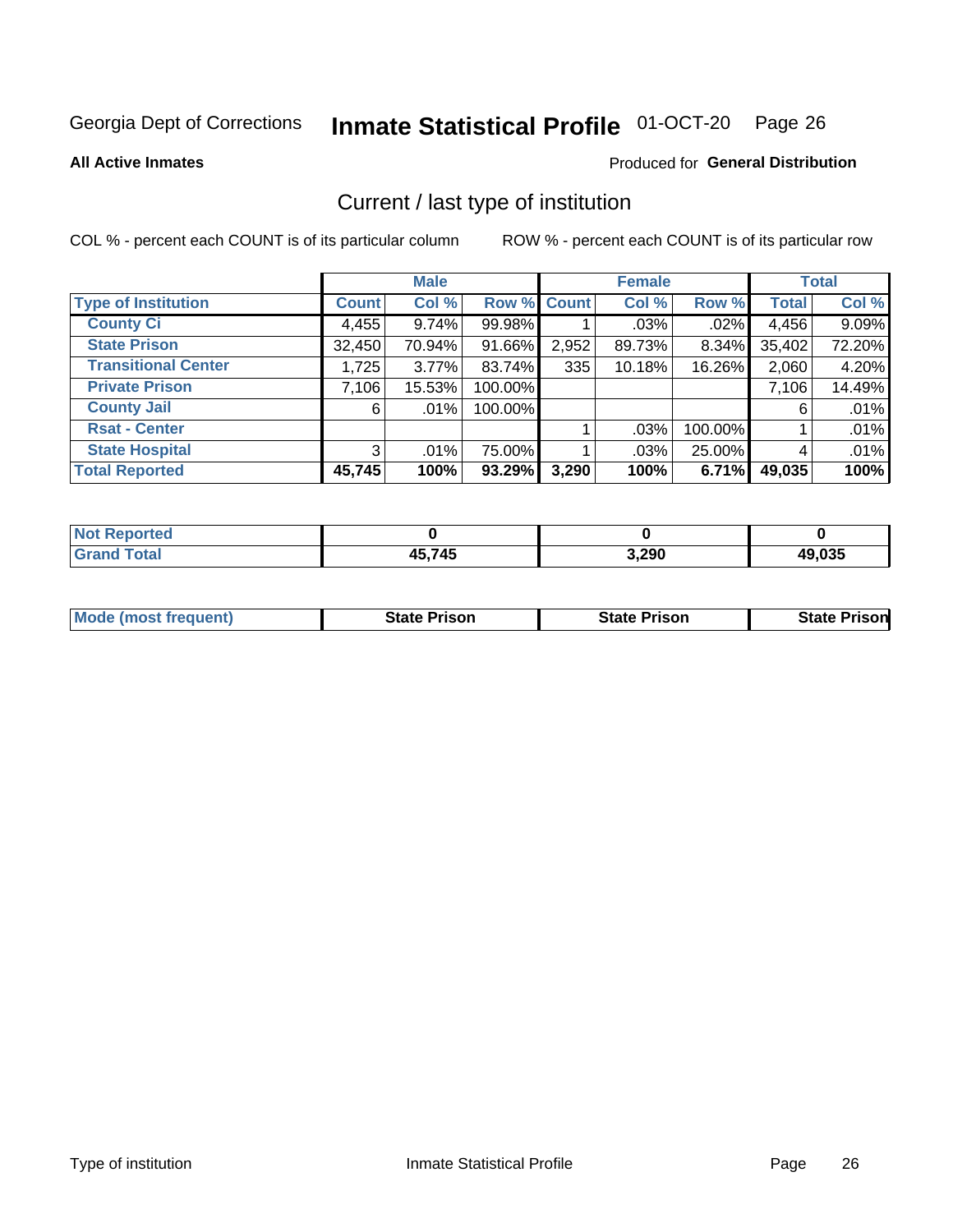#### Inmate Statistical Profile 01-OCT-20 Page 27

#### **All Active Inmates**

#### Produced for General Distribution

### Institution type - transitional centers

COL % - percent each COUNT is of its particular column

|                                          |              | <b>Male</b> |         |                | <b>Female</b> |         |              | <b>Total</b> |
|------------------------------------------|--------------|-------------|---------|----------------|---------------|---------|--------------|--------------|
| <b>Institution Type - Trans. Centers</b> | <b>Count</b> | Col %       | Row %   | <b>Count</b>   | Col %         | Row %   | <b>Total</b> | Col %        |
| <b>Albany Tc</b>                         |              | .06%        | 100.00% |                |               |         |              | .05%         |
| <b>Arrendale Tc</b>                      |              |             |         | 128            | 38.21%        | 100.00% | 128          | 6.21%        |
| <b>Atlanta Tc</b>                        | 268          | 15.54%      | 100.00% |                |               |         | 268          | 13.01%       |
| <b>Augusta Tc</b>                        | 160          | 9.28%       | 100.00% |                |               |         | 160          | 7.77%        |
| <b>Bacon Tc</b>                          | 50           | 2.90%       | 100.00% |                |               |         | 50           | 2.43%        |
| <b>Charles D. Hudson Tc</b>              | 143          | 8.29%       | 100.00% |                |               |         | 143          | 6.94%        |
| <b>Clayton Tc</b>                        | 284          | 16.46%      | 100.00% |                |               |         | 284          | 13.79%       |
| <b>Coastal Tc</b>                        |              | .06%        | 100.00% |                |               |         |              | .05%         |
| <b>Columbus Tc</b>                       | 138          | 8.00%       | 100.00% |                |               |         | 138          | 6.70%        |
| <b>Macon Tc</b>                          | 143          | 8.29%       | 100.00% |                |               |         | 143          | 6.94%        |
| <b>Macon Womens Tc</b>                   |              |             |         | $\overline{2}$ | .60%          | 100.00% | 2            | .10%         |
| <b>Metro Tc</b>                          |              |             |         | 205            | 61.19%        | 100.00% | 205          | 9.95%        |
| <b>Phillips Tc</b>                       | 203          | 11.77%      | 100.00% |                |               |         | 203          | 9.85%        |
| <b>Savannah Mens Tc</b>                  |              | .06%        | 100.00% |                |               |         |              | .05%         |
| <b>Smith Tc</b>                          | 188          | 10.90%      | 100.00% |                |               |         | 188          | 9.13%        |
| <b>Valdosta Tc</b>                       | 145          | 8.41%       | 100.00% |                |               |         | 145          | 7.04%        |
| <b>Total Reported</b>                    | 1,725        | 100%        | 83.74%  | 335            | 100%          | 16.26%  | 2,060        | 100%         |

| <b>Reported</b><br><b>NOT</b> |             |            |       |
|-------------------------------|-------------|------------|-------|
| `otal                         | フつに<br>74 J | つつに<br>ააა | 2,060 |

| Mode (most frequent) | <b>Clayton Tc</b> | Metro Tc | <b>Clayton Tc</b> |
|----------------------|-------------------|----------|-------------------|
|                      |                   |          |                   |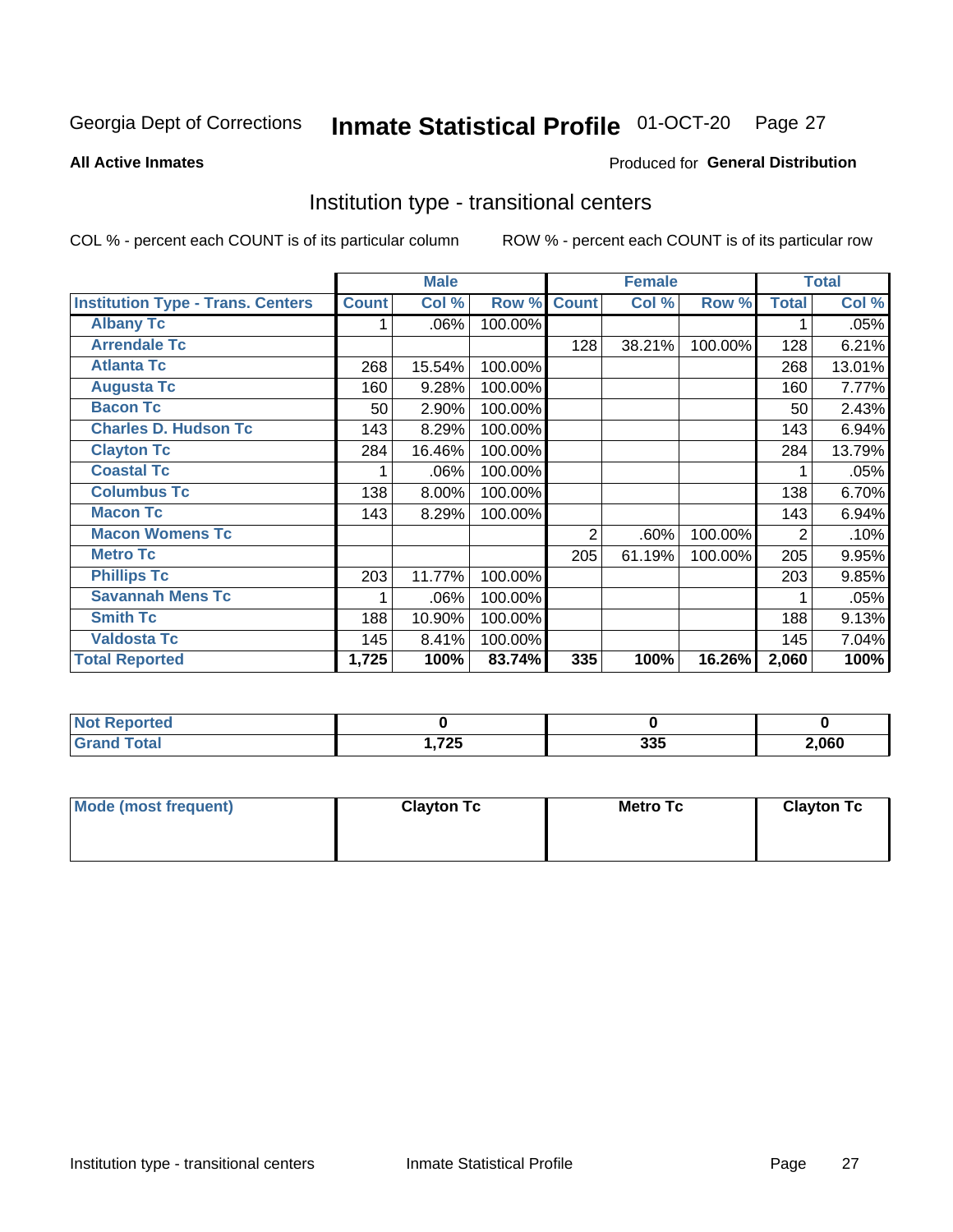## Inmate Statistical Profile 01-OCT-20 Page 28

#### **All Active Inmates**

#### Produced for General Distribution

#### Institution type - county prisons

COL % - percent each COUNT is of its particular column

|                                          |                         | <b>Male</b> |         |              | <b>Female</b> |       |                         | <b>Total</b> |
|------------------------------------------|-------------------------|-------------|---------|--------------|---------------|-------|-------------------------|--------------|
| <b>Institution Type - County Prisons</b> | <b>Count</b>            | Col %       | Row %   | <b>Count</b> | Col %         | Row % | <b>Total</b>            | Col %        |
| <b>Baldwin County Ci</b>                 | $\mathbf{1}$            | .02%        | 100.00% |              |               |       | $\mathbf{1}$            | .02%         |
| <b>Bulloch County Ci</b>                 | 150                     | 3.37%       | 100.00% |              |               |       | 150                     | 3.37%        |
| <b>Calhoun County Ci</b>                 | 1                       | .02%        | 100.00% |              |               |       | 1                       | .02%         |
| <b>Carroll County Ci</b>                 | 199                     | 4.47%       | 100.00% |              |               |       | 199                     | 4.47%        |
| <b>Chattooga County Ci</b>               | 1                       | .02%        | 100.00% |              |               |       | 1                       | .02%         |
| <b>Clarke County Ci</b>                  | 144                     | 3.23%       | 100.00% |              |               |       | 144                     | 3.23%        |
| <b>Clayton County Ci</b>                 | 203                     | 4.56%       | 100.00% |              |               |       | 203                     | 4.56%        |
| <b>Colquitt County Ci</b>                | 169                     | 3.79%       | 100.00% |              |               |       | 169                     | 3.79%        |
| <b>Coweta County Ci</b>                  | 183                     | 4.11%       | 100.00% |              |               |       | 183                     | 4.11%        |
| <b>Decatur County Ci</b>                 | 171                     | 3.84%       | 100.00% |              |               |       | 171                     | 3.84%        |
| <b>Effingham County Ci</b>               | 190                     | 4.26%       | 100.00% |              |               |       | 190                     | 4.26%        |
| <b>Floyd County Ci</b>                   | 418                     | 9.38%       | 100.00% |              |               |       | 418                     | 9.38%        |
| <b>Fulton County Ci</b>                  | 7                       | .16%        | 100.00% |              |               |       | $\overline{7}$          | .16%         |
| <b>Gilmer County Ci</b>                  | 2                       | .04%        | 100.00% |              |               |       | $\overline{2}$          | .04%         |
| <b>Grady County Ci</b>                   | $\overline{2}$          | .04%        | 100.00% |              |               |       | $\overline{2}$          | .04%         |
| <b>Gwinnett County Ci</b>                | 175                     | 3.93%       | 100.00% |              |               |       | 175                     | 3.93%        |
| <b>Hall County Ci</b>                    | 196                     | 4.40%       | 100.00% |              |               |       | 196                     | 4.40%        |
| <b>Hancock County Ci</b>                 | 1                       | .02%        | 100.00% |              |               |       | 1                       | .02%         |
| <b>Harris County Ci</b>                  | 144                     | 3.23%       | 100.00% |              |               |       | 144                     | 3.23%        |
| <b>Hart County Ci</b>                    | 4                       | .09%        | 100.00% |              |               |       | 4                       | .09%         |
| <b>Henry County Ci</b>                   | 1                       | .02%        | 100.00% |              |               |       | 1                       | .02%         |
| <b>Jackson County Ci</b>                 | 140                     | 3.14%       | 100.00% |              |               |       | 140                     | 3.14%        |
| <b>Jefferson County Ci</b>               | 189                     | 4.24%       | 100.00% |              |               |       | 189                     | 4.24%        |
| <b>Meriwether County Ci</b>              | 2                       | .04%        | 100.00% |              |               |       | $\overline{2}$          | .04%         |
| <b>Miller County Ci</b>                  | 1                       | .02%        | 100.00% |              |               |       | $\mathbf{1}$            | .02%         |
| <b>Mitchell County Ci</b>                | 131                     | 2.94%       | 100.00% |              |               |       | 131                     | 2.94%        |
| <b>Morgan County Ci</b>                  | 1                       | .02%        | 100.00% |              |               |       | 1                       | .02%         |
| <b>Muscogee County Ci</b>                | 513                     | 11.52%      | 100.00% |              |               |       | 513                     | 11.51%       |
| <b>Richmond County Ci</b>                | 187                     | 4.20%       | 100.00% |              |               |       | 187                     | 4.20%        |
| <b>Screven County Ci</b>                 | 136                     | 3.05%       | 100.00% |              |               |       | 136                     | 3.05%        |
| <b>Spalding County Ci</b>                | 332                     | 7.45%       | 100.00% |              |               |       | 332                     | 7.45%        |
| <b>Stewart County Ci</b>                 | $\overline{2}$          | .04%        | 100.00% |              |               |       | $\overline{2}$          | .04%         |
| <b>Sumter County Ci</b>                  | 305                     | 6.85%       | 100.00% |              |               |       | 305                     | 6.84%        |
| <b>Terrell County Ci</b>                 | 138                     | 3.10%       | 100.00% |              |               |       | 138                     | 3.10%        |
| <b>Thomas County Ci</b>                  | 4                       | .09%        | 100.00% |              |               |       | 4                       | .09%         |
| <b>Tift County Ci</b>                    | 3                       | .07%        | 100.00% |              |               |       | 3                       | .07%         |
| <b>Upson County Ci</b>                   | 1                       | .02%        | 100.00% |              |               |       | 1                       | .02%         |
| <b>Walker County Ci</b>                  | $\overline{\mathbf{4}}$ | .09%        | 100.00% |              |               |       | $\overline{\mathbf{4}}$ | .09%         |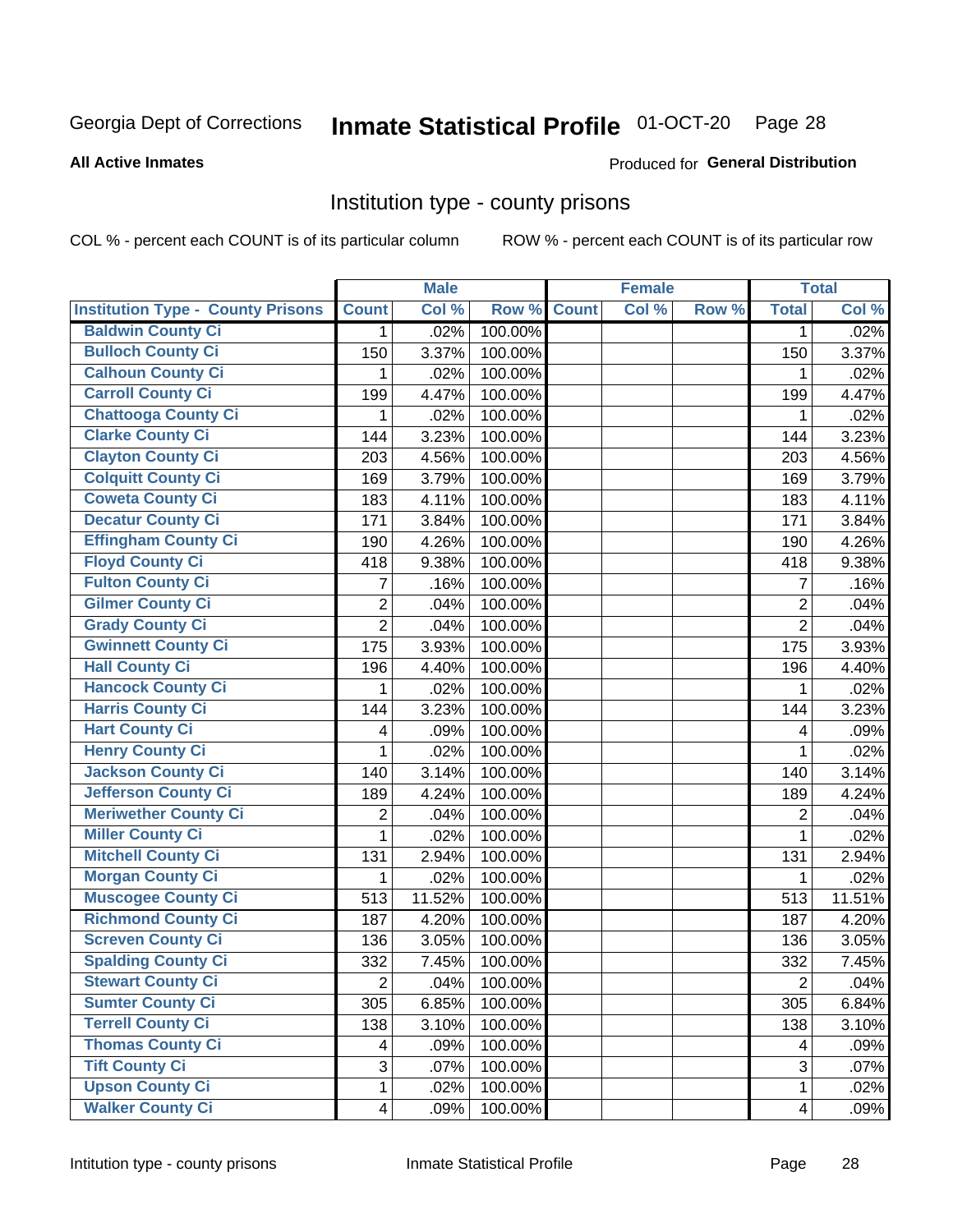## Inmate Statistical Profile 01-OCT-20 Page 29

**All Active Inmates** 

#### Produced for General Distribution

#### Institution type - county prisons

COL % - percent each COUNT is of its particular column

|                                          |              | <b>Male</b> |                    | <b>Female</b> |         |       | Total   |
|------------------------------------------|--------------|-------------|--------------------|---------------|---------|-------|---------|
| <b>Institution Type - County Prisons</b> | <b>Count</b> | Col%        | <b>Row % Count</b> | Col%          | Row %   | Total | Col %   |
| <b>Walton County Ci</b>                  | ⌒            | $.04\%$     | 100.00%            |               |         |       | .04%    |
| <b>Wilkes County Ci</b>                  | ົ            | $.04\%$     | 100.00%            |               |         |       | .04%    |
| <b>Womens Ci</b>                         |              |             |                    | 100.00%       | 100.00% |       | $.02\%$ |
| <b>Total Reported</b>                    | 4,455        | 100%        | $99.98\%$          | 100%          | .02%    | 4.456 | 100%    |

| τeα                         |      |      |
|-----------------------------|------|------|
| $\sim$ $\sim$ $\sim$ $\sim$ | ,455 | ,456 |

| Mode (most frequent) | <b>Muscogee County Ci</b> | <b>Womens CilMuscogee County</b> |
|----------------------|---------------------------|----------------------------------|
|----------------------|---------------------------|----------------------------------|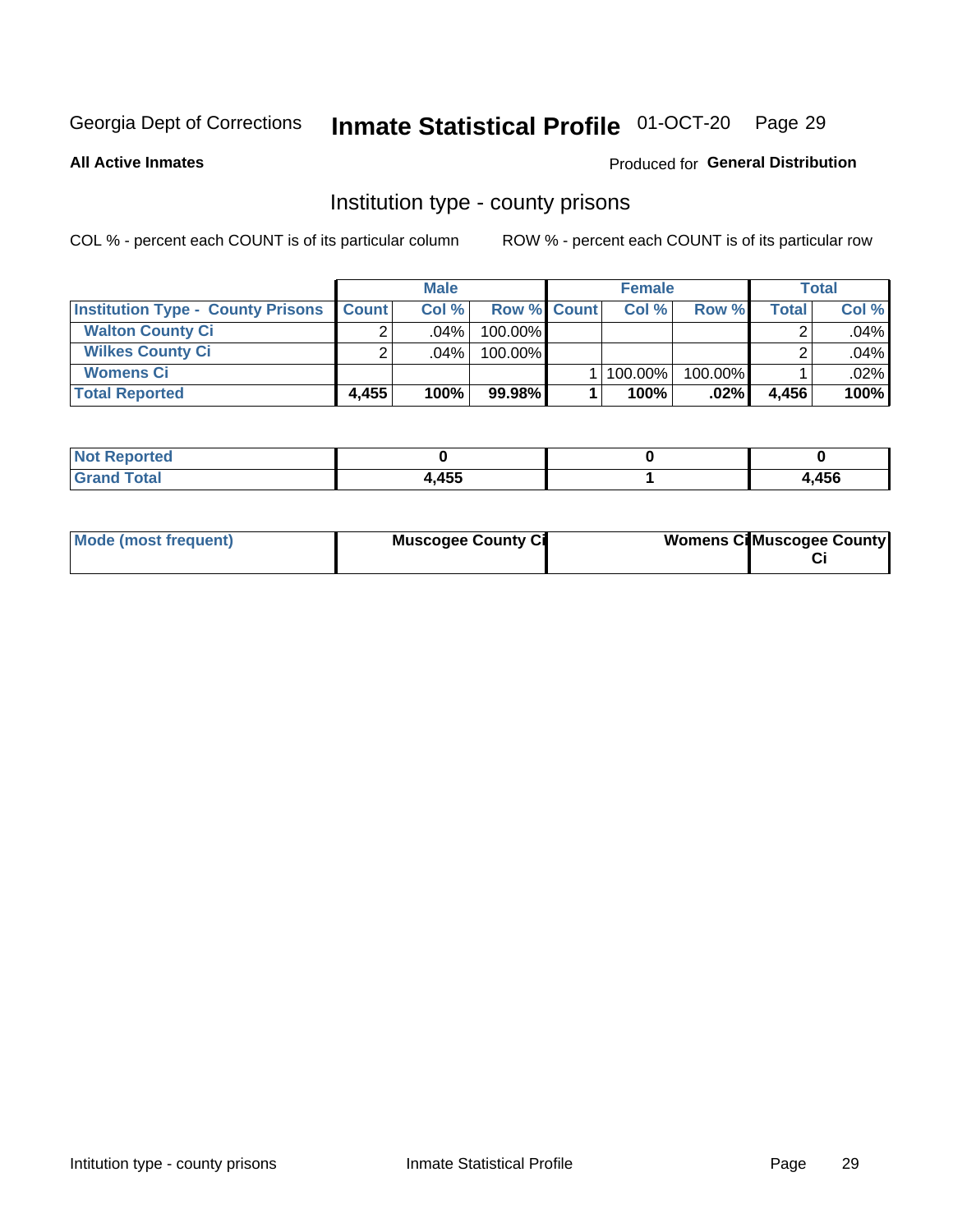## Inmate Statistical Profile 01-OCT-20 Page 30

#### **All Active Inmates**

#### Produced for General Distribution

#### Institution type - state prisons

COL % - percent each COUNT is of its particular column

|                                         |              | <b>Male</b>         |         |                    | <b>Female</b> |         | <b>Total</b> |       |
|-----------------------------------------|--------------|---------------------|---------|--------------------|---------------|---------|--------------|-------|
| <b>Institution Type - State Prisons</b> | <b>Count</b> | Col %               | Row %   | <b>Count</b>       | Col %         | Row %   | <b>Total</b> | Col % |
| <b>Arrendale State Prison</b>           |              |                     |         | $\overline{1,270}$ | 43.02%        | 100.00% | 1,270        | 3.59% |
| <b>Augusta State Med. Prison</b>        | 1,095        | 3.37%               | 100.00% |                    |               |         | 1,095        | 3.09% |
| <b>Autry State Prison</b>               | 1,091        | 3.36%               | 100.00% |                    |               |         | 1,091        | 3.08% |
| <b>Baldwin State Prison</b>             | 851          | 2.62%               | 100.00% |                    |               |         | 851          | 2.40% |
| <b>Burruss Correctional Training</b>    | 703          | 2.17%               | 100.00% |                    |               |         | 703          | 1.99% |
| <b>Ctr</b>                              |              |                     |         |                    |               |         |              |       |
| <b>Calhoun State Prison</b>             | 1,605        | 4.95%               | 100.00% |                    |               |         | 1,605        | 4.53% |
| <b>Central State Prison</b>             | 1,064        | 3.28%               | 100.00% |                    |               |         | 1,064        | 3.01% |
| <b>Chatham State Prison</b>             | 5            | .02%                | 100.00% |                    |               |         | 5            | .01%  |
| <b>Coastal State Prison</b>             | 1,141        | 3.52%               | 100.00% |                    |               |         | 1,141        | 3.22% |
| <b>Dodge State Prison</b>               | 1,140        | 3.51%               | 100.00% |                    |               |         | 1,140        | 3.22% |
| <b>Dooly State Prison</b>               | 1,545        | 4.76%               | 100.00% |                    |               |         | 1,545        | 4.36% |
| <b>Emanuel Womens Facility</b>          |              |                     |         | 306                | 10.37%        | 100.00% | 306          | .86%  |
| <b>Ga Diag Class Prison</b>             | 3,055        | 9.41%               | 100.00% |                    |               |         | 3,055        | 8.63% |
| <b>Ga State Prison</b>                  | 1,445        | 4.45%               | 100.00% |                    |               |         | 1,445        | 4.08% |
| <b>Hancock State Prison</b>             | 1,083        | 3.34%               | 100.00% |                    |               |         | 1,083        | 3.06% |
| <b>Hays State Prison</b>                | 1,039        | 3.20%               | 100.00% |                    |               |         | 1,039        | 2.93% |
| <b>Helms Facility</b>                   | 13           | .04%                | 65.00%  | $\overline{7}$     | .24%          | 35.00%  | 20           | .06%  |
| <b>Johnson State Prison</b>             | 1,369        | 4.22%               | 100.00% |                    |               |         | 1,369        | 3.87% |
| <b>Lee State Prison</b>                 | 647          | 1.99%               | 100.00% |                    |               |         | 647          | 1.83% |
| <b>Long Unit</b>                        | 143          | .44%                | 100.00% |                    |               |         | 143          | .40%  |
| <b>Lowndes Unit</b>                     | 5            | .02%                | 100.00% |                    |               |         | 5            | .01%  |
| <b>Macon State Prison</b>               | 1,571        | 4.84%               | 100.00% |                    |               |         | 1,571        | 4.44% |
| <b>Metro Reentry Facility</b>           | 261          | .80%                | 100.00% |                    |               |         | 261          | .74%  |
| <b>Metro State Prison (W)</b>           |              |                     |         | 1                  | .03%          | 100.00% | 1            | .01%  |
| <b>Montgomery State Prison</b>          | 371          | 1.14%               | 100.00% |                    |               |         | 371          | 1.05% |
| <b>Phillips State Prison</b>            | 862          | 2.66%               | 100.00% |                    |               |         | 862          | 2.43% |
| <b>Pulaski State Prison</b>             |              |                     |         | 1,049              | 35.54%        | 100.00% | 1,049        | 2.96% |
| <b>Putnam State Prison</b>              | 1            | .01%                | 100.00% |                    |               |         | 1            | .01%  |
| <b>Rogers State Prison</b>              | 1,344        | 4.14%               | 100.00% |                    |               |         | 1,344        | 3.80% |
| <b>Rutledge State Prison</b>            | 569          | 1.75%               | 100.00% |                    |               |         | 569          | 1.61% |
| <b>Smith State Prison</b>               | 1,433        | $4.42\%$            | 100.00% |                    |               |         | 1,433        | 4.05% |
| <b>Special Management Unit</b>          | 174          | .54%                | 100.00% |                    |               |         | 174          | .49%  |
| <b>Telfair State Prison</b>             | 1,280        | 3.94%               | 100.00% |                    |               |         | 1,280        | 3.62% |
| <b>Valdosta State Prison</b>            | 813          | 2.51%               | 100.00% |                    |               |         | 813          | 2.30% |
| <b>Walker State Prison</b>              | 389          | $\overline{1.20\%}$ | 100.00% |                    |               |         | 389          | 1.10% |
| <b>Ware State Prison</b>                | 1,232        | 3.80%               | 100.00% |                    |               |         | 1,232        | 3.48% |
| <b>Washington State Prison</b>          | 1,423        | 4.39%               | 100.00% |                    |               |         | 1,423        | 4.02% |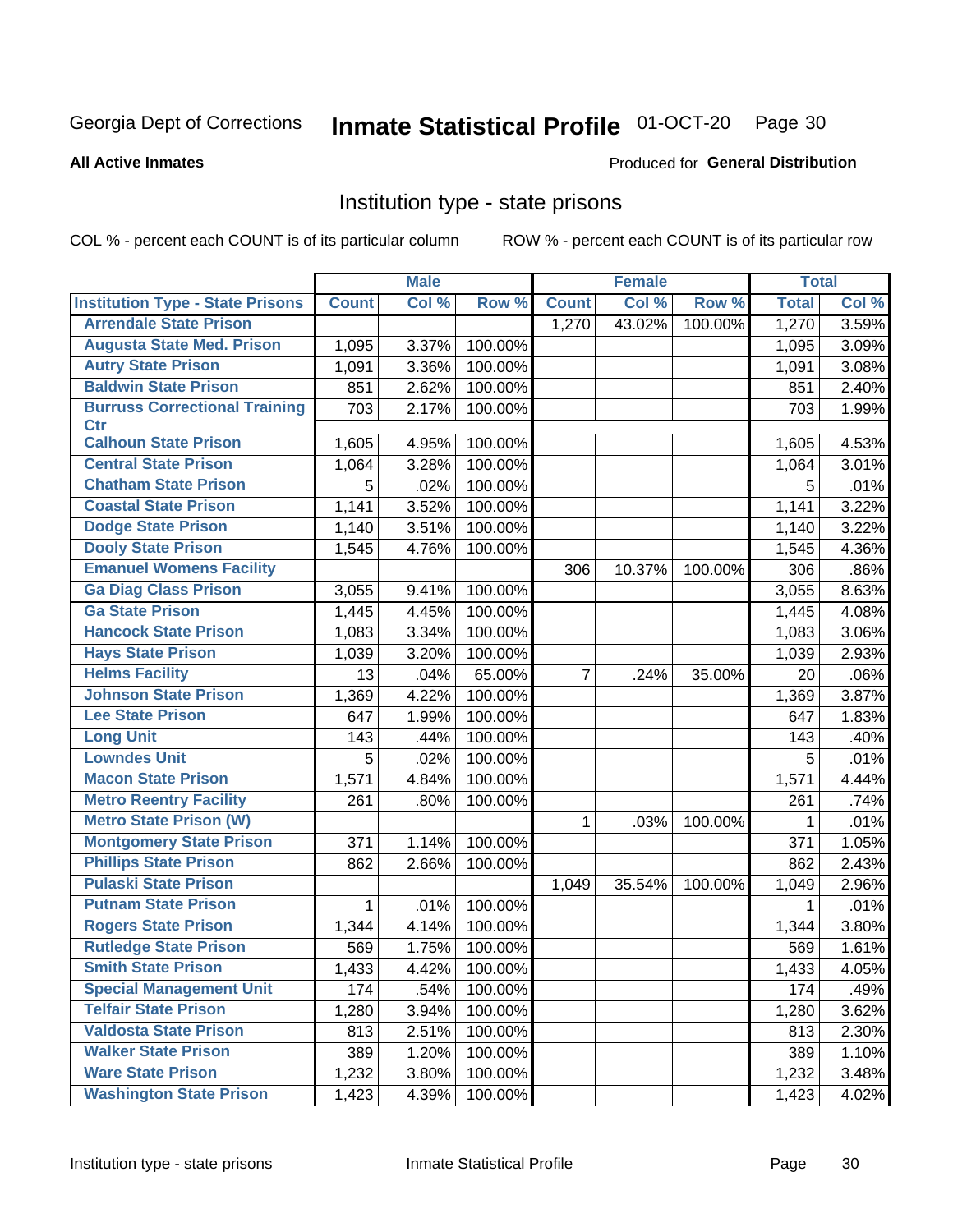#### Inmate Statistical Profile 01-OCT-20 Page 31

**All Active Inmates** 

#### Produced for General Distribution

### Institution type - state prisons

COL % - percent each COUNT is of its particular column

|                                         |              | <b>Male</b> |            |              | <b>Female</b> |          | Total  |         |
|-----------------------------------------|--------------|-------------|------------|--------------|---------------|----------|--------|---------|
| <b>Institution Type - State Prisons</b> | <b>Count</b> | Col %       | Row %I     | <b>Count</b> | Col %         | Row %    | Total  | Col %   |
| <b>Wayne State Prison</b>               |              | $.01\%$     | $100.00\%$ |              |               |          |        | $.01\%$ |
| <b>Whitworth Women'S Facility</b>       |              |             |            | 319          | $10.81\%$     | 100.00%  | 319    | $.90\%$ |
| <b>Wilcox State Prison</b>              | .687         | 5.20%       | 100.00%    |              |               |          | 1,687  | 4.77%   |
| <b>Total Reported</b>                   | 32,450       | 100%        | 91.66%     | 2,952        | 100%          | $8.34\%$ | 35,402 | 100%    |

| <b>Not Reported</b>  |                             |                               |                                       |
|----------------------|-----------------------------|-------------------------------|---------------------------------------|
| <b>Grand Total</b>   | 32,450                      | 2.952                         | 35.402                                |
| Mode (most frequent) | <b>Ga Diag Class Prison</b> | <b>Arrendale State Prison</b> | <b>Ga Diag Class</b><br><b>Prison</b> |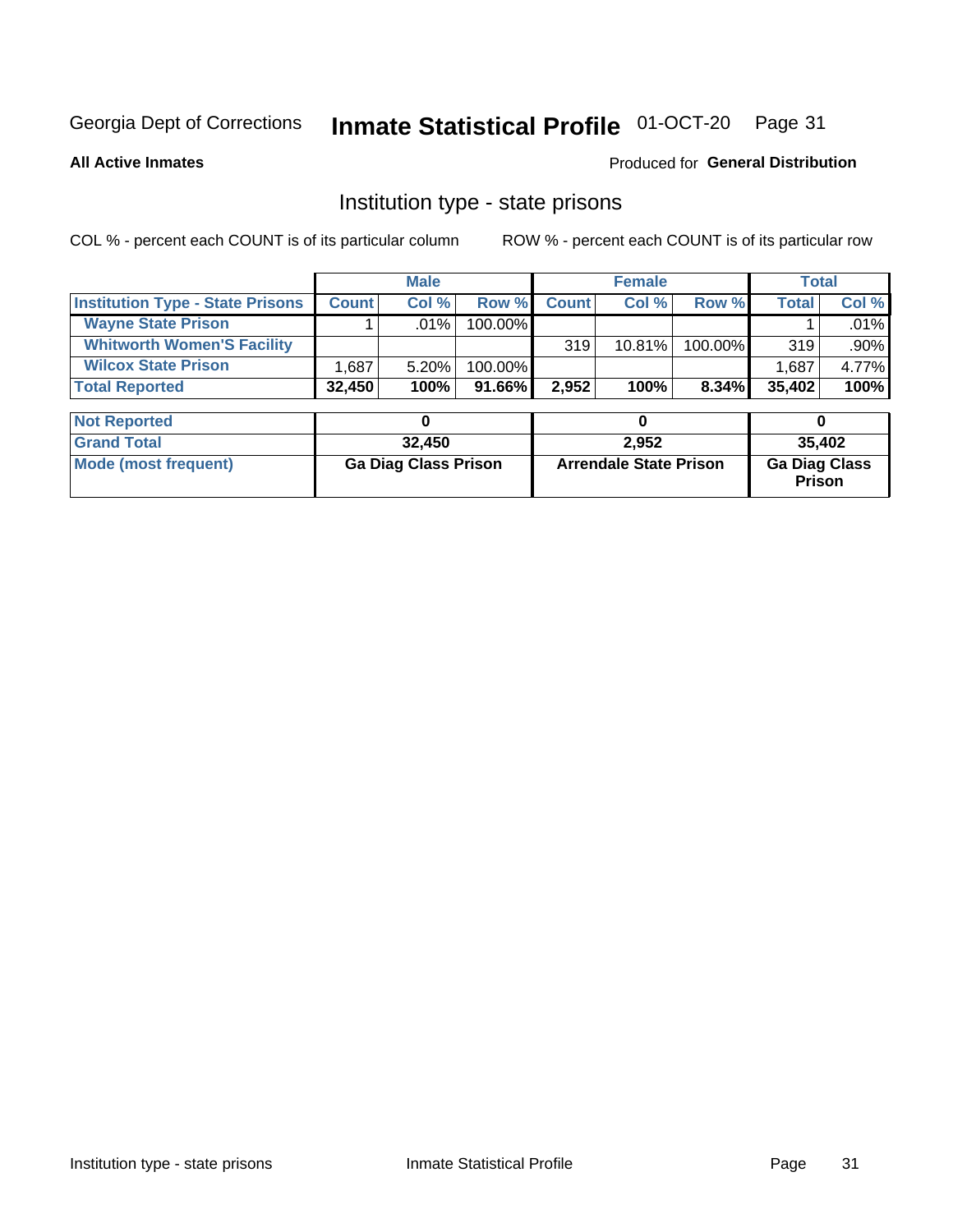## Inmate Statistical Profile 01-OCT-20 Page 32

**All Active Inmates** 

#### Produced for General Distribution

### Institution type - private prisons

COL % - percent each COUNT is of its particular column

|                                           |              | <b>Male</b> |                    | <b>Female</b> |       |       | <b>Total</b> |
|-------------------------------------------|--------------|-------------|--------------------|---------------|-------|-------|--------------|
| <b>Institution Type - Private Prisons</b> | <b>Count</b> | Col %       | <b>Row % Count</b> | Col %         | Row % | Total | Col %        |
| <b>Coffee Corr Facility</b>               | 2.391        | 33.65%      | 100.00%            |               |       | 2,391 | 33.65%       |
| <b>Jenkins Corr Facility</b>              | 970          | $13.65\%$   | 100.00%            |               |       | 970   | 13.65%       |
| <b>Riverbend Corr Facility</b>            | 1,333        | 18.76%      | 100.00%            |               |       | 1,333 | 18.76%       |
| <b>Wheeler Corr Facility</b>              | 2.412        | 33.94%      | 100.00%            |               |       | 2,412 | 33.94%       |
| <b>Total Reported</b>                     | 7,106        | 100%        | $100\%$            |               | %     | 7,106 | 100%         |

| <b>Not</b><br>Reported |       |       |
|------------------------|-------|-------|
| <b>Total</b>           | 7,106 | 7,106 |

| <b>Mode (most frequent)</b> | <b>Wheeler Corr Facility</b> | <b>Null</b> | <b>Wheeler Corr</b><br><b>Facility</b> |
|-----------------------------|------------------------------|-------------|----------------------------------------|
|-----------------------------|------------------------------|-------------|----------------------------------------|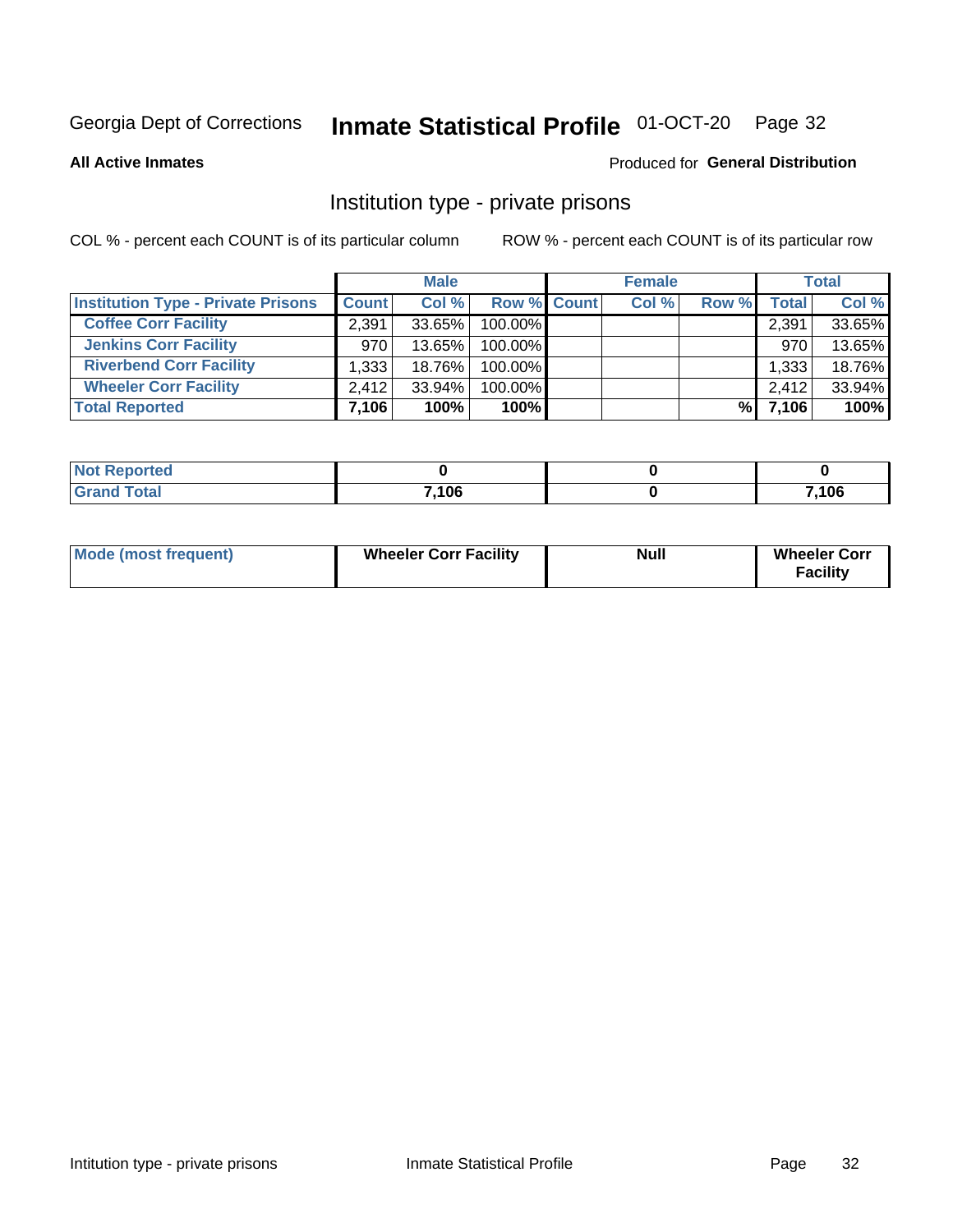### Inmate Statistical Profile 01-OCT-20 Page 33

**All Active Inmates** 

#### Produced for General Distribution

### Institution type - inmate boot camp

COL % - percent each COUNT is of its particular column

|                                      | <b>Male</b>     |       |              | <b>Female</b> |       |             | <b>Total</b> |       |
|--------------------------------------|-----------------|-------|--------------|---------------|-------|-------------|--------------|-------|
| <b>Institution Type - Boot Camps</b> | <b>I</b> Count⊥ | Col % | <b>Row %</b> | <b>Count</b>  | Col % | Row % Total |              | Col % |
| <b>Total Rported</b>                 |                 |       |              |               |       |             |              |       |

| <b>Not Reported</b>            |  |  |
|--------------------------------|--|--|
| <b>Total</b><br>C <sub>r</sub> |  |  |

| Mod<br>uamo | Nul.<br>$- - - - - -$ | <b>Null</b> | . .<br>uu.<br>------ |
|-------------|-----------------------|-------------|----------------------|
|             |                       |             |                      |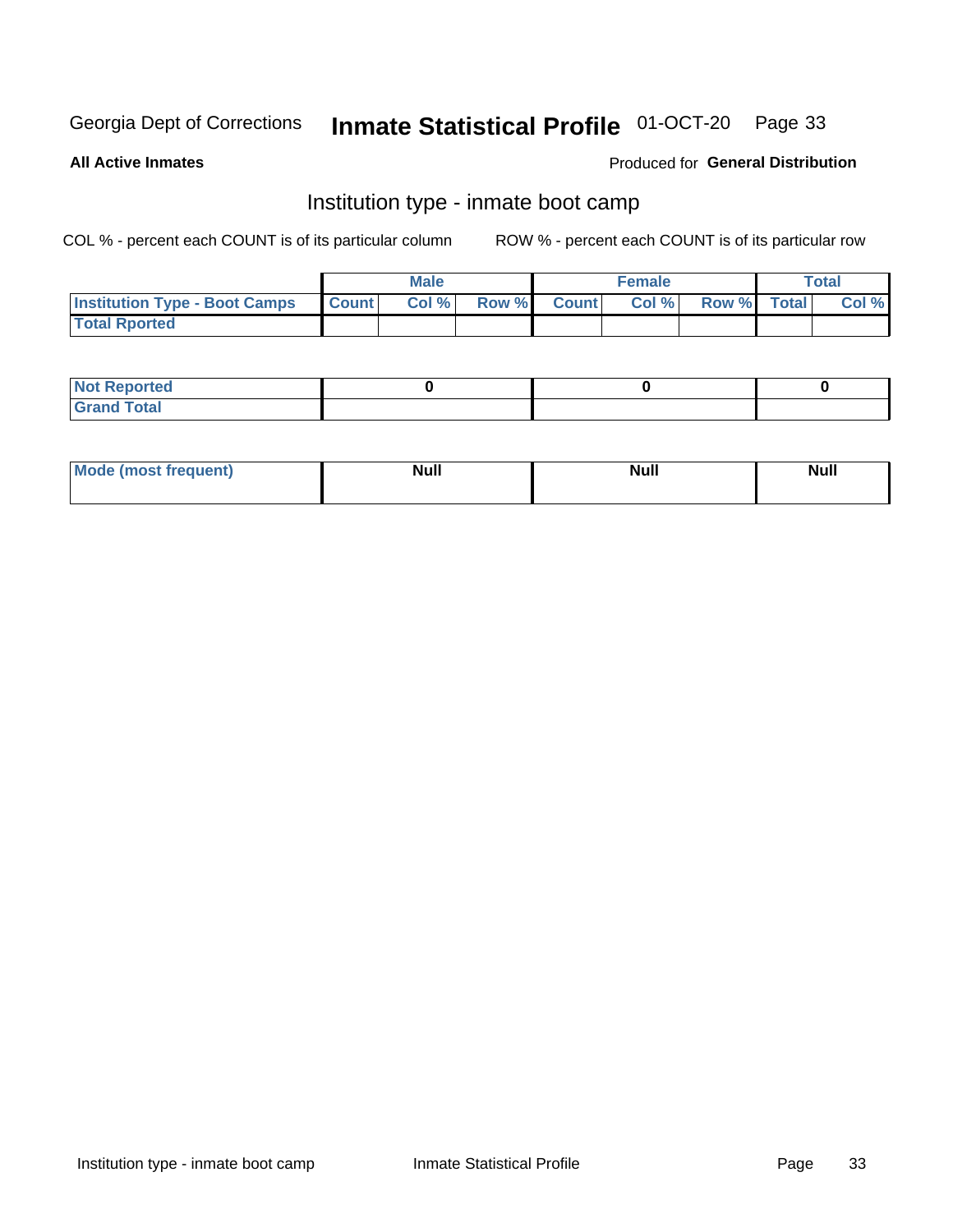## Inmate Statistical Profile 01-OCT-20 Page 34

#### **All Active Inmates**

#### Produced for General Distribution

### Number of disciplinary reports

COL % - percent each COUNT is of its particular column

|                                       |              | <b>Male</b> |             |       | <b>Female</b> |          |        | <b>Total</b> |
|---------------------------------------|--------------|-------------|-------------|-------|---------------|----------|--------|--------------|
| <b>Number of Disciplinary Reports</b> | <b>Count</b> | Col %       | Row % Count |       | Col %         | Row %    | Total  | Col %        |
|                                       | 20,714       | 44.95%      | 90.40%      | 2,199 | 66.82%        | $9.60\%$ | 22,913 | 46.41%       |
|                                       | 5,931        | 12.87%      | 93.30%      | 426   | 12.94%        | 6.70%    | 6,357  | 12.88%       |
|                                       | 3,578        | 7.76%       | 95.64%      | 163   | 4.95%         | 4.36%    | 3,741  | 7.58%        |
| 3                                     | 2,558        | 5.55%       | 96.06%      | 105   | 3.19%         | 3.94%    | 2,663  | 5.39%        |
| $\boldsymbol{4}$                      | 1,852        | 4.02%       | 96.71%      | 63    | 1.91%         | 3.29%    | 1,915  | 3.88%        |
| 5                                     | 1,403        | 3.04%       | 96.49%      | 51    | 1.55%         | 3.51%    | 1,454  | 2.95%        |
| <b>More Than 5</b>                    | 10,044       | 21.80%      | 97.25%      | 284   | 8.63%         | 2.75%    | 10,328 | 20.92%       |
| <b>Total Reported</b>                 | 46,080       | 100%        | 93.33%      | 3,291 | 100%          | 6.67%    | 49,371 | 100.0%       |

| orted<br>NO1 |        |       |        |
|--------------|--------|-------|--------|
| Total        | 46.080 | 3,291 | גדה הו |

| Mean (average)       | 4.87 | 2.05 | 4.68 |
|----------------------|------|------|------|
| Median (middle)      |      |      |      |
| Mode (most frequent) |      |      |      |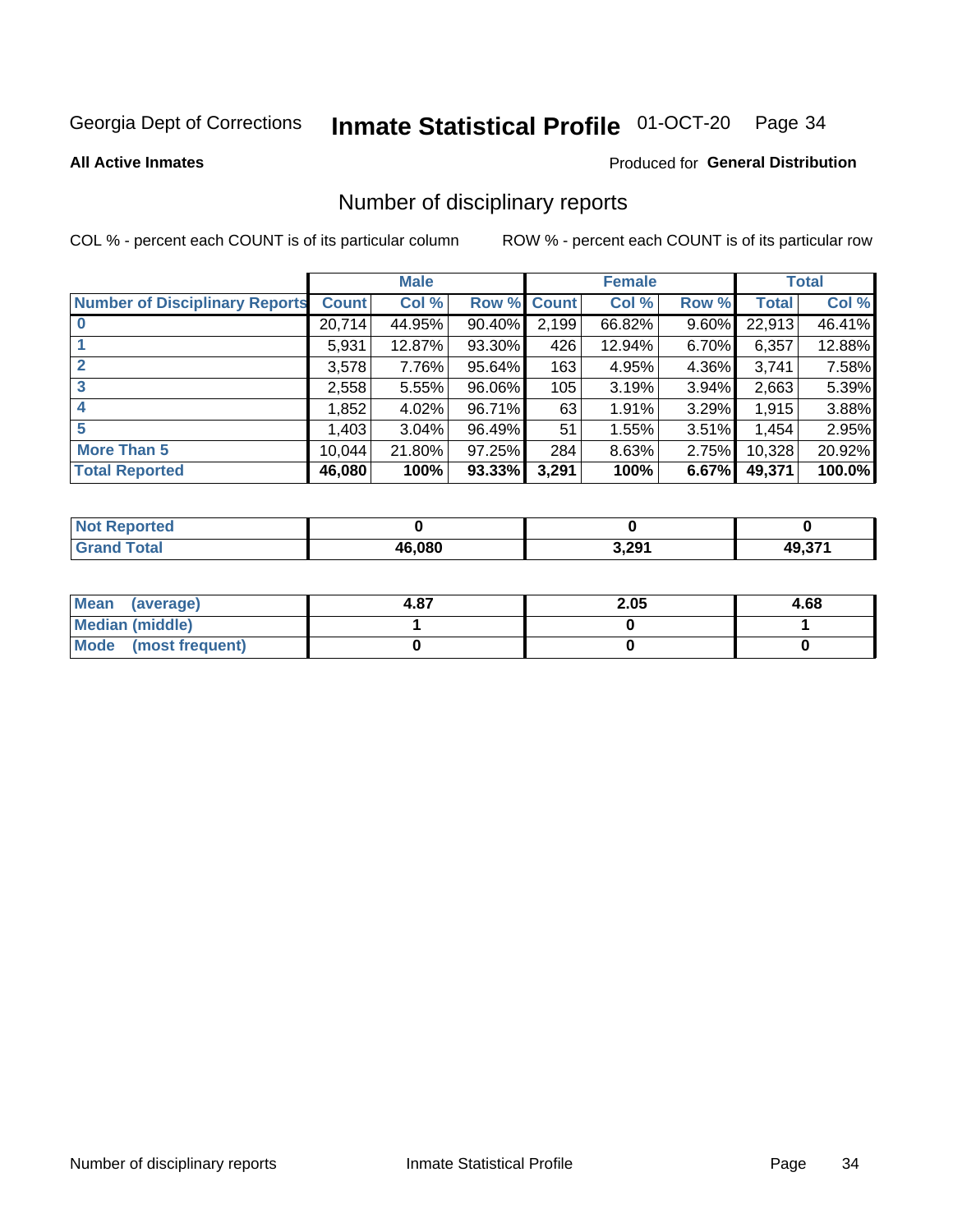## Inmate Statistical Profile 01-OCT-20 Page 35

#### **All Active Inmates**

#### Produced for General Distribution

### Number of transfers

COL % - percent each COUNT is of its particular column

|                            |         | <b>Male</b> |        |              | <b>Female</b> |          |              | <b>Total</b> |
|----------------------------|---------|-------------|--------|--------------|---------------|----------|--------------|--------------|
| <b>Number of Transfers</b> | Count l | Col %       | Row %  | <b>Count</b> | Col %         | Row %    | <b>Total</b> | Col %        |
|                            | 3,660   | 7.94%       | 82.99% | 750          | 22.79%        | 17.01%   | 4,410        | 8.93%        |
|                            | 14,273  | 30.97%      | 91.38% | 1,347        | 40.93%        | 8.62%    | 15,620       | 31.64%       |
| $\mathbf{2}$               | 7,202   | 15.63%      | 92.40% | 592          | 17.99%        | 7.60%    | 7,794        | 15.79%       |
| 3                          | 4,748   | 10.30%      | 94.96% | 252          | 7.66%         | $5.04\%$ | 5,000        | 10.13%       |
| 4                          | 3,229   | $7.01\%$    | 96.36% | 122          | 3.71%         | $3.64\%$ | 3,351        | 6.79%        |
| 5                          | 2,366   | 5.13%       | 96.77% | 79           | 2.40%         | 3.23%    | 2,445        | 4.95%        |
| <b>More Than 5</b>         | 10,602  | 23.01%      | 98.61% | 149          | 4.53%         | $1.39\%$ | 10,751       | 21.78%       |
| <b>Total Reported</b>      | 46,080  | 100%        | 93.33% | 3,291        | 100.0%        | 6.67%    | 49,371       | 100.0%       |

| orted<br>NO1 |        |       |        |
|--------------|--------|-------|--------|
| Total        | 46.080 | 3,291 | גדה הו |

| Mean (average)         | 4.29 | I.66 | 4.12 |
|------------------------|------|------|------|
| <b>Median (middle)</b> |      |      |      |
| Mode (most frequent)   |      |      |      |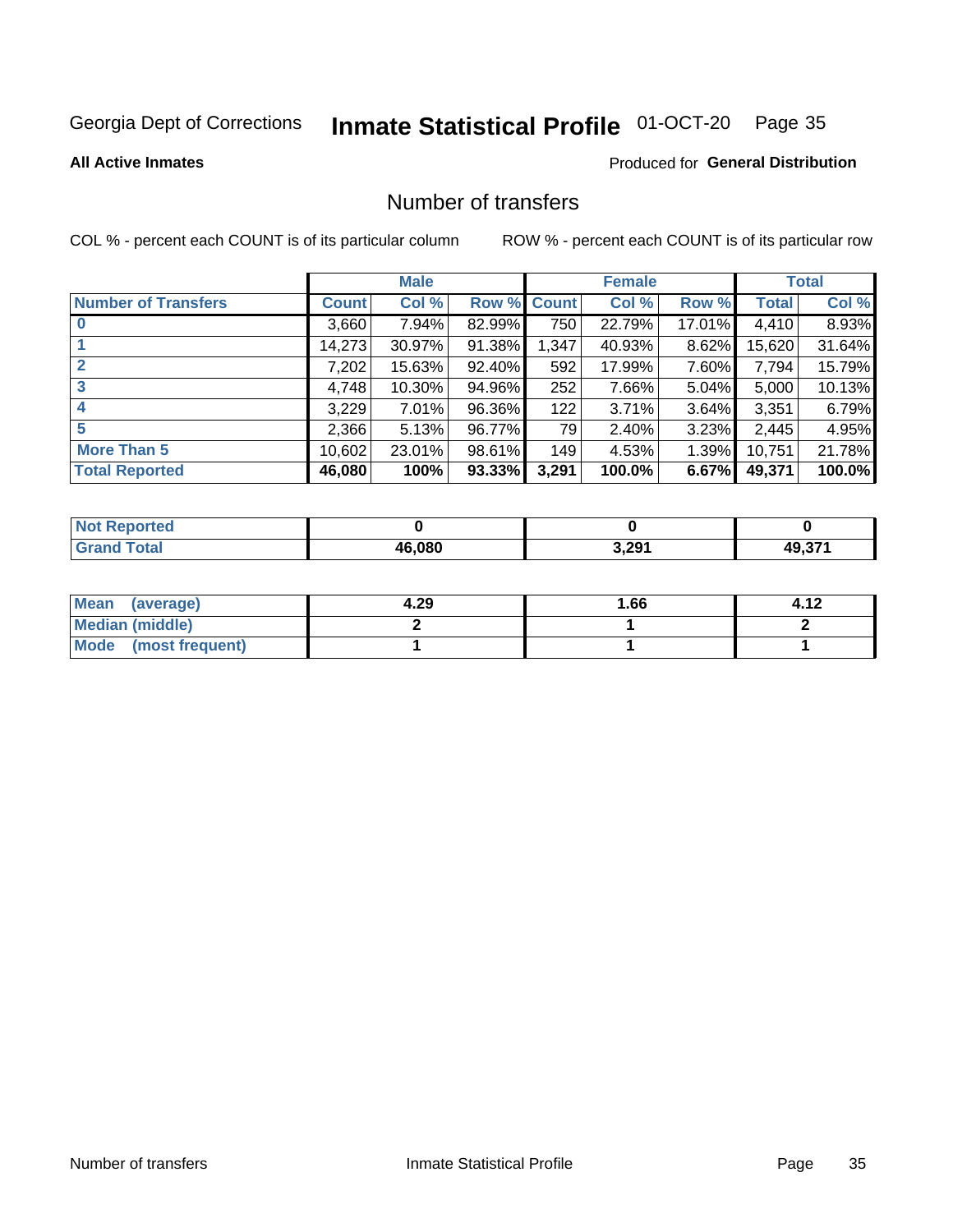## Inmate Statistical Profile 01-OCT-20 Page 36

**All Active Inmates** 

#### Produced for General Distribution

### Number of escapes

COL % - percent each COUNT is of its particular column

|                          |              | <b>Male</b> |             |       | <b>Female</b> |          |        | <b>Total</b> |
|--------------------------|--------------|-------------|-------------|-------|---------------|----------|--------|--------------|
| <b>Number of Escapes</b> | <b>Count</b> | Col %       | Row % Count |       | Col %         | Row %    | Total  | Col %        |
|                          | 45,499       | 98.74%      | 93.28%      | 3,280 | 99.67%        | $6.72\%$ | 48,779 | 98.80%       |
|                          | 558          | 1.21%       | 98.07%      | 11    | 0.33%         | 1.93%    | 569    | 1.15%        |
|                          | 20           | 0.04%       | 100.00%     |       |               |          | 20     | 0.04%        |
|                          | っ            | 0.01%       | 100.00%     |       |               |          | ◠      | 0.01%        |
|                          |              | 0.01%       | 100.00%     |       |               |          |        | $0.01\%$     |
| <b>Total Reported</b>    | 46,080       | 100%        | 93.33%      | 3,291 | 100%          | 6.67%    | 49,371 | 100.0%       |

| <b>Not Reported</b> |        |       |     |
|---------------------|--------|-------|-----|
| <b>Total</b>        | 46.080 | 3,291 | 274 |

| Mean (average)       |  | .0 <sup>4</sup> |
|----------------------|--|-----------------|
| Median (middle)      |  |                 |
| Mode (most frequent) |  |                 |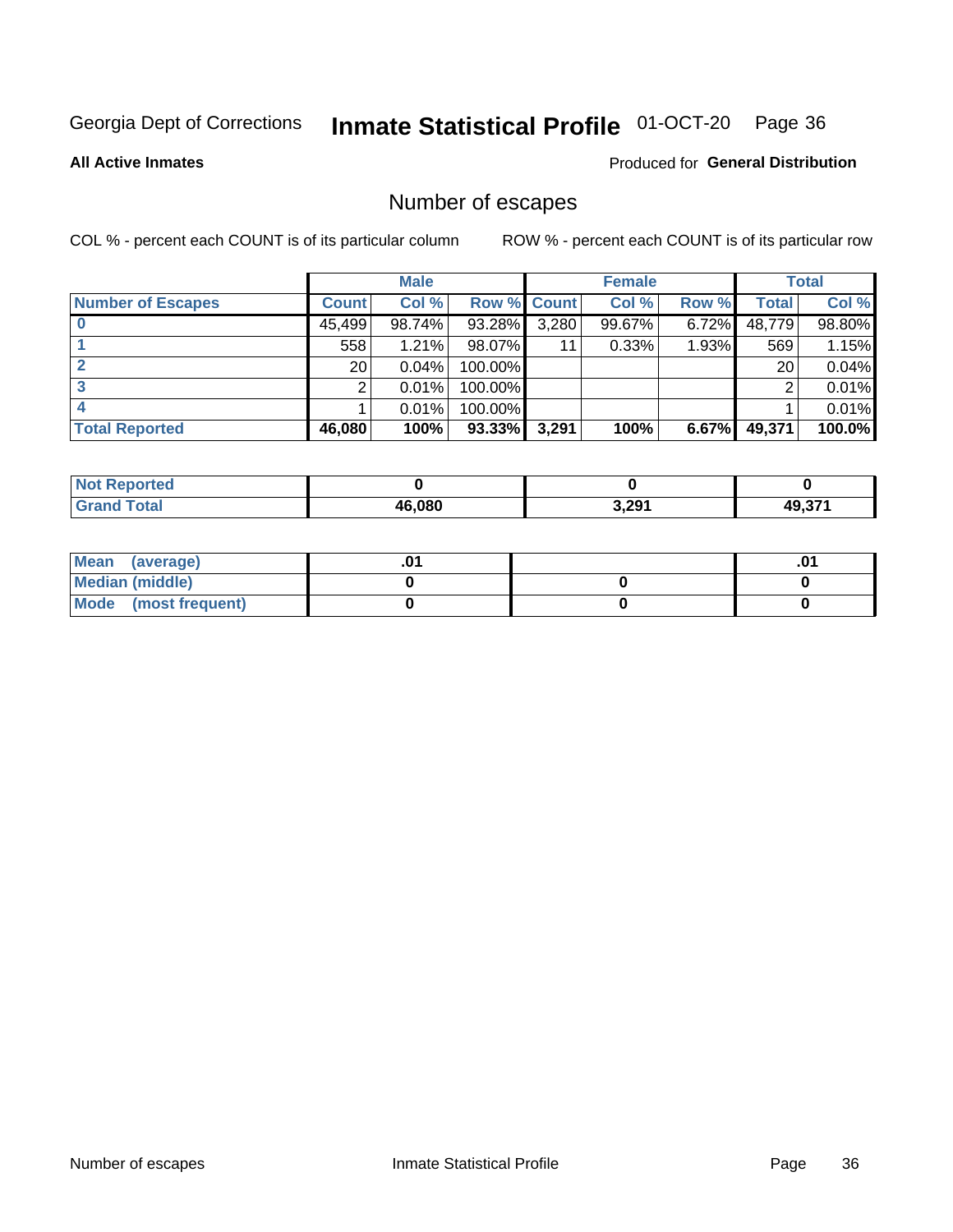#### Inmate Statistical Profile 01-OCT-20 Page 37

**All Active Inmates** 

#### Produced for General Distribution

### Split sentences - Probation to follow

COL % - percent each COUNT is of its particular column

|                            |              | <b>Male</b> |                    |     | <b>Female</b> |          |                 | <b>Total</b> |
|----------------------------|--------------|-------------|--------------------|-----|---------------|----------|-----------------|--------------|
| <b>Probation to follow</b> | <b>Count</b> | Col%        | <b>Row % Count</b> |     | Col %         | Row %    | <b>Total</b>    | Col %        |
| <b>Yes</b>                 | 34.265       | 74.36%      | 93.20% 2.501       |     | 76.00%        |          | $6.80\%$ 36,766 | 74.47%       |
| <b>No</b>                  | 11.815       | $25.64\%$   | 93.73%             | 790 | 24.00%        | $6.27\%$ | 12,605          | 25.53%       |
| <b>Total Reported</b>      | 46,080       | 100%        | $93.33\%$ 3,291    |     | 100%          | $6.67\%$ | 49.371          | 100%         |

|  |  | 46.080 | - 201 | $  -$<br>— 49 — |
|--|--|--------|-------|-----------------|
|--|--|--------|-------|-----------------|

| <b>Mode</b><br>reauent)<br>Yes<br>v.c<br>0٥<br>.<br>. .<br>$\sim$ |
|-------------------------------------------------------------------|
|-------------------------------------------------------------------|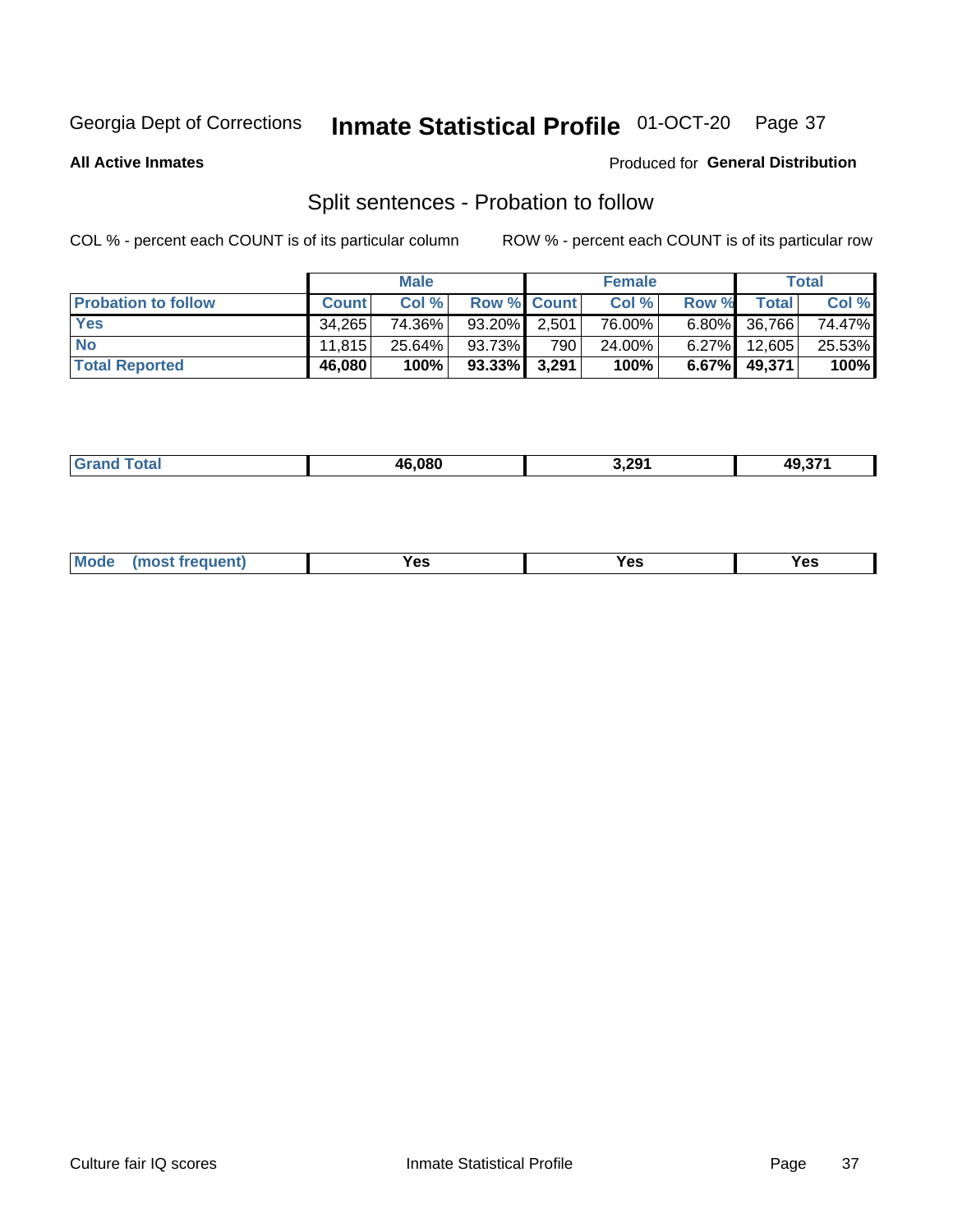# Inmate Statistical Profile 01-OCT-20 Page 38

**All Active Inmates** 

## Produced for General Distribution

# Probable future release type of still active inmates

COL % - percent each COUNT is of its particular column

|                                         |              | <b>Male</b> |                    |     | <b>Female</b> |          | <b>Total</b> |        |
|-----------------------------------------|--------------|-------------|--------------------|-----|---------------|----------|--------------|--------|
| <b>Probable Future Release Type</b>     | <b>Count</b> | Col %       | <b>Row % Count</b> |     | Col %         | Row %    | <b>Total</b> | Col %  |
| <b>Paroled with probation to follow</b> | 18,687       | 42.47%      | 91.75% 1,681       |     | 52.60%        | 8.25%    | 20,368       | 43.16% |
| Paroled w/o probation to follow         | 5,305        | 12.06%      | 91.51%             | 492 | 15.39%        | 8.49%    | 5,797        | 12.28% |
| <b>Maxout with probation to follow</b>  | 12,614       | 28.67%      | 94.66%             | 711 | 22.25%        | 5.34%    | 13,325       | 28.24% |
| <b>Maxout w/o probation to follow</b>   | 1,728        | 3.93%       | 94.89%             | 93  | 2.91%         | $5.11\%$ | 1,821        | 3.86%  |
| Life, LWOP or death sentence            | 5,663        | 12.87%      | 96.28%             | 219 | 6.85%         | $3.72\%$ | 5,882        | 12.46% |
| <b>Total Reported</b>                   | 43,997       | 100%        | $93.23\%$ 3,196    |     | 100%          | 6.77%    | 47,193       | 100%   |

| eleased     |        |      |        |
|-------------|--------|------|--------|
| <b>otal</b> | 43.997 | .196 | 17,193 |

| <b>Mode (most frequent)</b> | <b>PAR with PROB follow</b> | <b>PAR with PROB follow</b> | <b>PAR with PROB</b> |
|-----------------------------|-----------------------------|-----------------------------|----------------------|
|                             |                             |                             | follow               |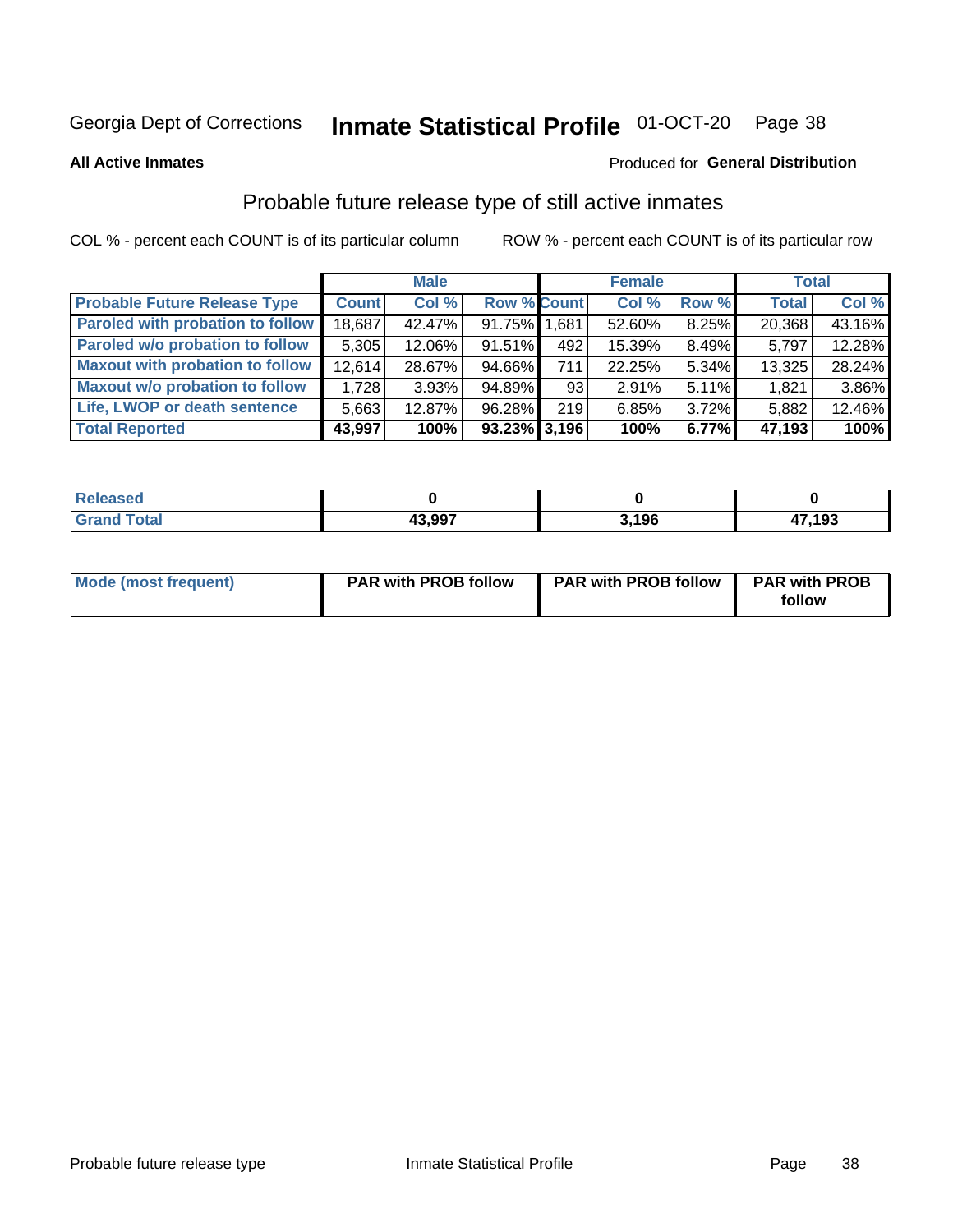## **All Active Inmates**

# **Produced for General Distribution**

# Time served in current (or last) institution

COL % - percent each COUNT is of its particular column

|                            |              | <b>Male</b> |        |              | <b>Female</b> |        |        | <b>Total</b> |
|----------------------------|--------------|-------------|--------|--------------|---------------|--------|--------|--------------|
| <b>Time In Institution</b> | <b>Count</b> | Col %       | Row %  | <b>Count</b> | Col %         | Row %  | Total  | Col $%$      |
| 0 to 3 months              | 7,077        | 15.36%      | 91.97% | 618          | 18.78%        | 8.03%  | 7,695  | 15.59%       |
| <b>3.01 to 6 months</b>    | 3,744        | 8.13%       | 90.52% | 392          | 11.91%        | 9.48%  | 4,136  | 8.38%        |
| 6.01 to 9 months           | 5,535        | 12.01%      | 93.80% | 366          | 11.12%        | 6.20%  | 5,901  | 11.95%       |
| 9.01 to 12 months          | 4,592        | 9.97%       | 94.35% | 275          | 8.36%         | 5.65%  | 4,867  | 9.86%        |
| <b>12.01 to 18 months</b>  | 6,641        | 14.41%      | 94.16% | 412          | 12.52%        | 5.84%  | 7,053  | 14.29%       |
| <b>18.01 to 24 months</b>  | 4,200        | 9.11%       | 94.36% | 251          | 7.63%         | 5.64%  | 4,451  | 9.02%        |
| 2.01 to 3 years            | 5,179        | 11.24%      | 93.92% | 335          | 10.18%        | 6.08%  | 5,514  | 11.17%       |
| $3.01$ to 4 years          | 2,823        | 6.13%       | 94.73% | 157          | 4.77%         | 5.27%  | 2,980  | 6.04%        |
| 4.01 to 5 years            | 1,837        | 3.99%       | 94.54% | 106          | 3.22%         | 5.46%  | 1,943  | 3.94%        |
| 5.01 to 6 years            | 1,436        | 3.12%       | 94.72% | 80           | 2.43%         | 5.28%  | 1,516  | 3.07%        |
| $6.01$ to 7 years          | 747          | 1.62%       | 93.26% | 54           | 1.64%         | 6.74%  | 801    | 1.62%        |
| $7.01$ to 8 years          | 511          | 1.11%       | 90.60% | 53           | 1.61%         | 9.40%  | 564    | 1.14%        |
| $8.01$ to 9 years          | 389          | 0.84%       | 91.96% | 34           | 1.03%         | 8.04%  | 423    | 0.86%        |
| 9.01 to 10 years           | 260          | 0.56%       | 79.03% | 69           | 2.10%         | 20.97% | 329    | 0.67%        |
| Over 10 years              | 1,109        | 2.41%       | 92.57% | 89           | 2.70%         | 7.43%  | 1,198  | 2.43%        |
| <b>Total Reported</b>      | 46,080       | 100%        | 93.33% | 3,291        | 100%          | 6.67%  | 49,371 | 100.0%       |

| <b>NOT</b><br>чес |        |    |                    |
|-------------------|--------|----|--------------------|
|                   | 46.080 | ാവ | 10.37 <sup>4</sup> |

| <b>Mean</b><br>(average) | 31 months | 25 months | 30 months |
|--------------------------|-----------|-----------|-----------|
| Median (middle)          | 13 months | 12 months | 13 months |
| Mode (most frequent)     | 0 months  | l months  | months    |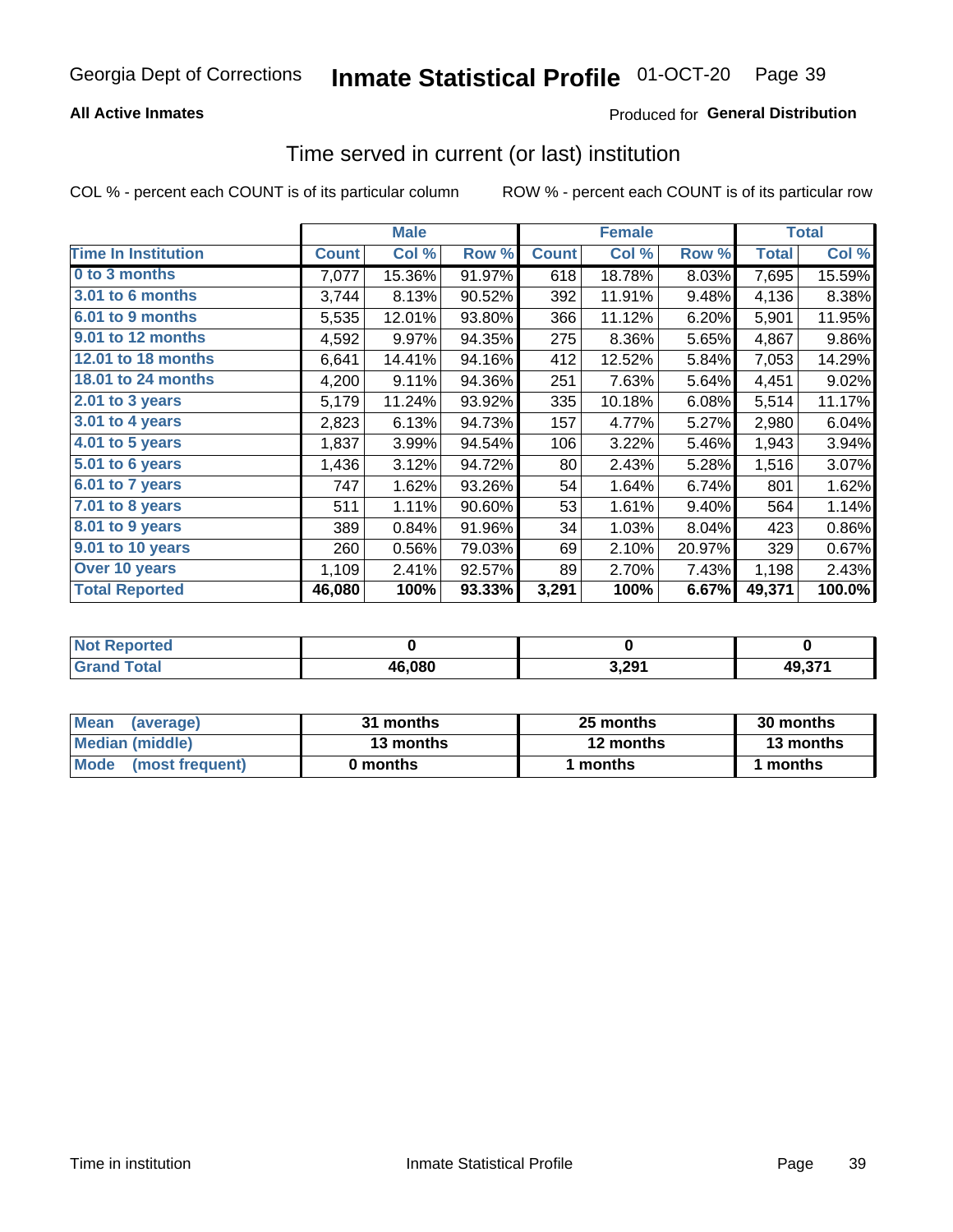#### Inmate Statistical Profile 01-OCT-20 Page 40

### **All Active Inmates**

## Produced for General Distribution

# Highest grade level attained

COL % - percent each COUNT is of its particular column

|                              |                 | <b>Male</b> |         |              | <b>Female</b> |        |                 | <b>Total</b> |
|------------------------------|-----------------|-------------|---------|--------------|---------------|--------|-----------------|--------------|
| <b>Grade Level</b>           | <b>Count</b>    | Col %       | Row %   | <b>Count</b> | Col %         | Row %  | <b>Total</b>    | Col %        |
| No school at all             | $\overline{13}$ | 0.04%       | 100.00% |              |               |        | $\overline{13}$ | 0.04%        |
| <b>Grade 1</b>               | 19              | 0.06%       | 100.00% |              |               |        | 19              | 0.06%        |
| <b>Grade 2</b>               | 23              | 0.07%       | 100.00% |              |               |        | 23              | 0.07%        |
| Grade 3                      | 54              | 0.17%       | 98.18%  | $\mathbf{1}$ | 0.06%         | 1.82%  | 55              | 0.17%        |
| Grade 4                      | 62              | 0.20%       | 95.38%  | 3            | 0.17%         | 4.62%  | 65              | 0.20%        |
| Grade 5                      | 86              | 0.28%       | 95.56%  | 4            | 0.23%         | 4.44%  | 90              | 0.27%        |
| Grade 6                      | 285             | 0.91%       | 96.94%  | 9            | 0.52%         | 3.06%  | 294             | 0.89%        |
| <b>Grade 7</b>               | 569             | 1.83%       | 95.15%  | 29           | 1.68%         | 4.85%  | 598             | 1.82%        |
| Grade 8                      | 2,053           | 6.59%       | 95.44%  | 98           | 5.68%         | 4.56%  | 2,151           | 6.54%        |
| Grade 9                      | 3,873           | 12.43%      | 96.58%  | 137          | 7.94%         | 3.42%  | 4,010           | 12.20%       |
| Grade 10                     | 5,197           | 16.68%      | 96.37%  | 196          | 11.36%        | 3.63%  | 5,393           | 16.40%       |
| Grade 11                     | 5,173           | 16.60%      | 95.67%  | 234          | 13.57%        | 4.33%  | 5,407           | 16.45%       |
| <b>Grade 12 or GED</b>       | 10,821          | 34.73%      | 94.23%  | 663          | 38.43%        | 5.77%  | 11,484          | 34.93%       |
| <b>Some tech school</b>      | 213             | 0.68%       | 84.19%  | 40           | 2.32%         | 15.81% | 253             | 0.77%        |
| <b>Completed tech school</b> | 233             | 0.75%       | 84.12%  | 44           | 2.55%         | 15.88% | 277             | 0.84%        |
| College, 1 year              | 851             | 2.73%       | 92.30%  | 71           | 4.12%         | 7.70%  | 922             | 2.80%        |
| College, 2 year              | 974             | 3.13%       | 89.03%  | 120          | 6.96%         | 10.97% | 1,094           | 3.33%        |
| College, 3 year              | 252             | 0.81%       | 87.80%  | 35           | 2.03%         | 12.20% | 287             | 0.87%        |
| <b>Bachelor's degree</b>     | 313             | 1.00%       | 90.72%  | 32           | 1.86%         | 9.28%  | 345             | 1.05%        |
| <b>Master's degree</b>       | 57              | 0.18%       | 90.48%  | 6            | 0.35%         | 9.52%  | 63              | 0.19%        |
| Ph.D. degree                 | 6               | 0.02%       | 85.71%  | 1            | 0.06%         | 14.29% | $\overline{7}$  | 0.02%        |
| Law degree                   | 17              | 0.05%       | 94.44%  | $\mathbf{1}$ | 0.06%         | 5.56%  | 18              | 0.05%        |
| <b>Some medical school</b>   | $\overline{2}$  | 0.01%       | 66.67%  | 1            | 0.06%         | 33.33% | 3               | 0.01%        |
| <b>Medical degree</b>        | $\overline{7}$  | 0.02%       | 100.00% |              |               |        | $\overline{7}$  | 0.02%        |
|                              | $\mathbf 1$     | 0.01%       | 100.00% |              |               |        | 1               | 0.01%        |
| <b>Total Reported</b>        | 31,154          | 100%        | 94.75%  | 1,725        | 100.0%        | 5.25%  | 32,879          | 100%         |

| 4,926<br>ıл | 566, ا | .497<br>. s |
|-------------|--------|-------------|
| 46.080      | 3,291  | 10.274      |

| <b>Mean</b><br>(average) | 10.84           | 11.44           | 10.87           |
|--------------------------|-----------------|-----------------|-----------------|
| Median (middle)          | Grade 11        | Grade 12 or GED | Grade 11        |
| Mode<br>(most frequent)  | Grade 12 or GED | Grade 12 or GED | Grade 12 or GED |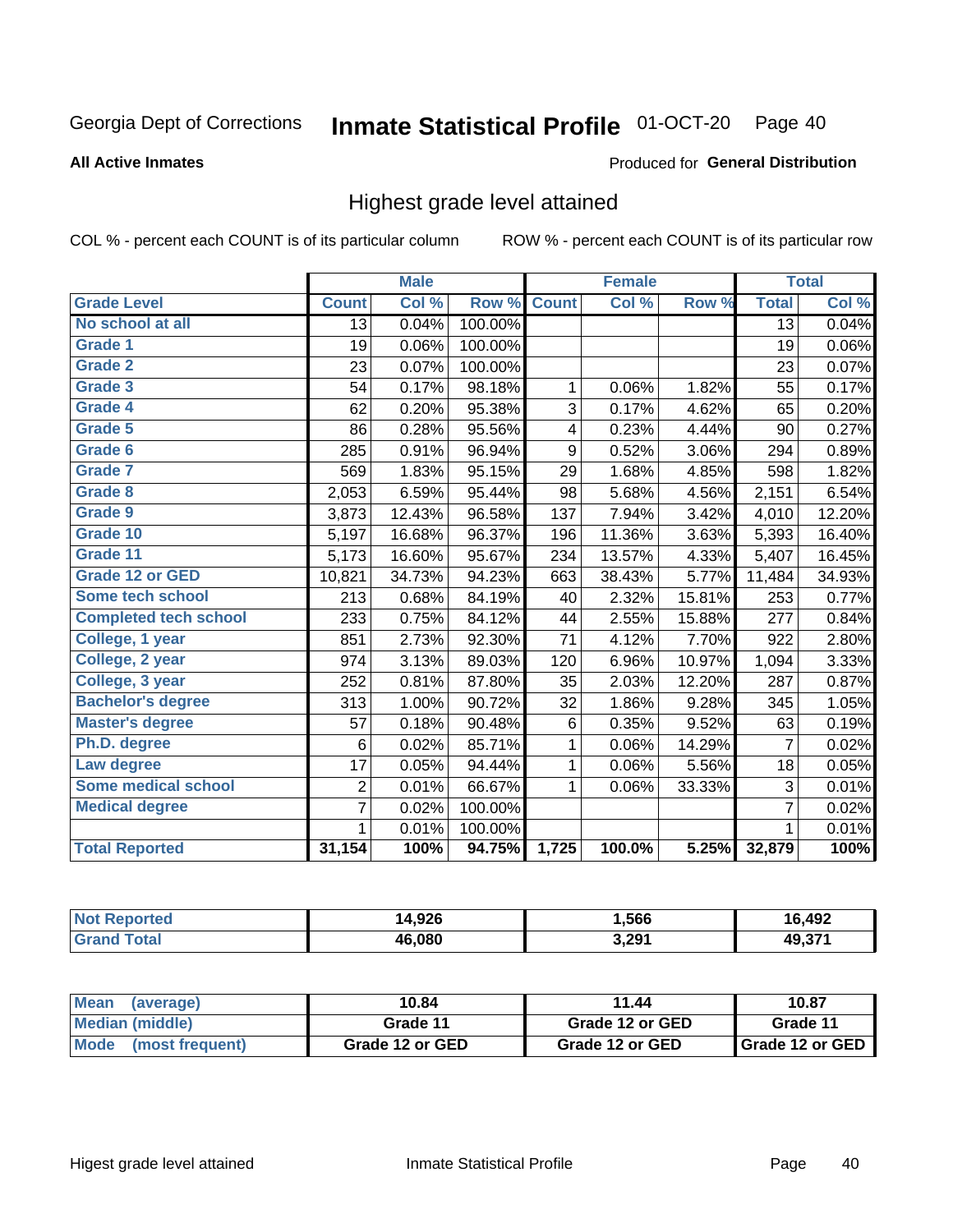# Inmate Statistical Profile 01-OCT-20 Page 41

### **All Active Inmates**

## **Produced for General Distribution**

# Culture fair IQ scores

COL % - percent each COUNT is of its particular column

|                       |              | <b>Male</b> |             |       | <b>Female</b> |        |              | <b>Total</b> |
|-----------------------|--------------|-------------|-------------|-------|---------------|--------|--------------|--------------|
| <b>IQ Scores</b>      | <b>Count</b> | Col %       | Row % Count |       | Col %         | Row %  | <b>Total</b> | Col %        |
| $60 - 69$             | 863          | 2.30%       | 94.21%      | 53    | 1.92%         | 5.79%  | 916          | 2.28%        |
| $70 - 79$             | 2,531        | 6.75%       | 93.29%      | 182   | 6.58%         | 6.71%  | 2,713        | 6.74%        |
| $80 - 89$             | 5,486        | 14.63%      | 89.45%      | 647   | 23.41%        | 10.55% | 6,133        | 15.23%       |
| $90 - 99$             | 10,258       | 27.36%      | 90.19%      | 1,116 | 40.38%        | 9.81%  | 11,374       | 28.25%       |
| $100 - 109$           | 10,450       | 27.87%      | 95.84%      | 454   | 16.43%        | 4.16%  | 10,904       | 27.08%       |
| $110 - 119$           | 6,515        | 17.37%      | 97.54%      | 164   | 5.93%         | 2.46%  | 6,679        | 16.59%       |
| $120 - 129$           | 1,339        | 3.57%       | 93.12%      | 99    | 3.58%         | 6.88%  | 1,438        | 3.57%        |
| $130 - 139$           | 54           | 0.14%       | 58.70%      | 38    | 1.37%         | 41.30% | 92           | 0.23%        |
| 140 & Up              |              | 0.01%       | 8.33%       | 11    | 0.40%         | 91.67% | 12           | 0.03%        |
| <b>Total Reported</b> | 37,497       | 100%        | 93.13%      | 2,764 | 100%          | 6.87%  | 40,261       | 100%         |

| <b>Not Reported</b>         | 7,937  | 396   | 8,333  |
|-----------------------------|--------|-------|--------|
| <b>Not Valid (under 60)</b> | 646    | 131   | フフフ    |
| <b>Grand Total</b>          | 46,080 | 3,291 | 49,371 |

| <b>Mean</b><br>(average) | 98  | 95 | 98 |
|--------------------------|-----|----|----|
| Median (middle)          | 99  | 94 | 99 |
| Mode<br>(most frequent)  | 101 | 92 | 99 |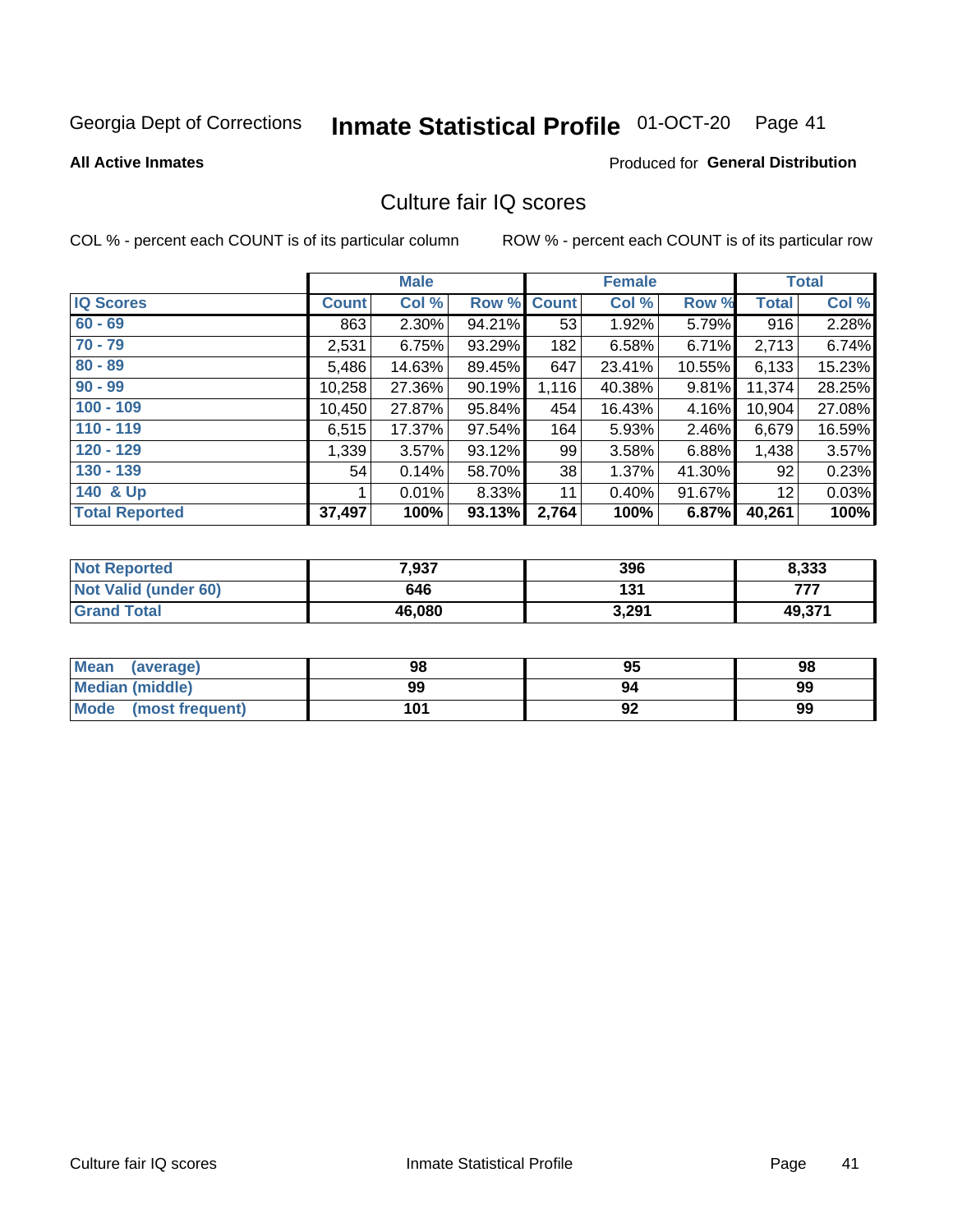#### Inmate Statistical Profile 01-OCT-20 Page 42

**All Active Inmates** 

## Produced for General Distribution

# Wide Range Achievement Test (WRAT) reading score

COL % - percent each COUNT is of its particular column

|                           |              | <b>Male</b> |        |              | <b>Female</b> |        |              | <b>Total</b> |
|---------------------------|--------------|-------------|--------|--------------|---------------|--------|--------------|--------------|
| <b>WRAT Reading Score</b> | <b>Count</b> | Col %       | Row %  | <b>Count</b> | Col %         | Row %  | <b>Total</b> | Col %        |
| 0.1 to 0.9                | 783          | 1.93%       | 99.62% | 3            | 0.10%         | 0.38%  | 786          | 1.80%        |
| 1.0 to 1.9                | 798          | 1.96%       | 98.52% | 12           | 0.41%         | 1.48%  | 810          | 1.86%        |
| 2.0 to 2.9                | 1,365        | 3.36%       | 97.92% | 29           | 1.00%         | 2.08%  | 1,394        | 3.20%        |
| 3.0 to 3.9                | 2,699        | 6.64%       | 96.95% | 85           | 2.94%         | 3.05%  | 2,784        | 6.39%        |
| 4.0 to 4.9                | 3,245        | 7.98%       | 95.44% | 155          | 5.35%         | 4.56%  | 3,400        | 7.81%        |
| 5.0 to 5.9                | 3,360        | 8.26%       | 95.73% | 150          | 5.18%         | 4.27%  | 3,510        | 8.06%        |
| 6.0 to 6.9                | 3,547        | 8.72%       | 95.17% | 180          | 6.22%         | 4.83%  | 3,727        | 8.56%        |
| 7.0 to 7.9                | 1,829        | 4.50%       | 95.31% | 90           | 3.11%         | 4.69%  | 1,919        | 4.41%        |
| 8.0 to 8.9                | 3,269        | 8.04%       | 94.73% | 182          | 6.28%         | 5.27%  | 3,451        | 7.92%        |
| 9.0 to 9.9                | 1,716        | 4.22%       | 94.08% | 108          | 3.73%         | 5.92%  | 1,824        | 4.19%        |
| 10.0 to 10.9              | 2,557        | 6.29%       | 92.71% | 201          | 6.94%         | 7.29%  | 2,758        | 6.33%        |
| 11.0 to 11.9              | 3,043        | 7.48%       | 89.39% | 361          | 12.47%        | 10.61% | 3,404        | 7.82%        |
| 12.0 to 12.9              | 11,939       | 29.36%      | 90.35% | 1,275        | 44.03%        | 9.65%  | 13,214       | 30.34%       |
| 13                        | 510          | 1.25%       | 88.70% | 65           | 2.24%         | 11.30% | 575          | 1.32%        |
| <b>Total Reported</b>     | 40,660       | 100%        | 93.35% | 2,896        | 100%          | 6.65%  | 43,556       | 100.0%       |

| orted<br>N0 | 420,   | 395   | : 915<br>. .     |
|-------------|--------|-------|------------------|
| <b>otal</b> | 46.080 | 3,291 | גדה הו<br>49.37. |

| <b>Mean</b><br>(average) | 8.57 | 10.26 | 8.68 |
|--------------------------|------|-------|------|
| Median (middle)          | 8.9  | 11.9  | 8.9  |
| Mode (most frequent)     | 12.9 | 12.9  | 12.9 |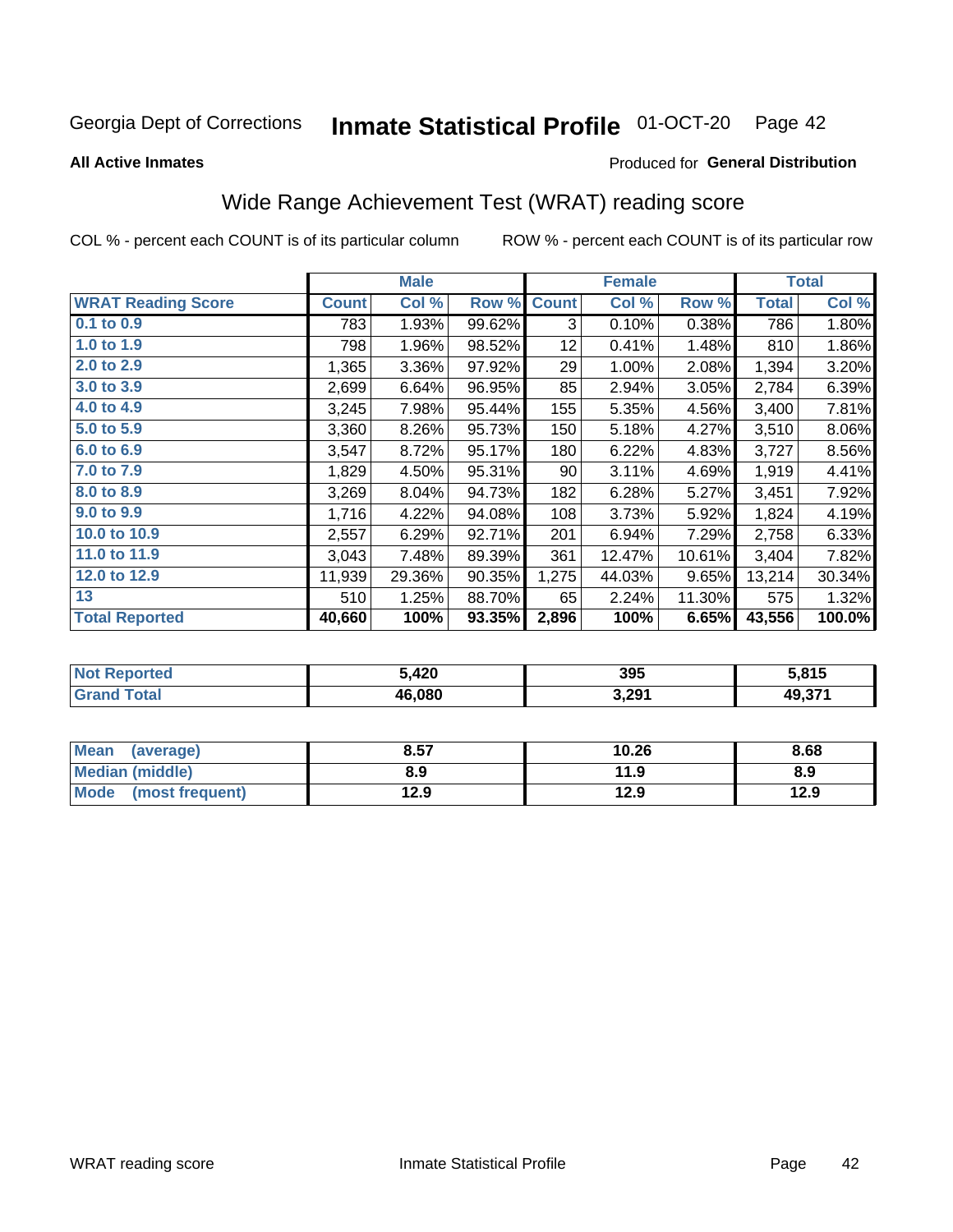#### Inmate Statistical Profile 01-OCT-20 Page 43

**All Active Inmates** 

## Produced for General Distribution

# Wide Range Achievement Test (WRAT) math score

COL % - percent each COUNT is of its particular column

|                              |              | <b>Male</b> |         |              | <b>Female</b> |        |              | <b>Total</b> |
|------------------------------|--------------|-------------|---------|--------------|---------------|--------|--------------|--------------|
| <b>WRAT Mathematic Score</b> | <b>Count</b> | Col %       | Row %   | <b>Count</b> | Col %         | Row %  | <b>Total</b> | Col %        |
| $0.1$ to $0.9$               | 285          | 0.70%       | 100.00% |              |               |        | 285          | 0.65%        |
| 1.0 to 1.9                   | 628          | 1.54%       | 99.05%  | 6            | 0.21%         | 0.95%  | 634          | 1.46%        |
| 2.0 to 2.9                   | 1,172        | 2.88%       | 97.34%  | 32           | 1.10%         | 2.66%  | 1,204        | 2.76%        |
| 3.0 to 3.9                   | 2,763        | 6.80%       | 97.32%  | 76           | 2.62%         | 2.68%  | 2,839        | 6.52%        |
| 4.0 to 4.9                   | 5,228        | 12.86%      | 94.06%  | 330          | 11.39%        | 5.94%  | 5,558        | 12.76%       |
| 5.0 to 5.9                   | 6,584        | 16.19%      | 92.92%  | 502          | 17.33%        | 7.08%  | 7,086        | 16.27%       |
| 6.0 to 6.9                   | 7,427        | 18.27%      | 92.01%  | 645          | 22.26%        | 7.99%  | 8,072        | 18.53%       |
| 7.0 to 7.9                   | 3,263        | 8.03%       | 93.36%  | 232          | 8.01%         | 6.64%  | 3,495        | 8.02%        |
| 8.0 to 8.9                   | 3,667        | 9.02%       | 90.97%  | 364          | 12.56%        | 9.03%  | 4,031        | 9.25%        |
| 9.0 to 9.9                   | 2,317        | 5.70%       | 93.73%  | 155          | 5.35%         | 6.27%  | 2,472        | 5.68%        |
| 10.0 to 10.9                 | 930          | 2.29%       | 98.83%  | 11           | 0.38%         | 1.17%  | 941          | 2.16%        |
| 11.0 to 11.9                 | 1,074        | 2.64%       | 90.10%  | 118          | 4.07%         | 9.90%  | 1,192        | 2.74%        |
| 12.0 to 12.9                 | 5,261        | 12.94%      | 92.79%  | 409          | 14.12%        | 7.21%  | 5,670        | 13.02%       |
| 13                           | 60           | 0.15%       | 77.92%  | 17           | 0.59%         | 22.08% | 77           | 0.18%        |
| <b>Total Reported</b>        | 40,659       | 100%        | 93.35%  | 2,897        | 100%          | 6.65%  | 43,556       | 100%         |

| Teu.<br>NO | : 421<br>74 L | 394   | 815    |
|------------|---------------|-------|--------|
| $\sim$ 10  | 46.080        | 3,291 | 49,371 |

| Mean<br>(average)              | 7.06 | 7.56 | 7.09 |
|--------------------------------|------|------|------|
| Median (middle)                | ხ. J | 6.9  | ხ.ე  |
| <b>Mode</b><br>(most frequent) | 12.9 | 12.9 | 12.9 |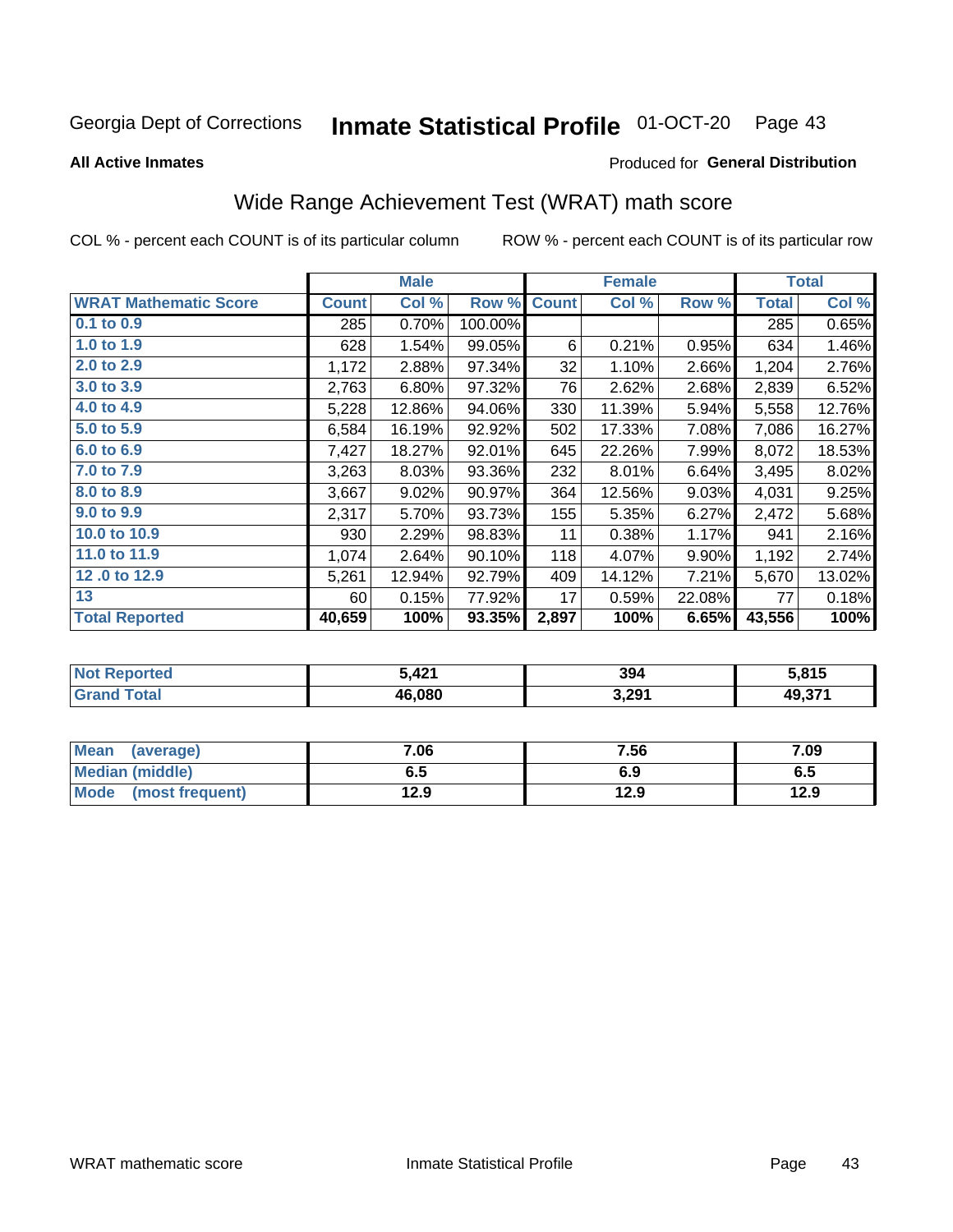#### **Inmate Statistical Profile 01-OCT-20** Page 44

### **All Active Inmates**

## Produced for General Distribution

# Wide Range Achievement Test (WRAT) spelling score

COL % - percent each COUNT is of its particular column

|                            |              | <b>Male</b> |        |              | <b>Female</b> |        |              | <b>Total</b> |
|----------------------------|--------------|-------------|--------|--------------|---------------|--------|--------------|--------------|
| <b>WRAT Spelling Score</b> | <b>Count</b> | Col %       | Row %  | <b>Count</b> | Col %         | Row %  | <b>Total</b> | Col %        |
| 0.1 to 0.9                 | 869          | 2.14%       | 99.43% | 5            | 0.17%         | 0.57%  | 874          | 2.01%        |
| 1.0 to 1.9                 | 1,201        | 2.95%       | 99.01% | 12           | 0.41%         | 0.99%  | 1,213        | 2.78%        |
| 2.0 to 2.9                 | 2,215        | 5.45%       | 98.84% | 26           | 0.90%         | 1.16%  | 2,241        | 5.14%        |
| 3.0 to 3.9                 | 3,198        | 7.86%       | 98.04% | 64           | 2.21%         | 1.96%  | 3,262        | 7.49%        |
| 4.0 to 4.9                 | 2,794        | 6.87%       | 97.18% | 81           | 2.80%         | 2.82%  | 2,875        | 6.60%        |
| 5.0 to 5.9                 | 3,602        | 8.86%       | 95.34% | 176          | 6.07%         | 4.66%  | 3,778        | 8.67%        |
| 6.0 to 6.9                 | 3,785        | 9.31%       | 95.27% | 188          | 6.49%         | 4.73%  | 3,973        | 9.12%        |
| 7.0 to 7.9                 | 3,585        | 8.81%       | 94.62% | 204          | 7.04%         | 5.38%  | 3,789        | 8.70%        |
| 8.0 to 8.9                 | 3,577        | 8.79%       | 94.38% | 213          | 7.35%         | 5.62%  | 3,790        | 8.70%        |
| 9.0 to 9.9                 | 1,995        | 4.91%       | 93.49% | 139          | 4.80%         | 6.51%  | 2,134        | 4.90%        |
| 10.0 to 10.9               | 1,958        | 4.81%       | 92.45% | 160          | 5.52%         | 7.55%  | 2,118        | 4.86%        |
| 11.0 to 11.9               | 2,706        | 6.65%       | 89.25% | 326          | 11.25%        | 10.75% | 3,032        | 6.96%        |
| 12.0 to 12.9               | 8,946        | 22.00%      | 87.59% | 1,268        | 43.75%        | 12.41% | 10,214       | 23.44%       |
| 13                         | 241          | 0.59%       | 87.00% | 36           | 1.24%         | 13.00% | 277          | 0.64%        |
| <b>Total Reported</b>      | 40,672       | 100%        | 93.35% | 2,898        | 100%          | 6.65%  | 43,570       | 100.0%       |

| <b>rteg</b><br>NO | 5,408  | 393   | 5,801  |
|-------------------|--------|-------|--------|
| int               | 46.080 | 3,291 | 49,371 |

| <b>Mean</b><br>(average) | 7.84 | 10.20 | 8.00 |
|--------------------------|------|-------|------|
| <b>Median (middle)</b>   | . .  | 11.6  | ه. ، |
| Mode<br>(most frequent)  | 12.9 | 12.9  | 12.9 |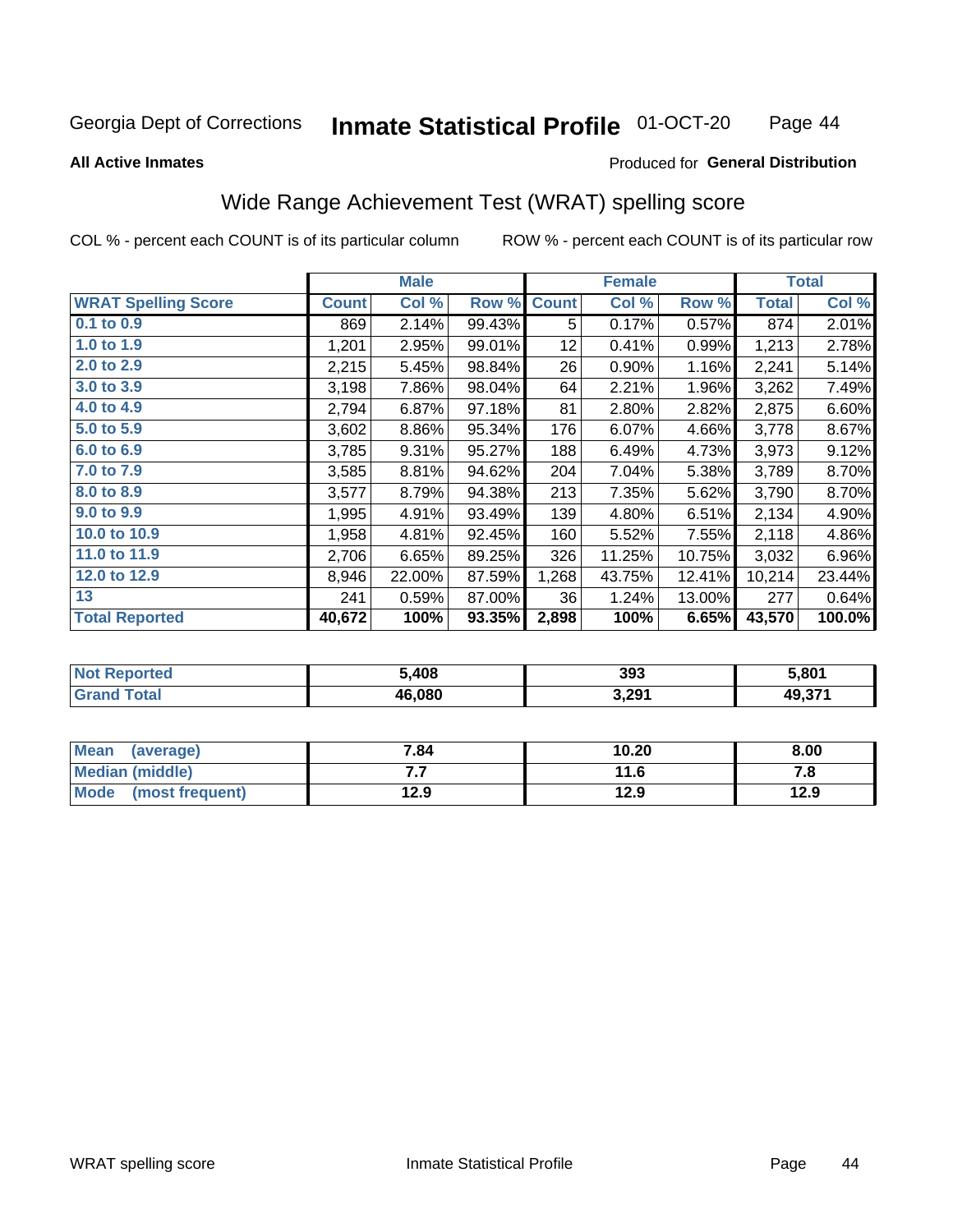# Inmate Statistical Profile 01-OCT-20 Page 45

### **All Active Inmates**

## Produced for General Distribution

# Current / last mental health treatment level

COL % - percent each COUNT is of its particular column

|                                    |              | <b>Male</b> |         |              | <b>Female</b> |        |              | <b>Total</b> |
|------------------------------------|--------------|-------------|---------|--------------|---------------|--------|--------------|--------------|
| <b>Mental Health Treatment Lev</b> | <b>Count</b> | Col %       | Row %   | <b>Count</b> | Col %         | Row %  | <b>Total</b> | Col %        |
| 1 No problem at current time       | 7,762        | 47.28%      | 92.48%  | 631          | 24.02%        | 7.52%  | 8,393        | 44.07%       |
| 2 Receiving outpatient             | 6,989        | 42.57%      | 78.12%  | 1,957        | 74.50%        | 21.88% | 8,946        | 46.97%       |
| <b>Treatment</b>                   |              |             |         |              |               |        |              |              |
| 3 Inpatient, moderate              | 1,306        | 7.95%       | 97.68%  | 31           | 1.18%         | 2.32%  | 1,337        | 7.02%        |
| Treatment                          |              |             |         |              |               |        |              |              |
| 4 Inpatient, intensive             | 341          | 2.08%       | 97.71%  | 8            | 0.30%         | 2.29%  | 349          | 1.83%        |
| <b>Treatment</b>                   |              |             |         |              |               |        |              |              |
| <b>5 Undergoing crisis</b>         | 19           | 0.12%       | 100.00% |              |               |        | 19           | 0.10%        |
| <b>Stabilization</b>               |              |             |         |              |               |        |              |              |
| <b>6 Hospital for criminally</b>   |              | 0.01%       | 100.00% |              |               |        |              | 0.01%        |
| <b>Tinsane</b>                     |              |             |         |              |               |        |              |              |
| <b>Total Evaluated</b>             | 16,418       | 100%        | 86.21%  | 2,627        | 100%          | 13.79% | 19,045       | 100%         |

| Never had MH evaluation | 29,662 | 664   | 30,326 |
|-------------------------|--------|-------|--------|
| <b>Grand Total</b>      | 46,080 | 3,291 | 49,371 |

| <b>Median (middle)</b>         | <b>Receiving outpatient</b><br>treatment | <b>Receiving outpatient</b><br>treatment | <b>Receiving</b><br>outpatient<br>treatment |  |
|--------------------------------|------------------------------------------|------------------------------------------|---------------------------------------------|--|
| <b>Mode</b><br>(most frequent) | No problem at current time               | <b>Receiving outpatient</b><br>treatment | Receiving<br>outpatient<br>treatment        |  |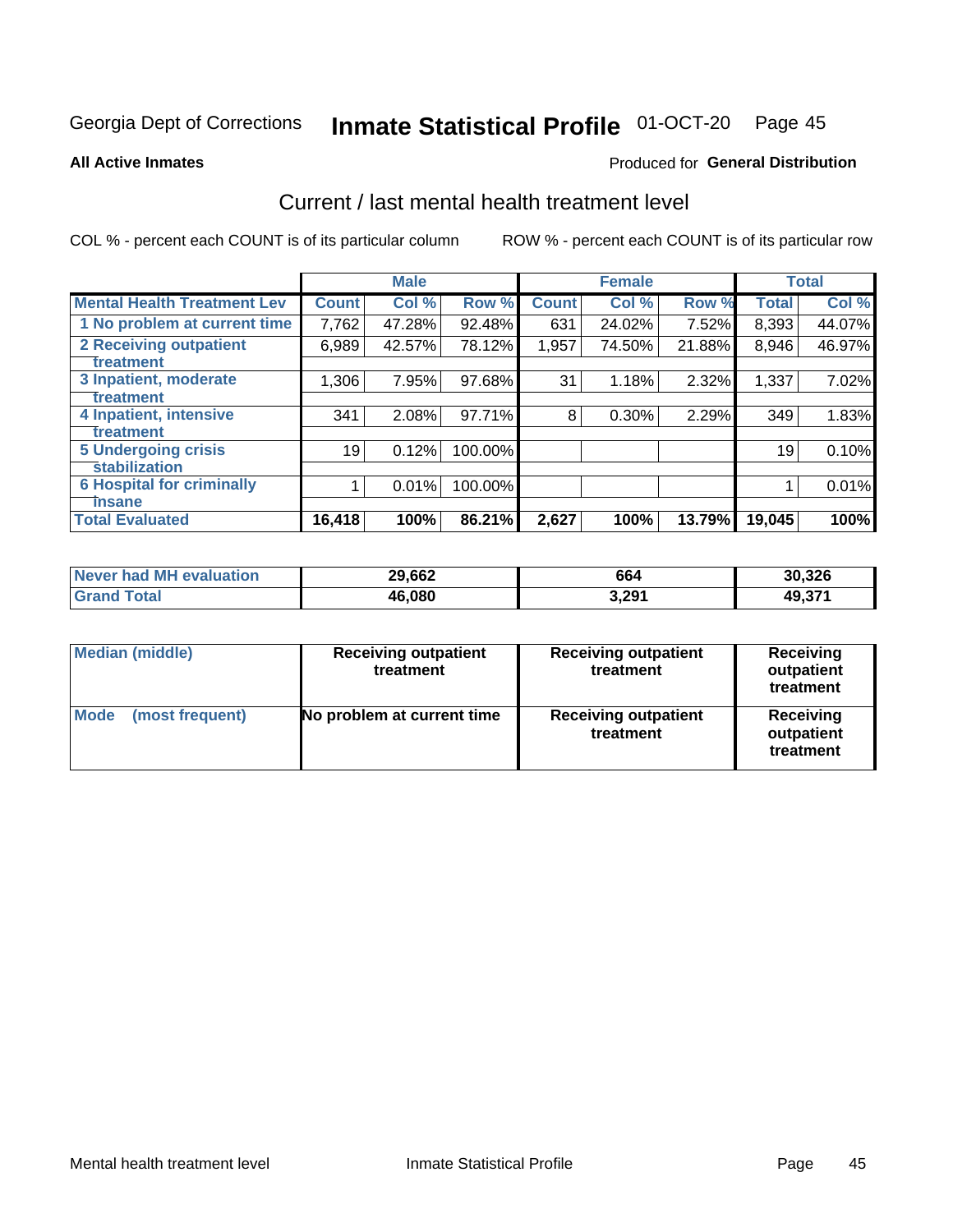## **All Active Inmates**

# Produced for General Distribution

# PULHESDWIT medical scale - 'P' overall condition ('P'hysical)

COL % - percent each COUNT is of its particular column

|                                  |              | <b>Male</b> |         |              | <b>Female</b> |        |              | <b>Total</b> |
|----------------------------------|--------------|-------------|---------|--------------|---------------|--------|--------------|--------------|
| 'P' Overall Condition            | <b>Count</b> | Col %       | Row %   | <b>Count</b> | Col %         | Row %  | <b>Total</b> | Col %        |
| 1 No medical illness             | 30,705       | 73.93%      | 94.14%  | 1,910        | 62.87%        | 5.86%  | 32,615       | 73.17%       |
| 2 Well-controlled chronic        | 9,890        | 23.81%      | 90.50%  | 1,038        | 34.17%        | 9.50%  | 10,928       | 24.52%       |
| <b>illness</b>                   |              |             |         |              |               |        |              |              |
| 3 Poorly-controlled chronic      | 861          | $2.07\%$    | 91.99%  | 75           | 2.47%         | 8.01%  | 936          | 2.10%        |
| <b>illness</b>                   |              |             |         |              |               |        |              |              |
| 4 Significant problems requiring | 70           | 0.17%       | 87.50%  | 10           | 0.33%         | 12.50% | 80           | 0.18%        |
| special housing                  |              |             |         |              |               |        |              |              |
| 5 Terminal illness, < 6 months   | 8            | 0.02%       | 100.00% |              |               |        | 8            | 0.02%        |
| to live                          |              |             |         |              |               |        |              |              |
| 6 Inmate is pregnant             |              | 0.01%       | 16.67%  | 5            | 0.16%         | 83.33% | 6            | 0.01%        |
| <b>Total Reported</b>            | 41,535       | 100%        | 93.18%  | 3,038        | 100%          | 6.82%  | 44,573       | 100%         |

| тес | ,545           | <b>OF 2</b><br>ZJJ   | .798   |
|-----|----------------|----------------------|--------|
|     | <u> ነድ በՋቦ</u> | 3.291<br>, <i>lj</i> | 49.37' |

| Mode | (most frequent) | 1 No medical illness | 1 No medical illness | 1 No medical<br>illness |
|------|-----------------|----------------------|----------------------|-------------------------|
|------|-----------------|----------------------|----------------------|-------------------------|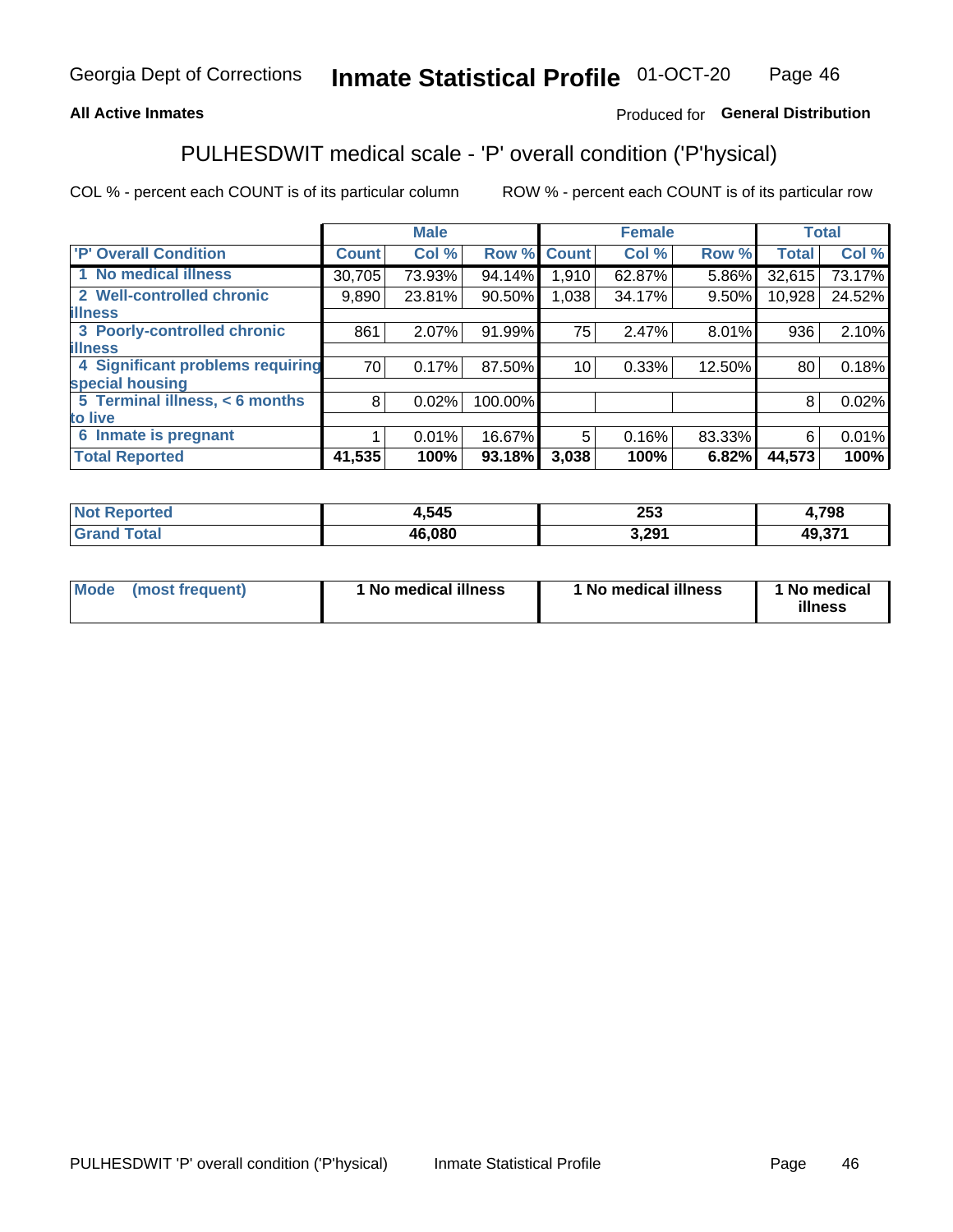## **All Active Inmates**

# Produced for General Distribution

# PULHESDWIT medical scale - 'U' upper body

COL % - percent each COUNT is of its particular column

|                              |              | <b>Male</b> |         |              | <b>Female</b> |        |              | <b>Total</b> |
|------------------------------|--------------|-------------|---------|--------------|---------------|--------|--------------|--------------|
| <b>U' Upper Body</b>         | <b>Count</b> | Col %       | Row %   | <b>Count</b> | Col %         | Row %  | <b>Total</b> | Col %        |
| 1 Upper bones, joints,       | 39,429       | 95.41%      | 93.18%  | 2,884        | 95.02%        | 6.82%  | 42,313       | 95.38%       |
| muscles all OK               |              |             |         |              |               |        |              |              |
| 2 One or both arms minimally | 1,665        | 4.03%       | 92.86%  | 128          | 4.22%         | 7.14%  | 1,793        | 4.04%        |
| limited                      |              |             |         |              |               |        |              |              |
| 3 One or both arms           | 196          | 0.47%       | 91.16%  | 19           | 0.63%         | 8.84%  | 215          | 0.48%        |
| <b>moderately limited</b>    |              |             |         |              |               |        |              |              |
| 4 One arm disabled,          | 36           | 0.09%       | 90.00%  | 4            | 0.13%         | 10.00% | 40           | 0.09%        |
| paralyzed, or amputated      |              |             |         |              |               |        |              |              |
| 5 Both arms disabled,        | 2            | 0.01%       | 100.00% |              |               |        | 2            | 0.01%        |
| paralyzed, or amputated      |              |             |         |              |               |        |              |              |
| <b>Total Reported</b>        | 41,328       | 100%        | 93.16%  | 3,035        | 100%          | 6.84%  | 44,363       | 100%         |

| <b>Not Reported</b>   | 4,752  | 256   | 5,008  |
|-----------------------|--------|-------|--------|
| <b>Total</b><br>Grand | 46,080 | 3,291 | 49,371 |

| Mode | (most frequent) | 1 Upper bones, joints,<br>muscles all OK | 1 Upper bones, joints,<br>muscles all OK | 1 Upper bones,<br>joints, muscles all<br>ΟK |
|------|-----------------|------------------------------------------|------------------------------------------|---------------------------------------------|
|------|-----------------|------------------------------------------|------------------------------------------|---------------------------------------------|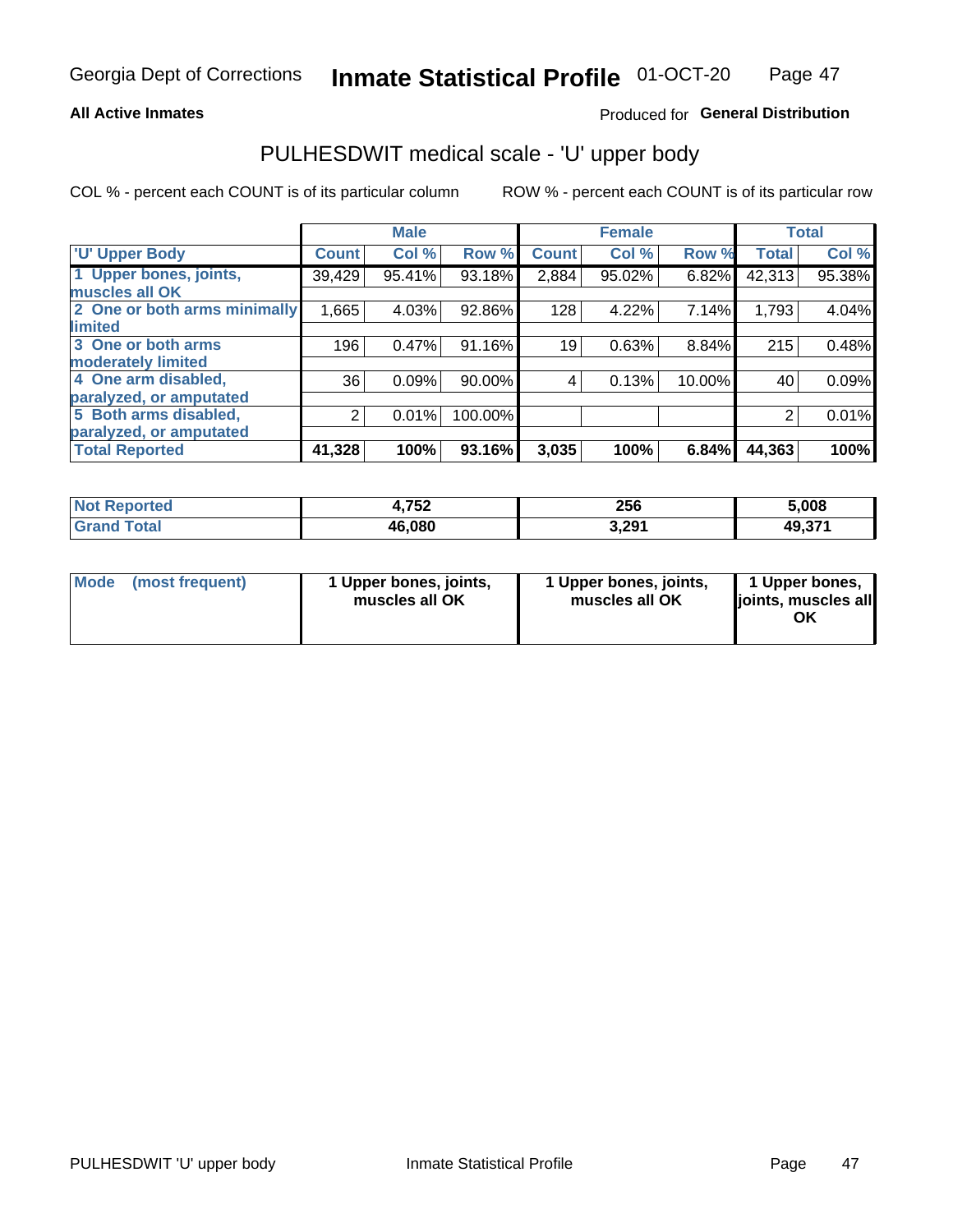## **All Active Inmates**

# Produced for General Distribution

# PULHESDWIT medical scale - 'L' lower body

COL % - percent each COUNT is of its particular column

|                                |                 | <b>Male</b> |         |              | <b>Female</b> |       |              | <b>Total</b> |
|--------------------------------|-----------------|-------------|---------|--------------|---------------|-------|--------------|--------------|
| 'L' Lower Body                 | <b>Count</b>    | Col %       | Row %   | <b>Count</b> | Col %         | Row % | <b>Total</b> | Col %        |
| 1 Lower bones, joints,         | 37,274          | 90.20%      | 93.14%  | 2,747        | 90.57%        | 6.86% | 40,021       | 90.22%       |
| muscles all OK                 |                 |             |         |              |               |       |              |              |
| 2 One or both legs minimally   | 3,335           | 8.07%       | 93.18%  | 244          | 8.04%         | 6.82% | 3,579        | 8.07%        |
| limited                        |                 |             |         |              |               |       |              |              |
| 3 One or both legs             | 583             | 1.41%       | 94.64%  | 33           | 1.09%         | 5.36% | 616          | 1.39%        |
| moderately limited             |                 |             |         |              |               |       |              |              |
| 4 One leg disabled, paralyzed, | 107             | 0.26%       | 92.24%  | 9            | 0.30%         | 7.76% | 116          | 0.26%        |
| or amputated                   |                 |             |         |              |               |       |              |              |
| 5 Both legs disabled,          | 27 <sup>1</sup> | 0.07%       | 100.00% |              |               |       | 27           | $0.06\%$     |
| paralyzed, or amputated        |                 |             |         |              |               |       |              |              |
| <b>Total Reported</b>          | 41,326          | 100%        | 93.16%  | 3,033        | 100%          | 6.84% | 44,359       | 100%         |

| <b>Not Reported</b>   | 4,754  | 258   | 5,012  |
|-----------------------|--------|-------|--------|
| <b>Total</b><br>Grand | 46,080 | 3,291 | 49,371 |

| Mode | (most frequent) | 1 Lower bones, joints,<br>muscles all OK | I Lower bones, joints,<br>muscles all OK | 1 Lower bones,<br>joints, muscles all<br>ΟK |
|------|-----------------|------------------------------------------|------------------------------------------|---------------------------------------------|
|------|-----------------|------------------------------------------|------------------------------------------|---------------------------------------------|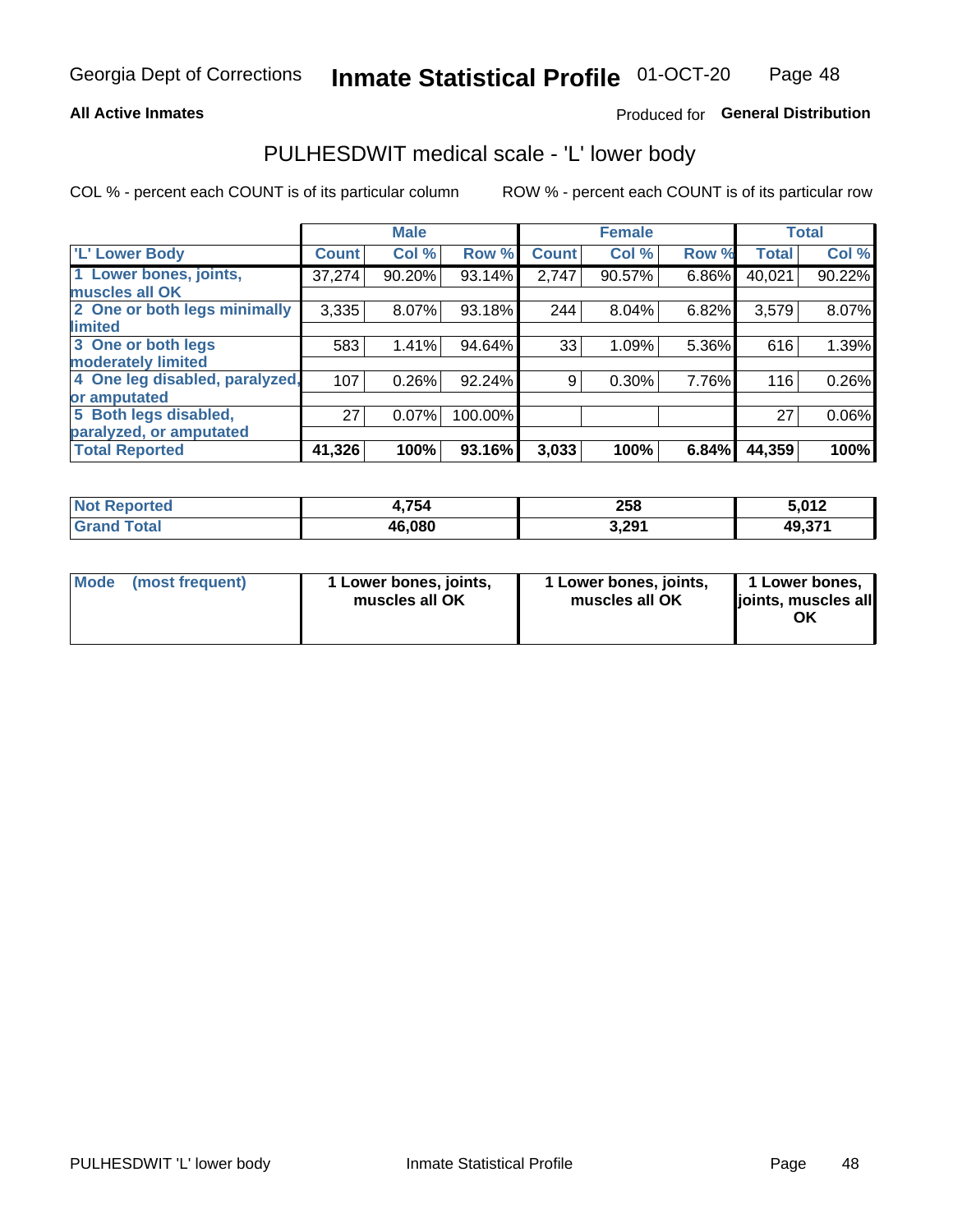## **All Active Inmates**

## Produced for General Distribution

# PULHESDWIT medical scale - 'H' hearing

COL % - percent each COUNT is of its particular column

|                                |              | <b>Male</b> |             |       | <b>Female</b> |       | <b>Total</b> |        |
|--------------------------------|--------------|-------------|-------------|-------|---------------|-------|--------------|--------|
| <b>'H' Hearing</b>             | <b>Count</b> | Col %       | Row % Count |       | Col %         | Row % | <b>Total</b> | Col %  |
| 1 Normal hearing both ears     | 40,698       | 98.58%      | 93.18%      | 2,981 | 98.45%        | 6.82% | 43,679       | 98.57% |
| 2 Some loss in one ear with    | 447          | 1.08%       | 91.98%      | 39    | 1.29%         | 8.02% | 486          | 1.10%  |
| other OK, or mild loss in both |              |             |             |       |               |       |              |        |
| 3 Total loss in one ear with   | 95           | 0.23%       | 94.06%      | 6     | 0.20%         | 5.94% | 101          | 0.23%  |
| mild loss in other             |              |             |             |       |               |       |              |        |
| 4 Severe loss in both ears     | 25           | $0.06\%$    | 96.15%      |       | 0.03%         | 3.85% | 26           | 0.06%  |
| 5 Total loss in both ears,     | 21           | 0.05%       | 95.45%      |       | 0.03%         | 4.55% | 22           | 0.05%  |
| requiring special housing      |              |             |             |       |               |       |              |        |
| <b>Total Reported</b>          | 41,286       | 100%        | 93.17%      | 3,028 | 100%          | 6.83% | 44,314       | 100.0% |

| <b>Not Renc</b><br>≅norted i | 794    | 200<br>∠໐ວ | 5.057        |
|------------------------------|--------|------------|--------------|
| Total                        | 46.080 | 3,291      | 074<br>49,37 |

| Mode (most frequent) | 1 Normal hearing both ears 1 Normal hearing both ears 1 Normal hearing | both ears |
|----------------------|------------------------------------------------------------------------|-----------|
|                      |                                                                        |           |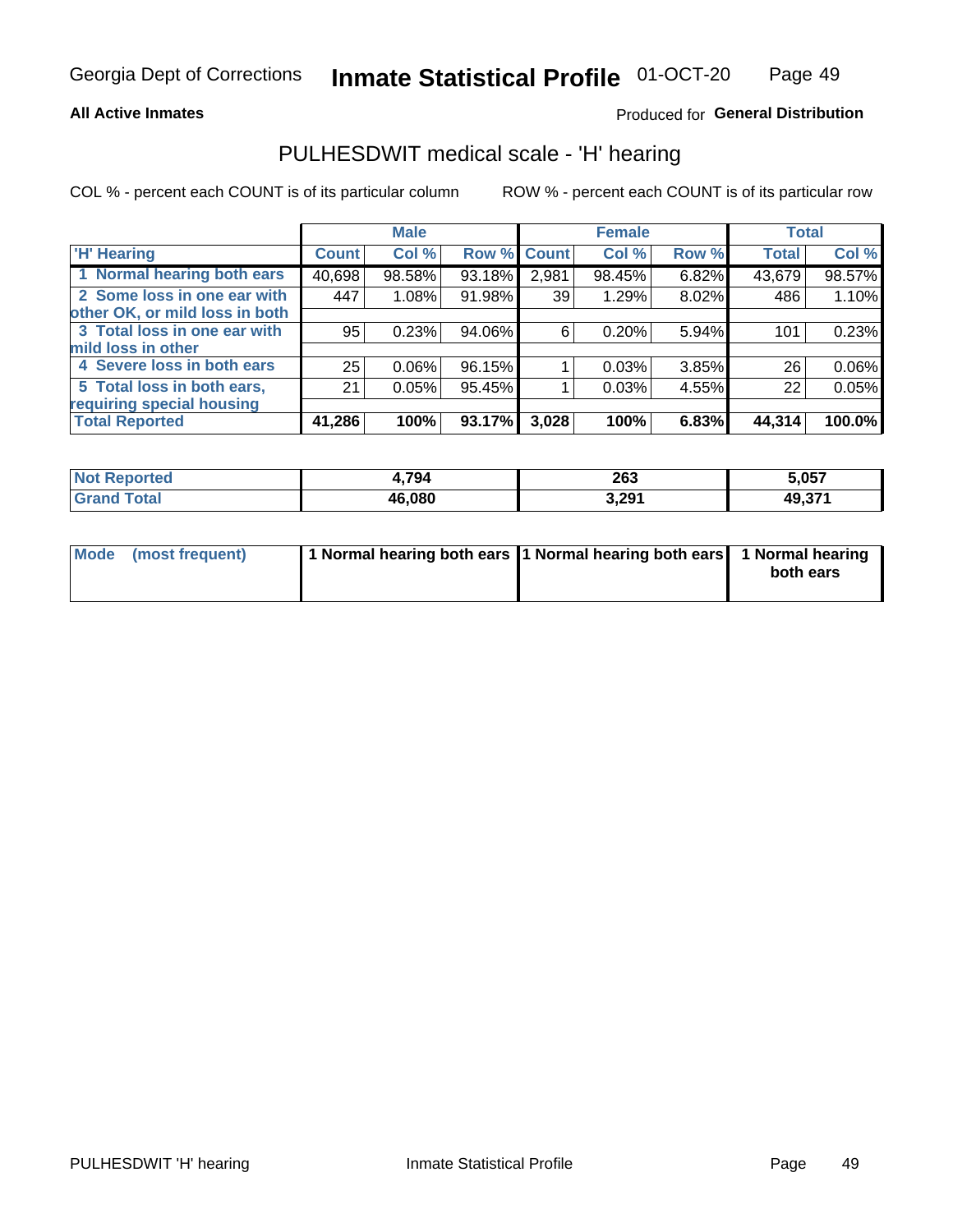## **All Active Inmates**

# Produced for General Distribution

# PULHESDWIT medical scale - 'E' vision

COL % - percent each COUNT is of its particular column

|                                 |              | <b>Male</b> |        |              | <b>Female</b> |        |              | <b>Total</b> |
|---------------------------------|--------------|-------------|--------|--------------|---------------|--------|--------------|--------------|
| 'E' Vision                      | <b>Count</b> | Col %       | Row %  | <b>Count</b> | Col %         | Row %  | <b>Total</b> | Col %        |
| 1 Correctable to 20/40 in both  | 31,454       | 76.76%      | 95.13% | 1,610        | 53.42%        | 4.87%  | 33,064       | 75.16%       |
| eyes                            |              |             |        |              |               |        |              |              |
| 2 Correctable to 20/70 in one   | 8,367        | 20.42%      | 87.85% | 1,157        | 38.39%        | 12.15% | 9,524        | 21.65%       |
| eye, may be blind in other      |              |             |        |              |               |        |              |              |
| 3 Correctable to 20/200 in one  | 978          | 2.39%       | 82.60% | 206          | 6.83%         | 17.40% | 1,184        | 2.69%        |
| eye, may be blind in other      |              |             |        |              |               |        |              |              |
| 4 One eye not correctable to    | 157          | 0.38%       | 79.70% | 40           | 1.33%         | 20.30% | 197          | 0.45%        |
| 20/200, other may be blind      |              |             |        |              |               |        |              |              |
| 5 Blind in both eyes, requiring | 22           | 0.05%       | 95.65% |              | 0.03%         | 4.35%  | 23           | 0.05%        |
| special housing                 |              |             |        |              |               |        |              |              |
| <b>Total Reported</b>           | 40,978       | 100%        | 93.15% | 3,014        | 100%          | 6.85%  | 43,992       | 100%         |

| <b>Not Reported</b>   | 5,102  | ^77<br>. | 5,379  |
|-----------------------|--------|----------|--------|
| <b>Total</b><br>Grand | 46,080 | 3,291    | 49,371 |

| Mode (most frequent) | 1 Correctable to 20/40 in both<br>eves | 1 Correctable to 20/40 in   1 Correctable to  <br>both eves | 20/40 in both eyes |
|----------------------|----------------------------------------|-------------------------------------------------------------|--------------------|
|                      |                                        |                                                             |                    |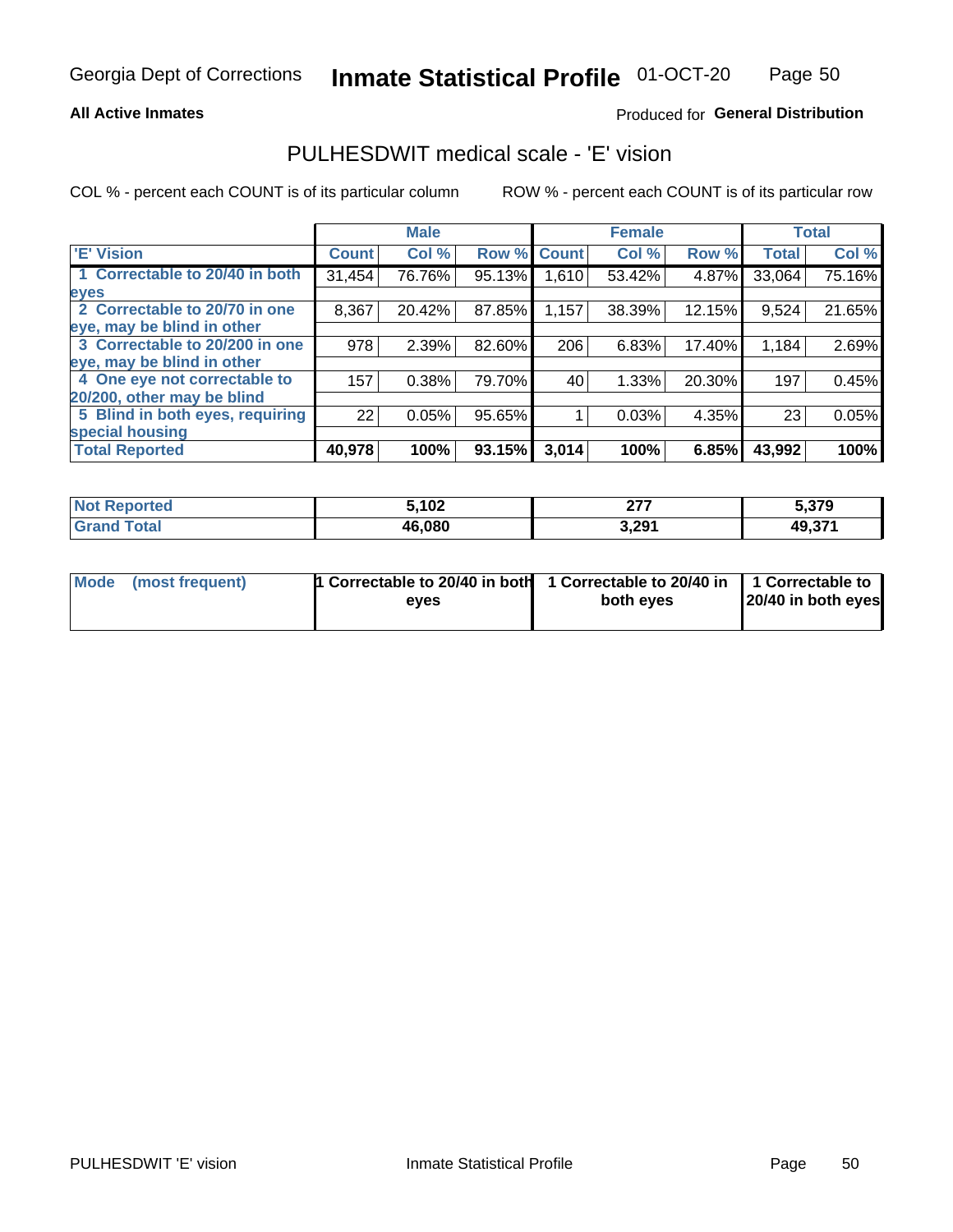## **All Active Inmates**

# Produced for General Distribution

# PULHESDWIT medical scale - 'S' pSychiatric

COL % - percent each COUNT is of its particular column

|                                        |              | <b>Male</b> |         |              | <b>Female</b> |          |              | <b>Total</b> |
|----------------------------------------|--------------|-------------|---------|--------------|---------------|----------|--------------|--------------|
| 'S' pSychiatric                        | <b>Count</b> | Col %       | Row %   | <b>Count</b> | Col %         | Row %    | <b>Total</b> | Col %        |
| 1 No impairment or disorders           | 36,301       | 89.90%      | 97.03%  | 1,110        | 38.57%        | $2.97\%$ | 37,411       | 86.48%       |
| 2 Stable, or in remission, or          | 3,304        | 8.18%       | 65.41%  | 1,747        | 60.70%        | 34.59%   | 5,051        | 11.68%       |
| mild impairment or retardation         |              |             |         |              |               |          |              |              |
| 3 Requires moderate inpatient          | 614          | 1.52%       | 97.62%  | 15           | 0.52%         | 2.38%    | 629          | 1.45%        |
| treatment                              |              |             |         |              |               |          |              |              |
| 4 Requires intensive inpatient         | 156          | 0.39%       | 96.30%  | 6            | 0.21%         | 3.70%    | 162          | 0.37%        |
| treatment                              |              |             |         |              |               |          |              |              |
| <b>5 Requires Crisis Stabilization</b> | 5            | 0.01%       | 100.00% |              |               |          | 5            | 0.01%        |
| Unit (CSU) inpatient care              |              |             |         |              |               |          |              |              |
| <b>Total Reported</b>                  | 40,380       | 100%        | 93.35%  | 2,878        | 100%          | 6.65%    | 43,258       | 100%         |

| <b>Not Reported</b>          | 5,700  | $\overline{112}$<br>7 I J | 6,113  |
|------------------------------|--------|---------------------------|--------|
| <b>Total</b><br><b>Grand</b> | 46,080 | 3,291                     | 49,371 |

| Mode (most frequent) | <b>1 No impairment or disorders 2 Stable, or in remission, 1 No impairment or</b> |                       |           |
|----------------------|-----------------------------------------------------------------------------------|-----------------------|-----------|
|                      |                                                                                   | or mild impairment or | disorders |
|                      |                                                                                   | retardation           |           |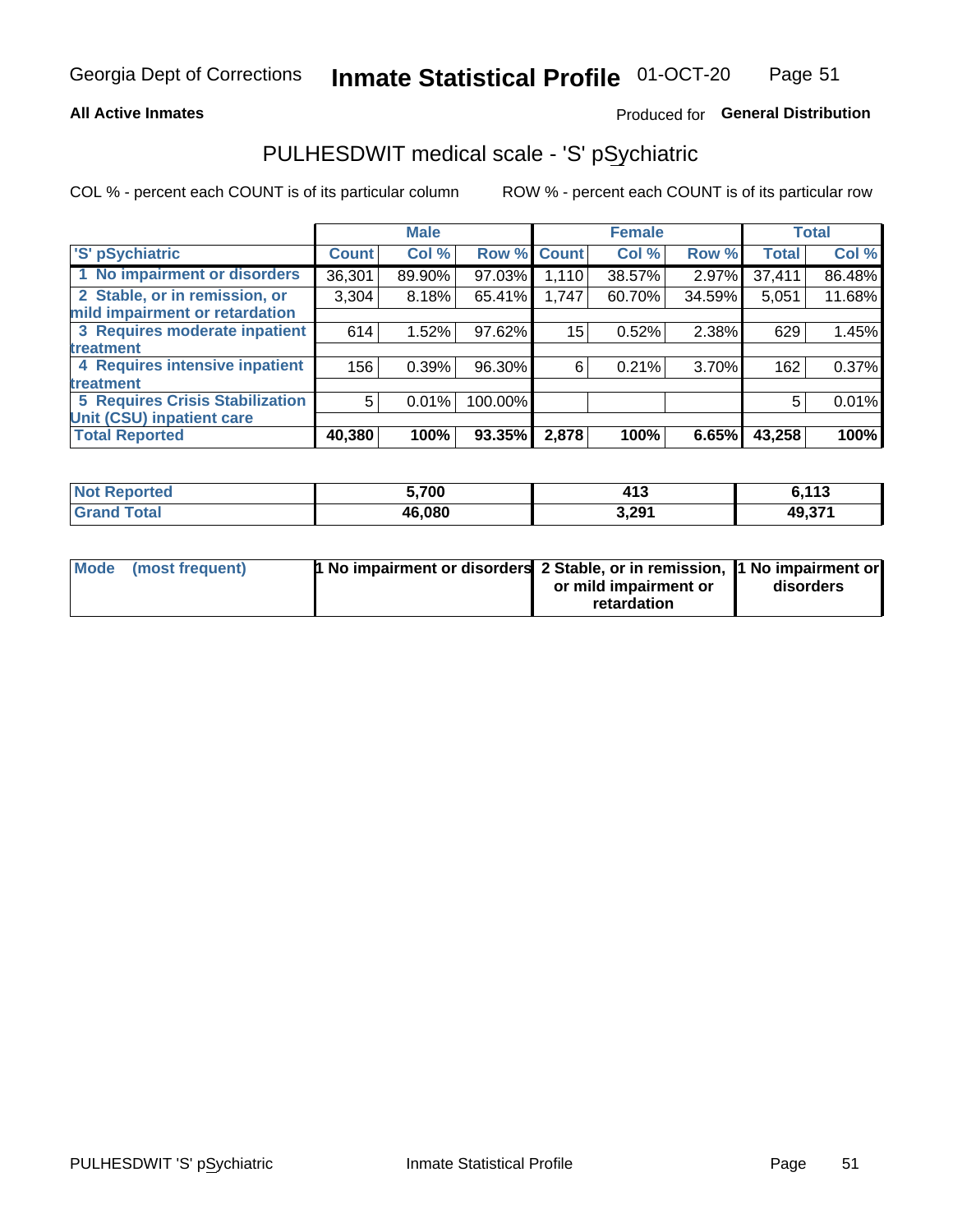## **All Active Inmates**

# Produced for General Distribution

# PULHESDWIT medical scale - 'D' dental

COL % - percent each COUNT is of its particular column

|                                 |              | <b>Male</b> |        |              | <b>Female</b> |       |              | <b>Total</b> |
|---------------------------------|--------------|-------------|--------|--------------|---------------|-------|--------------|--------------|
| <b>D'</b> Dental                | <b>Count</b> | Col %       | Row %  | <b>Count</b> | Col %         | Row % | <b>Total</b> | Col %        |
| 1 Minimal routine dental health | 24,079       | 62.69%      | 91.30% | 2,294        | 78.94%        | 8.70% | 26,373       | 63.83%       |
| <b>needs</b>                    |              |             |        |              |               |       |              |              |
| 2 Moderate cavities and/or gum  | 12,562       | 32.70%      | 96.51% | 454          | 15.62%        | 3.49% | 13,016       | 31.50%       |
| disease                         |              |             |        |              |               |       |              |              |
| 3 Extensive gum disease         | 1,746        | 4.55%       | 91.80% | 156          | 5.37%         | 8.20% | 1,902        | 4.60%        |
| and/or widespread decay         |              |             |        |              |               |       |              |              |
| 4 Urgent need for dental        | 24           | $0.06\%$    | 92.31% | 2            | 0.07%         | 7.69% | 26           | 0.06%        |
| <b>services</b>                 |              |             |        |              |               |       |              |              |
| <b>Total Reported</b>           | 38,411       | 100%        | 92.97% | 2,906        | 100%          | 7.03% | 41,317       | 100%         |

| <b>Not Reported</b> | 7,669  | 385   | 8,054  |
|---------------------|--------|-------|--------|
| Total               | 46,080 | 3,291 | 49,371 |

| <b>Mode</b> | (most frequent) | <b>Minimal routine dental</b><br>health needs | 1 Minimal routine dental   1 Minimal routine  <br>health needs | dental health<br>needs |
|-------------|-----------------|-----------------------------------------------|----------------------------------------------------------------|------------------------|
|-------------|-----------------|-----------------------------------------------|----------------------------------------------------------------|------------------------|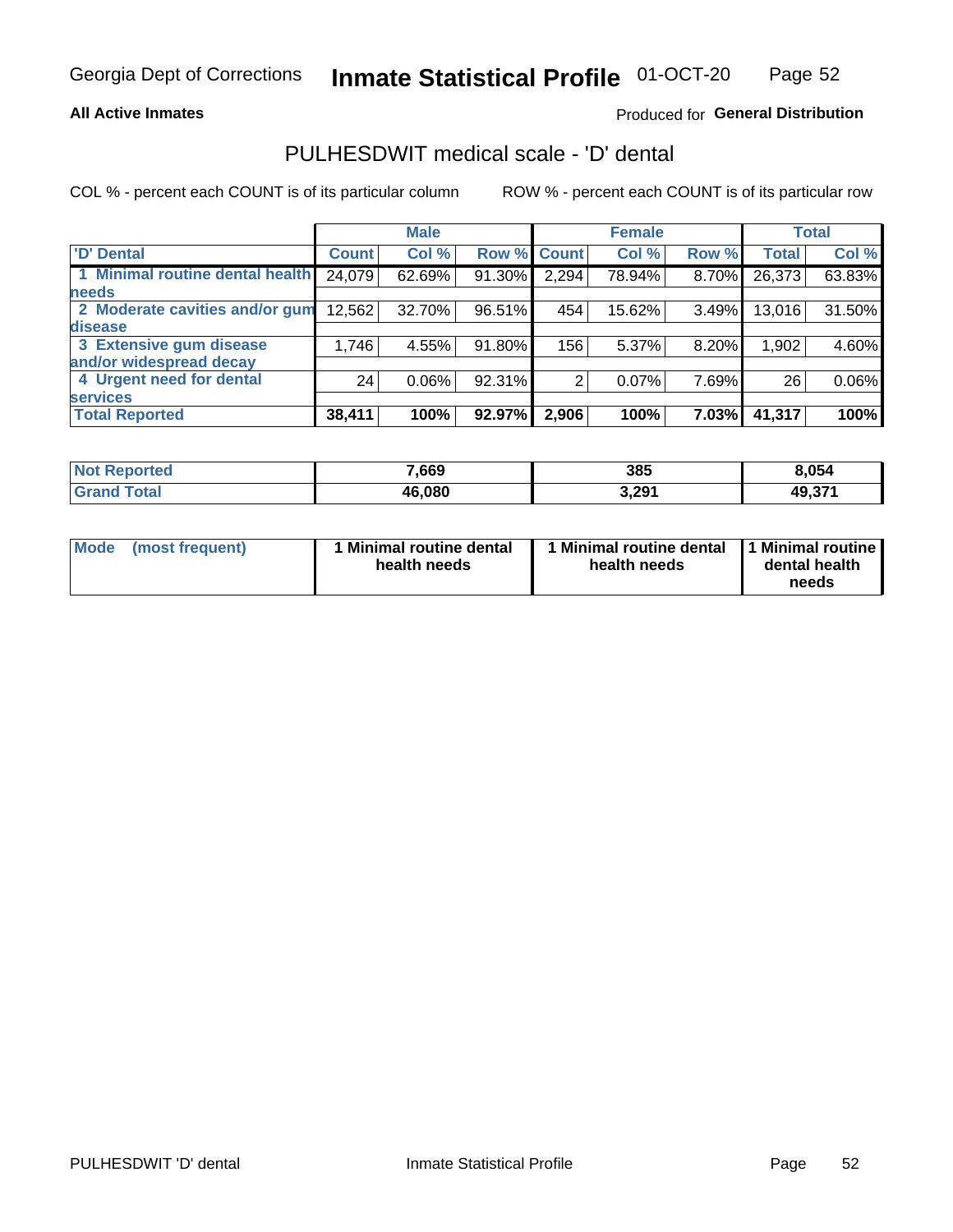## **All Active Inmates**

# Produced for General Distribution

# PULHESDWIT medical scale - 'W' work ability

COL % - percent each COUNT is of its particular column

|                                 |                    | <b>Male</b> |        |             | <b>Female</b> |       |              | <b>Total</b> |
|---------------------------------|--------------------|-------------|--------|-------------|---------------|-------|--------------|--------------|
| 'W' work ability                | Count <sup>'</sup> | Col %       |        | Row % Count | Col %         | Row % | <b>Total</b> | Col %        |
| 1 Unrestricted work or activity | 34,905             | 84.49%      | 93.29% | 2,512       | 82.74%        | 6.71% | 37,417       | 84.37%       |
| 2 Minor restrictions on type of | 5,063              | 12.25%      | 91.90% | 446         | 14.69%        | 8.10% | 5,509        | 12.42%       |
| <b>work</b>                     |                    |             |        |             |               |       |              |              |
| 3 Moderate restrictions on type | 920                | 2.23%       | 94.65% | 52          | 1.71%         | 5.35% | 972          | 2.19%        |
| of work                         |                    |             |        |             |               |       |              |              |
| 4 Major restrictions on type of | 303                | 0.73%       | 94.69% | 17          | 0.56%         | 5.31% | 320          | 0.72%        |
| <b>work</b>                     |                    |             |        |             |               |       |              |              |
| 5 Cannot work under any         | 123                | $0.30\%$    | 93.18% | 9           | 0.30%         | 6.82% | 132          | 0.30%        |
| <b>circumstances</b>            |                    |             |        |             |               |       |              |              |
| <b>Total Reported</b>           | 41,314             | 100%        | 93.15% | 3,036       | 100%          | 6.85% | 44,350       | 100%         |

| Not I<br><b>Emorted</b> | ,766   | 255   | 5,021  |
|-------------------------|--------|-------|--------|
| <b>Total</b>            | 46,080 | 3,291 | 49,371 |

| Mode            | 1 Unrestricted work or | 1 Unrestricted work or | 1 Unrestricted   |
|-----------------|------------------------|------------------------|------------------|
| (most frequent) | activity               | activity               | work or activity |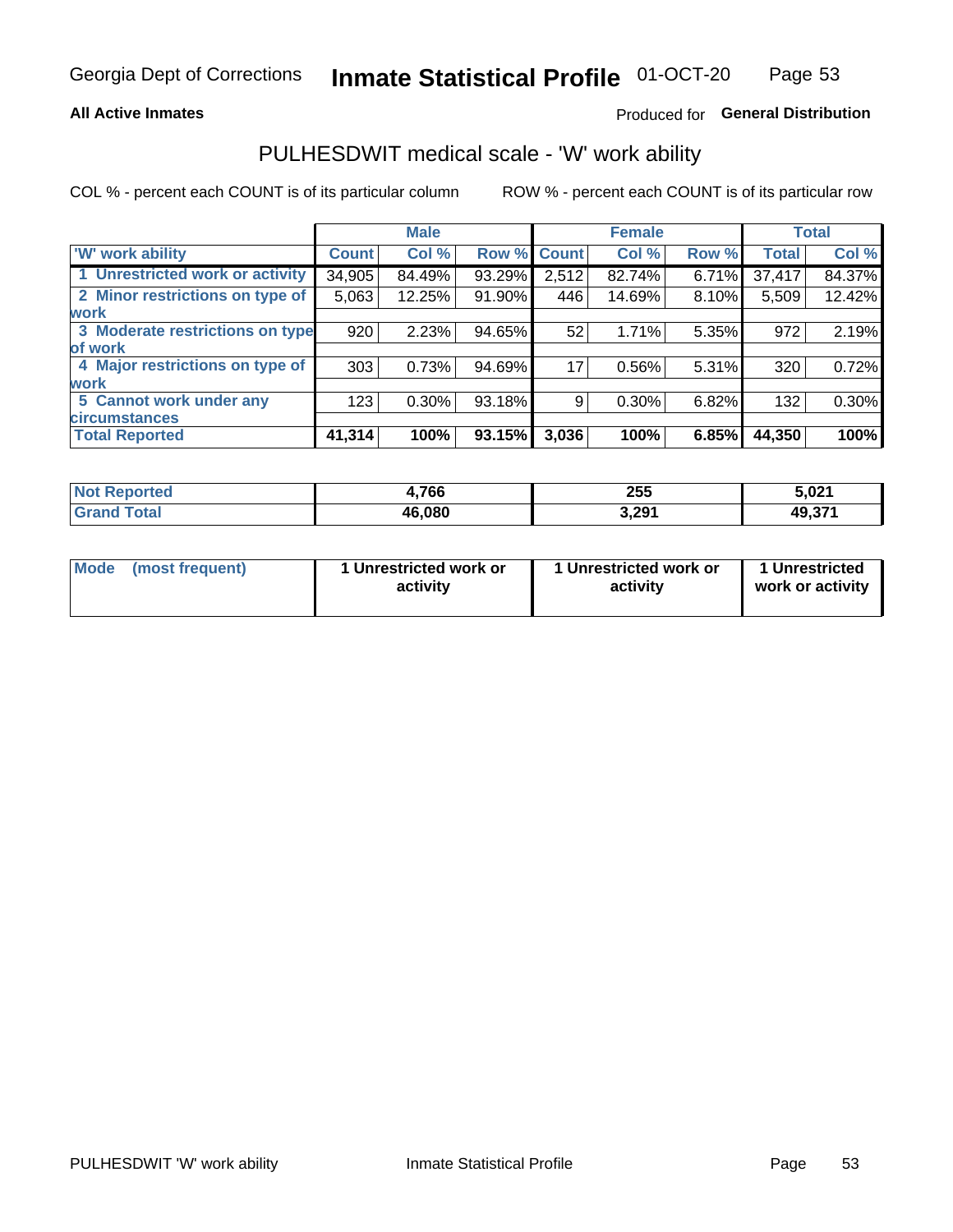## **All Active Inmates**

# Produced for General Distribution

# PULHESDWIT medical scale - 'I' impairment

COL % - percent each COUNT is of its particular column

|                                   |              | <b>Male</b> |        |             | <b>Female</b> |       |              | <b>Total</b> |
|-----------------------------------|--------------|-------------|--------|-------------|---------------|-------|--------------|--------------|
| <b>T' Impairment</b>              | <b>Count</b> | Col %       |        | Row % Count | Col %         | Row % | <b>Total</b> | Col %        |
| 1 No impairments or               | 40,872       | 98.95%      | 93.12% | 3,020       | 99.57%        | 6.88% | 43,892       | 98.99%       |
| disabilities                      |              |             |        |             |               |       |              |              |
| 2 Wheelchair-bound but            | 241          | 0.58%       | 97.97% | 5           | 0.16%         | 2.03% | 246          | 0.55%        |
| otherwise OK                      |              |             |        |             |               |       |              |              |
| <b>3 Needs low-level Assisted</b> | 53           | 0.13%       | 98.15% |             | 0.03%         | 1.85% | 54           | 0.12%        |
| Living (level I)                  |              |             |        |             |               |       |              |              |
| 4 Needs moderate Assisted         | 25           | 0.06%       | 96.15% |             | 0.03%         | 3.85% | 26           | $0.06\%$     |
| <b>Living (level II)</b>          |              |             |        |             |               |       |              |              |
| <b>5 Needs maximal Assisted</b>   | 116          | 0.28%       | 95.08% | 6           | 0.20%         | 4.92% | 122          | 0.28%        |
| Living (level III)                |              |             |        |             |               |       |              |              |
| <b>Total Reported</b>             | 41,307       | 100%        | 93.16% | 3,033       | 100%          | 6.84% | 44,340       | 100%         |

| <b>Not</b><br>Reported | ララウ    | 258   | 5,031  |
|------------------------|--------|-------|--------|
| <b>Total</b>           | 46,080 | 3,291 | 49,371 |

| <b>Mode</b> | (most frequent) | <b>No impairments or</b><br>disabilities | 1 No impairments or<br>disabilities | 1 No impairments<br>or disabilities |
|-------------|-----------------|------------------------------------------|-------------------------------------|-------------------------------------|
|-------------|-----------------|------------------------------------------|-------------------------------------|-------------------------------------|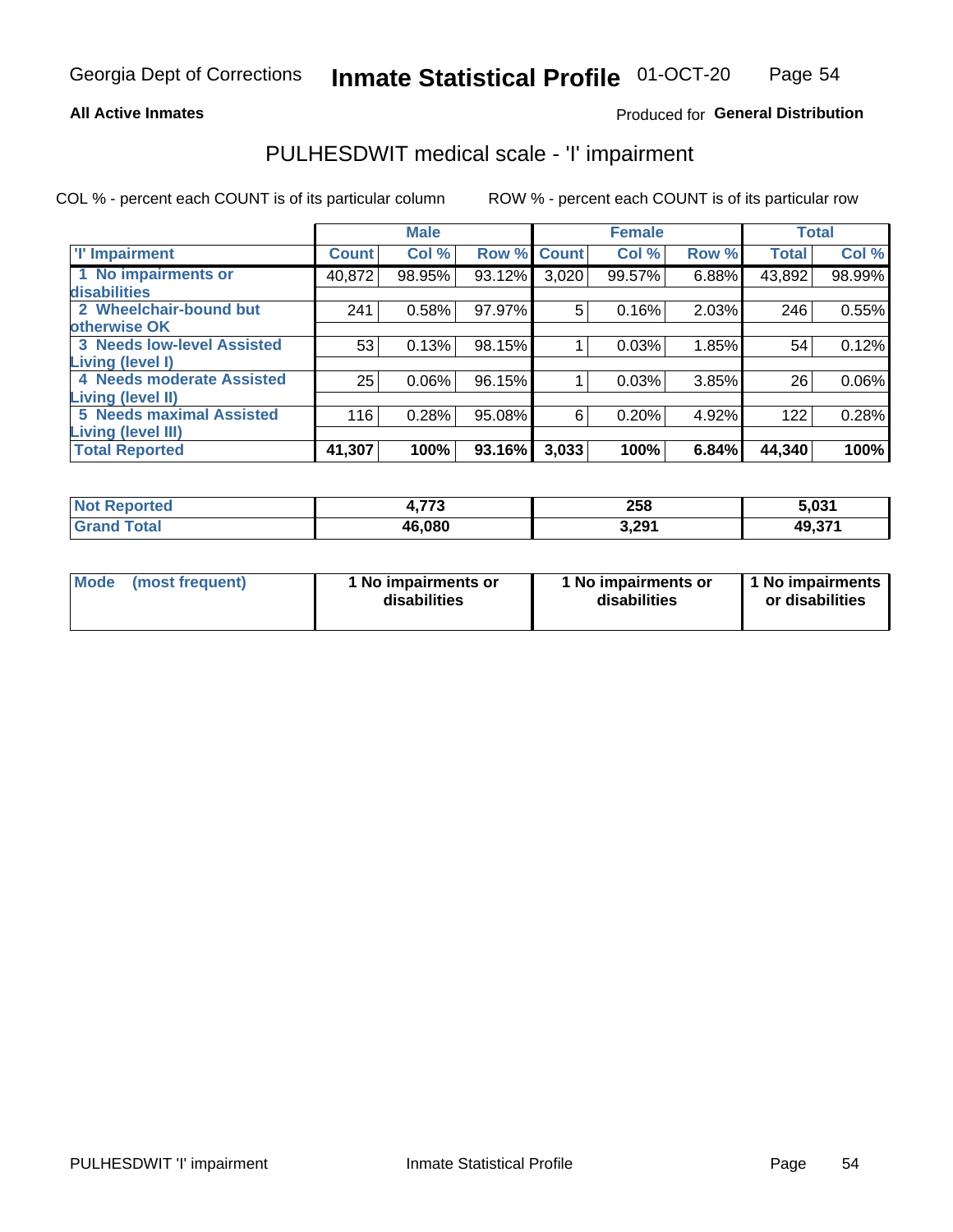## **All Active Inmates**

# Produced fo General Distribution

# PULHESDWIT medical scale - 'T' transportability

COL % - percent each COUNT is of its particular column

|                              |              | <b>Male</b> |         |              | <b>Female</b> |          |              | <b>Total</b> |
|------------------------------|--------------|-------------|---------|--------------|---------------|----------|--------------|--------------|
| <b>T' Transportability</b>   | <b>Count</b> | Col %       | Row %   | <b>Count</b> | Col %         | Row %    | <b>Total</b> | Col %        |
| 1 Can be transported in any  | 41,262       | 99.15%      | 93.20%  | 3,012        | 99.64%        | 6.80%    | 44,274       | 99.18%       |
| ordinary approved vehicle    |              |             |         |              |               |          |              |              |
| 2 Wheelchair-bound, not      | 92           | 0.22%       | 98.92%  |              | 0.03%         | 1.08%    | 93           | 0.21%        |
| needing special vehicle      |              |             |         |              |               |          |              |              |
| 3 Wheelchair-bound, requires | 21           | 0.05%       | 100.00% |              |               |          | 21           | 0.05%        |
| special vehicle              |              |             |         |              |               |          |              |              |
| 4 Needs specially-equipped   | 6            | 0.01%       | 75.00%  | 2            | 0.07%         | 25.00%   | 8            | 0.02%        |
| medical vehicle              |              |             |         |              |               |          |              |              |
| <b>5 Requires ambulance</b>  | 236          | 0.57%       | 96.72%  | 8            | 0.26%         | $3.28\%$ | 244          | 0.55%        |
| transport                    |              |             |         |              |               |          |              |              |
| <b>Total Reported</b>        | 41,617       | 100%        | 93.23%  | 3,023        | 100%          | 6.77%    | 44,640       | 100.0%       |

| <b>Not</b><br>Reported | ,463   | 268   | 724<br>"<br>4,7JT |
|------------------------|--------|-------|-------------------|
| <b>Total</b>           | 46,080 | 3,291 | 49,371            |

|  | Mode (most frequent) | 1 Can be transported in any 1 Can be transported in any<br>ordinary approved vehicle   ordinary approved vehicle   transported in any |  | 1 Can be<br>  ordinary approved  <br>vehicle |
|--|----------------------|---------------------------------------------------------------------------------------------------------------------------------------|--|----------------------------------------------|
|--|----------------------|---------------------------------------------------------------------------------------------------------------------------------------|--|----------------------------------------------|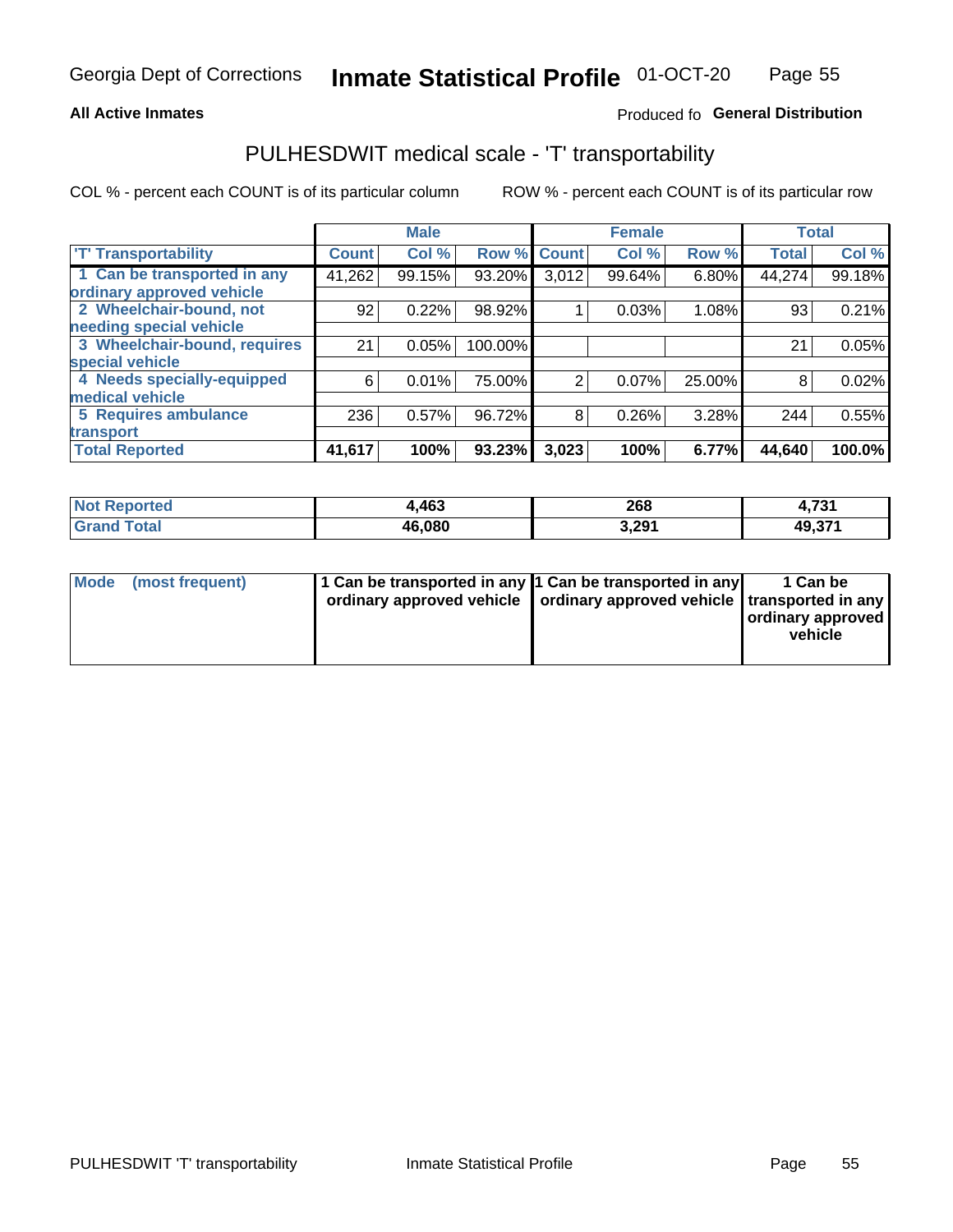#### Inmate Statistical Profile 01-OCT-20 Page 56

**All Active Inmates** 

## Produced for General Distribution

# Number of prior Georgia incarcerations

COL % - percent each COUNT is of its particular column

|                                       |              | <b>Male</b> |             |                 | <b>Female</b> |          |        | <b>Total</b> |
|---------------------------------------|--------------|-------------|-------------|-----------------|---------------|----------|--------|--------------|
| <b>Num of Prior GA Incarcerations</b> | <b>Count</b> | Col %       | Row % Count |                 | Col %         | Row %    | Total  | Col %        |
| $\bf{0}$                              | 25,757       | 55.90%      | 91.37%      | 2,432           | 73.90%        | 8.63%    | 28,189 | 57.10%       |
|                                       | 8,415        | 18.26%      | 94.97%      | 446             | 13.55%        | 5.03%    | 8,861  | 17.95%       |
| $\mathbf 2$                           | 4,898        | 10.63%      | $96.10\%$   | 199             | 6.05%         | 3.90%    | 5,097  | 10.32%       |
| 3                                     | 2,970        | 6.45%       | 97.00%      | 92              | 2.80%         | $3.00\%$ | 3,062  | 6.20%        |
| $\boldsymbol{4}$                      | 668. ا       | 3.62%       | 96.92%      | 53              | 1.61%         | 3.08%    | 1,721  | 3.49%        |
| 5                                     | 983          | 2.13%       | $97.04\%$   | 30 <sup>2</sup> | 0.91%         | 2.96%    | 1,013  | 2.05%        |
| <b>More Than 5</b>                    | 1,389        | 3.01%       | $97.27\%$   | 39 <sub>1</sub> | 1.19%         | 2.73%    | 1,428  | 2.89%        |
| <b>Total Reported</b>                 | 46,080       | 100%        | $93.33\%$   | 3,291           | 100.0%        | 6.67%    | 49,371 | 100%         |

| enorted<br>NO |        |       |        |
|---------------|--------|-------|--------|
| .otal<br>Gr   | 46.080 | 3,291 | 49.371 |

| Mean (average)       | .06 | 1.02 |
|----------------------|-----|------|
| Median (middle)      |     |      |
| Mode (most frequent) |     |      |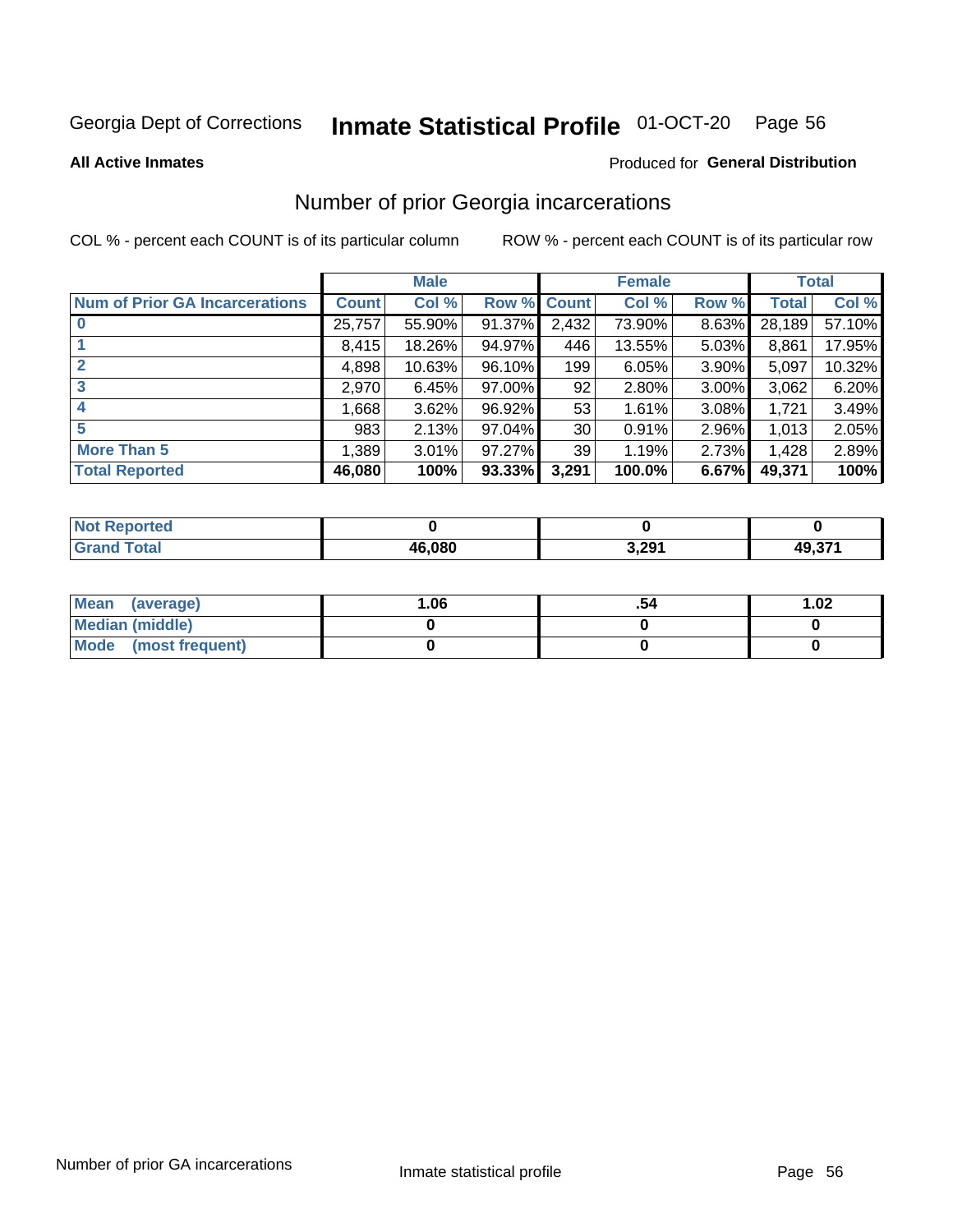#### Inmate Statistical Profile 01-OCT-20 Page 57

### **All Active Inmates**

## Produced for General Distribution

# Prison sentence in years

COL % - percent each COUNT is of its particular column

ROW % - percent each COUNT is of its particular row

|                                 |              | <b>Male</b> |        |              | <b>Female</b> |        |              | <b>Total</b> |
|---------------------------------|--------------|-------------|--------|--------------|---------------|--------|--------------|--------------|
| <b>Prison Sentence In Years</b> | <b>Count</b> | Col %       | Row %  | <b>Count</b> | Col %         | Row %  | <b>Total</b> | Col %        |
| $0 - 1$                         | 417          | 0.90%       | 94.13% | 26           | 0.79%         | 5.87%  | 443          | 0.90%        |
| $1.1 - 2$                       | 598          | 1.30%       | 90.88% | 60           | 1.82%         | 9.12%  | 658          | 1.33%        |
| $2.1 - 3$                       | 937          | 2.03%       | 88.56% | 121          | 3.68%         | 11.44% | 1,058        | 2.14%        |
| $3.1 - 4$                       | 813          | 1.76%       | 90.94% | 81           | 2.46%         | 9.06%  | 894          | 1.81%        |
| $4.1 - 5$                       | 1,471        | 3.19%       | 90.69% | 151          | 4.59%         | 9.31%  | 1,622        | 3.29%        |
| $5.1 - 6$                       | 909          | 1.97%       | 90.72% | 93           | 2.83%         | 9.28%  | 1,002        | 2.03%        |
| $6.1 - 7$                       | 869          | 1.89%       | 91.86% | 77           | 2.34%         | 8.14%  | 946          | 1.92%        |
| $7.1 - 8$                       | 955          | 2.07%       | 92.99% | 72           | 2.19%         | 7.01%  | 1,027        | 2.08%        |
| $8.1 - 9$                       | 994          | 2.16%       | 92.90% | 76           | 2.31%         | 7.10%  | 1,070        | 2.17%        |
| $9.1 - 10$                      | 2,875        | 6.24%       | 89.62% | 333          | 10.12%        | 10.38% | 3,208        | 6.50%        |
| $10.1 - 12$                     | 1,853        | 4.02%       | 91.64% | 169          | 5.14%         | 8.36%  | 2,022        | 4.10%        |
| $12.1 - 15$                     | 4,285        | 9.30%       | 92.63% | 341          | 10.36%        | 7.37%  | 4,626        | 9.37%        |
| $15.1 - 20$                     | 8,688        | 18.85%      | 93.57% | 597          | 18.14%        | 6.43%  | 9,285        | 18.81%       |
| 20.1 - Over                     | 11,410       | 24.76%      | 94.48% | 666          | 20.24%        | 5.52%  | 12,076       | 24.46%       |
| <b>Life</b>                     | 7,303        | 15.85%      | 95.20% | 368          | 11.18%        | 4.80%  | 7,671        | 15.54%       |
| <b>Life Without Parole</b>      | 1,593        | 3.46%       | 96.49% | 58           | 1.76%         | 3.51%  | 1,651        | 3.34%        |
| <b>Death</b>                    | 75           | 0.16%       | 98.68% |              | 0.03%         | 1.32%  | 76           | 0.15%        |
| <b>Youthful Offenders</b>       | 35           | 0.08%       | 97.22% |              | 0.03%         | 2.78%  | 36           | 0.07%        |
| <b>Total Reported</b>           | 46,080       | 100%        | 93.33% | 3,291        | 100.0%        | 6.67%  | 49,371       | 100.0%       |

| <b>Reported</b><br>I NOT F |        |                   |        |
|----------------------------|--------|-------------------|--------|
| $n+n$                      | 46.080 | 3.29 <sup>4</sup> | 49,371 |

### **Determinate (numeric) sentences only**

| <b>Mean</b> | $\sim$ $ \sim$<br>- - - - - | Z0.33 | -- --<br>26 C<br>69.I |
|-------------|-----------------------------|-------|-----------------------|
|             |                             |       |                       |

All sentences (including determinate), with life, life without parole, and death sentences figured at 45 years

| <b>Me</b><br>.<br>37.06<br>. .<br>39.<br>- 116 |  |  |  |
|------------------------------------------------|--|--|--|
|                                                |  |  |  |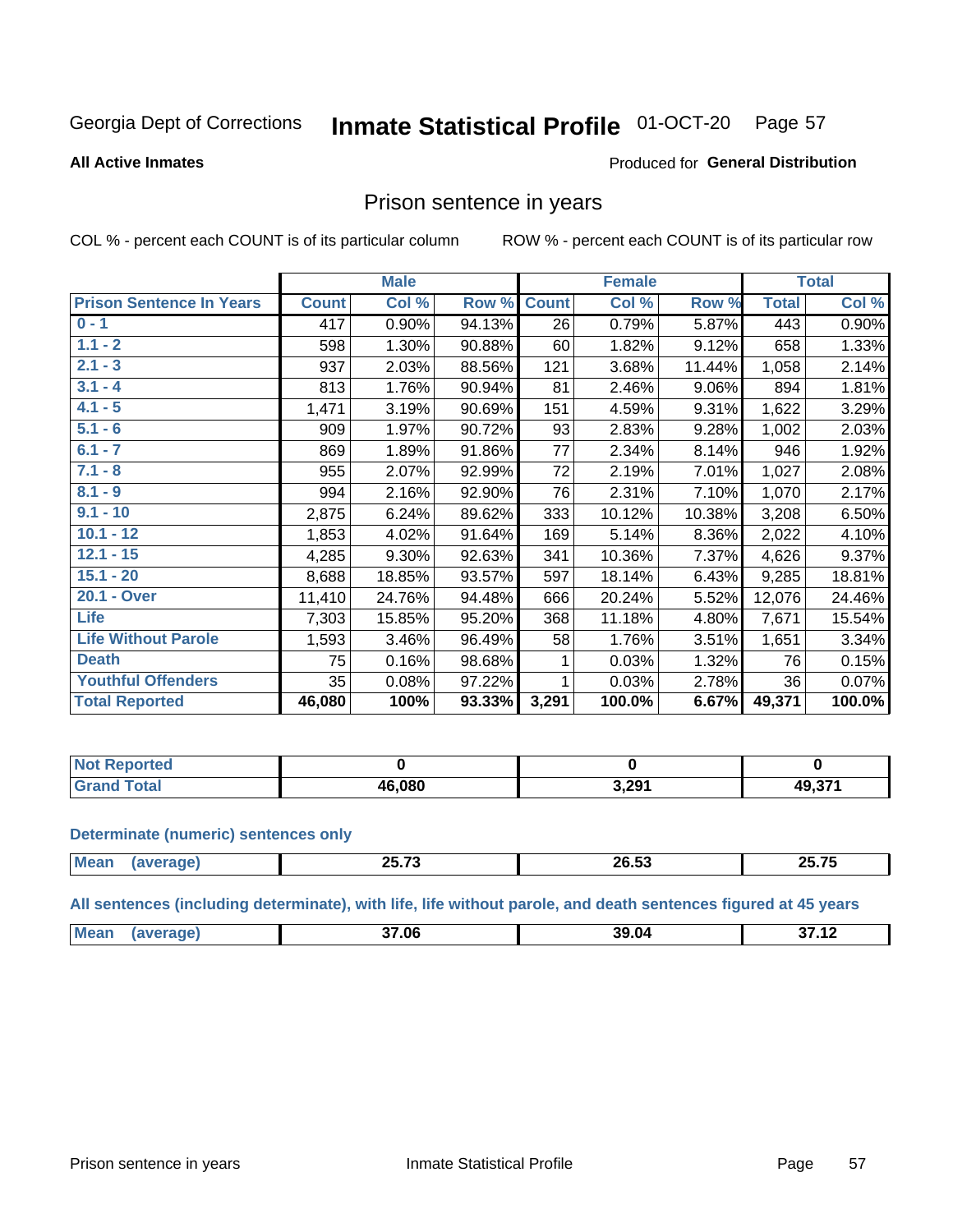#### Inmate Statistical Profile 01-OCT-20 Page 58

## **All Active Inmates**

## Produced for General Distribution

# Primary offense, broken out into felonies vs misdemeanors

COL % - percent each COUNT is of its particular column

|                                  |              | <b>Male</b> |             |       | <b>Female</b> |          |        | Total   |
|----------------------------------|--------------|-------------|-------------|-------|---------------|----------|--------|---------|
| <b>Felonies and Misdemeanors</b> | <b>Count</b> | Col %       | Row % Count |       | Col %         | Row %    | Total  | Col%    |
| <b>Felonies</b>                  | 45,829       | 99.77%      | 93.32%      | 3.282 | 99.91%        | 6.68%    | 49.111 | 99.78%  |
| <b>Misdemeanors</b>              | 104          | .23%        | $97.20\%$   |       | .09%          | $2.80\%$ | 107    | $.22\%$ |
| <b>Total Reported</b>            | 45,933       | 100%        | $93.33\%$   | 3,285 | 100%          | 6.67%    | 49.218 | 100%    |

| <b>Not Reported</b> | $\sim$ 4 $-$ |        | --<br>טט ו |
|---------------------|--------------|--------|------------|
| Grar<br><b>otal</b> | 46.08C       | 45.939 | 49,371     |

| M      | .    | nes | onies |
|--------|------|-----|-------|
| nuenti | ____ | .   | .     |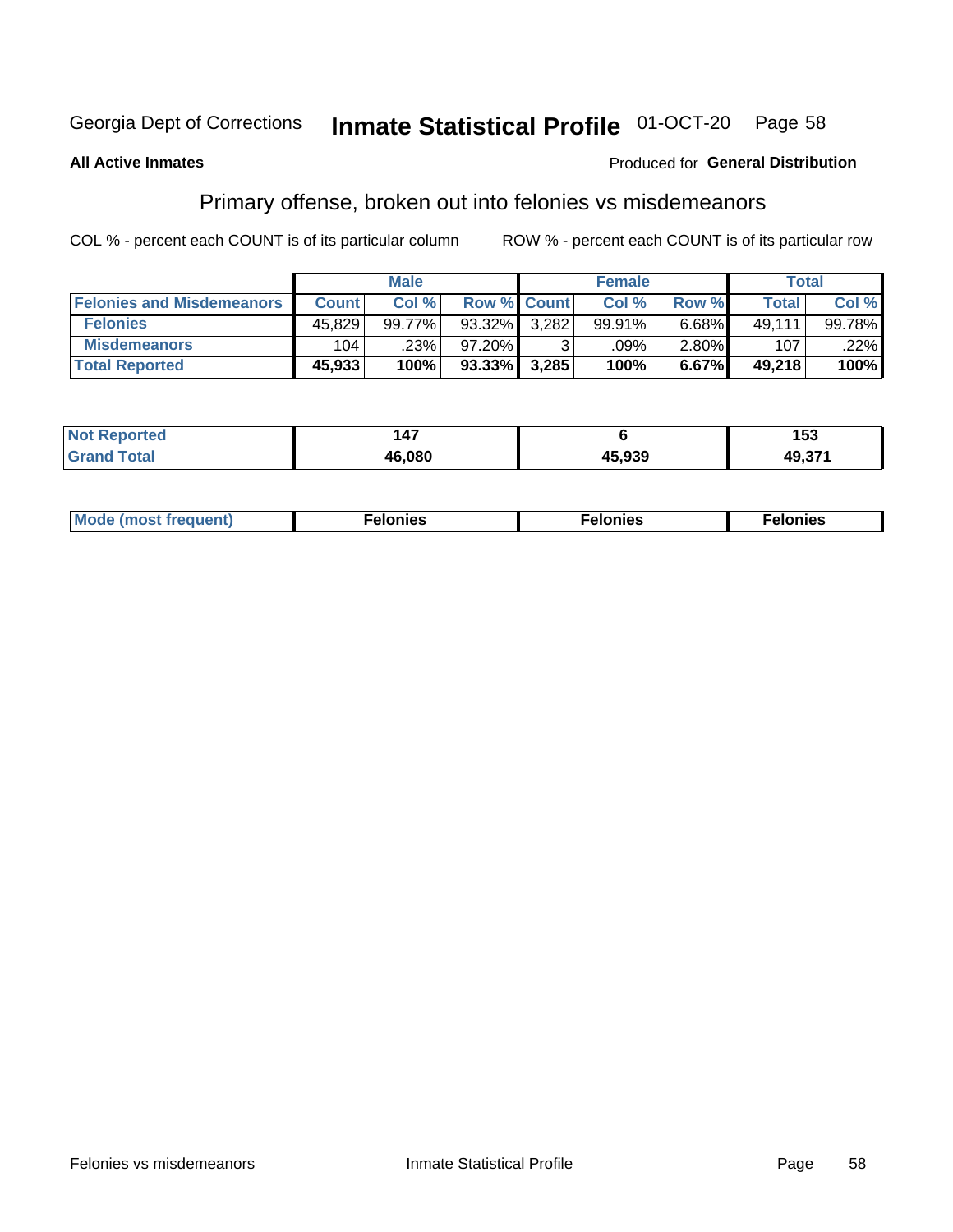#### Inmate Statistical Profile 01-OCT-20 Page 59

### **All Active Inmates**

## Produced for General Distribution

# Primary offense, broken out into six broad crime categories

COL % - percent each COUNT is of its particular column

|                                 | <b>Male</b>  |        |           | <b>Female</b> |        |        | <b>Total</b> |        |
|---------------------------------|--------------|--------|-----------|---------------|--------|--------|--------------|--------|
| <b>Crime Categories</b>         | <b>Count</b> | Col %  |           | Row % Count   | Col %  | Row %  | <b>Total</b> | Col %  |
| <b>Violent</b>                  | 25,213       | 54.83% | 93.85%    | 1,652         | 50.20% | 6.15%  | 26,865       | 54.52% |
| <b>Sex Crime</b><br>2           | 8,230        | 17.90% | 98.52%    | 124           | 3.77%  | 1.48%  | 8,354        | 16.95% |
| $\mathbf{3}$<br><b>Property</b> | 5,892        | 12.81% | 90.55%    | 615           | 18.69% | 9.45%  | 6,507        | 13.21% |
| <b>Drug</b><br>4                | 4,281        | 9.31%  | 85.74%    | 712           | 21.63% | 14.26% | 4,993        | 10.13% |
| <b>Habit/DUI</b><br>5           | 81           | .18%   | 88.04%    | 11            | .33%   | 11.96% | 92           | .19%   |
| <b>Other</b><br>6               | 2,284        | 4.97%  | 92.81%    | 177           | 5.38%  | 7.19%  | 2,461        | 4.99%  |
| <b>Total Reported</b>           | 45,981       | 100%   | $93.32\%$ | 3,291         | 100%   | 6.68%  | 49,272       | 100%   |

| rted<br>NO   | QQ<br>J. |             | 99     |
|--------------|----------|-------------|--------|
| <b>Ental</b> | 46.080   | 2.20<br>りムり | 10.271 |

| Mc | .<br>$\cdots$ | VIOIEM |
|----|---------------|--------|
|    |               |        |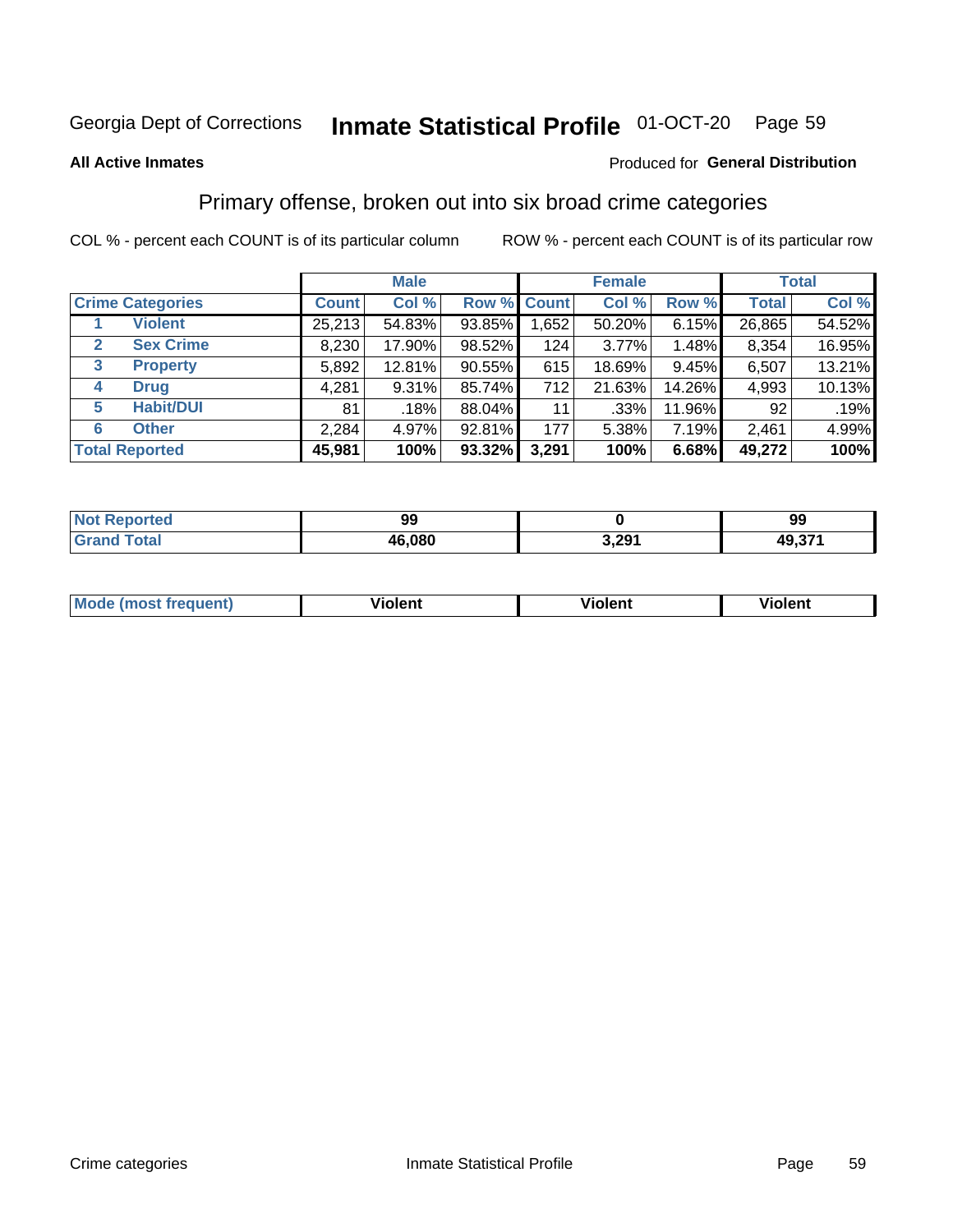#### Inmate Statistical Profile 01-OCT-20 Page 60

### **All Active Inmates**

## **Produced for General Distribution**

# Primary offense, detailed offense code

COL % - percent each COUNT is of its particular column

|                                            |                 | <b>Male</b> |         |                | <b>Female</b> |         |                | <b>Total</b> |
|--------------------------------------------|-----------------|-------------|---------|----------------|---------------|---------|----------------|--------------|
| <b>Primary Offense</b>                     | <b>Count</b>    | Col %       | Row %   | <b>Count</b>   | Col %         | Row %   | <b>Total</b>   | Col %        |
| <b>Abuse Neglect Elder/Disab (2812)</b>    | $\overline{37}$ | .08%        | 72.55%  | 14             | .43%          | 27.45%  | 51             | .10%         |
| Agg Aslt W Intnt To Rape (2095)            | 63              | .14%        | 100.00% |                |               |         | 63             | .13%         |
| <b>Agg Sex Battery Atmpt (2099)</b>        | 3               | .01%        | 100.00% |                |               |         | 3              | .01%         |
| <b>Aggrav Assault (1302)</b>               | 4,824           | 10.49%      | 94.37%  | 288            | 8.75%         | 5.63%   | 5,112          | 10.38%       |
| <b>Aggrav Assault Peace Ofcr</b>           | 365             | .79%        | 94.81%  | 20             | .61%          | 5.19%   | 385            | .78%         |
| (1314)                                     |                 |             |         |                |               |         |                |              |
| <b>Aggrav Battery (1305)</b>               | 1,250           | 2.72%       | 92.87%  | 96             | 2.92%         | 7.13%   | 1,346          | 2.73%        |
| <b>Aggrav Battery Peace Ofcr</b><br>(1315) | 25              | .05%        | 96.15%  | 1              | .03%          | 3.85%   | 26             | .05%         |
| <b>Aggrav Ch Molest Atmpt (2096)</b>       | 4               | .01%        | 100.00% |                |               |         | 4              | .01%         |
| <b>Aggrav Child Molestation (2021)</b>     | 1,285           | 2.79%       | 98.54%  | 19             | .58%          | 1.46%   | 1,304          | 2.65%        |
| <b>Aggrav Cruelty To Animals</b><br>(2972) | 11              | .02%        | 84.62%  | $\overline{2}$ | .06%          | 15.38%  | 13             | .03%         |
| <b>Aggrav Sexual Battery (2009)</b>        | 233             | .51%        | 99.15%  | $\overline{2}$ | .06%          | .85%    | 235            | .48%         |
| <b>Aggrav Sodomy (2003)</b>                | 226             | .49%        | 98.69%  | 3              | .09%          | 1.31%   | 229            | .46%         |
| <b>Aggrav Stalking (1321)</b>              | 290             | .63%        | 97.64%  | 7              | .21%          | 2.36%   | 297            | .60%         |
| <b>Aggravated Assault On 65+</b>           | 5               | .01%        | 83.33%  | 1              | .03%          | 16.67%  | 6              | .01%         |
| (1304)                                     |                 |             |         |                |               |         |                |              |
| <b>Aiding Escape (2502)</b>                |                 |             |         | $\overline{2}$ | $.06\%$       | 100.00% | $\overline{2}$ | .01%         |
| <b>Alter Id (1506)</b>                     | 1               | .01%        | 100.00% |                |               |         | $\mathbf{1}$   | .01%         |
| <b>Armed Robbery (1902)</b>                | 5,486           | 11.93%      | 96.47%  | 201            | 6.11%         | 3.53%   | 5,687          | 11.54%       |
| Arson 1st Degree (1401)                    | 48              | .10%        | 84.21%  | 9              | .27%          | 15.79%  | 57             | .12%         |
| <b>Arson 2nd Degree (1402)</b>             | 8               | .02%        | 100.00% |                |               |         | 8              | .02%         |
| <b>Arson 3rd Degree (1403)</b>             | 4               | .01%        | 100.00% |                |               |         | 4              | .01%         |
| <b>Arson Misc (1400)</b>                   | 1               | .01%        | 100.00% |                |               |         | $\mathbf{1}$   | .01%         |
| <b>Ass W/ Int Transmit Hiv (1313)</b>      | 1               | .01%        | 100.00% |                |               |         | 1              | .01%         |
| <b>Atmpt Aggrav Assault (1303)</b>         | 7               | .02%        | 100.00% |                |               |         | 7              | .01%         |
| <b>Atmpt Aggrav Sodomy (2093)</b>          | 4               | .01%        | 100.00% |                |               |         | 4              | .01%         |
| <b>Atmpt Armed Robbery (1992)</b>          | 87              | .19%        | 94.57%  | 5              | .15%          | 5.43%   | 92             | .19%         |
| <b>Atmpt Burglary (1690)</b>               | 15              | .03%        | 93.75%  | 1              | .03%          | 6.25%   | 16             | .03%         |
| <b>Atmpt Child Molestation (2094)</b>      | 33              | .07%        | 97.06%  | 1              | .03%          | 2.94%   | 34             | .07%         |
| <b>Atmpt Finan Ident Frd (7014)</b>        | 2               | .01%        | 100.00% |                |               |         | 2              | .01%         |
| <b>Atmpt Kidnap (1390)</b>                 | $\overline{2}$  | .01%        | 100.00% |                |               |         | $\overline{2}$ | .01%         |
| <b>Atmpt Murder (1190)</b>                 | 161             | .35%        | 92.53%  | 13             | .40%          | 7.47%   | 174            | .35%         |
| Atmpt Rape (2091)                          | 43              | .09%        | 97.73%  | $\mathbf{1}$   | .03%          | 2.27%   | 44             | .09%         |
| <b>Atmpt Robbery (1991)</b>                | 26              | .06%        | 100.00% |                |               |         | 26             | .05%         |
| <b>Atmpt Sodomy (2092)</b>                 | 1               | .01%        | 100.00% |                |               |         | 1              | .01%         |
| <b>Atmpt Theft By Taking (1812)</b>        | 4               | .01%        | 100.00% |                |               |         | 4              | .01%         |
| <b>Atmpt Viol Substance Act (4090)</b>     | 11              | .02%        | 84.62%  | 2              | .06%          | 15.38%  | 13             | .03%         |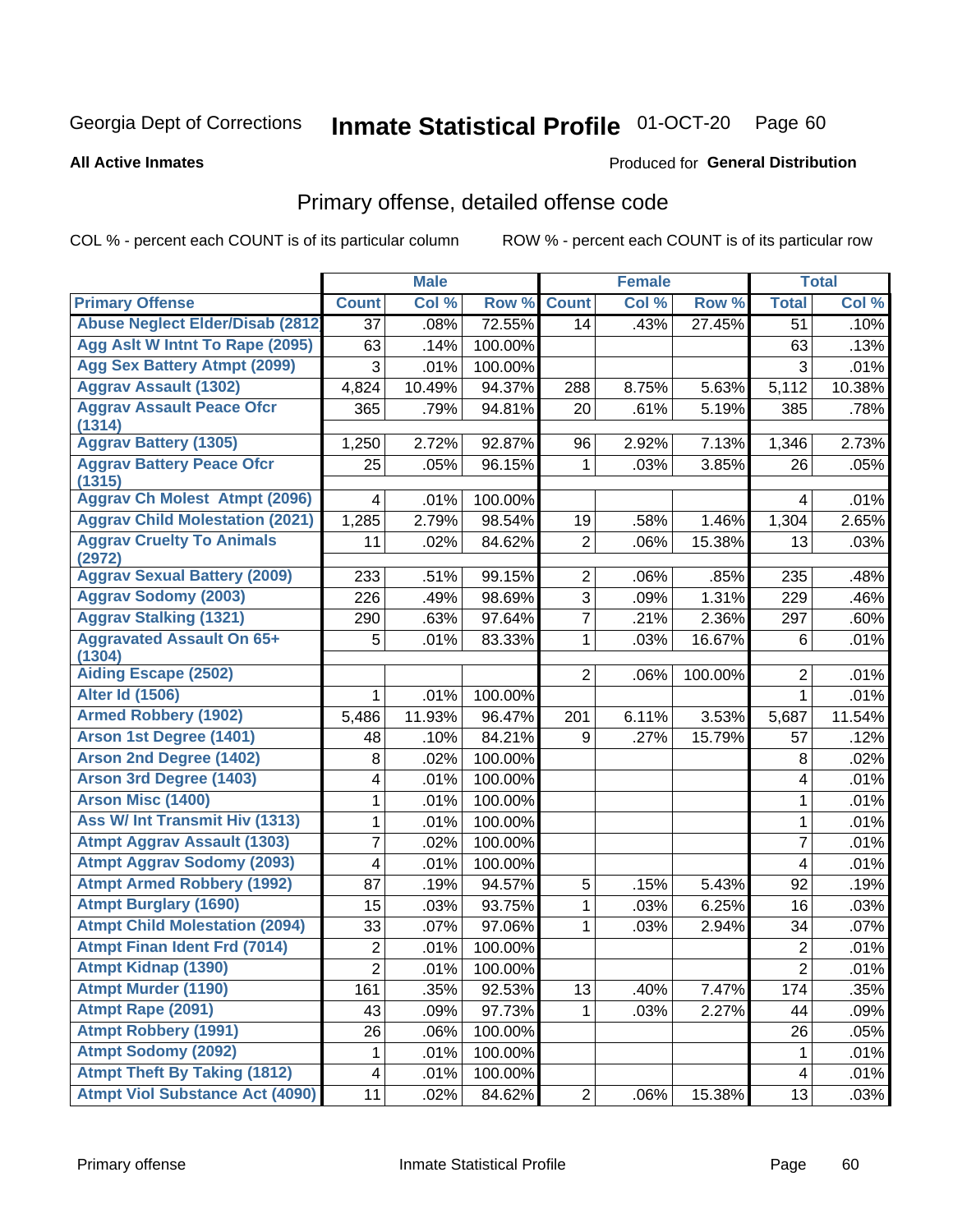# Inmate Statistical Profile 01-OCT-20 Page 61

**All Active Inmates** 

## Produced for General Distribution

# Primary offense, detailed offense code

COL % - percent each COUNT is of its particular column

|                                                   |                | <b>Male</b> |         |                         | <b>Female</b> |         |                | <b>Total</b> |
|---------------------------------------------------|----------------|-------------|---------|-------------------------|---------------|---------|----------------|--------------|
| <b>Primary Offense</b>                            | <b>Count</b>   | Col %       | Row %   | <b>Count</b>            | Col %         | Row %   | <b>Total</b>   | Col %        |
| <b>Att/Consprcy Commt C/S/Of</b>                  | 34             | .07%        | 89.47%  | $\vert 4 \vert$         | .12%          | 10.53%  | 38             | .08%         |
| (4134)<br><b>Bad Checks (1704)</b>                |                |             |         |                         |               |         |                |              |
|                                                   | 1              | .01%        | 100.00% |                         |               |         | 1              | .01%         |
| <b>Bail Jumping (2511)</b>                        | 1              | .01%        | 100.00% |                         |               |         | 1              | .01%         |
| <b>Bigamy (2007)</b>                              | $\overline{2}$ | .01%        | 100.00% |                         |               |         | $\overline{2}$ | .01%         |
| <b>Bribery Govt Officer (2301)</b>                |                |             |         | 1                       | .03%          | 100.00% | 1              | .01%         |
| Burg 1st Aft 6/30/12 (1611)                       | 1,760          | 3.83%       | 93.67%  | 119                     | 3.62%         | 6.33%   | 1,879          | 3.81%        |
| Burg 2nd Aft 6/30/12 (1612)                       | 598            | 1.30%       | 96.76%  | 20                      | .61%          | 3.24%   | 618            | 1.25%        |
| Burg Bef 7/1/12 (1601)                            | 1,458          | 3.17%       | 97.92%  | 31                      | .94%          | 2.08%   | 1,489          | 3.02%        |
| <b>Carry Weapon At School (2915)</b>              | 3              | .01%        | 100.00% |                         |               |         | 3              | .01%         |
| <b>Child Molestation (2019)</b>                   | 2,441          | 5.31%       | 97.80%  | 55                      | 1.67%         | 2.20%   | 2,496          | 5.07%        |
| <b>Chop Shop Violation (5003)</b>                 |                | .01%        | 100.00% |                         |               |         | 1              | .01%         |
| <b>Cnspire Traffic Cntrl Sub (4130)</b>           | 4              | .01%        | 100.00% |                         |               |         | 4              | .01%         |
| <b>Computer Pornography (1760)</b>                | 102            | .22%        | 100.00% |                         |               |         | 102            | .21%         |
| <b>Computer Theft (1761)</b>                      | 2              | .01%        | 66.67%  | 1                       | .03%          | 33.33%  | 3              | .01%         |
| <b>Computer Trespass (1762)</b>                   | $\overline{2}$ | .01%        | 100.00% |                         |               |         | $\overline{2}$ | .01%         |
| <b>Conceal Death Of Another (1125)</b>            | 11             | .02%        | 68.75%  | 5                       | .15%          | 31.25%  | 16             | .03%         |
| <b>Conspiracy (9901)</b>                          | 17             | .04%        | 85.00%  | $\overline{3}$          | .09%          | 15.00%  | 20             | .04%         |
| <b>Conspire Restrain Free (2308)</b>              |                |             |         | 1                       | .03%          | 100.00% | $\mathbf 1$    | .01%         |
| <b>Convsn Paymnts Real Propy</b><br>(1811)        | 1              | .01%        | 100.00% |                         |               |         | 1              | .01%         |
| Crim Use W/Alt Id Mark (7010)                     | $\overline{2}$ | .01%        | 100.00% |                         |               |         | $\overline{2}$ | .01%         |
| <b>Crml Atmpt Felony (7027)</b>                   | 12             | .03%        | 75.00%  | $\overline{\mathbf{4}}$ | .12%          | 25.00%  | 16             | .03%         |
| Crmnl Atmpt (9905)                                | 1              | .01%        | 100.00% |                         |               |         | 1              | .01%         |
| <b>Crmnl Damage 1st Degree (1501)</b>             | 13             | .03%        | 100.00% |                         |               |         | 13             | .03%         |
| <b>Crmnl Damage 2nd Degree</b>                    | 68             | .15%        | 88.31%  | 9                       | .27%          | 11.69%  | 77             | .16%         |
| (1502)<br><b>Crmnl Interfere Govt Prop (2613)</b> | 16             | .03%        | 84.21%  | 3                       | .09%          | 15.79%  | 19             | .04%         |
| <b>Cruelty To An Inmate (2810)</b>                | 1              | .01%        | 100.00% |                         |               |         | 1              | .01%         |
| <b>Cruelty To Children (2801)</b>                 | 259            | .56%        | 74.64%  | 88                      | 2.67%         | 25.36%  | 347            | .70%         |
| <b>Cruelty To Elder Person (2811)</b>             | 15             | .03%        | 62.50%  | 9                       | .27%          | 37.50%  | 24             | .05%         |
| <b>Distr Mat Depict Nudity (2102)</b>             | 1              | .01%        | 100.00% |                         |               |         | 1              | .01%         |
| Dogfighting (2718)                                | 1              | .01%        | 100.00% |                         |               |         | 1              | .01%         |
| Drv W/ Improp Veh Reg (7013)                      | $\overline{3}$ | .01%        | 100.00% |                         |               |         | 3              | .01%         |
| <b>Drv W/Susp License (7011)</b>                  | 1              | .01%        | 100.00% |                         |               |         | $\mathbf{1}$   | .01%         |
| <b>Drvng Habtl Violator (5004)</b>                | $\overline{5}$ | .01%        | 83.33%  | $\mathbf{1}$            | .03%          | 16.67%  | 6              | .01%         |
| <b>Entering Vehicle (1880)</b>                    | 77             | .17%        | 97.47%  | $\overline{2}$          | .06%          | 2.53%   | 79             | .16%         |
| <b>Entice Child Attempted (2090)</b>              | 5              | .01%        | 100.00% |                         |               |         | 5              | .01%         |
| <b>Enticing Child-Indec Purp (2020)</b>           | 67             | .15%        | 91.78%  | 6                       | .18%          | 8.22%   | 73             | .15%         |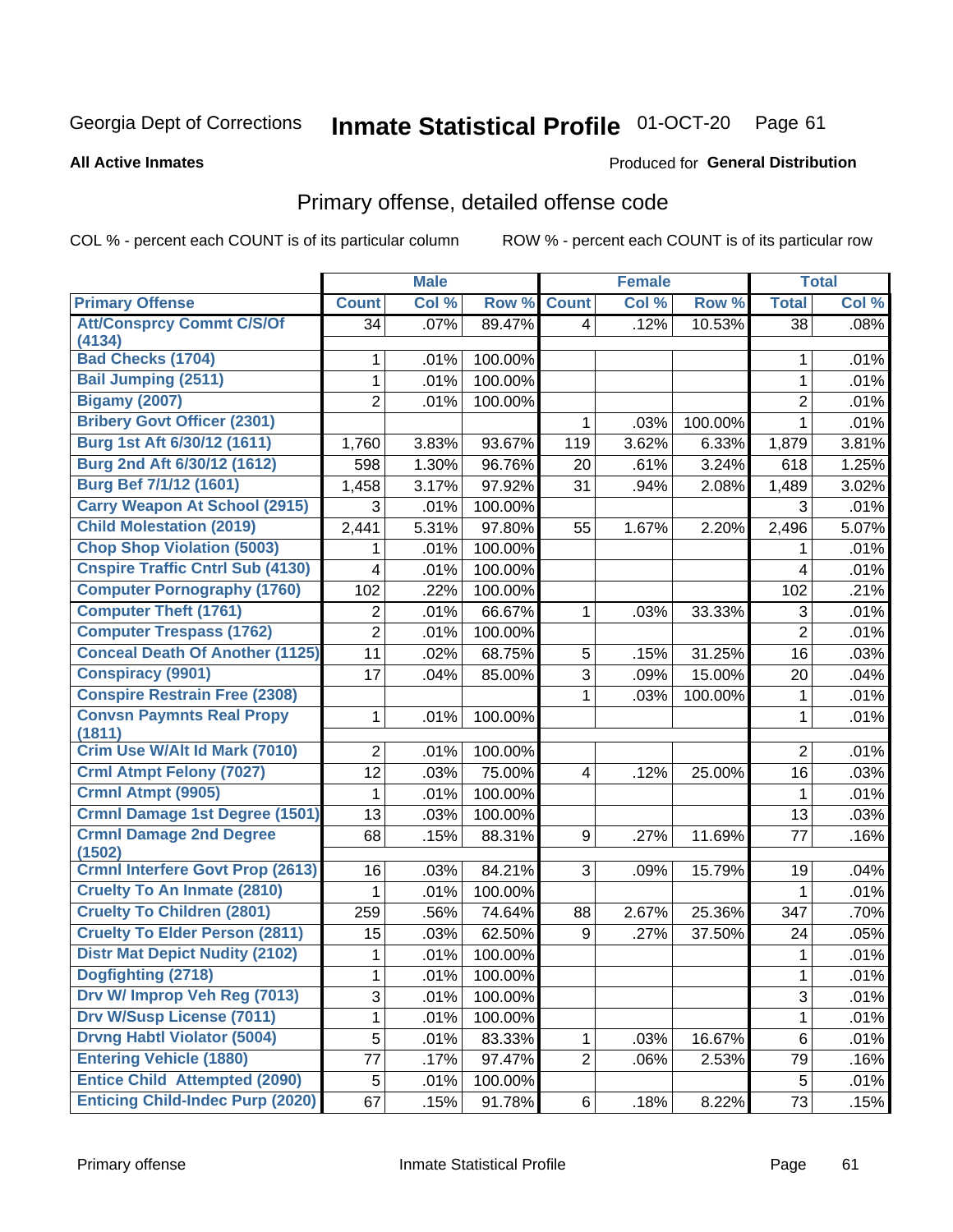# Inmate Statistical Profile 01-OCT-20 Page 62

### **All Active Inmates**

## **Produced for General Distribution**

# Primary offense, detailed offense code

COL % - percent each COUNT is of its particular column

|                                            |                         | <b>Male</b> |         |                | <b>Female</b> |         |                | <b>Total</b> |
|--------------------------------------------|-------------------------|-------------|---------|----------------|---------------|---------|----------------|--------------|
| <b>Primary Offense</b>                     | <b>Count</b>            | Col %       | Row %   | <b>Count</b>   | Col %         | Row %   | <b>Total</b>   | Col %        |
| <b>Escape (2501)</b>                       | 30                      | .07%        | 90.91%  | $\overline{3}$ | .09%          | 9.09%   | 33             | .07%         |
| <b>Exploit Disabled/Elder (7022)</b>       | 12                      | .03%        | 42.86%  | 16             | .49%          | 57.14%  | 28             | .06%         |
| <b>False Certificates (2311)</b>           | 1                       | .01%        | 100.00% |                |               |         | 1              | .01%         |
| <b>False Imprisonment (1308)</b>           | 169                     | .37%        | 97.69%  | 4              | .12%          | 2.31%   | 173            | .35%         |
| <b>False Statements Govt (2408)</b>        | 14                      | .03%        | 60.87%  | 9              | .27%          | 39.13%  | 23             | .05%         |
| <b>False Swearing (2402)</b>               |                         |             |         | $\overline{c}$ | .06%          | 100.00% | $\overline{c}$ | .01%         |
| <b>False Swearng Writtn Stmt</b><br>(2205) |                         |             |         | 1              | .03%          | 100.00% | 1              | .01%         |
| <b>Family Violence Battery (1301)</b>      | 131                     | .28%        | 95.62%  | 6              | .18%          | 4.38%   | 137            | .28%         |
| Feticide (1121)                            | 2                       | .01%        | 100.00% |                |               |         | 2              | .01%         |
| <b>Feticide By Vehicle (1118)</b>          | 6                       | .01%        | 100.00% |                |               |         | 6              | .01%         |
| <b>Financial Identity Fraud (1756)</b>     | 64                      | .14%        | 80.00%  | 16             | .49%          | 20.00%  | 80             | .16%         |
| <b>Fleeing/Eluding Police (2316)</b>       | 405                     | .88%        | 95.74%  | 18             | .55%          | 4.26%   | 423            | .86%         |
| Forg 1st Aft 6/30/12 (1711)                | 90                      | .20%        | 69.77%  | 39             | 1.19%         | 30.23%  | 129            | .26%         |
| Forg 1st Bef 7/1/12 (1701)                 | 97                      | .21%        | 70.29%  | 41             | 1.25%         | 29.71%  | 138            | .28%         |
| Forg 2nd Aft 6/30/12 (1712)                | 22                      | .05%        | 70.97%  | 9              | .27%          | 29.03%  | 31             | .06%         |
| Forg 2nd Bef 7/1/12 (1702)                 | $\overline{2}$          | .01%        | 100.00% |                |               |         | $\overline{2}$ | .01%         |
| Forg 3rd Aft 6/30/12 (1713)                | 36                      | .08%        | 76.60%  | 11             | .33%          | 23.40%  | 47             | .10%         |
| Forg 4th Aft 6/30/12 (1714)                | $\boldsymbol{9}$        | .02%        | 69.23%  | 4              | .12%          | 30.77%  | 13             | .03%         |
| <b>Forgery Credit Card (1752)</b>          | 1                       | .01%        | 100.00% |                |               |         | 1              | .01%         |
| <b>Fraudulent Access Compute</b><br>(1796) | $\overline{2}$          | .01%        | 66.67%  | $\mathbf{1}$   | .03%          | 33.33%  | 3              | .01%         |
| <b>Fraudulent Checks (1750)</b>            | 1                       | .01%        | 50.00%  | 1              | .03%          | 50.00%  | $\overline{2}$ | .01%         |
| <b>Fraudulent Credit Card (1753)</b>       | 51                      | .11%        | 71.83%  | 20             | .61%          | 28.17%  | 71             | .14%         |
| <b>Gang Participation (9914)</b>           | 48                      | .10%        | 97.96%  | 1              | .03%          | 2.04%   | 49             | .10%         |
| <b>Guard Line W/Weapon/Drugs</b><br>(2963) | 20                      | .04%        | 64.52%  | 11             | .33%          | 35.48%  | 31             | .06%         |
| <b>Habit Traf Viol/Impaired (5005)</b>     | 4                       | .01%        | 100.00% |                |               |         | 4              | .01%         |
| <b>Habit Traf Viol/Other (5006)</b>        | 3                       | .01%        | 100.00% |                |               |         | 3              | .01%         |
| <b>Hijacking Motor Vehicle (1911)</b>      | 46                      | .10%        | 100.00% |                |               |         | 46             | .09%         |
| <b>Hindering Appreh Or Pun (2503)</b>      | $\boldsymbol{2}$        | .01%        | 66.67%  | 1              | .03%          | 33.33%  | $\mathfrak{S}$ | .01%         |
| Hit-Run W/Injury/Fatality (5007)           | 41                      | .09%        | 83.67%  | 8              | .24%          | 16.33%  | 49             | .10%         |
| Home Invasion 1st Degree (7007)            | 21                      | .05%        | 91.30%  | $\overline{c}$ | .06%          | 8.70%   | 23             | .05%         |
| <b>Home Invasion 2nd Degree</b><br>(7008)  | $\overline{2}$          | .01%        | 66.67%  | $\mathbf 1$    | .03%          | 33.33%  | 3              | .01%         |
| <b>Homicide By Vessel (1124)</b>           | 39                      | .08%        | 88.64%  | 5 <sup>1</sup> | .15%          | 11.36%  | 44             | .09%         |
| <b>Illegal Poss/Manf Liquor (4010)</b>     | 1                       | .01%        | 100.00% |                |               |         | 1              | .01%         |
| <b>Impersonating Officer (2405)</b>        | 3                       | .01%        | 100.00% |                |               |         | 3              | .01%         |
| <b>Impersonation (2404)</b>                | $\overline{\mathbf{3}}$ | .01%        | 75.00%  | $\mathbf{1}$   | .03%          | 25.00%  | 4              | .01%         |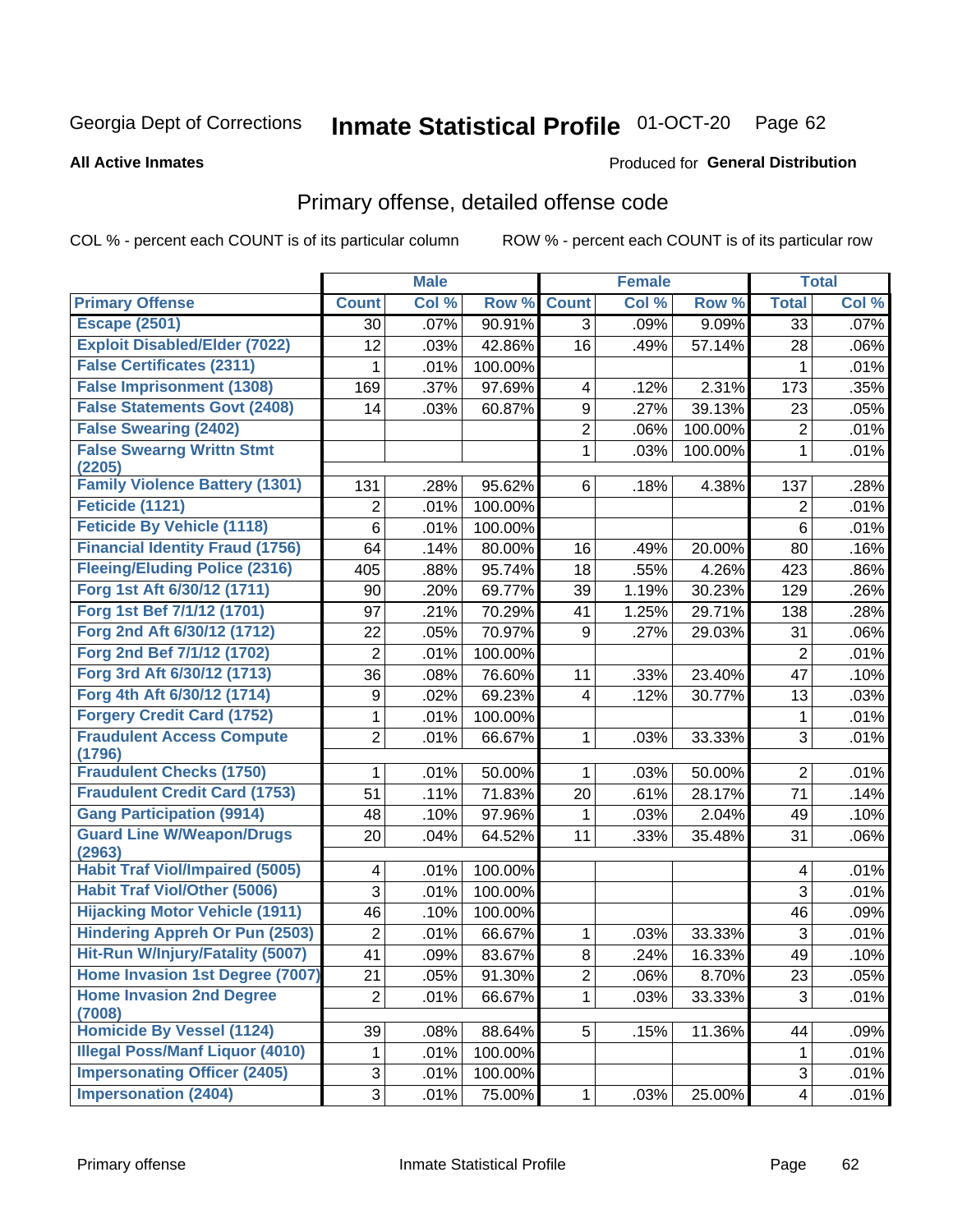# Inmate Statistical Profile 01-OCT-20 Page 63

### **All Active Inmates**

## Produced for General Distribution

# Primary offense, detailed offense code

COL % - percent each COUNT is of its particular column

|                                            |                | <b>Male</b> |         |                | <b>Female</b> |        |                         | <b>Total</b> |
|--------------------------------------------|----------------|-------------|---------|----------------|---------------|--------|-------------------------|--------------|
| <b>Primary Offense</b>                     | <b>Count</b>   | Col %       | Row %   | <b>Count</b>   | Col %         | Row %  | <b>Total</b>            | Col %        |
| <b>Incest (2006)</b>                       | 216            | .47%        | 98.63%  | 3 <sup>1</sup> | .09%          | 1.37%  | $\overline{219}$        | .44%         |
| <b>Incest Atmpt (2098)</b>                 | 1              | .01%        | 100.00% |                |               |        | 1                       | .01%         |
| <b>Inciting To Insurrection (2203)</b>     | 4              | .01%        | 80.00%  | 1              | .03%          | 20.00% | 5                       | .01%         |
| <b>Influencing Witness (2313)</b>          | 4              | .01%        | 100.00% |                |               |        | 4                       | .01%         |
| <b>Injury By Vehicle (1318)</b>            | 86             | .19%        | 82.69%  | 18             | .55%          | 17.31% | 104                     | .21%         |
| <b>Insurance Fraud (7023)</b>              | 1              | .01%        | 100.00% |                |               |        | 1                       | .01%         |
| <b>Insurrection (2202)</b>                 | 4              | .01%        | 80.00%  | 1              | .03%          | 20.00% | 5                       | .01%         |
| <b>Interfere Electronic Dvce (2614)</b>    | 3              | .01%        | 100.00% |                |               |        | 3                       | .01%         |
| <b>Interference With Custody (1312)</b>    | 15             | .03%        | 93.75%  | 1              | .03%          | 6.25%  | 16                      | .03%         |
| <b>Involuntary Manslaughter (1103)</b>     | 165            | .36%        | 89.19%  | 20             | .61%          | 10.81% | 185                     | .38%         |
| Kidnapping (1311)                          | 1,413          | 3.07%       | 96.71%  | 48             | 1.46%         | 3.29%  | 1,461                   | 2.97%        |
| <b>Livestock Theft (1817)</b>              | 5              | .01%        | 100.00% |                |               |        | 5                       | .01%         |
| <b>Lottery Violation (2730)</b>            | 3              | .01%        | 75.00%  | 1              | .03%          | 25.00% | $\overline{\mathbf{4}}$ | .01%         |
| Manf Methamph 200-399 Gm<br>(4144)         | $\overline{7}$ | .02%        | 100.00% |                |               |        | $\overline{7}$          | .01%         |
| Manf Methamph 28-199 Gm<br>(4143)          | 10             | .02%        | 83.33%  | $\overline{2}$ | .06%          | 16.67% | 12                      | .02%         |
| <b>Manf Methamph Unspec Amt</b>            | 68             | .15%        | 90.67%  | $\overline{7}$ | .21%          | 9.33%  | 75                      | .15%         |
| (4147)<br><b>Manufac Marijuana (7012)</b>  | 14             | .03%        | 93.33%  | $\mathbf{1}$   | .03%          | 6.67%  | 15                      | .03%         |
| <b>Manufact Meth Near Child (2803)</b>     | 9              | .02%        | 81.82%  | $\overline{2}$ | .06%          | 18.18% | 11                      | .02%         |
| <b>Misc Assault/Battery (1300)</b>         | 9              | .02%        | 90.00%  | 1              | .03%          | 10.00% | 10                      | .02%         |
| <b>Misc Correctionl Inst Off (6200)</b>    | 7              | .02%        | 100.00% |                |               |        | $\overline{7}$          | .01%         |
| <b>Misc Criminal Damage (1500)</b>         | 1              | .01%        | 100.00% |                |               |        | 1                       | .01%         |
| <b>Misc Drugs Trafficking (4100)</b>       | 5              | .01%        | 100.00% |                |               |        | 5                       | .01%         |
| <b>Misc Forgery (1700)</b>                 | 3              | .01%        | 100.00% |                |               |        | 3                       | .01%         |
| <b>Misc Fraud (1799)</b>                   | $\overline{2}$ | .01%        | 40.00%  | 3              | .09%          | 60.00% | 5                       | .01%         |
| <b>Misc Homicide Offense (1100)</b>        | 5              | .01%        | 83.33%  | 1              | .03%          | 16.67% | 6                       | .01%         |
| <b>Misc Mrals/Pblic H/Safty (6000)</b>     | $\overline{2}$ | .01%        | 100.00% |                |               |        | $\overline{2}$          | .01%         |
| <b>Misc Obscenity (2100)</b>               | 10             | .02%        | 100.00% |                |               |        | 10                      | .02%         |
| <b>Misc Public Order (2200)</b>            | 1              | .01%        | 100.00% |                |               |        | 1                       | .01%         |
| <b>Misc Sexual Offense (2000)</b>          | 20             | .04%        | 95.24%  | 1              | .03%          | 4.76%  | 21                      | .04%         |
| <b>Murder (1101)</b>                       | 6,221          | 13.53%      | 93.63%  | 423            | 12.85%        | 6.37%  | 6,644                   | 13.48%       |
| <b>Murder Conspire To Commit</b><br>(1191) | 15             | .03%        | 88.24%  | $\overline{2}$ | .06%          | 11.76% | 17                      | .03%         |
| Mutiny In Penal Inst (2507)                | 11             | .02%        | 100.00% |                |               |        | 11                      | .02%         |
| Necrophilia (2022)                         | $\mathbf{1}$   | .01%        | 100.00% |                |               |        | $\mathbf{1}$            | .01%         |
| <b>Obstr Of Law Enf Officer (2314)</b>     | 317            | .69%        | 92.96%  | 24             | .73%          | 7.04%  | 341                     | .69%         |
| <b>Pandering By Compulsion (2017)</b>      | 3              | .01%        | 100.00% |                |               |        | 3                       | .01%         |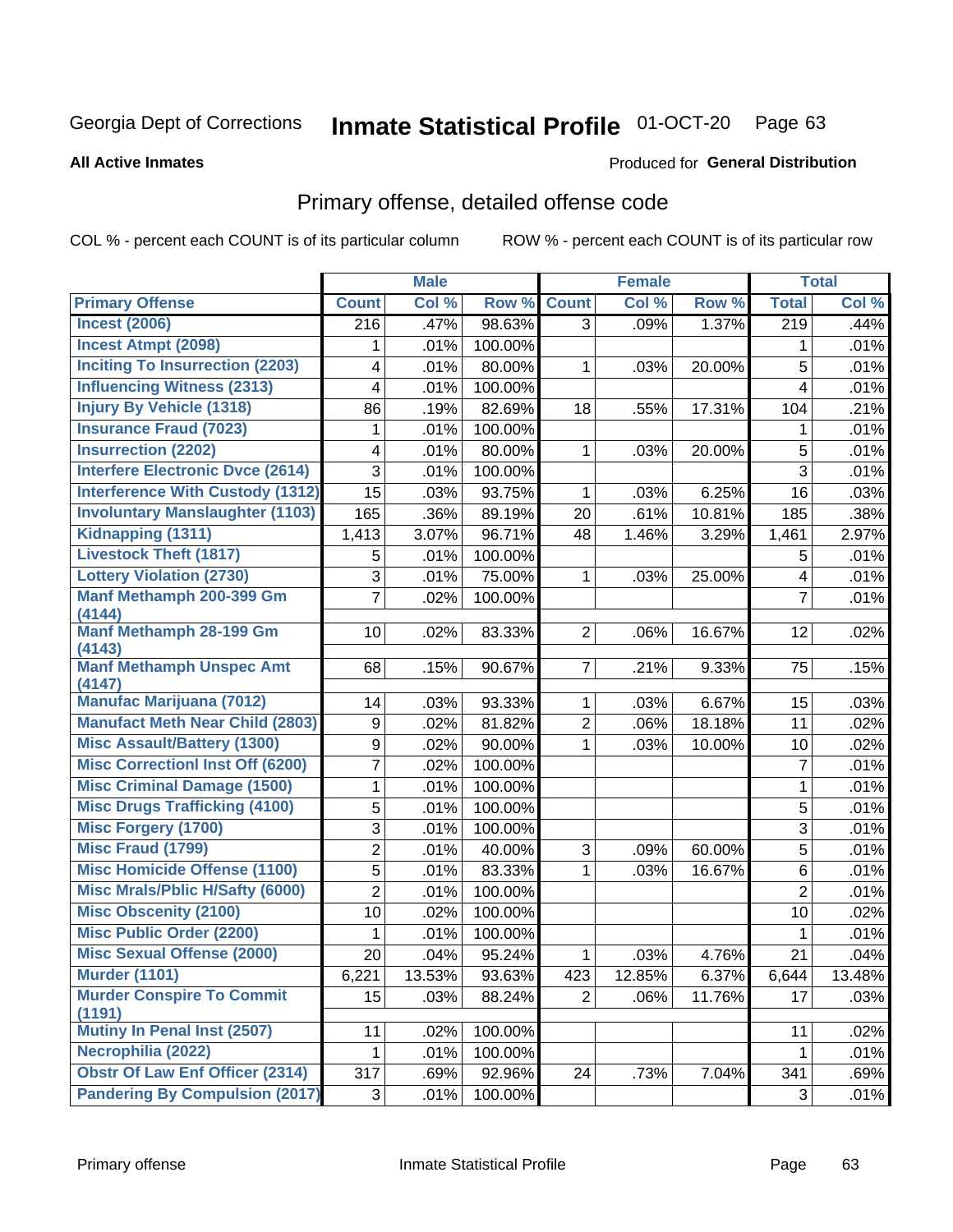# Inmate Statistical Profile 01-OCT-20 Page 64

**All Active Inmates** 

## **Produced for General Distribution**

# Primary offense, detailed offense code

COL % - percent each COUNT is of its particular column

|                                            |                | <b>Male</b> |         |                 | <b>Female</b> |        |                | <b>Total</b> |
|--------------------------------------------|----------------|-------------|---------|-----------------|---------------|--------|----------------|--------------|
| <b>Primary Offense</b>                     | <b>Count</b>   | Col %       | Row %   | <b>Count</b>    | Col %         | Row %  | <b>Total</b>   | Col %        |
| Party To A Crime (9911)                    | 1              | .01%        | 100.00% |                 |               |        | 1              | .01%         |
| <b>Peeping Tom (3002)</b>                  | 11             | .02%        | 100.00% |                 |               |        | 11             | .02%         |
| Perjury (2401)                             | 1              | .01%        | 50.00%  | 1               | .03%          | 50.00% | 2              | .01%         |
| <b>Pimping A Minor Under 18 (2016)</b>     | 6              | .01%        | 75.00%  | $\overline{2}$  | .06%          | 25.00% | 8              | .02%         |
| Poss Alprazolam (7003)                     | 8              | .02%        | 80.00%  | $\overline{2}$  | .06%          | 20.00% | 10             | .02%         |
| Poss By Inm Proh Items (7015)              | 10             | .02%        | 83.33%  | $\overline{2}$  | .06%          | 16.67% | 12             | .02%         |
| <b>Poss Contraband Articles (5171)</b>     | 3              | .01%        | 100.00% |                 |               |        | 3              | .01%         |
| <b>Poss Dep Stim Cntrf Drugs</b><br>(4007) | 46             | .10%        | 68.66%  | 21              | .64%          | 31.34% | 67             | .14%         |
| <b>Poss Drug Related Matri (4016)</b>      | 15             | .03%        | 93.75%  | 1               | .03%          | 6.25%  | 16             | .03%         |
| Poss Firearm 1st Offender (2913)           | 118            | .26%        | 92.91%  | 9               | .27%          | 7.09%  | 127            | .26%         |
| <b>Poss Firearm Convct Felon</b><br>(2914) | 1,031          | 2.24%       | 96.63%  | 36              | 1.09%         | 3.37%  | 1,067          | 2.17%        |
| Poss Hydrocodone (7004)                    | 13             | .03%        | 76.47%  | 4               | .12%          | 23.53% | 17             | .03%         |
| <b>Poss Knife During Crime (2911)</b>      | 5              | .01%        | 83.33%  | $\mathbf{1}$    | .03%          | 16.67% | 6              | .01%         |
| Poss Methamphetamine (4031)                | 402            | .87%        | 76.43%  | 124             | 3.77%         | 23.57% | 526            | 1.07%        |
| <b>Poss Narcotics Opiates (4006)</b>       | 43             | .09%        | 67.19%  | 21              | .64%          | 32.81% | 64             | .13%         |
| <b>Poss Of Certain Weapons (2912)</b>      | 23             | .05%        | 95.83%  | 1               | .03%          | 4.17%  | 24             | .05%         |
| <b>Poss Of Cocaine (4022)</b>              | 196            | .43%        | 85.96%  | 32              | .97%          | 14.04% | 228            | .46%         |
| <b>Poss Of Firearm Dur Crime</b><br>(2910) | 937            | 2.04%       | 95.13%  | 48              | 1.46%         | 4.87%  | 985            | 2.00%        |
| Poss Of Marijuana (4009)                   | 35             | .08%        | 92.11%  | 3               | .09%          | 7.89%  | 38             | .08%         |
| Poss Schedule I Drug (7034)                | 7              | .02%        | 70.00%  | 3               | .09%          | 30.00% | 10             | .02%         |
| <b>Poss Tools Commit Crime (1602)</b>      | 11             | .02%        | 91.67%  | 1               | .03%          | 8.33%  | 12             | .02%         |
| Poss W Int Dis Other Drug (4053)           | 89             | .19%        | 89.00%  | 11              | .33%          | 11.00% | 100            | .20%         |
| <b>Poss W Int Dist Cocaine (4050)</b>      | 185            | .40%        | 96.35%  | $\overline{7}$  | .21%          | 3.65%  | 192            | .39%         |
| Poss W Int Dist Marijuana (4051)           | 492            | 1.07%       | 94.98%  | 26              | .79%          | 5.02%  | 518            | 1.05%        |
| Poss W Int Dist Meth (4052)                | 464            | 1.01%       | 78.38%  | 128             | 3.89%         | 21.62% | 592            | 1.20%        |
| Poss Within 1000 Hous Pjt (7009)           | 8              | .02%        | 100.00% |                 |               |        | 8              | .02%         |
| <b>Poss Wpn Drugs By Prisnr</b>            | 24             | .05%        | 88.89%  | 3               | .09%          | 11.11% | 27             | .05%         |
| (2965)                                     |                |             |         |                 |               |        |                |              |
| <b>Prov Sex Mater To Minors (2110)</b>     | $\overline{2}$ | .01%        | 100.00% |                 |               |        | $\overline{2}$ | .01%         |
| <b>Racketeering (3404)</b>                 | 107            | .23%        | 76.98%  | $\overline{32}$ | .97%          | 23.02% | 139            | .28%         |
| Rape (2001)                                | 1,837          | 4.00%       | 99.57%  | 8               | .24%          | .43%   | 1,845          | 3.74%        |
| <b>Reck Cond Infected Person</b><br>(1317) | 6              | .01%        | 100.00% |                 |               |        | 6              | .01%         |
| <b>Recv Gds Srvs Fraud Obtnd</b><br>(1755) | 1              | .01%        | 100.00% |                 |               |        | 1              | .01%         |
| <b>Remov/Atmpt Wpn Pub Offl</b><br>(7021)  | $\mathbf 1$    | .01%        | 100.00% |                 |               |        | 1              | .01%         |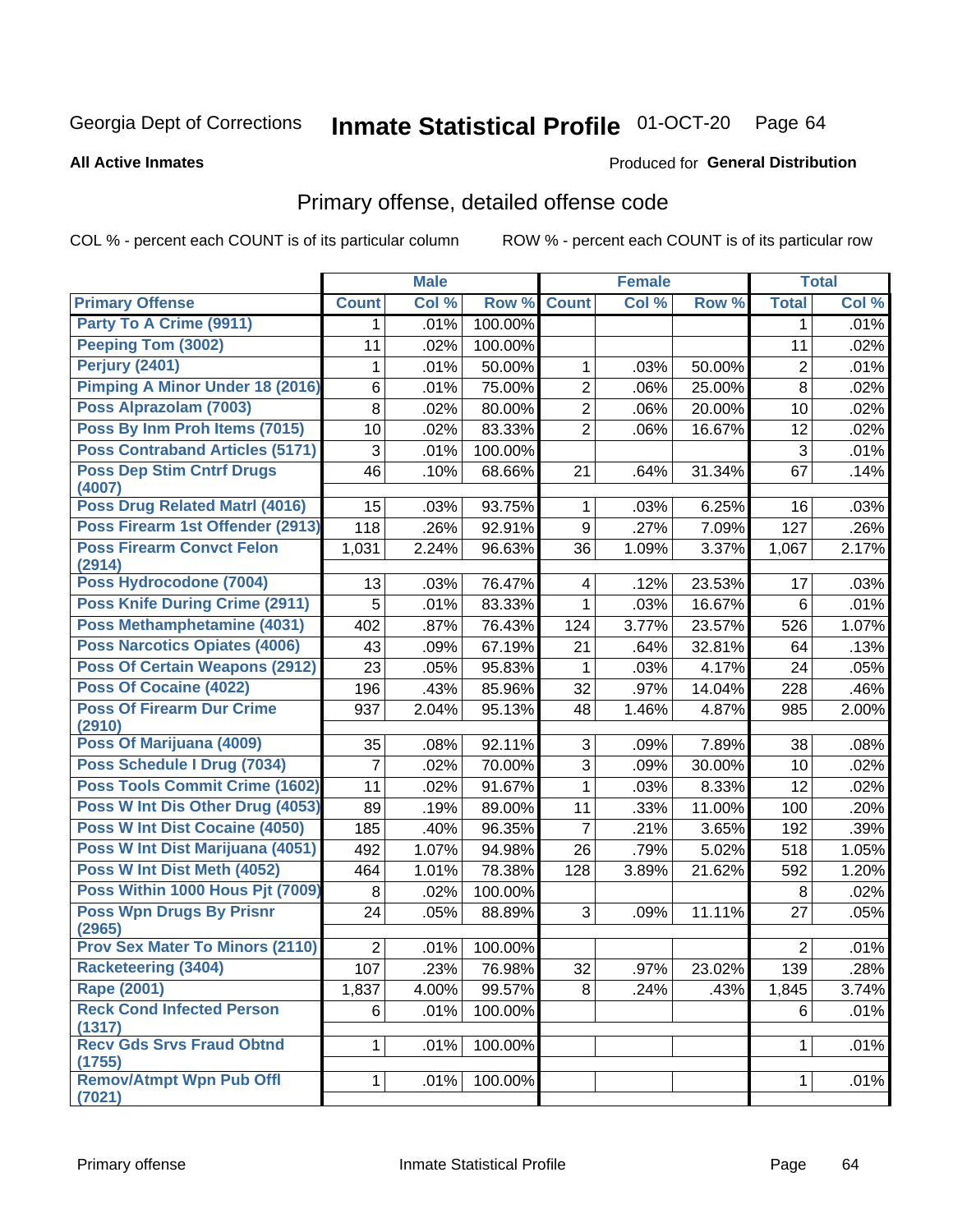# Inmate Statistical Profile 01-OCT-20 Page 65

**All Active Inmates** 

## **Produced for General Distribution**

# Primary offense, detailed offense code

COL % - percent each COUNT is of its particular column

|                                            |                | <b>Male</b> |         |                | <b>Female</b> |        |              | <b>Total</b> |
|--------------------------------------------|----------------|-------------|---------|----------------|---------------|--------|--------------|--------------|
| <b>Primary Offense</b>                     | <b>Count</b>   | Col %       | Row %   | <b>Count</b>   | Col %         | Row %  | <b>Total</b> | Col %        |
| <b>Removal Baggage Cargo Etc</b>           | 1.             | .01%        | 100.00% |                |               |        | 1            | .01%         |
| (2761)                                     |                |             |         |                |               |        |              |              |
| <b>Robbery (1901)</b>                      | 839            | 1.82%       | 94.27%  | 51             | 1.55%         | 5.73%  | 890          | 1.81%        |
| <b>Robbery By Force (1903)</b>             | 159            | .35%        | 94.64%  | 9              | .27%          | 5.36%  | 168          | .34%         |
| <b>Robbery By Intimidation (1904)</b>      | 224            | .49%        | 92.56%  | 18             | .55%          | 7.44%  | 242          | .49%         |
| <b>Robbery By Sudden Snatch</b><br>(1905)  | 113            | .25%        | 92.62%  | 9              | .27%          | 7.38%  | 122          | .25%         |
| S/D Cocaine (4021)                         | 277            | .60%        | 97.88%  | 6              | .18%          | 2.12%  | 283          | .57%         |
| S/D Cont Sub Public (4017)                 | 16             | .03%        | 100.00% |                |               |        | 16           | .03%         |
| S/D Cont Sub School (4018)                 | 17             | .04%        | 100.00% |                |               |        | 17           | .03%         |
| S/D Dep Stim Cntrf Drugs (4002)            | 17             | .04%        | 85.00%  | 3              | .09%          | 15.00% | 20           | .04%         |
| <b>S/D Narcotics Opiates (4001)</b>        | 13             | .03%        | 61.90%  | 8              | .24%          | 38.10% | 21           | .04%         |
| <b>S/D Of Lsd (4003)</b>                   | 1              | .01%        | 100.00% |                |               |        | 1            | .01%         |
| S/D Of Marijuana (4004)                    | 116            | .25%        | 97.48%  | 3              | .09%          | 2.52%  | 119          | .24%         |
| Sale Mda/Extsy (4034)                      | 1              | .01%        | 100.00% |                |               |        | 1            | .01%         |
| Sale Methamphetamine (4032)                | 180            | .39%        | 78.95%  | 48             | 1.46%         | 21.05% | 228          | .46%         |
| <b>Sex Exploitation Child (2843)</b>       | 256            | .56%        | 100.00% |                |               |        | 256          | .52%         |
| <b>Sex Offender Fail Registr (2026)</b>    | 466            | 1.01%       | 98.73%  | 6              | .18%          | 1.27%  | 472          | .96%         |
| <b>Sex Offender Fail To Move (2028)</b>    | 5              | .01%        | 100.00% |                |               |        | 5            | .01%         |
| Sexl/Asslt/Agn/Pers/Cstdy (2023)           | 22             | .05%        | 91.67%  | $\overline{2}$ | .06%          | 8.33%  | 24           | .05%         |
| <b>Sexual Battery (2011)</b>               | 147            | .32%        | 98.66%  | $\overline{2}$ | .06%          | 1.34%  | 149          | .30%         |
| <b>Simple Battery (1316)</b>               | 11             | .02%        | 84.62%  | $\overline{2}$ | .06%          | 15.38% | 13           | .03%         |
| <b>Sodomy (2002)</b>                       | 21             | .05%        | 100.00% |                |               |        | 21           | .04%         |
| <b>Solicit Sodomy From Minor</b>           | 3              | .01%        | 75.00%  | 1              | .03%          | 25.00% | 4            | .01%         |
| (2025)                                     |                |             |         |                |               |        |              |              |
| <b>Stalking (1320)</b>                     | 1              | .01%        | 100.00% |                |               |        | 1            | .01%         |
| <b>Statutory Rape (2018)</b>               | 692            | 1.50%       | 98.44%  | 11             | .33%          | 1.56%  | 703          | 1.43%        |
| <b>Tampering With Evidence (2315)</b>      | 9              | .02%        | 64.29%  | 5              | .15%          | 35.71% | 14           | .03%         |
| <b>Telecommunications Fraud</b><br>(1759)  | $\overline{2}$ | .01%        | 66.67%  | 1              | .03%          | 33.33% | 3            | .01%         |
| <b>Terrorist Threats &amp; Acts (1307)</b> | 303            | .66%        | 96.50%  | 11             | .33%          | 3.50%  | 314          | .64%         |
| <b>Theft Bring Prop In State (1815)</b>    | 7              | .02%        | 77.78%  | $\overline{2}$ | .06%          | 22.22% | 9            | .02%         |
| <b>Theft By Conversion (1808)</b>          | 19             | .04%        | 90.48%  | $\overline{2}$ | .06%          | 9.52%  | 21           | .04%         |
| <b>Theft By Deception (1803)</b>           | 23             | .05%        | 74.19%  | 8              | .24%          | 25.81% | 31           | .06%         |
| <b>Theft By Rec Stolen Prop (1806)</b>     | 394            | .86%        | 90.57%  | 41             | 1.25%         | 9.43%  | 435          | .88%         |
| <b>Theft By Shoplifting (1821)</b>         | 315            | .69%        | 77.97%  | 89             | 2.70%         | 22.03% | 404          | .82%         |
| <b>Theft By Taking (1802)</b>              | 459            | 1.00%       | 83.45%  | 91             | 2.77%         | 16.55% | 550          | 1.12%        |
| <b>Theft Credit Card (1751)</b>            | 12             | .03%        | 70.59%  | 5              | .15%          | 29.41% | 17           | .03%         |
| <b>Theft Motorveh Or Part (1813)</b>       | 22             | .05%        | 91.67%  | $\overline{2}$ | .06%          | 8.33%  | 24           | .05%         |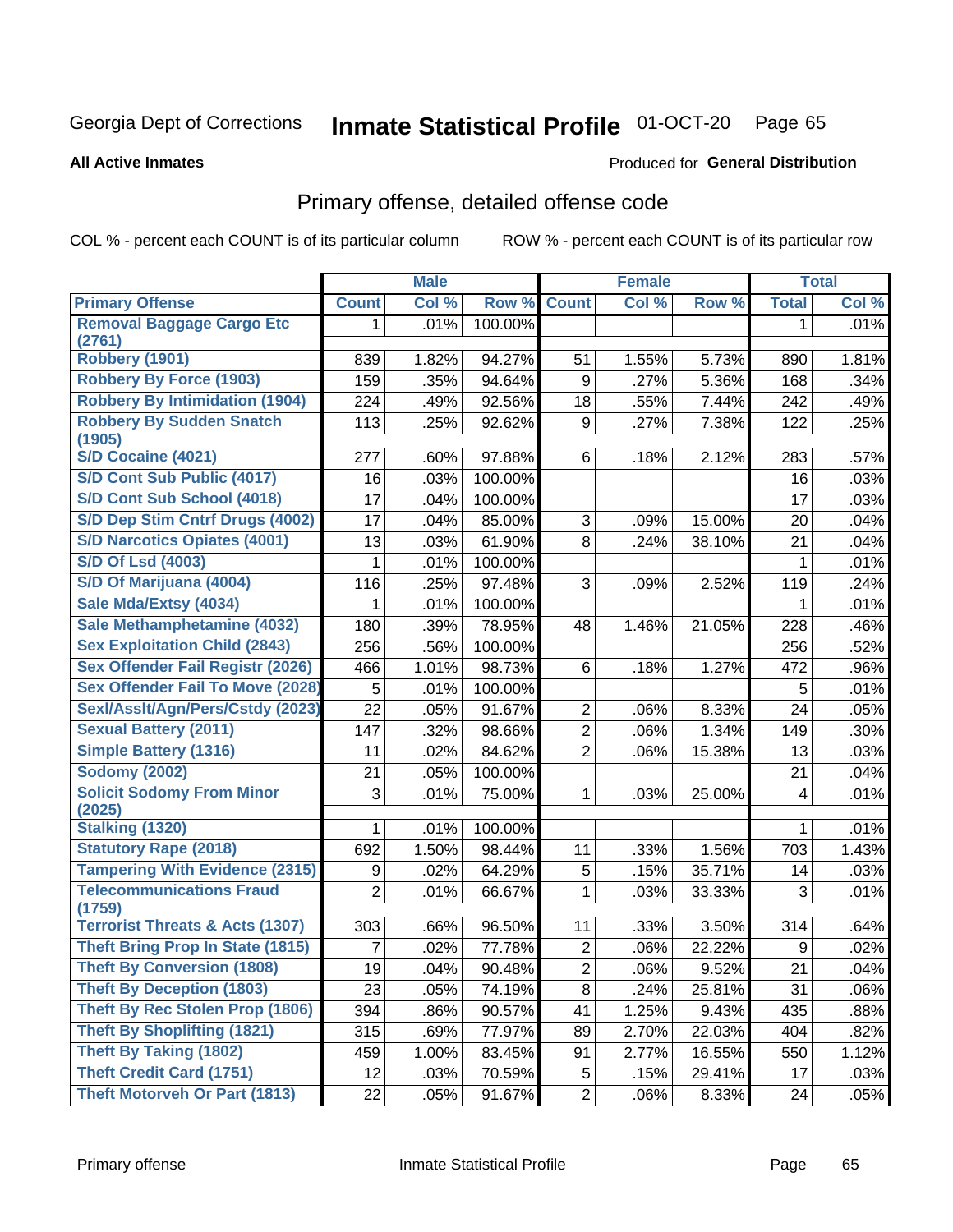# Inmate Statistical Profile 01-OCT-20 Page 66

**All Active Inmates** 

## **Produced for General Distribution**

# Primary offense, detailed offense code

COL % - percent each COUNT is of its particular column

|                                               |                | <b>Male</b> |         |                | <b>Female</b> |         |                 | <b>Total</b> |
|-----------------------------------------------|----------------|-------------|---------|----------------|---------------|---------|-----------------|--------------|
| <b>Primary Offense</b>                        | <b>Count</b>   | Col %       | Row %   | <b>Count</b>   | Col %         | Row %   | <b>Total</b>    | Col %        |
| <b>Theft Of Lost Property (1805)</b>          | $\overline{2}$ | .01%        | 66.67%  | $\mathbf{1}$   | .03%          | 33.33%  | 3               | .01%         |
| <b>Theft Of Services (1807)</b>               | $\overline{2}$ | .01%        | 100.00% |                |               |         | $\overline{2}$  | .01%         |
| Theft Recv Prop Out State (1816)              | 4              | .01%        | 100.00% |                |               |         | 4               | .01%         |
| <b>Traf Amphtmine 200-399 Gm</b><br>(4127)    | 6              | .01%        | 75.00%  | $\overline{2}$ | .06%          | 25.00%  | 8               | .02%         |
| <b>Traf Amphtmine 28-199 Gm</b><br>(4126)     | 8              | .02%        | 72.73%  | 3 <sup>1</sup> | .09%          | 27.27%  | 11              | .02%         |
| Traf Amphtmine 400+ Gm (4128)                 | 3              | .01%        | 100.00% |                |               |         | 3               | .01%         |
| <b>Traf Cocaine 201-400 Gm (4102)</b>         | 93             | .20%        | 95.88%  | 4              | .12%          | 4.12%   | 97              | .20%         |
| <b>Traf Cocaine 401+ Gm (4103)</b>            | 81             | .18%        | 96.43%  | 3              | .09%          | 3.57%   | 84              | .17%         |
| Traf Cocaine Less 200 Gm (4101)               | 151            | .33%        | 96.18%  | 6              | .18%          | 3.82%   | 157             | .32%         |
| <b>Traf Marijna 10-2000 Lb (4121)</b>         | 48             | .10%        | 88.89%  | 6              | .18%          | 11.11%  | 54              | .11%         |
| <b>Traf Marijna 10001+ Lb (4123)</b>          |                |             |         | 1              | .03%          | 100.00% | 1               | .01%         |
| Traf Mda/Extsy 200-399gm<br>(4151)            | $\overline{2}$ | .01%        | 100.00% |                |               |         | $\overline{2}$  | .01%         |
| <b>Traf Mda/Extsy 28-199gm (4150)</b>         | 13             | .03%        | 100.00% |                |               |         | 13              | .03%         |
| Traf Mda/Extsy 400+Gm (4152)                  | 3              | .01%        | 100.00% |                |               |         | 3               | .01%         |
| Traf Methamph 200-399 Gm<br>(4141)            | 144            | .31%        | 83.72%  | 28             | .85%          | 16.28%  | 172             | .35%         |
| <b>Traf Methamph 28-199 Gm</b><br>(4140)      | 450            | .98%        | 80.36%  | 110            | 3.34%         | 19.64%  | 560             | 1.14%        |
| Traf Methamph 400+ Gm (4142)                  | 96             | .21%        | 88.07%  | 13             | .40%          | 11.93%  | 109             | .22%         |
| <b>Traf Methamph Unspec Amt</b>               | 99             | .22%        | 79.84%  | 25             | .76%          | 20.16%  | 124             | .25%         |
| (4146)                                        |                |             |         |                |               |         |                 |              |
| <b>Traf Methaqualone&lt; 400 Gm</b><br>(4124) | $\overline{2}$ | .01%        | 100.00% |                |               |         | $\overline{2}$  | .01%         |
| <b>Traf Narcotic 15-28 Gm (4112)</b>          | 34             | .07%        | 91.89%  | 3              | .09%          | 8.11%   | 37              | .08%         |
| Traf Narcotic 29+ Gm (4113)                   | 37             | .08%        | 97.37%  | 1              | .03%          | 2.63%   | 38              | .08%         |
| <b>Traf Narcotic Less 14 Gm (4111)</b>        | 50             | .11%        | 83.33%  | 10             | .30%          | 16.67%  | 60              | .12%         |
| <b>Traffick Labor Servitude (1330)</b>        | 1              | .01%        | 100.00% |                |               |         | 1               | .01%         |
| <b>Traffick Sexual Servitude (1331)</b>       | 23             | .05%        | 92.00%  | $\overline{2}$ | .06%          | 8.00%   | 25              | .05%         |
| <b>Unknown Offense (9999)</b>                 | $\,8\,$        | .02%        | 100.00% |                |               |         | 8               | .02%         |
| Uniwfl Mfg/Del/Dist N-C S (4014)              | 4              | .01%        | 100.00% |                |               |         | 4               | .01%         |
| <b>Use Comm Facity Vio C Sub</b><br>(4133)    | 11             | .02%        | 91.67%  | $\mathbf{1}$   | .03%          | 8.33%   | $\overline{12}$ | .02%         |
| <b>Vehicular Homicide (1123)</b>              | 301            | .65%        | 76.98%  | 90             | 2.73%         | 23.02%  | 391             | .79%         |
| <b>Viol Dngrous Drgs Act (4013)</b>           | 142            | .31%        | 84.02%  | 27             | .82%          | 15.98%  | 169             | .34%         |
| Viol Ga Cntrl Sbst Act (4012)                 | 1              | .01%        | 100.00% |                |               |         | 1               | .01%         |
| <b>Viol Ga Securities Act (1800)</b>          | 1              | .01%        | 100.00% |                |               |         | 1               | .01%         |
| <b>Viol Motor Vehicle Laws (5001)</b>         | 23             | .05%        | 92.00%  | $\overline{2}$ | .06%          | 8.00%   | 25              | .05%         |
| <b>Viol Oath Public Offcr (2302)</b>          | 1              | .01%        | 100.00% |                |               |         | 1               | .01%         |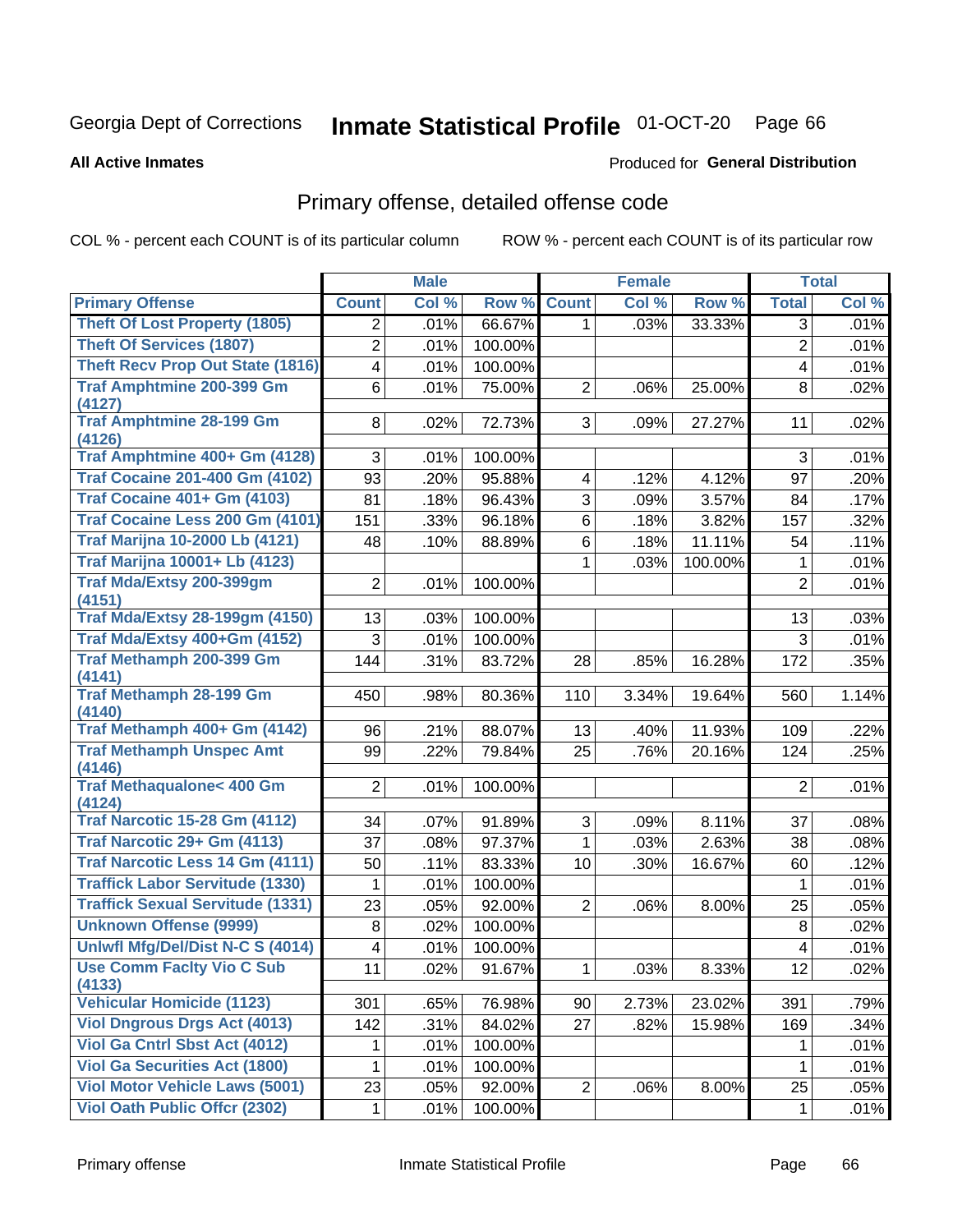# Inmate Statistical Profile 01-OCT-20 Page 67

### **All Active Inmates**

## Produced for General Distribution

# Primary offense, detailed offense code

COL % - percent each COUNT is of its particular column

|                                            |                         | <b>Male</b> |         |              | <b>Female</b> |         |                | <b>Total</b> |
|--------------------------------------------|-------------------------|-------------|---------|--------------|---------------|---------|----------------|--------------|
| <b>Primary Offense</b>                     | <b>Count</b>            | Col %       | Row %   | <b>Count</b> | Col %         | Row %   | <b>Total</b>   | Col %        |
| <b>Violatn Othr States Law (8001)</b>      | $\overline{37}$         | .08%        | 90.24%  | 4            | .12%          | 9.76%   | 41             | .08%         |
| <b>Vol Manslaughter Of Fetus</b><br>(1119) | 3                       | .01%        | 100.00% |              |               |         | 3              | .01%         |
| <b>Voluntary Manslaughter (1102)</b>       | 1,101                   | 2.39%       | 88.58%  | 142          | 4.31%         | 11.42%  | 1,243          | 2.52%        |
| <b>Abandonment Of Dep Child (11)</b>       | 4                       | .01%        | 100.00% |              |               |         | 4              | .01%         |
| <b>Assault &amp; Battery (21)</b>          | 5                       | .01%        | 100.00% |              |               |         | 5              | .01%         |
| <b>Bad Checks (52)</b>                     | $\overline{2}$          | .01%        | 66.67%  | 1            | .03%          | 33.33%  | 3              | .01%         |
| <b>Burglary (45)</b>                       | $\overline{9}$          | .02%        | 100.00% |              |               |         | 9              | .02%         |
| <b>Cheating &amp; Swindling (51)</b>       | $\mathbf 1$             | .01%        | 100.00% |              |               |         | 1              | .01%         |
| <b>Cpwl &amp; Concealed Weapon (93)</b>    | 6                       | .01%        | 100.00% |              |               |         | 6              | .01%         |
| <b>Crmnl Attempt (98)</b>                  | 1                       | .01%        | 100.00% |              |               |         | 1              | .01%         |
| <b>Dui (72)</b>                            | 5                       | .01%        | 100.00% |              |               |         | 5              | .01%         |
| Escape (92)                                | $\overline{3}$          | .01%        | 100.00% |              |               |         | 3              | .01%         |
| Forgery (55)                               | 3                       | .01%        | 100.00% |              |               |         | 3              | .01%         |
| Lottery (54)                               | 1                       | .01%        | 100.00% |              |               |         | 1              | .01%         |
| <b>Misc Misdemeanor (500)</b>              | $\overline{2}$          | .01%        | 100.00% |              |               |         | $\overline{2}$ | .01%         |
| <b>Other Misdemeanor (99)</b>              | 18                      | .04%        | 94.74%  | 1            | .03%          | 5.26%   | 19             | .04%         |
| <b>Pointing Gun At Another (96)</b>        | 1                       | .01%        | 100.00% |              |               |         | 1              | .01%         |
| <b>Poss Ntp Whiskey (64)</b>               | $\overline{2}$          | .01%        | 100.00% |              |               |         | $\overline{2}$ | .01%         |
| <b>Prostitution (81)</b>                   |                         |             |         | 1            | .03%          | 100.00% | 1              | .01%         |
| <b>Public Drunkenness (61)</b>             | $\overline{\mathbf{4}}$ | .01%        | 100.00% |              |               |         | 4              | .01%         |
| <b>Simple Assault (24)</b>                 | 1                       | .01%        | 100.00% |              |               |         | 1              | .01%         |
| <b>Simple Battery (25)</b>                 | $\overline{2}$          | .01%        | 100.00% |              |               |         | $\overline{2}$ | .01%         |
| <b>Theft By Taking - Larceny (41)</b>      | 30                      | .07%        | 100.00% |              |               |         | 30             | .06%         |
| Viol Motor Veh Law (71)                    | 3                       | .01%        | 100.00% |              |               |         | 3              | .01%         |
| <b>Wife Beating (28)</b>                   | $\overline{2}$          | .01%        | 100.00% |              |               |         | $\overline{2}$ | .01%         |
| <b>Total Rported</b>                       | 45,981                  | 101%        | 93.32%  | 3,291        | 100%          | 6.68%   | 49,272         | 101%         |

| τeα | 99             |       | 99             |
|-----|----------------|-------|----------------|
|     | 46,080<br>/1 F | 3,291 | AO 274<br>וט.ו |

| Mode (most frequent) | 1101 Murder | 1101 Murder | 1101 Murder |
|----------------------|-------------|-------------|-------------|
|----------------------|-------------|-------------|-------------|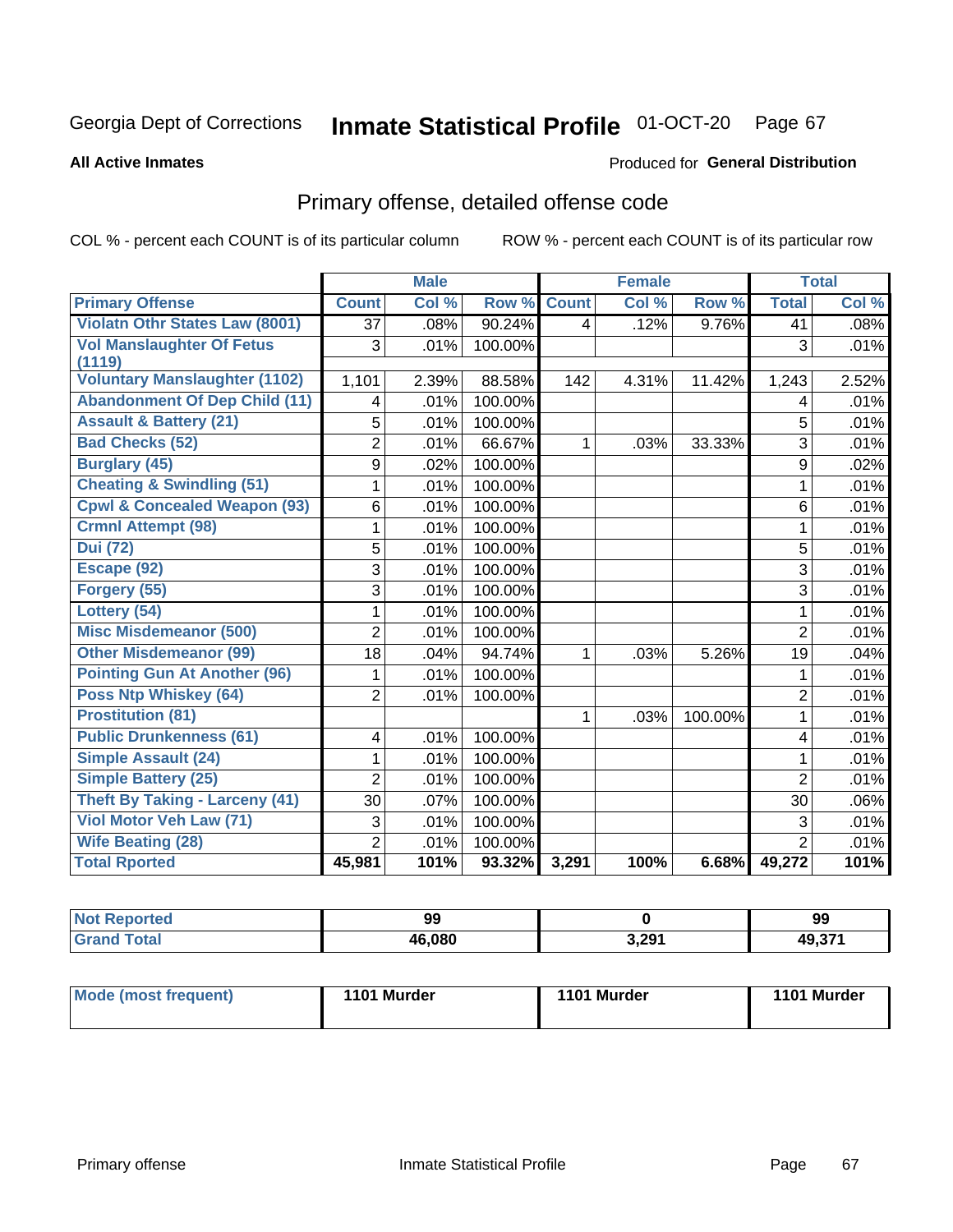# Inmate Statistical Profile 01-OCT-20 Page 68

**All Active Inmates** 

### Produced for General Distribution

# County of conviction of primary offense

COL % - percent each COUNT is of its particular column

|     |                             |              | <b>Male</b> |         |                         | <b>Female</b> |        |              | <b>Total</b> |
|-----|-----------------------------|--------------|-------------|---------|-------------------------|---------------|--------|--------------|--------------|
|     | <b>County of Conviction</b> | <b>Count</b> | Col %       | Row %   | <b>Count</b>            | Col %         | Row %  | <b>Total</b> | Col %        |
| 000 | <b>Unknown</b>              | 190          | .41%        | 95.96%  | 8                       | .24%          | 4.04%  | 198          | .40%         |
| 001 | <b>Appling County</b>       | 105          | .23%        | 94.59%  | 6                       | .18%          | 5.41%  | 111          | .22%         |
| 002 | <b>Atkinson County</b>      | 43           | .09%        | 89.58%  | 5                       | .15%          | 10.42% | 48           | .10%         |
| 003 | <b>Bacon County</b>         | 75           | .16%        | 96.15%  | 3                       | .09%          | 3.85%  | 78           | .16%         |
| 004 | <b>Baker County</b>         | 15           | .03%        | 88.24%  | $\overline{2}$          | .06%          | 11.76% | 17           | .03%         |
| 005 | <b>Baldwin County</b>       | 275          | .60%        | 92.59%  | 22                      | .67%          | 7.41%  | 297          | .60%         |
| 006 | <b>Banks County</b>         | 63           | .14%        | 88.73%  | 8                       | .24%          | 11.27% | 71           | .14%         |
| 007 | <b>Barrow County</b>        | 311          | .67%        | 90.14%  | 34                      | 1.03%         | 9.86%  | 345          | .70%         |
| 008 | <b>Bartow County</b>        | 574          | 1.25%       | 88.17%  | 77                      | 2.34%         | 11.83% | 651          | 1.32%        |
| 009 | <b>Ben Hill County</b>      | 225          | .49%        | 94.14%  | 14                      | .43%          | 5.86%  | 239          | .48%         |
| 010 | <b>Berrien County</b>       | 95           | .21%        | 96.94%  | 3                       | .09%          | 3.06%  | 98           | .20%         |
| 011 | <b>Bibb County</b>          | 1,030        | 2.24%       | 94.93%  | 55                      | 1.67%         | 5.07%  | 1,085        | 2.20%        |
| 012 | <b>Bleckley County</b>      | 51           | .11%        | 87.93%  | $\overline{7}$          | .21%          | 12.07% | 58           | .12%         |
| 013 | <b>Brantley County</b>      | 82           | .18%        | 89.13%  | 10                      | .30%          | 10.87% | 92           | .19%         |
| 014 | <b>Brooks County</b>        | 46           | .10%        | 100.00% |                         |               |        | 46           | .09%         |
| 015 | <b>Bryan County</b>         | 43           | .09%        | 97.73%  | 1                       | .03%          | 2.27%  | 44           | .09%         |
| 016 | <b>Bulloch County</b>       | 471          | 1.02%       | 93.82%  | 31                      | .94%          | 6.18%  | 502          | 1.02%        |
| 017 | <b>Burke County</b>         | 210          | .46%        | 95.02%  | 11                      | .33%          | 4.98%  | 221          | .45%         |
| 018 | <b>Butts County</b>         | 121          | .26%        | 92.37%  | 10                      | .30%          | 7.63%  | 131          | .27%         |
| 019 | <b>Calhoun County</b>       | 23           | .05%        | 85.19%  | $\overline{4}$          | .12%          | 14.81% | 27           | .05%         |
| 020 | <b>Camden County</b>        | 167          | .36%        | 93.30%  | 12                      | .36%          | 6.70%  | 179          | .36%         |
| 021 | <b>Candler County</b>       | 102          | .22%        | 91.07%  | 10                      | .30%          | 8.93%  | 112          | .23%         |
| 022 | <b>Carroll County</b>       | 537          | 1.17%       | 91.64%  | 49                      | 1.49%         | 8.36%  | 586          | 1.19%        |
| 023 | <b>Catoosa County</b>       | 318          | .69%        | 91.38%  | 30                      | .91%          | 8.62%  | 348          | .70%         |
| 024 | <b>Charlton County</b>      | 63           | .14%        | 87.50%  | $\boldsymbol{9}$        | .27%          | 12.50% | 72           | .15%         |
| 025 | <b>Chatham County</b>       | 1,722        | 3.74%       | 96.31%  | 66                      | 2.01%         | 3.69%  | 1,788        | 3.62%        |
| 026 | <b>Chattahoochee County</b> | 18           | .04%        | 100.00% |                         |               |        | 18           | .04%         |
| 027 | <b>Chattooga County</b>     | 209          | .45%        | 90.87%  | 21                      | .64%          | 9.13%  | 230          | .47%         |
| 028 | <b>Cherokee County</b>      | 517          | 1.12%       | 90.86%  | 52                      | 1.58%         | 9.14%  | 569          | 1.15%        |
| 029 | <b>Clarke County</b>        | 495          | 1.07%       | 93.40%  | 35                      | 1.06%         | 6.60%  | 530          | 1.07%        |
| 030 | <b>Clay County</b>          | 19           | .04%        | 82.61%  | $\overline{\mathbf{4}}$ | .12%          | 17.39% | 23           | .05%         |
| 031 | <b>Clayton County</b>       | 1,280        | 2.78%       | 92.75%  | 100                     | 3.04%         | 7.25%  | 1,380        | 2.80%        |
| 032 | <b>Clinch County</b>        | 41           | .09%        | 91.11%  | 4                       | .12%          | 8.89%  | 45           | .09%         |
| 033 | <b>Cobb County</b>          | 2,292        | 4.97%       | 92.64%  | 182                     | 5.53%         | 7.36%  | 2,474        | 5.01%        |
| 034 | <b>Coffee County</b>        | 215          | .47%        | 93.89%  | 14                      | .43%          | 6.11%  | 229          | .46%         |
| 035 | <b>Colquitt County</b>      | 209          | .45%        | 95.43%  | 10                      | .30%          | 4.57%  | 219          | .44%         |
| 036 | <b>Columbia County</b>      | 382          | .83%        | 90.95%  | 38                      | 1.15%         | 9.05%  | 420          | .85%         |
| 037 | <b>Cook County</b>          | 112          | .24%        | 92.56%  | 9                       | .27%          | 7.44%  | 121          | .25%         |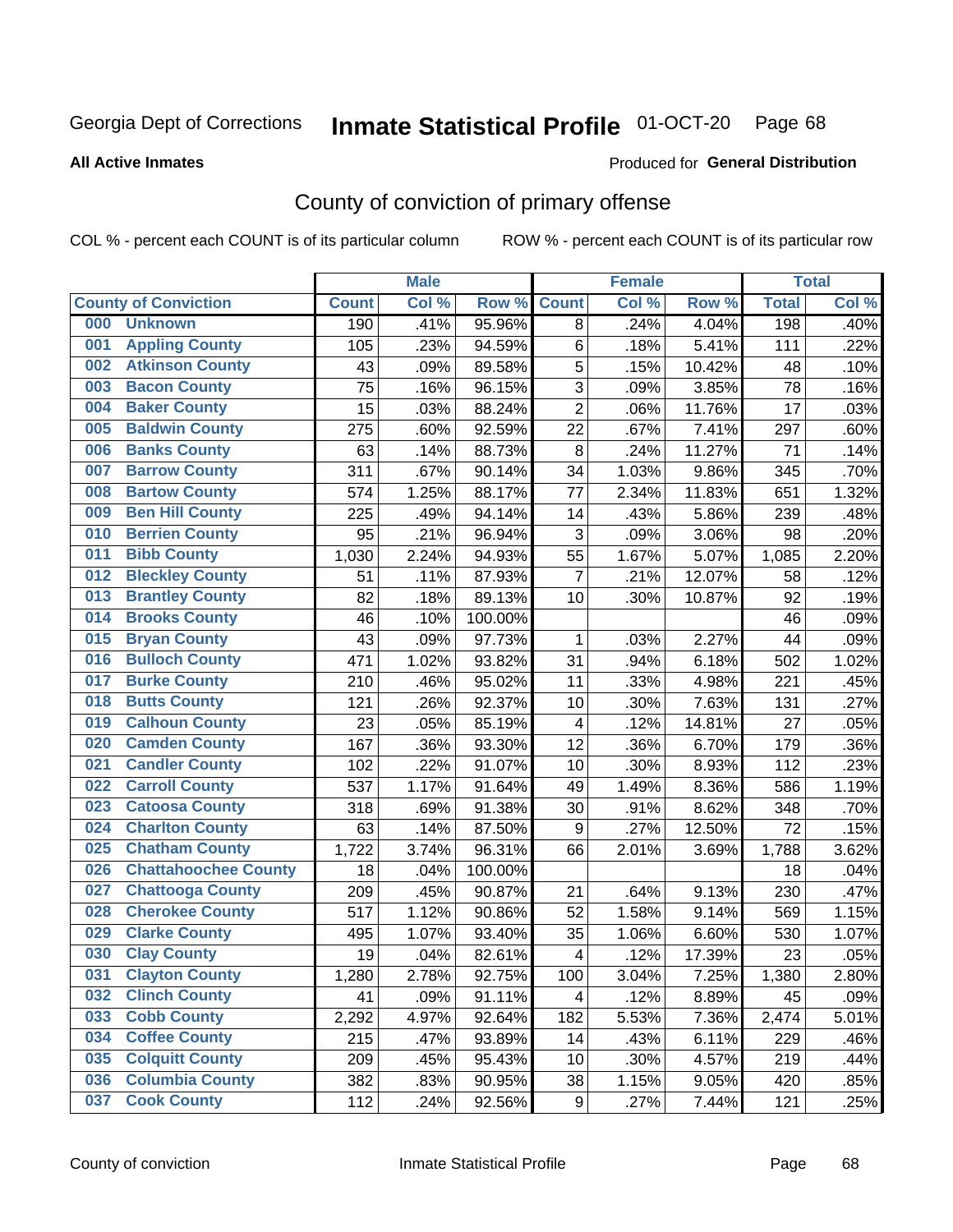# Inmate Statistical Profile 01-OCT-20 Page 69

**All Active Inmates** 

### Produced for General Distribution

# County of conviction of primary offense

COL % - percent each COUNT is of its particular column

|                                |              | <b>Male</b> |         |                           | <b>Female</b> |        |              | <b>Total</b> |
|--------------------------------|--------------|-------------|---------|---------------------------|---------------|--------|--------------|--------------|
| <b>County of Conviction</b>    | <b>Count</b> | Col %       | Row %   | <b>Count</b>              | Col %         | Row %  | <b>Total</b> | Col %        |
| <b>Coweta County</b><br>038    | 568          | 1.23%       | 94.82%  | 31                        | .94%          | 5.18%  | 599          | 1.21%        |
| <b>Crawford County</b><br>039  | 18           | .04%        | 90.00%  | $\overline{2}$            | .06%          | 10.00% | 20           | .04%         |
| <b>Crisp County</b><br>040     | 333          | .72%        | 94.33%  | 20                        | .61%          | 5.67%  | 353          | .71%         |
| <b>Dade County</b><br>041      | 84           | .18%        | 93.33%  | 6                         | .18%          | 6.67%  | 90           | .18%         |
| <b>Dawson County</b><br>042    | 93           | .20%        | 93.94%  | $\,6$                     | .18%          | 6.06%  | 99           | .20%         |
| 043<br><b>Decatur County</b>   | 234          | .51%        | 95.12%  | 12                        | .36%          | 4.88%  | 246          | .50%         |
| <b>Dekalb County</b><br>044    | 2,618        | 5.68%       | 95.17%  | 133                       | 4.04%         | 4.83%  | 2,751        | 5.57%        |
| <b>Dodge County</b><br>045     | 117          | .25%        | 95.90%  | 5                         | .15%          | 4.10%  | 122          | .25%         |
| <b>Dooly County</b><br>046     | 112          | .24%        | 93.33%  | 8                         | .24%          | 6.67%  | 120          | .24%         |
| 047<br><b>Dougherty County</b> | 737          | 1.60%       | 95.84%  | 32                        | .97%          | 4.16%  | 769          | 1.56%        |
| <b>Douglas County</b><br>048   | 949          | 2.06%       | 91.25%  | 91                        | 2.77%         | 8.75%  | 1,040        | 2.11%        |
| <b>Early County</b><br>049     | 75           | .16%        | 96.15%  | $\ensuremath{\mathsf{3}}$ | .09%          | 3.85%  | 78           | .16%         |
| <b>Echols County</b><br>050    | 11           | .02%        | 84.62%  | $\overline{2}$            | .06%          | 15.38% | 13           | .03%         |
| 051<br><b>Effingham County</b> | 214          | .46%        | 89.54%  | 25                        | .76%          | 10.46% | 239          | .48%         |
| <b>Elbert County</b><br>052    | 130          | .28%        | 94.20%  | 8                         | .24%          | 5.80%  | 138          | .28%         |
| <b>Emanuel County</b><br>053   | 151          | .33%        | 93.21%  | 11                        | .33%          | 6.79%  | 162          | .33%         |
| <b>Evans County</b><br>054     | 82           | .18%        | 95.35%  | $\overline{4}$            | .12%          | 4.65%  | 86           | .17%         |
| <b>Fannin County</b><br>055    | 89           | .19%        | 88.12%  | 12                        | .36%          | 11.88% | 101          | .20%         |
| <b>Fayette County</b><br>056   | 298          | .65%        | 92.55%  | 24                        | .73%          | 7.45%  | 322          | .65%         |
| <b>Floyd County</b><br>057     | 842          | 1.83%       | 90.73%  | 86                        | 2.61%         | 9.27%  | 928          | 1.88%        |
| <b>Forsyth County</b><br>058   | 339          | .74%        | 91.37%  | 32                        | .97%          | 8.63%  | 371          | .75%         |
| <b>Franklin County</b><br>059  | 138          | .30%        | 85.71%  | 23                        | .70%          | 14.29% | 161          | .33%         |
| <b>Fulton County</b><br>060    | 4,609        | 10.00%      | 96.14%  | 185                       | 5.62%         | 3.86%  | 4,794        | 9.71%        |
| <b>Gilmer County</b><br>061    | 88           | .19%        | 92.63%  | 7                         | .21%          | 7.37%  | 95           | .19%         |
| <b>Glascock County</b><br>062  | 8            | .02%        | 100.00% |                           |               |        | 8            | .02%         |
| 063<br><b>Glynn County</b>     | 518          | 1.12%       | 93.50%  | 36                        | 1.09%         | 6.50%  | 554          | 1.12%        |
| <b>Gordon County</b><br>064    | 352          | .76%        | 88.66%  | 45                        | 1.37%         | 11.34% | 397          | .80%         |
| <b>Grady County</b><br>065     | 136          | .30%        | 95.77%  | 6                         | .18%          | 4.23%  | 142          | .29%         |
| <b>Greene County</b><br>066    | 98           | .21%        | 93.33%  | $\overline{7}$            | .21%          | 6.67%  | 105          | .21%         |
| <b>Gwinnett County</b><br>067  | 2,401        | 5.21%       | 93.68%  | 162                       | 4.92%         | 6.32%  | 2,563        | 5.19%        |
| <b>Habersham County</b><br>068 | 113          | .25%        | 92.62%  | $\boldsymbol{9}$          | .27%          | 7.38%  | 122          | .25%         |
| 069<br><b>Hall County</b>      | 632          | 1.37%       | 93.35%  | 45                        | 1.37%         | 6.65%  | 677          | 1.37%        |
| <b>Hancock County</b><br>070   | 33           | .07%        | 89.19%  | 4                         | .12%          | 10.81% | 37           | .07%         |
| <b>Haralson County</b><br>071  | 119          | .26%        | 92.97%  | 9                         | .27%          | 7.03%  | 128          | .26%         |
| <b>Harris County</b><br>072    | 103          | .22%        | 93.64%  | $\overline{7}$            | .21%          | 6.36%  | 110          | .22%         |
| <b>Hart County</b><br>073      | 161          | .35%        | 92.53%  | 13                        | .40%          | 7.47%  | 174          | .35%         |
| <b>Heard County</b><br>074     | 44           | .10%        | 93.62%  | 3                         | .09%          | 6.38%  | 47           | .10%         |
| <b>Henry County</b><br>075     | 618          | 1.34%       | 91.15%  | 60                        | 1.82%         | 8.85%  | 678          | 1.37%        |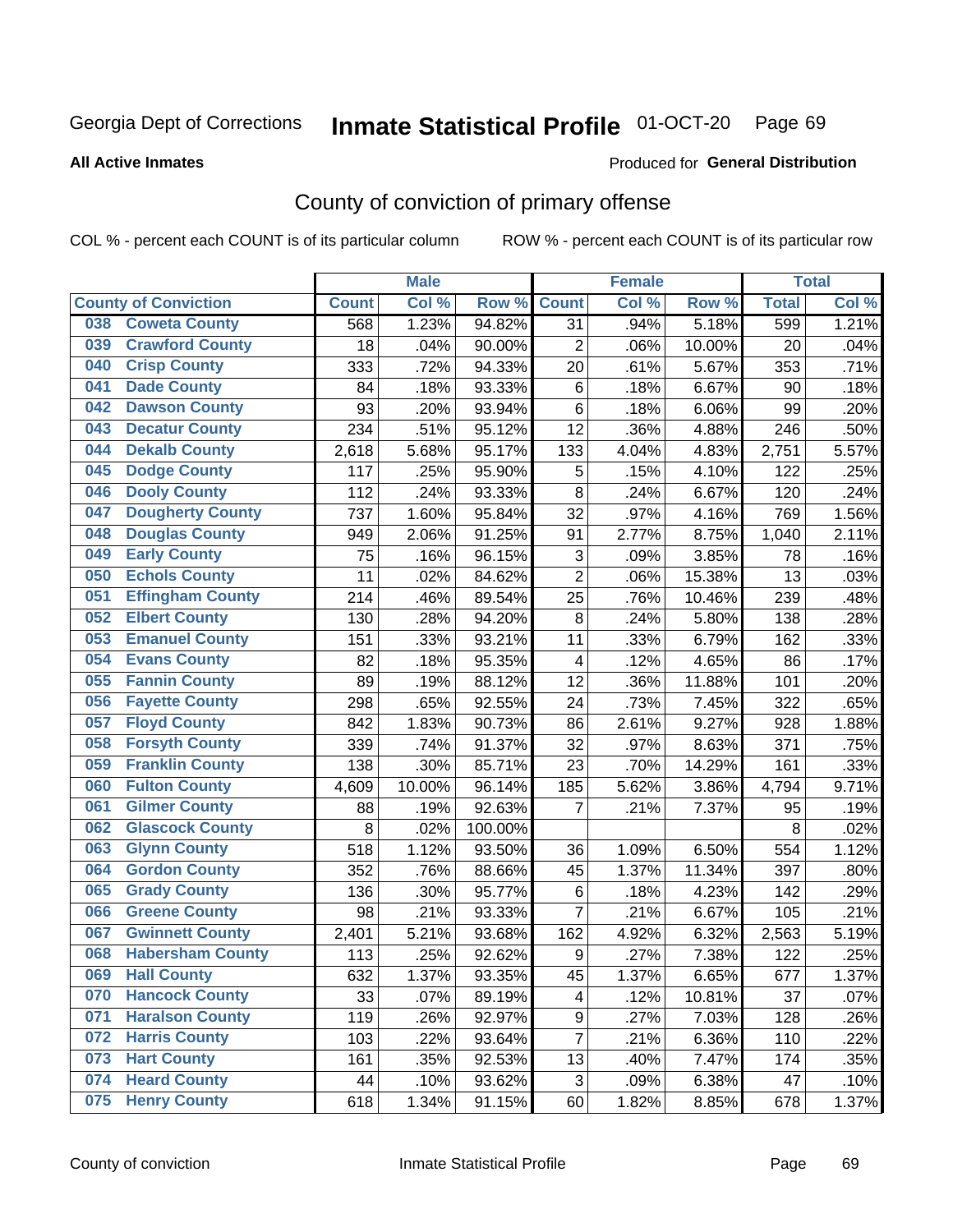# Inmate Statistical Profile 01-OCT-20 Page 70

**All Active Inmates** 

## Produced for General Distribution

# County of conviction of primary offense

COL % - percent each COUNT is of its particular column

|     |                             |              | <b>Male</b> |         |                  | <b>Female</b> |        |                  | <b>Total</b> |
|-----|-----------------------------|--------------|-------------|---------|------------------|---------------|--------|------------------|--------------|
|     | <b>County of Conviction</b> | <b>Count</b> | Col %       | Row %   | <b>Count</b>     | Col %         | Row %  | <b>Total</b>     | Col %        |
| 076 | <b>Houston County</b>       | 663          | 1.44%       | 92.21%  | 56               | 1.70%         | 7.79%  | $\overline{719}$ | 1.46%        |
| 077 | <b>Irwin County</b>         | 54           | .12%        | 96.43%  | $\overline{2}$   | .06%          | 3.57%  | 56               | .11%         |
| 078 | <b>Jackson County</b>       | 260          | .56%        | 93.86%  | 17               | .52%          | 6.14%  | 277              | .56%         |
| 079 | <b>Jasper County</b>        | 56           | .12%        | 98.25%  | $\mathbf 1$      | .03%          | 1.75%  | 57               | .12%         |
| 080 | <b>Jeff Davis County</b>    | 85           | .18%        | 96.59%  | $\sqrt{3}$       | .09%          | 3.41%  | 88               | .18%         |
| 081 | <b>Jefferson County</b>     | 149          | .32%        | 94.30%  | $\boldsymbol{9}$ | .27%          | 5.70%  | 158              | .32%         |
| 082 | <b>Jenkins County</b>       | 72           | .16%        | 93.51%  | $\sqrt{5}$       | .15%          | 6.49%  | 77               | .16%         |
| 083 | <b>Johnson County</b>       | 41           | .09%        | 95.35%  | $\overline{2}$   | .06%          | 4.65%  | 43               | .09%         |
| 084 | <b>Jones County</b>         | 160          | .35%        | 87.91%  | 22               | .67%          | 12.09% | 182              | .37%         |
| 085 | <b>Lamar County</b>         | 66           | .14%        | 91.67%  | 6                | .18%          | 8.33%  | 72               | .15%         |
| 086 | <b>Lanier County</b>        | 39           | .08%        | 92.86%  | 3                | .09%          | 7.14%  | 42               | .09%         |
| 087 | <b>Laurens County</b>       | 287          | .62%        | 93.49%  | 20               | .61%          | 6.51%  | 307              | .62%         |
| 088 | <b>Lee County</b>           | 59           | .13%        | 88.06%  | 8                | .24%          | 11.94% | 67               | .14%         |
| 089 | <b>Liberty County</b>       | 197          | .43%        | 94.26%  | 12               | .36%          | 5.74%  | 209              | .42%         |
| 090 | <b>Lincoln County</b>       | 32           | .07%        | 96.97%  | 1                | .03%          | 3.03%  | 33               | .07%         |
| 091 | <b>Long County</b>          | 62           | .13%        | 93.94%  | 4                | .12%          | 6.06%  | 66               | .13%         |
| 092 | <b>Lowndes County</b>       | 450          | .98%        | 95.95%  | 19               | .58%          | 4.05%  | 469              | .95%         |
| 093 | <b>Lumpkin County</b>       | 83           | .18%        | 92.22%  | $\overline{7}$   | .21%          | 7.78%  | 90               | .18%         |
| 094 | <b>Macon County</b>         | 51           | .11%        | 96.23%  | $\overline{2}$   | .06%          | 3.77%  | 53               | .11%         |
| 095 | <b>Madison County</b>       | 123          | .27%        | 90.44%  | 13               | .40%          | 9.56%  | 136              | .28%         |
| 096 | <b>Marion County</b>        | 27           | .06%        | 90.00%  | 3                | .09%          | 10.00% | 30               | .06%         |
| 097 | <b>Mcduffie County</b>      | 175          | .38%        | 94.59%  | 10               | .30%          | 5.41%  | 185              | .37%         |
| 098 | <b>Mcintosh County</b>      | 53           | .12%        | 89.83%  | 6                | .18%          | 10.17% | 59               | .12%         |
| 099 | <b>Meriwether County</b>    | 159          | .35%        | 94.08%  | 10               | .30%          | 5.92%  | 169              | .34%         |
| 100 | <b>Miller County</b>        | 32           | .07%        | 96.97%  | 1                | .03%          | 3.03%  | 33               | .07%         |
| 101 | <b>Mitchell County</b>      | 136          | .30%        | 95.77%  | 6                | .18%          | 4.23%  | 142              | .29%         |
| 102 | <b>Monroe County</b>        | 148          | .32%        | 91.93%  | 13               | .40%          | 8.07%  | 161              | .33%         |
| 103 | <b>Montgomery County</b>    | 24           | .05%        | 88.89%  | 3                | .09%          | 11.11% | 27               | .05%         |
| 104 | <b>Morgan County</b>        | 136          | .30%        | 91.28%  | 13               | .40%          | 8.72%  | 149              | .30%         |
| 105 | <b>Murray County</b>        | 206          | .45%        | 90.35%  | 22               | .67%          | 9.65%  | 228              | .46%         |
| 106 | <b>Muscogee County</b>      | 1,100        | 2.39%       | 94.75%  | 61               | 1.85%         | 5.25%  | 1,161            | 2.35%        |
| 107 | <b>Newton County</b>        | 643          | 1.40%       | 90.56%  | 67               | 2.04%         | 9.44%  | 710              | 1.44%        |
| 108 | <b>Oconee County</b>        | 48           | .10%        | 100.00% |                  |               |        | 48               | .10%         |
| 109 | <b>Oglethorpe County</b>    | 61           | .13%        | 96.83%  | 2                | .06%          | 3.17%  | 63               | .13%         |
| 110 | <b>Paulding County</b>      | 216          | .47%        | 94.32%  | 13               | .40%          | 5.68%  | 229              | .46%         |
| 111 | <b>Peach County</b>         | 70           | .15%        | 93.33%  | 5                | .15%          | 6.67%  | 75               | .15%         |
| 112 | <b>Pickens County</b>       | 96           | .21%        | 92.31%  | $\bf 8$          | .24%          | 7.69%  | 104              | .21%         |
| 113 | <b>Pierce County</b>        | 109          | .24%        | 91.60%  | 10               | .30%          | 8.40%  | 119              | .24%         |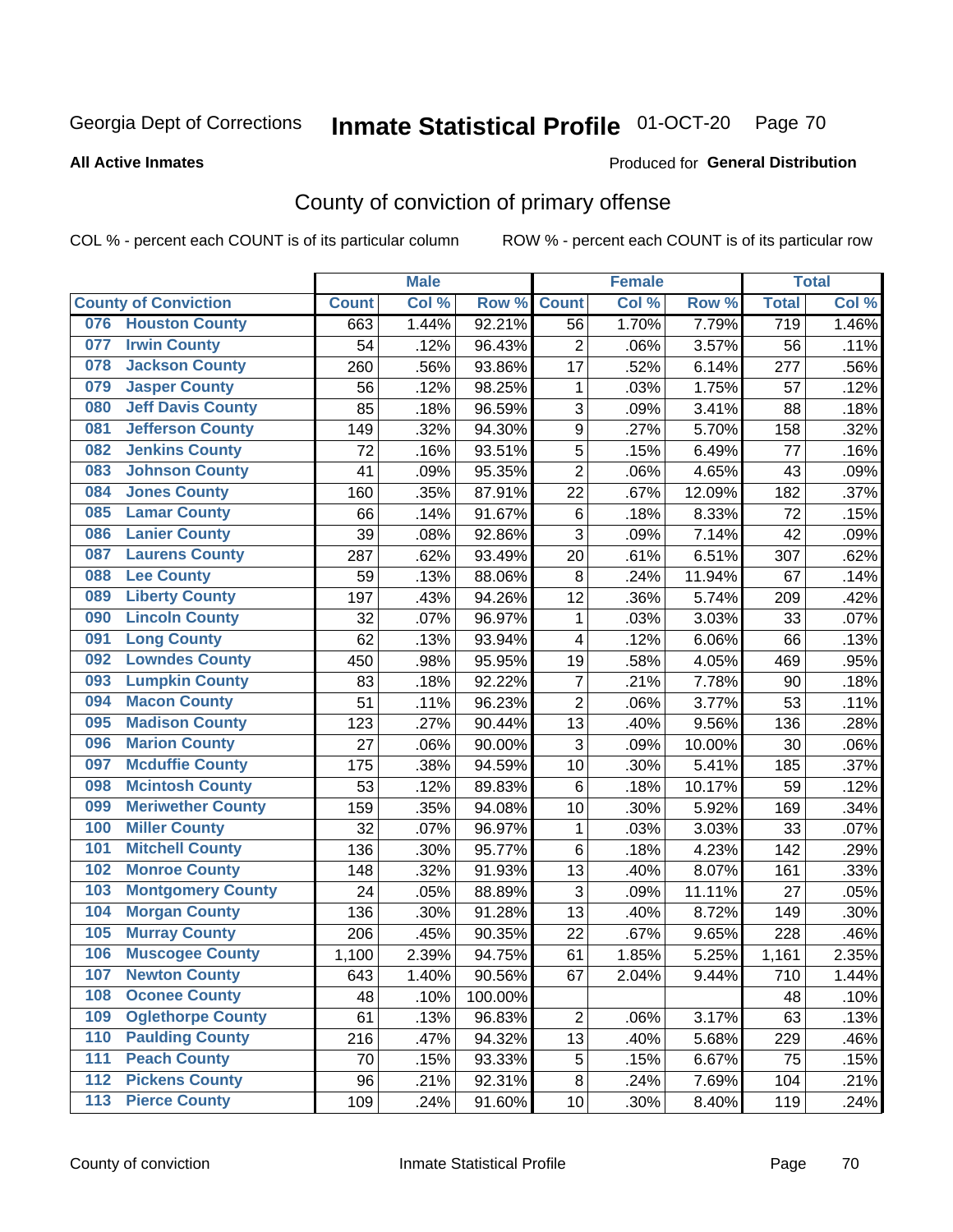# Inmate Statistical Profile 01-OCT-20 Page 71

### **All Active Inmates**

### Produced for General Distribution

# County of conviction of primary offense

COL % - percent each COUNT is of its particular column

|                                          |              | <b>Male</b> |         |                | <b>Female</b> |        |                 | <b>Total</b> |
|------------------------------------------|--------------|-------------|---------|----------------|---------------|--------|-----------------|--------------|
| <b>County of Conviction</b>              | <b>Count</b> | Col %       | Row %   | <b>Count</b>   | Col %         | Row %  | <b>Total</b>    | Col %        |
| <b>Pike County</b><br>114                | 42           | .09%        | 89.36%  | 5              | .15%          | 10.64% | $\overline{47}$ | .10%         |
| <b>Polk County</b><br>$\overline{115}$   | 200          | .43%        | 90.09%  | 22             | .67%          | 9.91%  | 222             | .45%         |
| <b>Pulaski County</b><br>116             | 41           | .09%        | 89.13%  | 5              | .15%          | 10.87% | 46              | .09%         |
| <b>Putnam County</b><br>117              | 149          | .32%        | 95.51%  | $\overline{7}$ | .21%          | 4.49%  | 156             | .32%         |
| <b>Quitman County</b><br>118             | 12           | .03%        | 100.00% |                |               |        | 12              | .02%         |
| <b>Rabun County</b><br>119               | 56           | .12%        | 90.32%  | 6              | .18%          | 9.68%  | 62              | .13%         |
| <b>Randolph County</b><br>120            | 43           | .09%        | 97.73%  | $\mathbf{1}$   | .03%          | 2.27%  | 44              | .09%         |
| <b>Richmond County</b><br>121            | 1,732        | 3.76%       | 93.98%  | 111            | 3.37%         | 6.02%  | 1,843           | 3.73%        |
| <b>Rockdale County</b><br>122            | 411          | .89%        | 94.48%  | 24             | .73%          | 5.52%  | 435             | .88%         |
| <b>Schley County</b><br>123              | 12           | .03%        | 100.00% |                |               |        | 12              | .02%         |
| <b>Screven County</b><br>124             | 107          | .23%        | 94.69%  | 6              | .18%          | 5.31%  | 113             | .23%         |
| <b>Seminole County</b><br>125            | 54           | .12%        | 84.38%  | 10             | .30%          | 15.63% | 64              | .13%         |
| <b>Spalding County</b><br>126            | 427          | .93%        | 93.23%  | 31             | .94%          | 6.77%  | 458             | .93%         |
| <b>Stephens County</b><br>127            | 129          | .28%        | 91.49%  | 12             | .36%          | 8.51%  | 141             | .29%         |
| <b>Stewart County</b><br>128             | 27           | .06%        | 90.00%  | 3              | .09%          | 10.00% | 30              | .06%         |
| <b>Sumter County</b><br>129              | 198          | .43%        | 96.12%  | 8              | .24%          | 3.88%  | 206             | .42%         |
| <b>Talbot County</b><br>130              | 24           | .05%        | 92.31%  | $\overline{2}$ | .06%          | 7.69%  | 26              | .05%         |
| <b>Taliaferro County</b><br>131          | 15           | .03%        | 100.00% |                |               |        | 15              | .03%         |
| <b>Tattnall County</b><br>132            | 180          | .39%        | 90.45%  | 19             | .58%          | 9.55%  | 199             | .40%         |
| <b>Taylor County</b><br>133              | 57           | .12%        | 90.48%  | 6              | .18%          | 9.52%  | 63              | .13%         |
| <b>Telfair County</b><br>134             | 93           | .20%        | 95.88%  | 4              | .12%          | 4.12%  | 97              | .20%         |
| <b>Terrell County</b><br>135             | 79           | .17%        | 96.34%  | 3              | .09%          | 3.66%  | 82              | .17%         |
| <b>Thomas County</b><br>136              | 181          | .39%        | 96.28%  | $\overline{7}$ | .21%          | 3.72%  | 188             | .38%         |
| <b>Tift County</b><br>137                | 308          | .67%        | 95.95%  | 13             | .40%          | 4.05%  | 321             | .65%         |
| <b>Toombs County</b><br>138              | 288          | .63%        | 92.31%  | 24             | .73%          | 7.69%  | 312             | .63%         |
| <b>Towns County</b><br>139               | 45           | .10%        | 71.43%  | 18             | .55%          | 28.57% | 63              | .13%         |
| <b>Treutlen County</b><br>140            | 71           | .15%        | 97.26%  | $\overline{2}$ | .06%          | 2.74%  | 73              | .15%         |
| <b>Troup County</b><br>141               | 577          | 1.25%       | 93.21%  | 42             | 1.28%         | 6.79%  | 619             | 1.25%        |
| <b>Turner County</b><br>142              | 69           | .15%        | 97.18%  | $\overline{2}$ | .06%          | 2.82%  | 71              | .14%         |
| <b>Twiggs County</b><br>$\overline{143}$ | 47           | .10%        | 95.92%  | $\overline{2}$ | .06%          | 4.08%  | 49              | .10%         |
| <b>Union County</b><br>144               | 104          | .23%        | 85.25%  | 18             | .55%          | 14.75% | 122             | .25%         |
| 145<br><b>Upson County</b>               | 157          | .34%        | 91.28%  | 15             | .46%          | 8.72%  | 172             | .35%         |
| <b>Walker County</b><br>146              | 417          | .90%        | 92.05%  | 36             | 1.09%         | 7.95%  | 453             | .92%         |
| <b>Walton County</b><br>147              | 575          | 1.25%       | 90.98%  | 57             | 1.73%         | 9.02%  | 632             | 1.28%        |
| <b>Ware County</b><br>148                | 269          | .58%        | 93.08%  | 20             | .61%          | 6.92%  | 289             | .59%         |
| <b>Warren County</b><br>149              | 31           | .07%        | 93.94%  | $\overline{2}$ | .06%          | 6.06%  | 33              | .07%         |
| <b>Washington County</b><br>150          | 182          | .39%        | 92.86%  | 14             | .43%          | 7.14%  | 196             | .40%         |
| <b>Wayne County</b><br>151               | 186          | .40%        | 92.08%  | 16             | .49%          | 7.92%  | 202             | .41%         |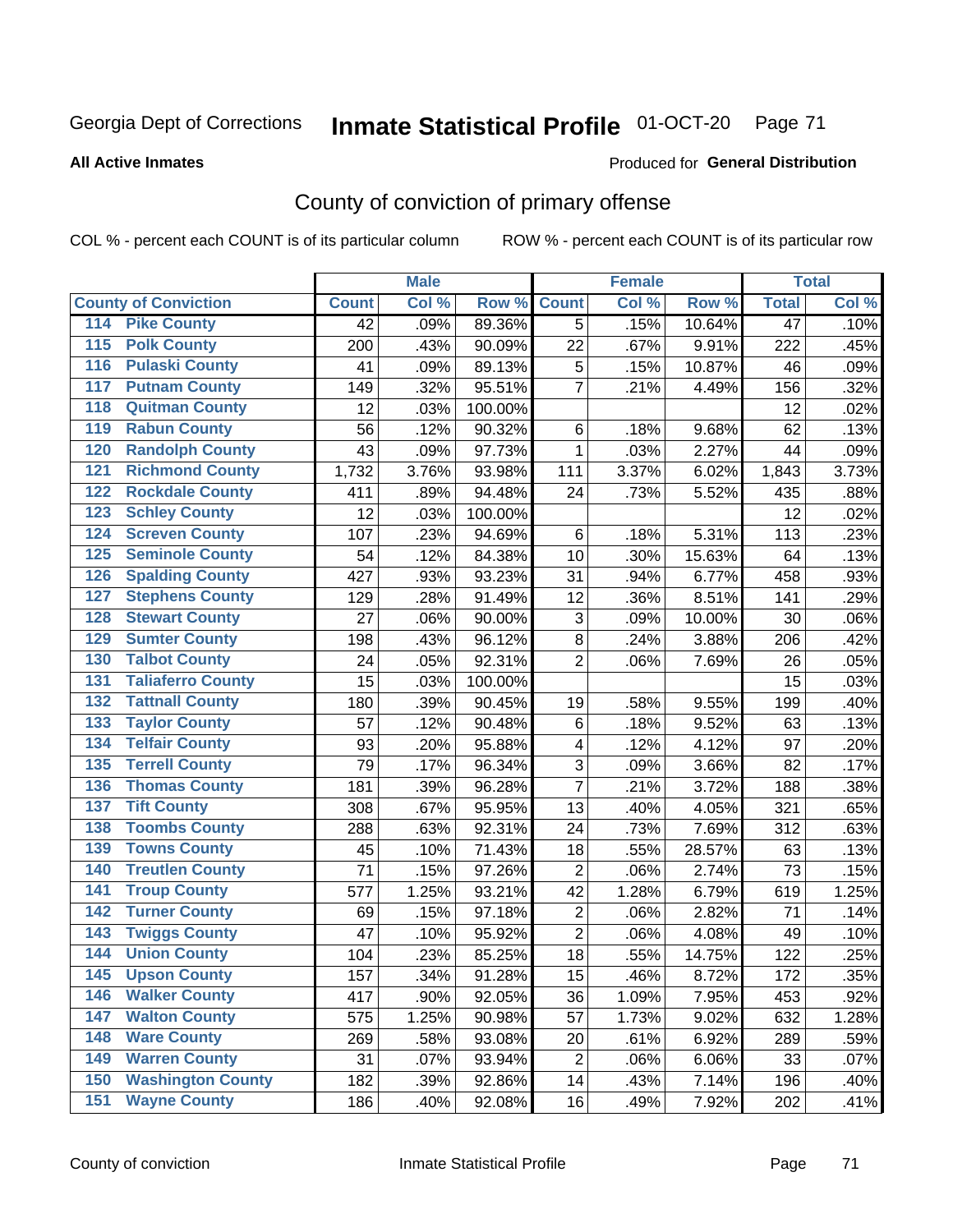# Inmate Statistical Profile 01-OCT-20 Page 72

**All Active Inmates** 

## Produced for General Distribution

# County of conviction of primary offense

COL % - percent each COUNT is of its particular column

|                                |              | <b>Male</b> |             |       | <b>Female</b> |        |              | <b>Total</b> |
|--------------------------------|--------------|-------------|-------------|-------|---------------|--------|--------------|--------------|
| <b>County of Conviction</b>    | <b>Count</b> | Col %       | Row % Count |       | Col %         | Row %  | <b>Total</b> | Col %        |
| <b>Webster County</b><br>152   | 6            | .01%        | 75.00%      | 2     | $.06\%$       | 25.00% | 8            | .02%         |
| <b>Wheeler County</b><br>153   | 16           | .03%        | 100.00%     |       |               |        | 16           | .03%         |
| <b>White County</b><br>154     | 85           | .18%        | 93.41%      | 6     | .18%          | 6.59%  | 91           | .18%         |
| <b>Whitfield County</b><br>155 | 668          | 1.45%       | 87.32%      | 97    | 2.95%         | 12.68% | 765          | 1.55%        |
| <b>Wilcox County</b><br>156    | 50           | $.11\%$     | 94.34%      | 3     | .09%          | 5.66%  | 53           | .11%         |
| <b>Wilkes County</b><br>157    | 58           | .13%        | 95.08%      | 3     | .09%          | 4.92%  | 61           | .12%         |
| <b>Wilkinson County</b><br>158 | 38           | .08%        | 97.44%      |       | .03%          | 2.56%  | 39           | .08%         |
| <b>Worth County</b><br>159     | 125          | .27%        | 91.91%      | 11    | .33%          | 8.09%  | 136          | .28%         |
| <b>Total Rported</b>           | 46,080       | 100%        | 93.33%      | 3,291 | 100%          | 6.67%  | 49,371       | 100%         |

| <b>Not Reported</b> |        |       |        |
|---------------------|--------|-------|--------|
| ∣ Total             | 46,080 | 3,291 | 49,371 |

| Mode (most frequent) | <b>Fulton County</b> | <b>Fulton County</b> | <b>Fulton County</b> |
|----------------------|----------------------|----------------------|----------------------|
|                      |                      |                      |                      |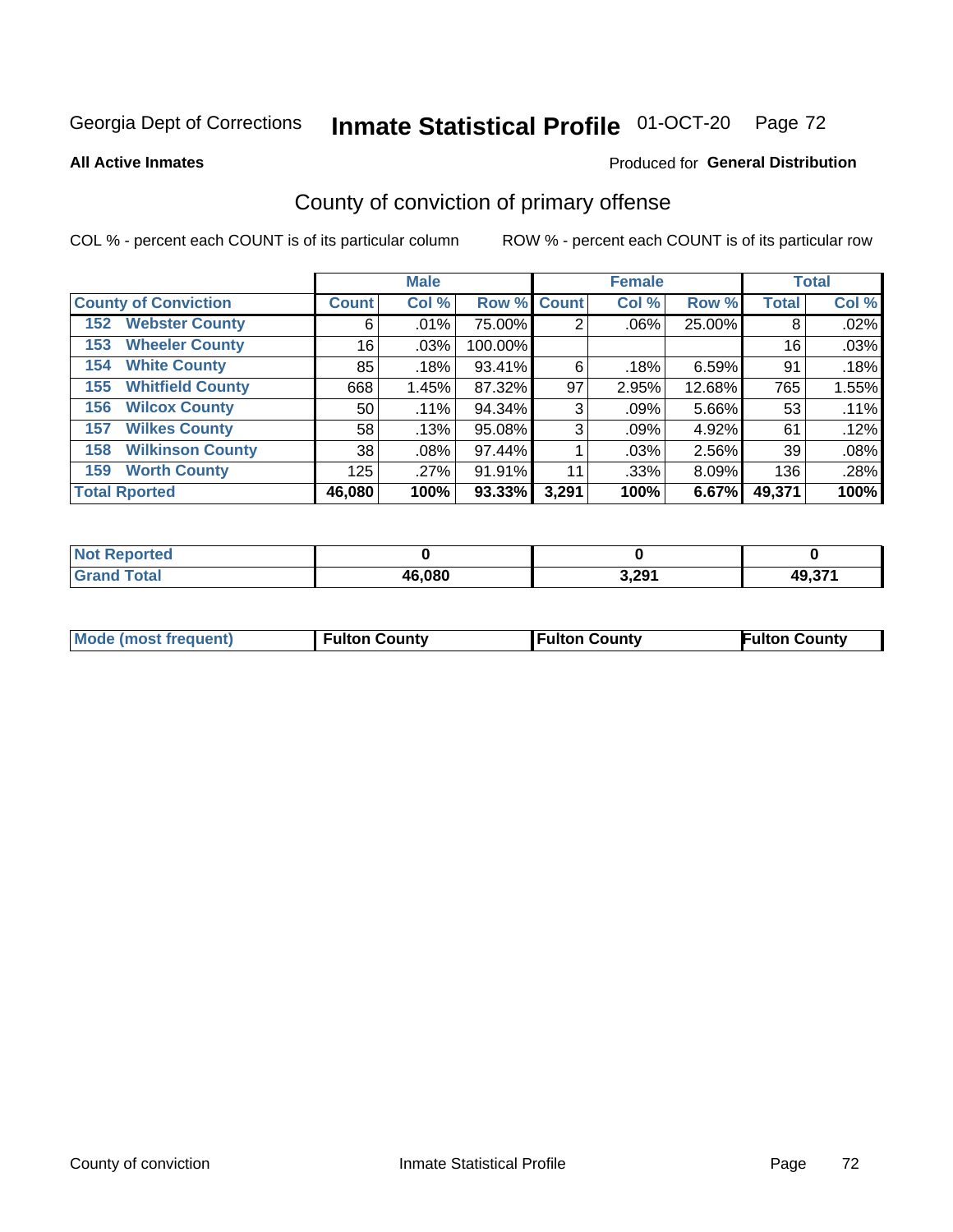# Georgia Dept of Corrections **All Active Inmates**

# Inmate Statistical Profile 01-OCT-20 Page 73

Produced for General Distribution

# Circuit of conviction of primary offense

COL % - percent each COUNT is of its particular column ROW % - percent each COUNT is of its particular row

|                         |                                 | <b>Male</b>  |        |        | <b>Female</b>   |       |        | <b>Total</b> |       |
|-------------------------|---------------------------------|--------------|--------|--------|-----------------|-------|--------|--------------|-------|
|                         | <b>Circuit of Conviction</b>    | <b>Count</b> | Col %  | Row %  | <b>Count</b>    | Col % | Row %  | <b>Total</b> | Col % |
| 1                       | <b>Alapaha Circuit</b>          | 330          | .72%   | 93.22% | $\overline{24}$ | .73%  | 6.78%  | 354          | .72%  |
| $\overline{2}$          | <b>Alcovy Circuit</b>           | 1,218        | 2.65%  | 90.76% | 124             | 3.78% | 9.24%  | 1,342        | 2.73% |
| $\overline{\mathbf{3}}$ | <b>Atlanta Circuit</b>          | 4,609        | 10.04% | 96.14% | 185             | 5.64% | 3.86%  | 4,794        | 9.75% |
| 4                       | <b>Atlantic Circuit</b>         | 617          | 1.34%  | 93.06% | 46              | 1.40% | 6.94%  | 663          | 1.35% |
| 5                       | <b>Augusta Circuit</b>          | 2,324        | 5.06%  | 93.56% | 160             | 4.87% | 6.44%  | 2,484        | 5.05% |
| $\overline{\bf{6}}$     | <b>Blue Ridge Circuit</b>       | 517          | 1.13%  | 90.86% | 52              | 1.58% | 9.14%  | 569          | 1.16% |
| 7                       | <b>Brunswick Circuit</b>        | 1,061        | 2.31%  | 93.56% | 73              | 2.22% | 6.44%  | 1,134        | 2.31% |
| $\overline{\mathbf{8}}$ | <b>Chattahoochee Circuit</b>    | 1,329        | 2.90%  | 94.39% | 79              | 2.41% | 5.61%  | 1,408        | 2.86% |
| $\overline{9}$          | <b>Cherokee Circuit</b>         | 926          | 2.02%  | 88.36% | 122             | 3.72% | 11.64% | 1,048        | 2.13% |
| 10                      | <b>Clayton Circuit</b>          | 1,280        | 2.79%  | 92.75% | 100             | 3.05% | 7.25%  | 1,380        | 2.81% |
| $\overline{11}$         | <b>Cobb Circuit</b>             | 2,292        | 4.99%  | 92.64% | 182             | 5.54% | 7.36%  | 2,474        | 5.03% |
| $\overline{12}$         | <b>Conasauga Circuit</b>        | 874          | 1.90%  | 88.02% | 119             | 3.62% | 11.98% | 993          | 2.02% |
| 13                      | <b>Cordele Circuit</b>          | 720          | 1.57%  | 94.12% | 45              | 1.37% | 5.88%  | 765          | 1.56% |
| $\overline{14}$         | <b>Coweta Circuit</b>           | 1,885        | 4.11%  | 93.32% | 135             | 4.11% | 6.68%  | 2,020        | 4.11% |
| 15                      | <b>Dougherty Circuit</b>        | 737          | 1.61%  | 95.84% | 32              | .97%  | 4.16%  | 769          | 1.56% |
| 16                      | <b>Dublin Circuit</b>           | 446          | .97%   | 94.49% | 26              | .79%  | 5.51%  | 472          | .96%  |
| 17                      | <b>Eastern Circuit</b>          | 1,722        | 3.75%  | 96.31% | 66              | 2.01% | 3.69%  | 1,788        | 3.64% |
| $\overline{18}$         | <b>Flint Circuit</b>            | 618          | 1.35%  | 91.15% | 60              | 1.83% | 8.85%  | 678          | 1.38% |
| 19                      | <b>Griffin Circuit</b>          | 924          | 2.01%  | 92.49% | 75              | 2.28% | 7.51%  | 999          | 2.03% |
| $\overline{20}$         | <b>Gwinnett Circuit</b>         | 2,401        | 5.23%  | 93.68% | 162             | 4.93% | 6.32%  | 2,563        | 5.21% |
| $\overline{21}$         | <b>Houston Circuit</b>          | 663          | 1.44%  | 92.21% | 56              | 1.71% | 7.79%  | 719          | 1.46% |
| $\overline{22}$         | <b>Lookout Mountain Circuit</b> | 1,028        | 2.24%  | 91.70% | 93              | 2.83% | 8.30%  | 1,121        | 2.28% |
| 23                      | <b>Macon Circuit</b>            | 1,118        | 2.44%  | 94.75% | 62              | 1.89% | 5.25%  | 1,180        | 2.40% |
| $\overline{24}$         | <b>Middle Circuit</b>           | 872          | 1.90%  | 92.77% | 68              | 2.07% | 7.23%  | 940          | 1.91% |
| $\overline{25}$         | <b>Mountain Circuit</b>         | 298          | .65%   | 91.69% | 27              | .82%  | 8.31%  | 325          | .66%  |
| 26                      | <b>Northeastern Circuit</b>     | 725          | 1.58%  | 93.43% | 51              | 1.55% | 6.57%  | 776          | 1.58% |
| $\overline{27}$         | <b>Northern Circuit</b>         | 613          | 1.34%  | 91.22% | 59              | 1.80% | 8.78%  | 672          | 1.37% |
| 28                      | <b>Ocmulgee Circuit</b>         | 945          | 2.06%  | 92.47% | 77              | 2.35% | 7.53%  | 1,022        | 2.08% |
| 29                      | <b>Oconee Circuit</b>           | 342          | .75%   | 93.44% | 24              | .73%  | 6.56%  | 366          | .74%  |
| 30                      | <b>Ogeechee Circuit</b>         | 864          | 1.88%  | 92.80% | 67              | 2.04% | 7.20%  | 931          | 1.89% |
| $\overline{31}$         | <b>Pataula Circuit</b>          | 314          | .68%   | 93.45% | 22              | .67%  | 6.55%  | 336          | .68%  |
| 32                      | <b>Piedmont Circuit</b>         | 634          | 1.38%  | 91.49% | 59              | 1.80% | 8.51%  | 693          | 1.41% |
| 33                      | <b>Rome Circuit</b>             | 842          | 1.83%  | 90.73% | 86              | 2.62% | 9.27%  | 928          | 1.89% |
| 34                      | <b>South Georgia Circuit</b>    | 544          | 1.19%  | 94.77% | 30              | .91%  | 5.23%  | 574          | 1.17% |
| 35                      | <b>Southern Circuit</b>         | 897          | 1.95%  | 95.94% | 38              | 1.16% | 4.06%  | 935          | 1.90% |
| 36                      | <b>Southwestern Circuit</b>     | 353          | .77%   | 93.88% | 23              | .70%  | 6.12%  | 376          | .76%  |
| 37                      | <b>Stone Mountain Circuit</b>   | 2,618        | 5.70%  | 95.17% | 133             | 4.05% | 4.83%  | 2,751        | 5.59% |
| 38                      | <b>Tallapoosa Circuit</b>       | 319          | .70%   | 91.14% | 31              | .94%  | 8.86%  | 350          | .71%  |
| 39                      | <b>Tifton Circuit</b>           | 556          | 1.21%  | 95.21% | 28              | .85%  | 4.79%  | 584          | 1.19% |
| 40                      | <b>Toombs Circuit</b>           | 319          | .70%   | 95.22% | 16              | .49%  | 4.78%  | 335          | .68%  |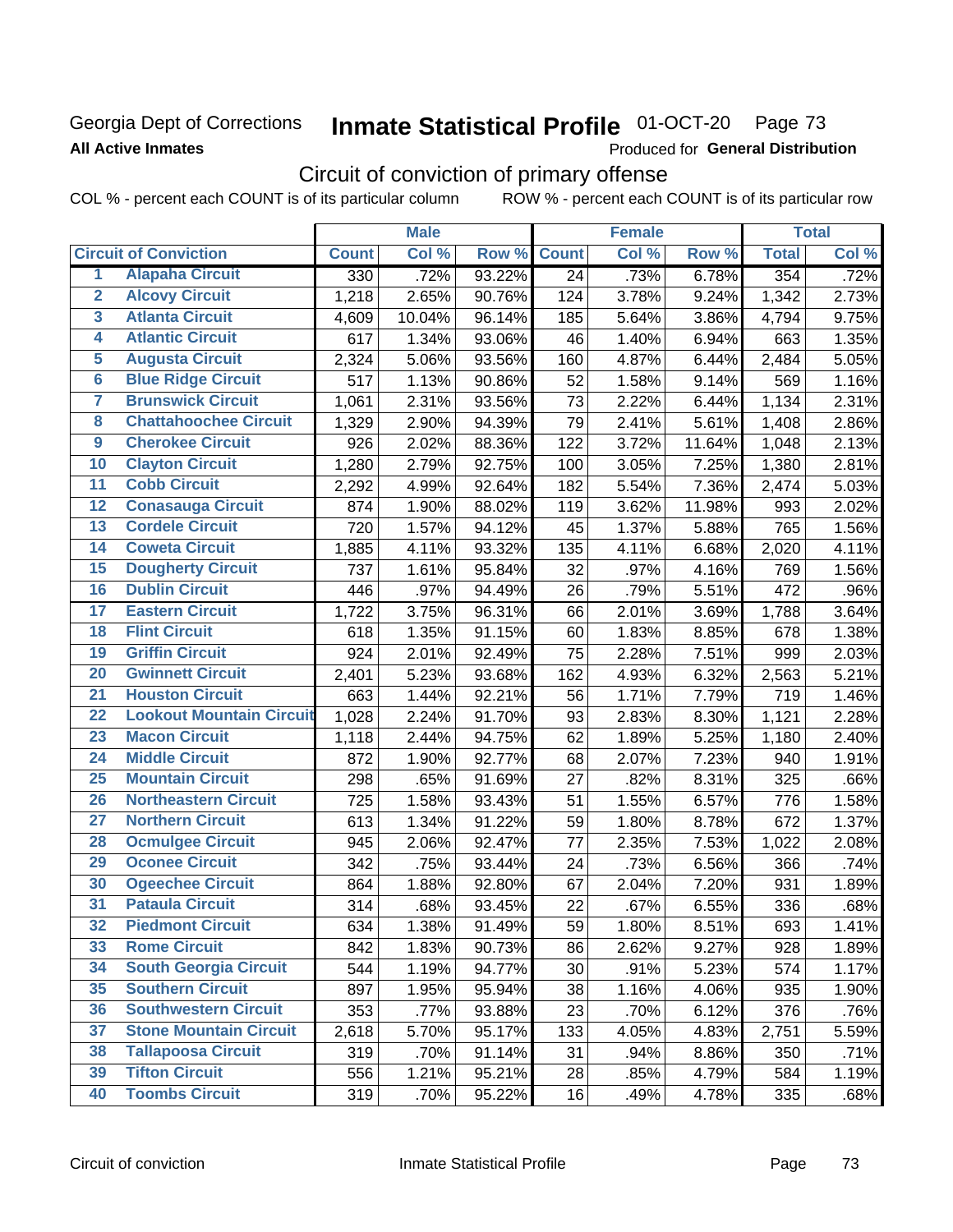### Georgia Dept of Corrections **All Active Inmates**

# Inmate Statistical Profile 01-OCT-20 Page 74

Produced for General Distribution

# Circuit of conviction of primary offense

|                              |                                  |              | <b>Male</b> |        |              | <b>Female</b> |        |              | <b>Total</b> |
|------------------------------|----------------------------------|--------------|-------------|--------|--------------|---------------|--------|--------------|--------------|
| <b>Circuit of Conviction</b> |                                  | <b>Count</b> | Col %       | Row %  | <b>Count</b> | Col %         | Row %  | <b>Total</b> | Col %        |
| 41                           | <b>Waycross Circuit</b>          | 813          | 1.77%       | 92.49% | 66           | 2.01%         | 7.51%  | 879          | 1.79%        |
| 42                           | <b>Western Circuit</b>           | 543          | 1.18%       | 93.94% | 35           | 1.07%         | 6.06%  | 578          | 1.18%        |
| 43                           | <b>Rockdale Circuit</b>          | 411          | .90%        | 94.48% | 24           | .73%          | 5.52%  | 435          | .88%         |
| 44                           | <b>Douglas Circuit</b>           | 949          | 2.07%       | 91.25% | 91           | 2.77%         | 8.75%  | 1,040        | 2.11%        |
| 45                           | <b>Appalachian Circuit</b>       | 273          | .59%        | 91.00% | 27           | .82%          | 9.00%  | 300          | .61%         |
| 46                           | <b>Enotah Circuit</b>            | 317          | .69%        | 86.61% | 49           | 1.49%         | 13.39% | 366          | .74%         |
| 47                           | <b>Bell-Forsyth J.C.</b>         | 339          | .74%        | 91.37% | 32           | .97%          | 8.63%  | 371          | .75%         |
| 48                           | <b>Towaliga Judicial Circuit</b> | 335          | .73%        | 92.03% | 29           | .88%          | 7.97%  | 364          | .74%         |
| 49                           | <b>Paulding Circuit</b>          | 216          | .47%        | 94.32% | 13           | .40%          | 5.68%  | 229          | .47%         |
|                              | <b>Total Rported</b>             | 45,890       | 100%        | 93.32% | 3,283        | 100%          | 6.68%  | 49,173       | 100%         |
| <b>Not Reported</b>          |                                  |              | 190         |        |              | 8             |        |              | 198          |

| 'Grand<br>Total             | 46,080  | 3,291          | 49,371  |
|-----------------------------|---------|----------------|---------|
| <b>Mode (most frequent)</b> | Atlanta | <b>Atlanta</b> | Atlanta |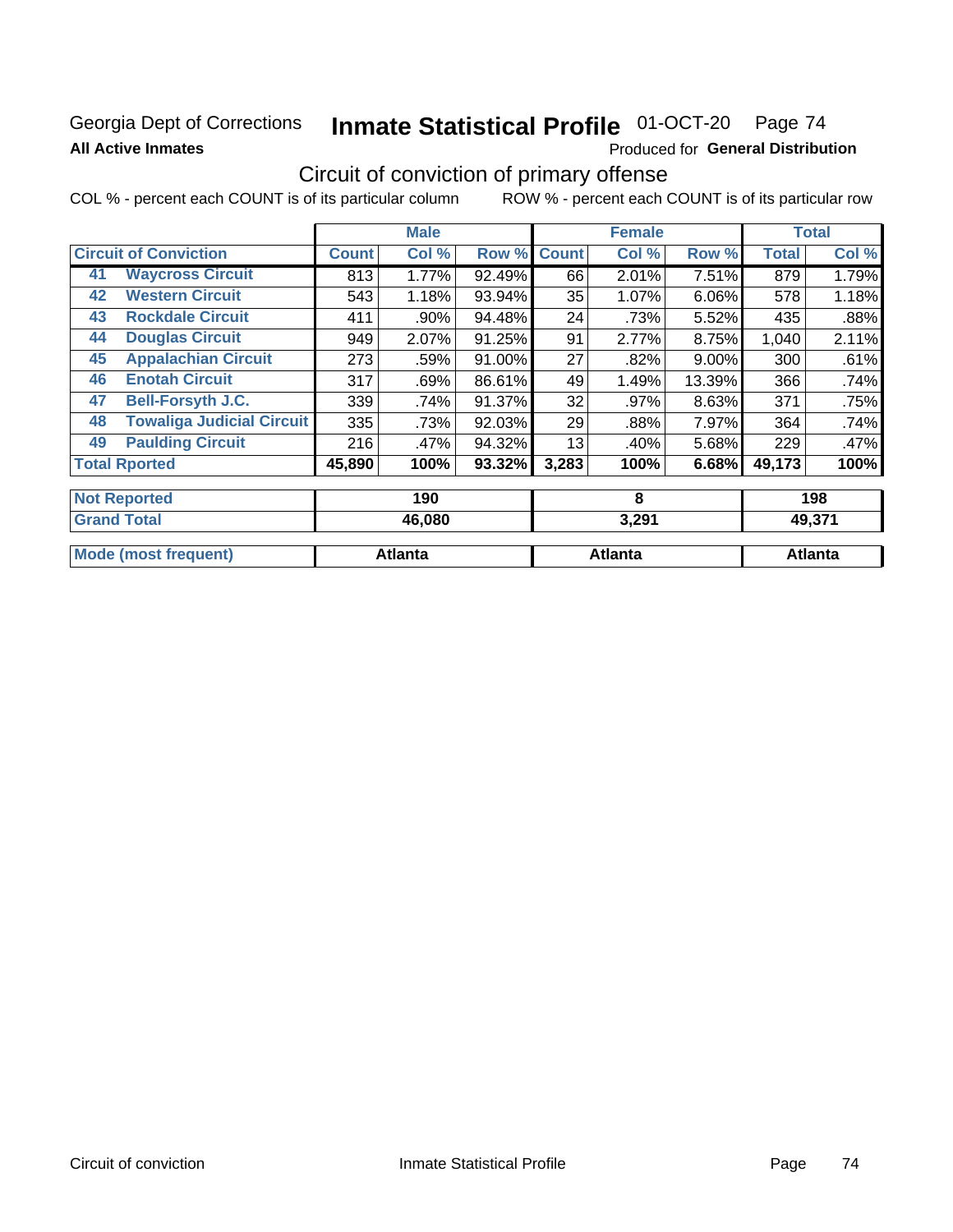#### **All Active Inmates**

#### Produced for **General Distribution**

### Years served (jail + prison) in this incarceration

|                       |              | <b>Male</b> |        |                | <b>Female</b> |       |              | <b>Total</b> |
|-----------------------|--------------|-------------|--------|----------------|---------------|-------|--------------|--------------|
| <b>Years Served</b>   | <b>Count</b> | Col %       | Row %  | <b>Count</b>   | Col %         | Row % | <b>Total</b> | Col %        |
| Less than one year    | 6,271        | 13.62%      | 91.28% | 599            | 18.22%        | 8.72% | 6,870        | 13.93%       |
| 1 to 1.99 years       | 6,907        | 15.01%      | 91.07% | 677            | 20.59%        | 8.93% | 7,584        | 15.38%       |
| 2 to 2.99 years       | 5,186        | 11.27%      | 91.22% | 499            | 15.18%        | 8.78% | 5,685        | 11.53%       |
| 3 to 3.99 years       | 3,982        | 8.65%       | 93.17% | 292            | 8.88%         | 6.83% | 4,274        | 8.67%        |
| 4 to 4.99 years       | 3,201        | 6.95%       | 93.87% | 209            | 6.36%         | 6.13% | 3,410        | 6.91%        |
| 5 to 5.99 years       | 2,484        | 5.40%       | 93.03% | 186            | 5.66%         | 6.97% | 2,670        | 5.41%        |
| 6 to 6.99 years       | 2,150        | 4.67%       | 94.09% | 135            | 4.11%         | 5.91% | 2,285        | 4.63%        |
| 7 to 7.99 years       | 1,913        | 4.16%       | 94.28% | 116            | 3.53%         | 5.72% | 2,029        | 4.11%        |
| 8 to 8.99 years       | 1,723        | 3.74%       | 95.14% | 88             | 2.68%         | 4.86% | 1,811        | 3.67%        |
| 9 to 9.99 years       | 1,520        | 3.30%       | 95.42% | 73             | 2.22%         | 4.58% | 1,593        | 3.23%        |
| 10 to 10.99 years     | 1,051        | 2.28%       | 95.03% | 55             | 1.67%         | 4.97% | 1,106        | 2.24%        |
| 11 to 11.99 years     | 917          | 1.99%       | 94.83% | 50             | 1.52%         | 5.17% | 967          | 1.96%        |
| 12 to 12.99 years     | 874          | 1.90%       | 96.15% | 35             | 1.06%         | 3.85% | 909          | 1.84%        |
| 13 to 13.99 years     | 869          | 1.89%       | 96.23% | 34             | 1.03%         | 3.77% | 903          | 1.83%        |
| 14 to 14.99 years     | 701          | 1.52%       | 95.50% | 33             | 1.00%         | 4.50% | 734          | 1.49%        |
| 15 to 15.99 years     | 519          | 1.13%       | 95.58% | 24             | 0.73%         | 4.42% | 543          | 1.10%        |
| 16 to 16.99 years     | 475          | 1.03%       | 94.43% | 28             | 0.85%         | 5.57% | 503          | 1.02%        |
| 17 to 17.99 years     | 501          | 1.09%       | 95.07% | 26             | 0.79%         | 4.93% | 527          | 1.07%        |
| 18 to 18.99 years     | 441          | 0.96%       | 95.66% | 20             | 0.61%         | 4.34% | 461          | 0.93%        |
| 19 to 19.99 years     | 439          | 0.95%       | 97.34% | 12             | 0.36%         | 2.66% | 451          | 0.91%        |
| 20 to 20.99 years     | 366          | 0.80%       | 96.06% | 15             | 0.46%         | 3.94% | 381          | 0.77%        |
| 21 to 21.99 years     | 305          | 0.66%       | 95.31% | 15             | 0.46%         | 4.69% | 320          | 0.65%        |
| 22 to 22.99 years     | 329          | 0.71%       | 96.76% | 11             | 0.33%         | 3.24% | 340          | 0.69%        |
| 23 to 23.99 years     | 360          | 0.78%       | 97.30% | 10             | 0.30%         | 2.70% | 370          | 0.75%        |
| 24 to 24.99 years     | 328          | 0.71%       | 96.47% | 12             | 0.36%         | 3.53% | 340          | 0.69%        |
| 25 to 25.99 years     | 300          | 0.65%       | 98.36% | 5              | 0.15%         | 1.64% | 305          | 0.62%        |
| 26 to 26.99 years     | 249          | 0.54%       | 96.89% | $\bf 8$        | 0.24%         | 3.11% | 257          | 0.52%        |
| 27 to 27.99 years     | 208          | 0.45%       | 99.05% | $\overline{2}$ | 0.06%         | 0.95% | 210          | 0.43%        |
| 28 to 28.99 years     | 171          | 0.37%       | 96.61% | 6              | 0.18%         | 3.39% | 177          | 0.36%        |
| 29 to 29.99 years     | 157          | 0.34%       | 98.13% | 3              | 0.09%         | 1.88% | 160          | 0.32%        |
| Thirty + years        | 1,134        | 2.46%       | 99.13% | 10             | 0.30%         | 0.87% | 1,144        | 2.32%        |
| <b>Total Reported</b> | 46,031       | 100%        | 93.33% | 3,288          | 100%          | 6.67% | 49,319       | 100%         |

| <b>Not Reported</b>            | 49                |                    | 52              |
|--------------------------------|-------------------|--------------------|-----------------|
| <b>Grand Total</b>             | 46,080            | 3,291              | 49,371          |
|                                |                   |                    |                 |
| <b>Mean</b><br>(average)       | 7.49              | 4.74               | 7.31            |
| <b>Median (middle)</b>         | 4.17              | 2.67               | 4.06            |
| <b>Mode</b><br>(most frequent) | 1 to $1.99$ years | Less than one year | 1 to 1.99 years |
|                                |                   |                    |                 |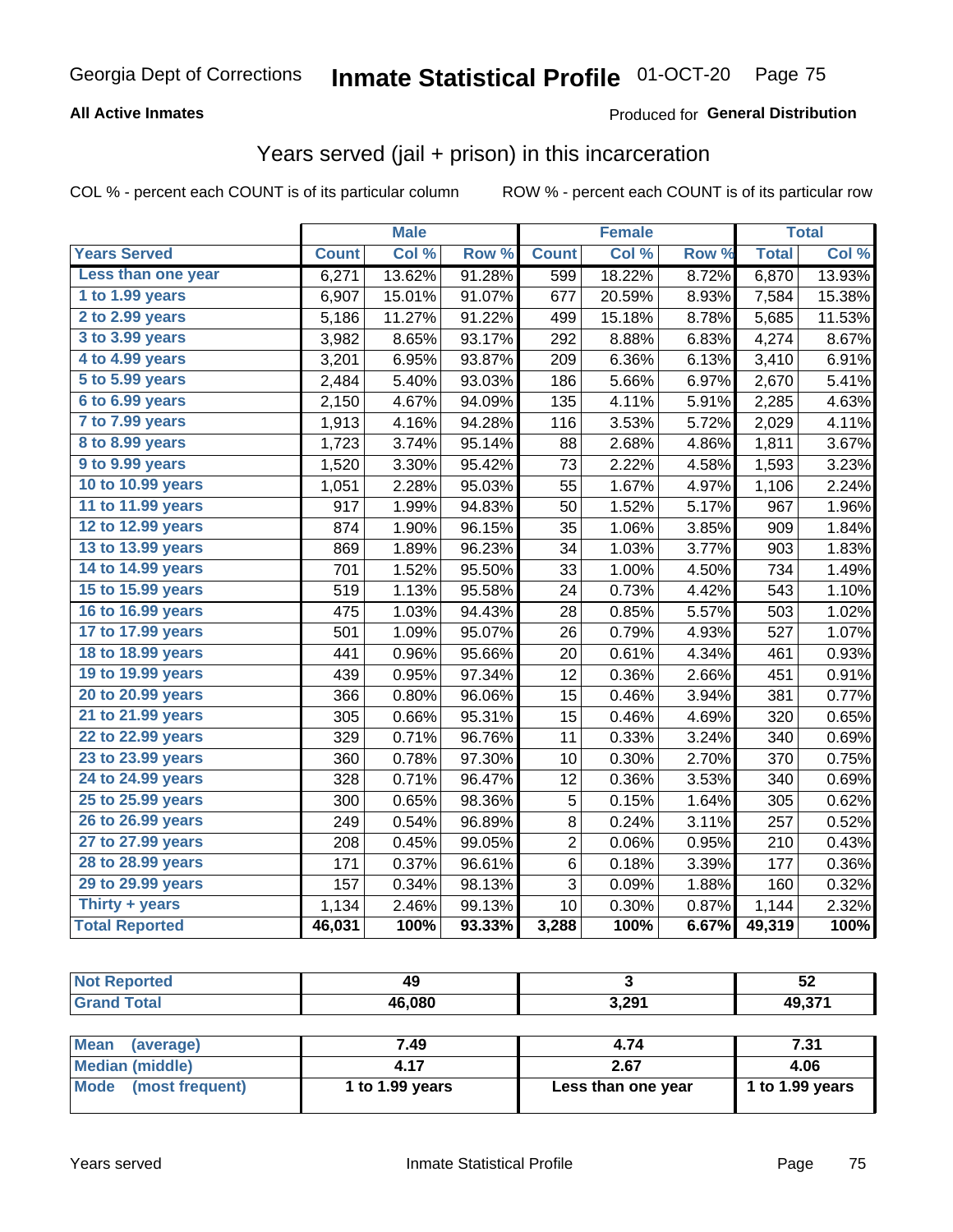#### **All Active Inmates**

Produced for **General Distribution**

### Results of most recent HIV tests

|                         |              | <b>Male</b> |           |              | <b>Female</b> |          |        | <b>Total</b> |
|-------------------------|--------------|-------------|-----------|--------------|---------------|----------|--------|--------------|
| <b>HIV Test Results</b> | <b>Count</b> | Col %       | Row %I    | <b>Count</b> | Col %         | Row %    | Total  | Col %        |
| <b>Positive</b>         | 564          | $1.36\%$    | $94.95\%$ | 30           | 1.12%         | $5.05\%$ | 594    | 1.34%        |
| <b>Negative</b>         | 40,935       | 98.63%      | 93.93%    | 2,645        | $98.88\%$     | 6.07%    | 43,580 | 98.65%       |
| <b>Indeterminate</b>    | ີ            | 0.01%       | 100.00%   |              |               |          |        | 0.01%        |
| <b>Total Reported</b>   | 41,502       | 100%        | 93.94%    | 2,675        | 100%          | $6.06\%$ | 44,177 | 100%         |

| <b>Not Reported</b> | 1,578  | 616   | ,194   |
|---------------------|--------|-------|--------|
| Total               | 46,080 | 3,291 | 49,371 |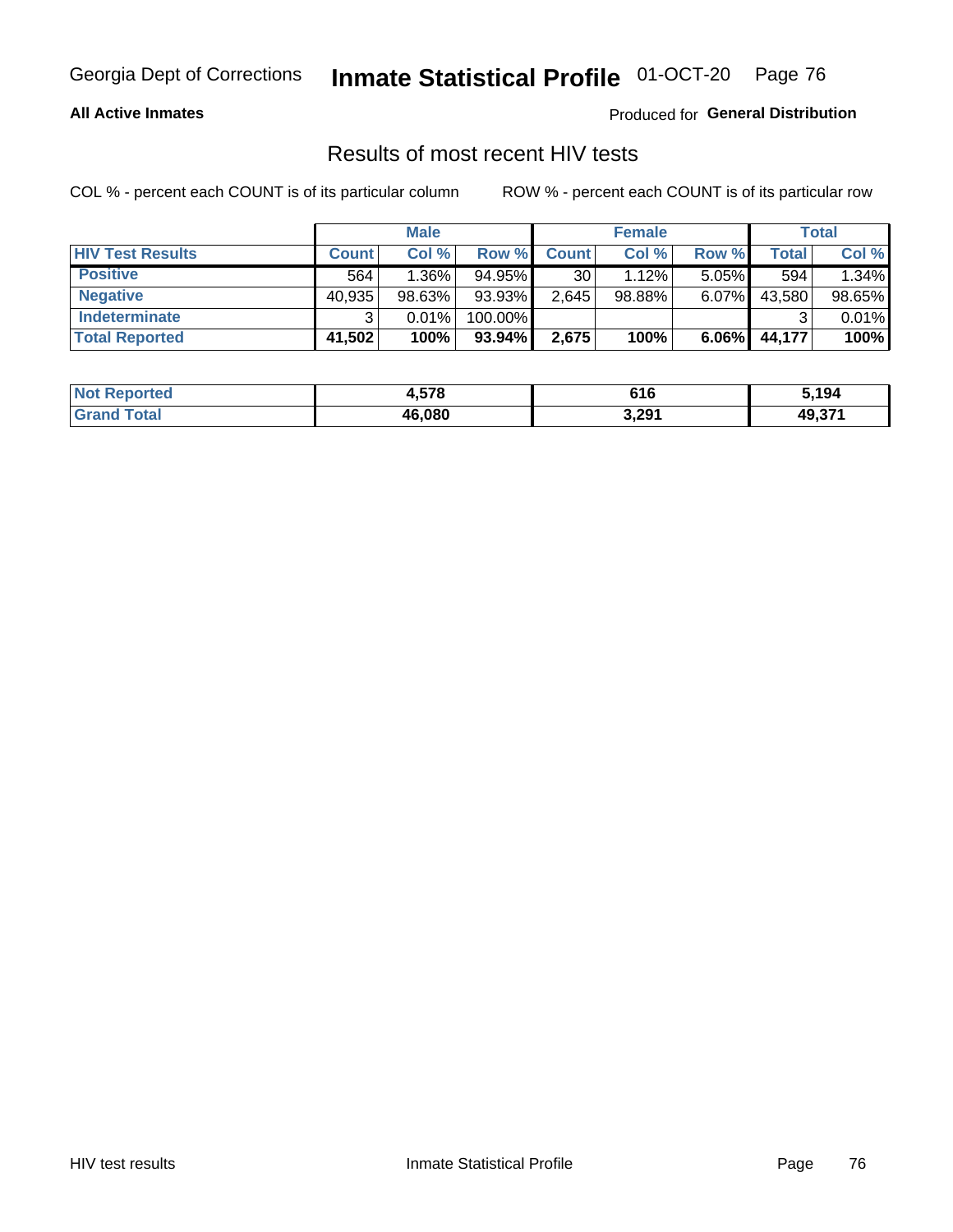#### **All Active Inmates**

#### Produced for **General Distribution**

### Results of most recent tuberculosis test

|                                  |              | <b>Male</b> |           |              | <b>Female</b> |          |        | Total  |
|----------------------------------|--------------|-------------|-----------|--------------|---------------|----------|--------|--------|
| <b>Tuberculosis Test Results</b> | <b>Count</b> | Col%        | Row %     | <b>Count</b> | Col %         | Row %    | Total  | Col %  |
| <b>Positive on current test</b>  | 5.478        | $12.82\%$   | $98.10\%$ | 106          | 3.55%         | 1.90%    | 5,584  | 12.21% |
| <b>Positive on previous test</b> | ົ            | $0.01\%$    | 100.00%   |              |               |          |        | 0.01%  |
| <b>Negative</b>                  | 37,253       | $87.18\%$   | $92.82\%$ | 2,882        | $96.45\%$     | $7.18\%$ | 40,135 | 87.78% |
| <b>Total Reported</b>            | 42,733       | 100%        | 93.46%    | 2,988        | 100%          | 6.54%    | 45,721 | 100%   |

| <b>Not Reported</b>   | 3,347  | 303   | 3,650  |
|-----------------------|--------|-------|--------|
| Total<br><b>Grand</b> | 46,080 | 3,291 | 49,371 |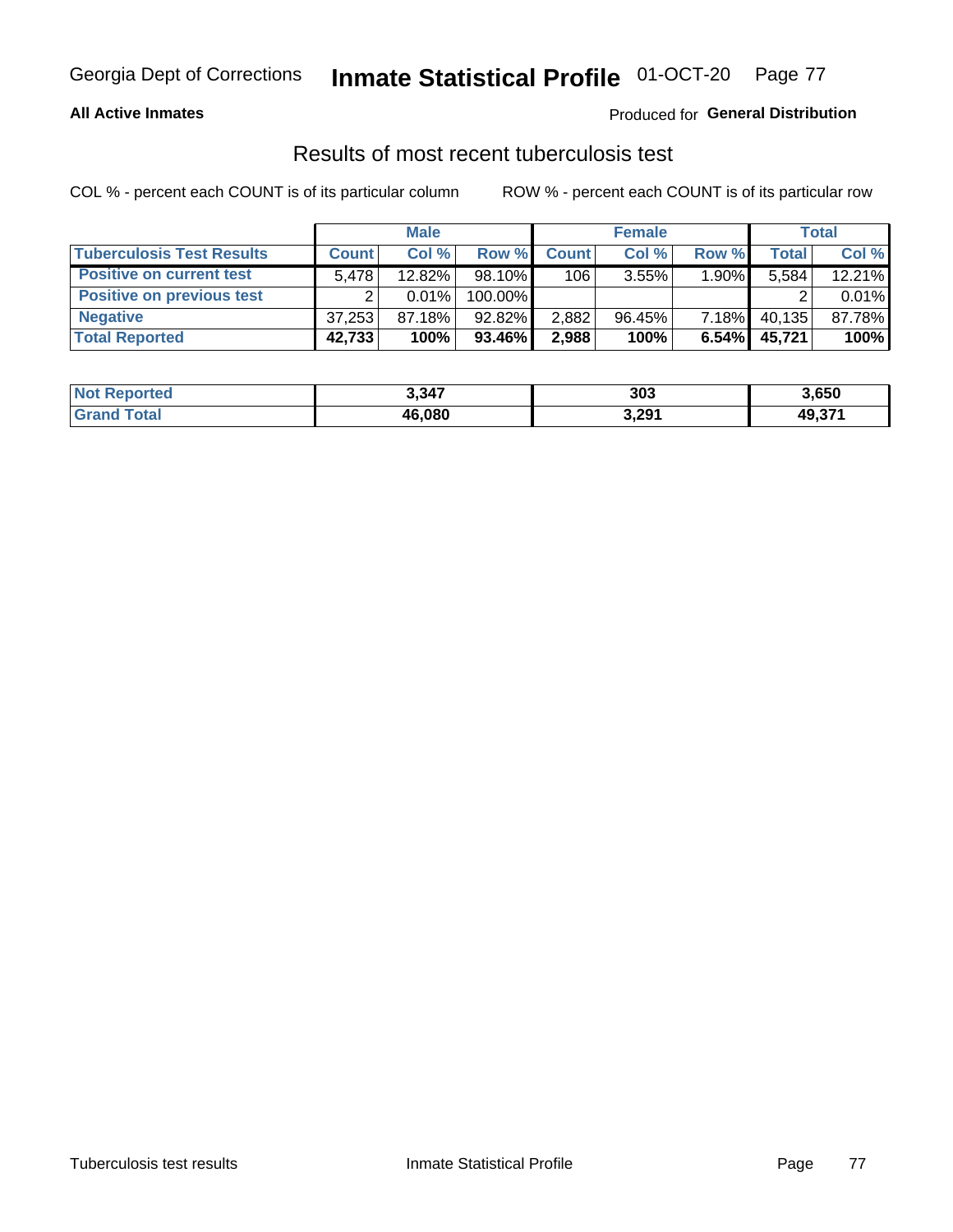#### **All Active Inmates**

Produced for **General Distribution**

### Results of most recent syphilis test

|                                 |              | <b>Male</b> |        |                  | <b>Female</b> |          |        | Total  |
|---------------------------------|--------------|-------------|--------|------------------|---------------|----------|--------|--------|
| <b>Syphilis Test Results</b>    | <b>Count</b> | Col%        | Row %I | <b>Count</b>     | Col %         | Row %I   | Total  | Col %  |
| <b>Positive on current test</b> | 142          | 1.43%       | 95.30% |                  | $2.00\%$      | 4.70%    | 149    | 1.45%  |
| <b>Negative</b>                 | 9.756        | 98.57%      | 96.60% | 343 <sub>1</sub> | $98.00\%$     | $3.40\%$ | 10,099 | 98.55% |
| <b>Total Reported</b>           | 9,898        | 100%        | 96.58% | 350              | 100%          | $3.42\%$ | 10,248 | 100%   |

| <b>Not Reported</b> | 36,182 | 2,941 | 39,123 |
|---------------------|--------|-------|--------|
| <b>Grand Total</b>  | 46.080 | 3,291 | 49,371 |